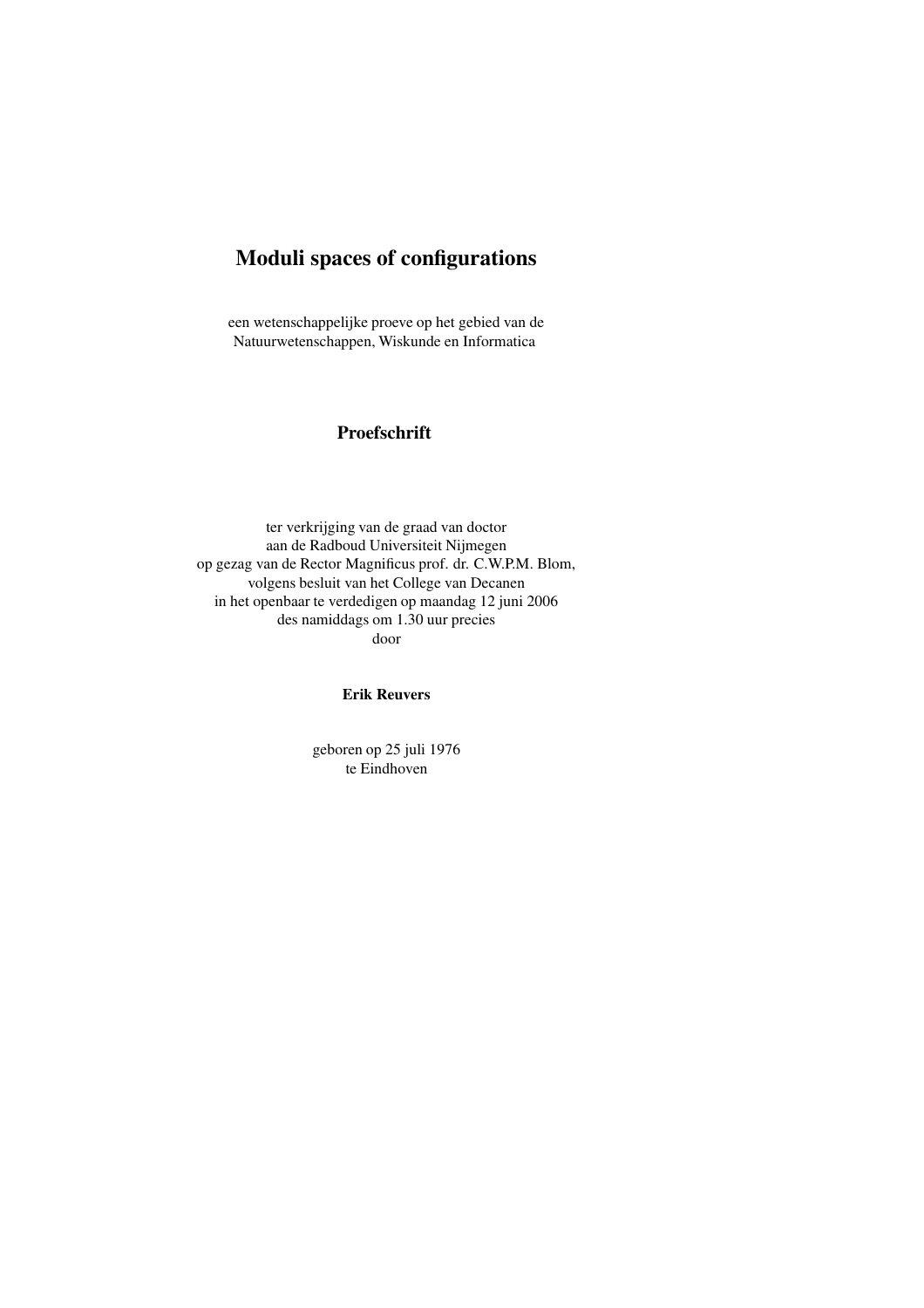### **Promotor:**

Prof. dr. J.H.M. Steenbrink

# **Manuscriptcommissie:**

Prof. dr. H.G. Derksen (University of Michigan) Prof. dr. I.V. Dolgachev (University of Michigan) Prof. dr. G.J. Heckman

ISBN-10: 90-9020467-9 ISBN-13: 978-90-9020467-3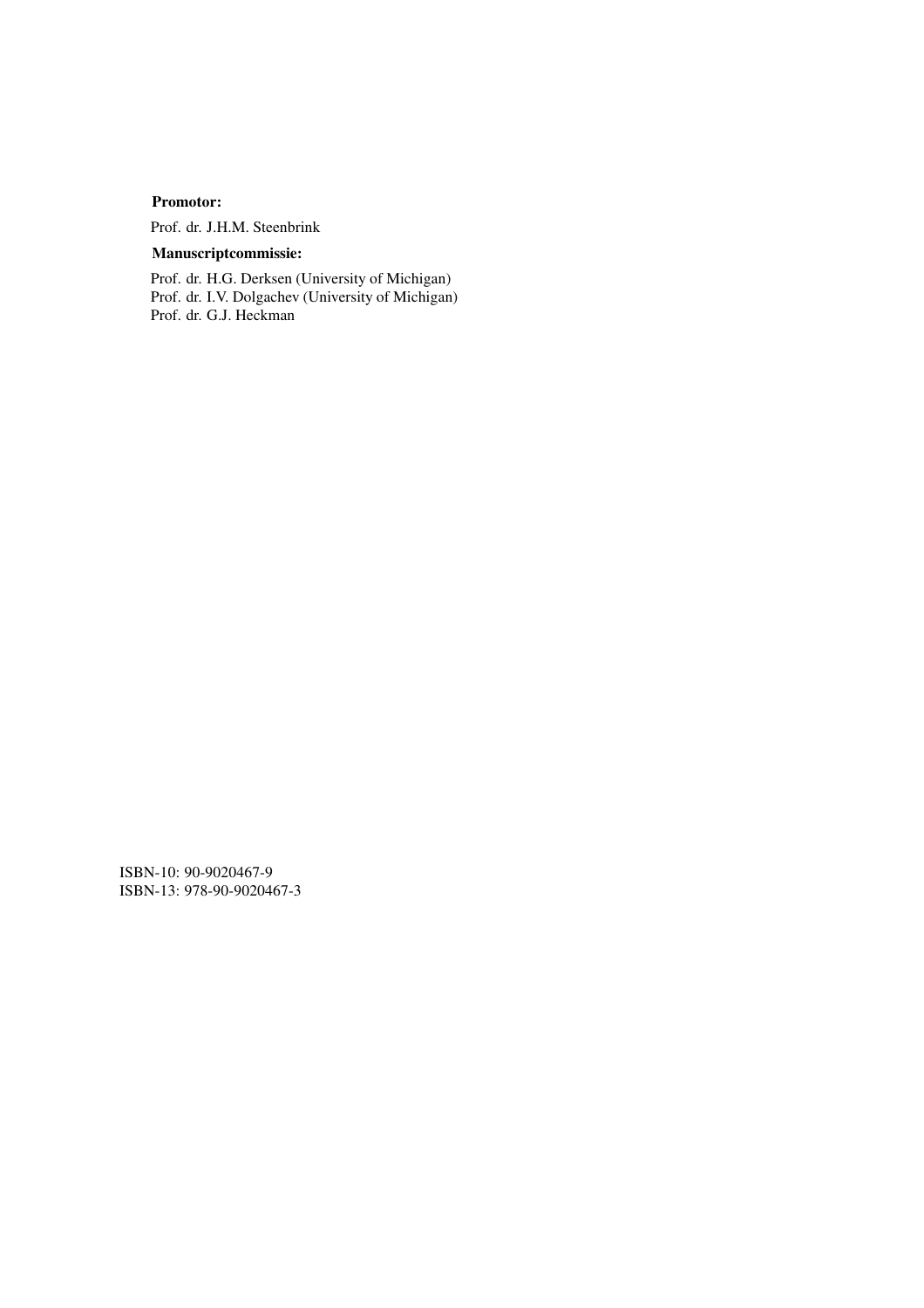# **Contents**

|              | <b>Introduction</b>                                                                    | 1              |  |  |  |  |  |  |  |  |  |
|--------------|----------------------------------------------------------------------------------------|----------------|--|--|--|--|--|--|--|--|--|
|              | <b>Results and overview of this thesis</b>                                             | 4              |  |  |  |  |  |  |  |  |  |
|              | <b>Notations and conventions</b>                                                       |                |  |  |  |  |  |  |  |  |  |
| 1            | <b>Short introduction to Geometric Invariant Theory</b>                                |                |  |  |  |  |  |  |  |  |  |
|              | 1.1                                                                                    | $\overline{7}$ |  |  |  |  |  |  |  |  |  |
|              | 1.2                                                                                    | 12             |  |  |  |  |  |  |  |  |  |
|              | Linearization of the action $\ldots \ldots \ldots \ldots \ldots \ldots \ldots$<br>1.3  | 16             |  |  |  |  |  |  |  |  |  |
| $\mathbf{2}$ | Moduli spaces of sequences of linear subspaces                                         | 19             |  |  |  |  |  |  |  |  |  |
|              | The Mumford Criterion for stability $\ldots \ldots \ldots \ldots \ldots \ldots$<br>2.1 | 19             |  |  |  |  |  |  |  |  |  |
|              | 2.2                                                                                    | 24             |  |  |  |  |  |  |  |  |  |
|              | 2.3                                                                                    | 27             |  |  |  |  |  |  |  |  |  |
|              | 2.4                                                                                    | 31             |  |  |  |  |  |  |  |  |  |
| 3            | Gale Duality (association) and invariants of sequences of linear subspaces             |                |  |  |  |  |  |  |  |  |  |
|              | 3.1                                                                                    | 35             |  |  |  |  |  |  |  |  |  |
|              | Working with generalized Gale Duality<br>3.2                                           | 45             |  |  |  |  |  |  |  |  |  |
|              | 3.3                                                                                    | 46             |  |  |  |  |  |  |  |  |  |
|              | Examples of the generalized Gale transform<br>3.4                                      | 48             |  |  |  |  |  |  |  |  |  |
|              | 3.5<br>Invariants of arbitrary sequences of linear subspaces.                          | 50             |  |  |  |  |  |  |  |  |  |
| 4            | When do stable configurations exist?                                                   | 55             |  |  |  |  |  |  |  |  |  |
|              | 4.1                                                                                    | 55             |  |  |  |  |  |  |  |  |  |
|              | Stability of sequences of subspaces of equal dimension<br>4.2                          | 63             |  |  |  |  |  |  |  |  |  |
|              | Stable resolutions of configuration spaces<br>4.3                                      | 74             |  |  |  |  |  |  |  |  |  |
|              | <b>Bibliography</b>                                                                    | 83             |  |  |  |  |  |  |  |  |  |
|              | <b>Introductie en samenvatting</b>                                                     | 87             |  |  |  |  |  |  |  |  |  |
|              | <b>Index</b>                                                                           |                |  |  |  |  |  |  |  |  |  |
|              | <b>Curriculum vitae</b>                                                                | 97             |  |  |  |  |  |  |  |  |  |
|              | <b>Dankwoord</b>                                                                       | 99             |  |  |  |  |  |  |  |  |  |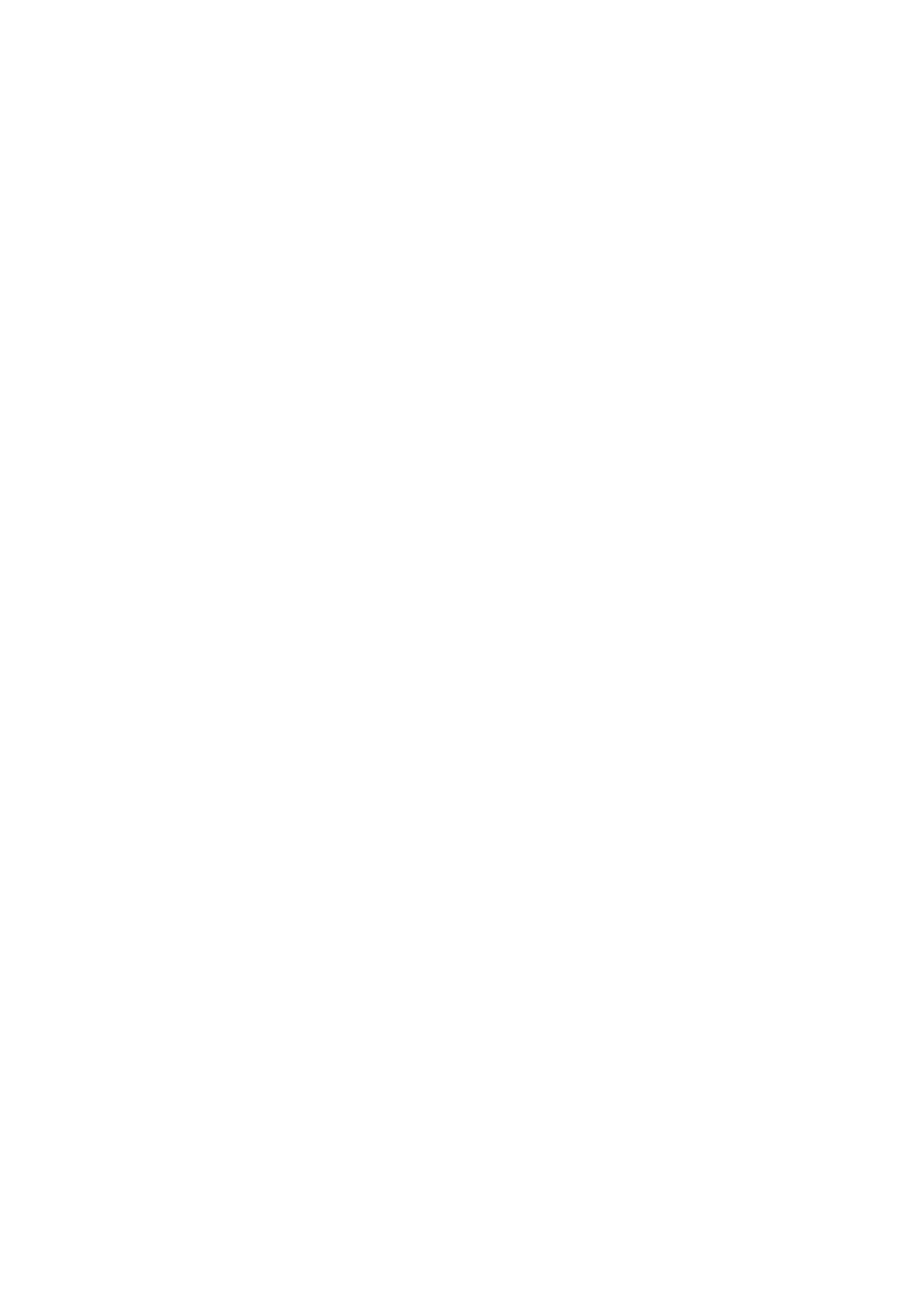#### **Introduction**

This thesis is about moduli of sequences of linear subspaces of projective spaces. We call such a sequence of linear subspaces a *configuration*. The easiest example of a linear subspace of a projective space is a point in the projective space. Thus the easiest example of a configuration is a sequence of points in a projective space, say an element of  $(\mathbb{P}^n)^N$ . On the configuration space  $(\mathbb{P}^n)^N$  acts the special linear group  $SL(n+1)$ and we are interested in the orbits of this action.

Of course, we can consider the collection of these orbits just as a set, but it would be nicer if we had the following:

- 1. an algebraic variety  $X$ ,
- 2. a morphism of algebraic varieties  $\phi : (\mathbb{P}^n)^N \to X$ , such that
- 3.  $\phi$  is surjective, and
- 4. for  $x \in X$  the fibres  $\phi^{-1}(x)$  are orbits of the action of  $SL(n+1)$ .

This is the idea of a *moduli space*. The variety X would parametrize all possible configurations of N points in  $\mathbb{P}^n$  upto linear equivalence.

In general moduli spaces are varieties or schemes parametrizing some class of objects upto some type of equivalence. They are a central subject in algebraic geometry. In general, and in our case, it is not possible to construct a moduli space that parametrizes *all* the equivalence classes of the given objects. Let's make this clearer in an example. Four points on a projective line have a cross ratio. If  $[x_1, y_1], \ldots, [x_4, y_4] \in$  $\mathbb{P}^1$  are the points, the cross ratio is the following point on  $\mathbb{P}^1$ :

$$
\left[\det\left(\begin{array}{cc} x_1 & y_1 \\ x_3 & y_3 \end{array}\right) \cdot \det\left(\begin{array}{cc} x_2 & y_2 \\ x_4 & y_4 \end{array}\right), \det\left(\begin{array}{cc} x_1 & y_1 \\ x_4 & y_4 \end{array}\right) \cdot \det\left(\begin{array}{cc} x_2 & y_2 \\ x_3 & y_3 \end{array}\right)\right].
$$

On the locus  $U \subset (\mathbb{P}^1)^4$  where the four points are distinct we have:  $P, Q \in U$  are in the same orbit if and only if  $P$  and  $Q$  have the same cross ratio. However, the rational map  $\phi : (\mathbb{P}^1)^4 \dashrightarrow \mathbb{P}^1$  is not defined if three of the four points coincide.

David Mumford, in his famous book *Geometric Invariant Theory*, [MFK94], often referred to as *GIT*<sup>1</sup> , invented a method to determine quotients for the action of a reductive group G on an algebraic variety X. In his method the *invariants* of the action are very important. If we choose a line bundle  $\mathcal L$  on X such that the action of G extends to L, then we say that  $f \in \Gamma(X, \mathcal{L}^{\otimes k})$  is an invariant of degree k if it satisfies

<sup>&</sup>lt;sup>1</sup>Although *moduli stacks* perhaps are even more popular nowadays, in this thesis we study our quotients with GIT, which is considered both classical and alive.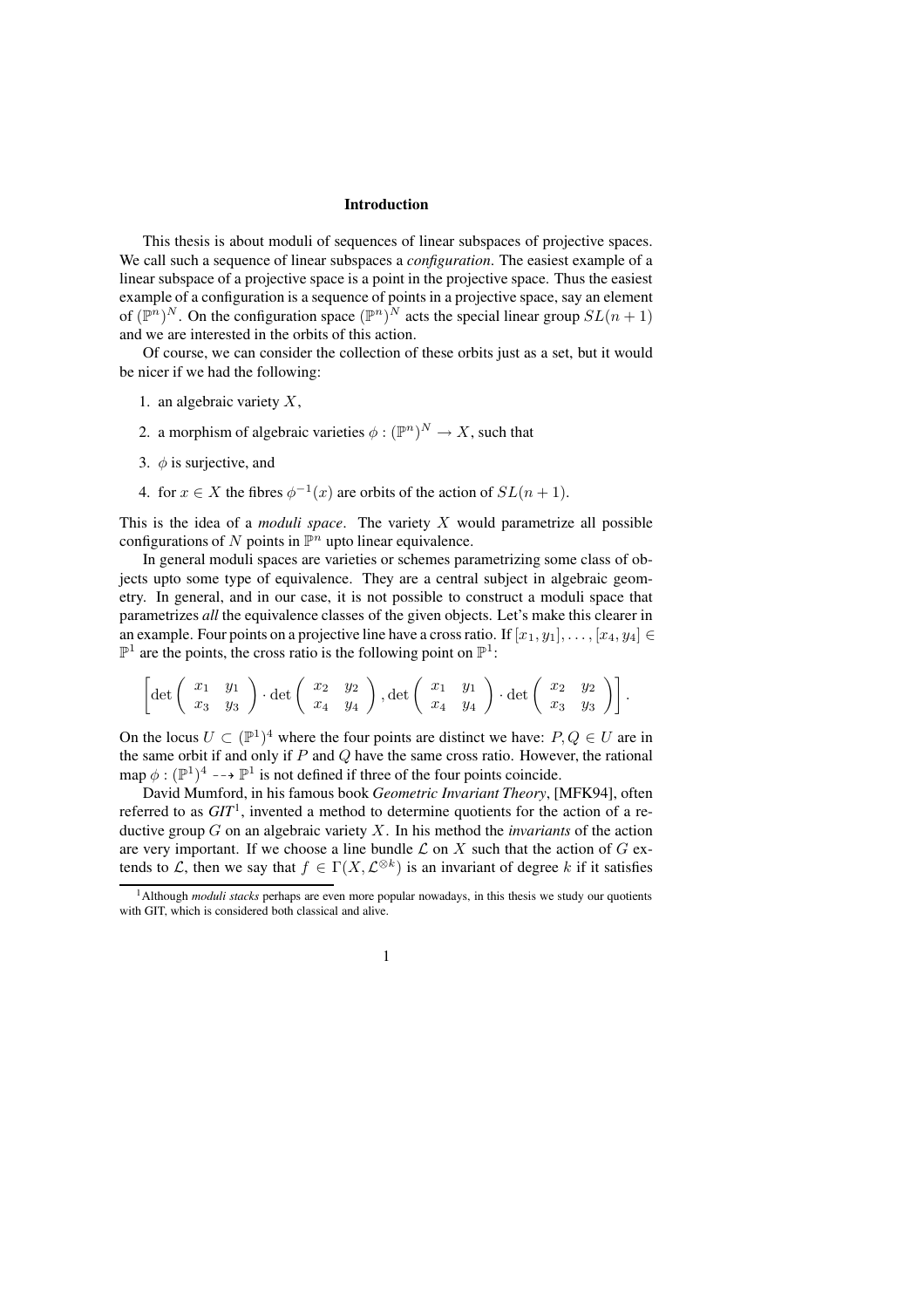$f(q \cdot x) = f(x)$  for  $x \in X$  and  $q \in G$ . The quotient map  $\phi: X \dashrightarrow X//G$  is given by invariants. It isn't defined on the points where all invariants vanish. These points are called *unstable*. Points that are not unstable are called *semi-stable*. In the cross ratio example the configurations where (at least) three points coincide are unstable and the other configurations are semi-stable.

Though the quotient map  $\phi : X \dashrightarrow X//G$  is defined on the semi-stable locus, the quotient  $X//G$  isn't an orbit space everywhere. In our example consider the set all configurations of  $(P_1, \ldots, P_4) \in (\mathbb{P}^1)^4$ , such that  $P_1 \neq P_2 = P_3 \neq P_4$ . Obviously this set consists of two orbits: the orbit where  $P_1 = P_4$  and the orbit where  $P_1 \neq P_4$ . Both orbits are mapped by  $\phi$  to  $[1, 0] \in \mathbb{P}^1$ . In Mumford's theory there is a subset U of the set of semi-stable points such that  $\phi|_U : U \to X//G$  maps different orbits to different points. The points in this subset U are called *stable*. The stable configurations of  $(\mathbb{P}^1)^4$  are the configurations where the four points are distinct.

There are no concepts in Geometric Invariant Theory, nor in this thesis, more important than semi-stability and stability. Instead of configurations of only points on a line we investigate GIT for the action of  $SL(n + 1)$  on a sequence of linear subspaces of  $\mathbb{P}^n$ , i.e. the variety on which the special linear group acts is:

$$
\mathcal{C} := \prod_{i=1}^N \mathrm{Gr}(d_i + 1, n + 1).
$$

Here  $Gr(d_i+1, n+1)$  denotes the *Grassmannian variety*, whose elements parametrize the  $d_i+1$ -dimensional linear subspaces of a  $n+1$ -dimensional vectorspace. An element of  $C$  is a configuration. As I have explained, in order to obtain quotients with nice properties, one has to exclude unstable configurations, which are configurations that are in some sense "too degenerate". Mumford had already given a useful criterion that checks, in a fixed configuration space  $\mathcal{C}$ , whether an element of  $\mathcal{C}$  is unstable or semi-stable, or even stable. One could also vary the configuration spaces, i.e. vary the number of subspaces  $N$ , their dimensions  $d_i$  and the dimension of the ambient projective space n. It is not clear a priori that a configuration space  $\mathcal C$  contains any stable element. Thus a natural purpose in our research has been to give criteria on the configuration spaces for the existence of stable (resp. semi-stable) elements. We obtained some results in this direction.

The other principal theme of our investigations is an involution on sequences of points in projective spaces, which goes by the name of *Gale duality*. Given a sequence of N points in  $\mathbb{P}^n$  that is sufficiently general, one can choose homogeneous coordinates such that it is represented by the rows of a matrix

$$
\left(\begin{array}{c} I_{n+1} \\ A \end{array}\right).
$$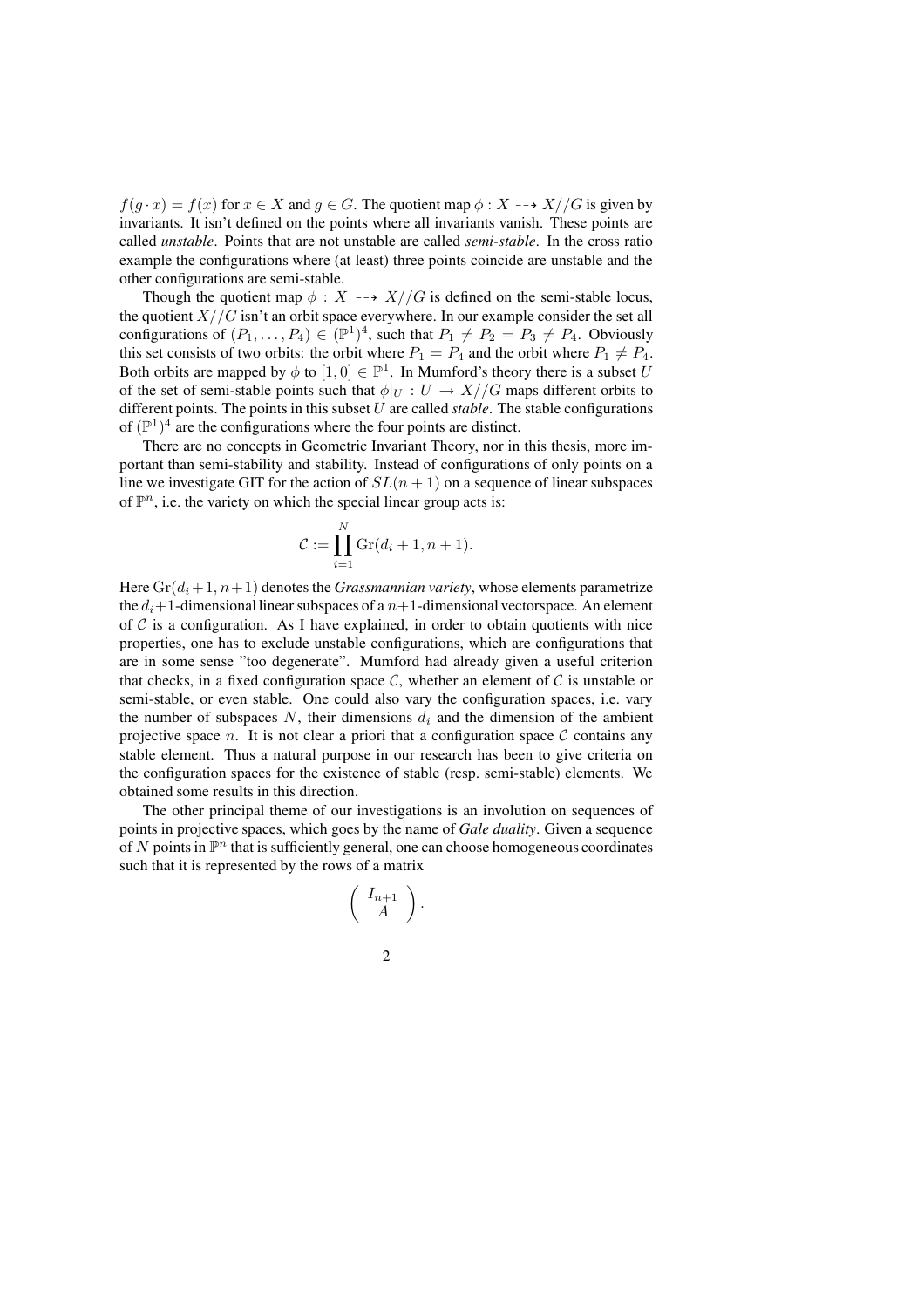Then its Gale dual is the sequence of N points in  $\mathbb{P}^{N-n-2}$  represented by the rows of the matrix

$$
\left(\begin{array}{c} A^T \\ I_{N-n-1} \end{array}\right).
$$

It was known that this association of points has remarkable geometric interpretations, on which is elaborated in an article by Eisenbud and Popescu, *The projective geometry of the Gale transform*, [EP00]. The association of points sets can be generalized to an association of sequences of linear subspaces as follows. Choose on each of the subspaces linearly independent points spanning the subspace. Consider the set of all these points. Take its Gale dual. Form a new sequence of subspaces by taking the spans of appropiate subsets of the Gale dual set of points. One can check that this construction is independent of the choice of the points spanning the subspaces. It gives an association between elements of the configuration spaces

$$
\prod_{i=1}^{N} \text{Gr}(d_i + 1, n + 1) \text{ and } \prod_{i=1}^{N} \text{Gr}(d_i + 1, \tilde{n} + 1),
$$

where

$$
\tilde{n} = \sum_{i=1}^{N} (d_i + 1) - n - 2.
$$

Eisenbud and Popescu, and we, wondered if this generalization has any geometric meaning. In this thesis we investigate this question and we were able to give a downto-earth geometric construction for the generalized Gale dual.

The Gale dual is defined upto linear transformation, so it is natural to ask if there exists an isomorphism of the moduli spaces

$$
\prod_{i=1}^{N} \text{Gr}(d_i + 1, n+1) // SL(n+1) \cong \prod_{i=1}^{N} \text{Gr}(d_i + 1, \tilde{n} + 1) // SL(\tilde{n} + 1).
$$

(Note that we abuse notation: the quotient can only be taken of the subset of the semistable points of the configuration spaces.) In the case of sequences of points this question had already been answered affirmatively. We showed that such an isomorphism also exists in the general case.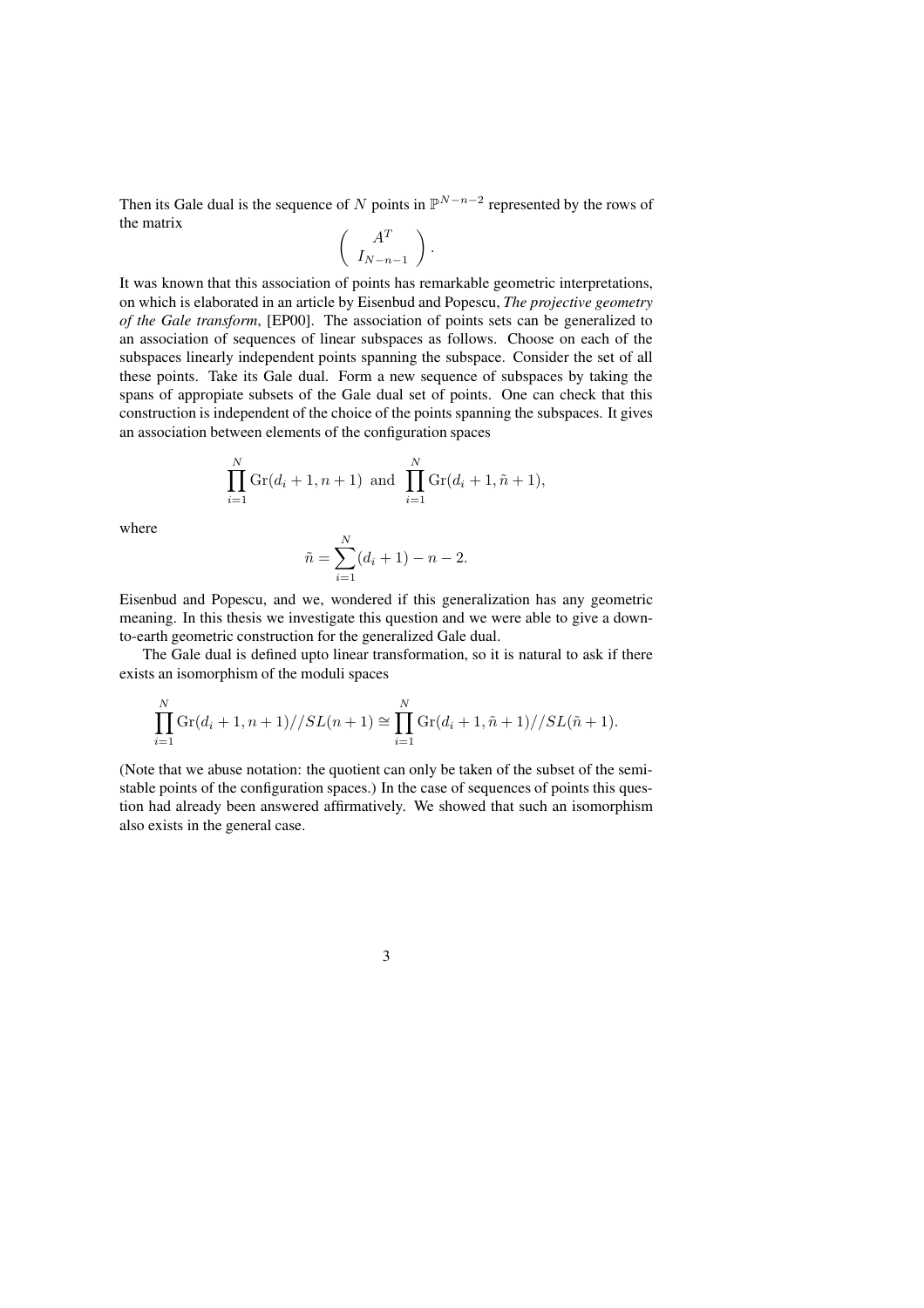#### **Results and overview of this thesis**

Let's now give a more detailed outline of the contents of any of the four chapters of this thesis. Chapter 1 is a short introduction to GIT intended for the beginner. It is a collection of well known definitions and theorems without proofs. It is explained what we mean by a good quotient, that GIT is a way to produce good quotients for the action of a reductive group on an algebraic variety and how to construct these quotients by considering rings of invariants. At the end of the chapter some attention is given to *linearizations* of the group action. A linearization is, loosely said, a choice of the embedding inside projective space of the variety on which the reductive group acts.

Chapter 2 introduces the configuration spaces of sequences of linear subspaces. We repeat the Mumford Criterion for (semi-)stability. In some sense this criterion measures the level of degeneracy of a configuration. It states that a sequence of linear subspaces is unstable if the intersection with arbitrary other linear subspaces is "too big". For example, a sequence of five lines in  $\mathbb{P}^4$  is unstable if there exists a line intersecting these five lines. With the Mumford Criterion stability can be checked very well, even in a difficult configuration space, though computing the corresponding moduli space is in general nearly impossible, except for some small cases. Dolgachev and Ortland studied the case of configurations of points extensively in *Point sets in projective spaces and Theta functions*, [DO88]. We dedicated the rest of the chapter to some other computable examples of moduli spaces of configurations of points and hyperplanes. A beauty is the moduli space of configurations of three points and three lines in the plane, which is the toric variety in  $\mathbb{P}^5$  given by the single equation

### $XYZ = UVW$ .

We study the natural birational map to the moduli space of six points in the plane, which is the double cover of  $\mathbb{P}^4$  branched along the *Igusa quartic* (a famous quartic threefold).

Chapter 3 deals with Gale duality. We give several equivalent definitions of the generalized Gale transform. Necessary for the statement that Gale duality gives an isomorphism of the corresponding moduli spaces is the statement that a configuration is stable (resp. semi-stable) if and only if its Gale dual is stable (resp. semi-stable). We were able to prove this for the standard linearization, before we could prove the desired isomorphism of moduli spaces. The key to the isomorphism is the *Gelfand-MacPherson correspondence*, which establishes a connection between certain linear subspaces upto a torus action and sequences of points upto a linear action. This can be generalized, replacing the torus action by an action of certain block matrices and sequences of points by sequences of linear subspaces. Then, combining this correspondence with the usual duality in projective spaces leads to the sought generalized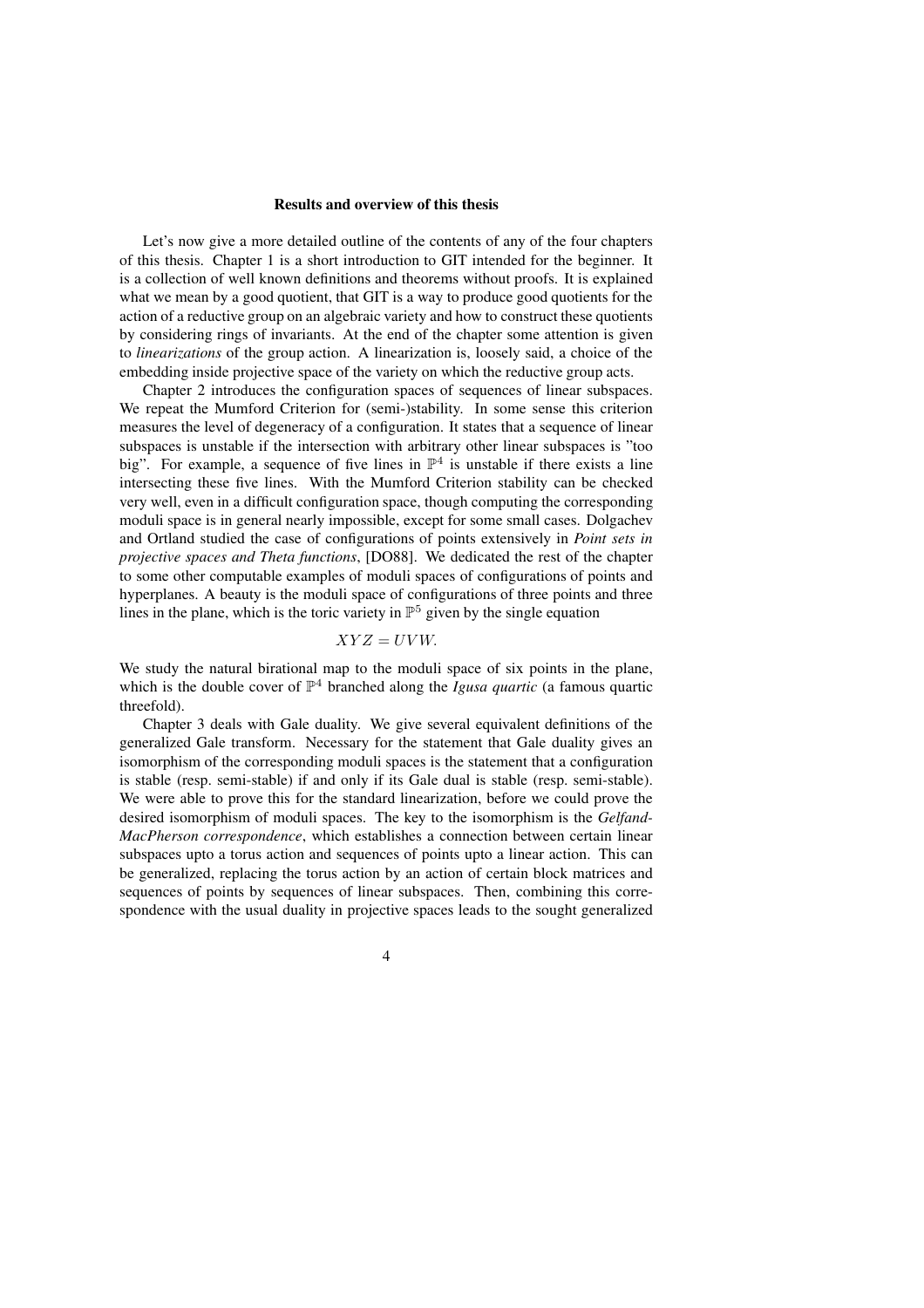Gale duality isomorphism. This was discovered and proven independently by Yi Hu, [Hu05]. Another important result in this chapter is that we found a geometric way to construct the Gale dual of a sequence of linear subspaces that involves nothing more than taking spans, intersections and projectionsin vectorspaces. At the end of the chapter we elaborate on *quivers*. Our aim is to state the *Domokos-Zubkov* theorem, which gives all semi-invariants of quivers. A special case of this theorem gives all invariants of configuration spaces, though it doesn't determine their invariant rings.

Chapter 4 is mainly about the question: which configuration spaces have stable (resp. semi-stable) elements? First we realized that for a fixed configuration space  $C$  there is an algorithm to check whether or not there exist stable (resp. semi-stable) elements. We describe this algorithm, which uses some Schubert calculus. Then we concentrated on the special case of configuration spaces where all linear subspaces have the same dimension, i.e. on spaces of the form

$$
Gr(d+1, n+1)^N.
$$

We could prove the statement that for each  $d, n \in \mathbb{N}$  there exists  $N_0 \in \mathbb{N}$  (resp.  $N_1 \in$ N) such that  $\text{Gr}(d + 1, n + 1)^N$  has stable (resp. semi-stable) elements if and only if  $N \ge N_0$  (resp.  $N \ge N_1$ ). The next step in our research has been to determine the values of the function  $N_0$ . Because of the numerous isomorphisms between our moduli spaces given by Gale duality and the usual duality in projective spaces, it is possible to estimate the values of  $N_0$  quite precisely.

Some attention is paid to the quotients of four medials. That is the case that  $N = 4$ and  $n = 2d + 1$ . These spaces have the special feature that there do not exist any stable elements, but nevertheless a good quotient exists.

At the end of the chapter, and of the thesis, we consider the concept of a *stable resolution*. A stable resolution of a variety X on which a reductive group  $G$  acts is, roughly speaking, a surjective equivariant morphism of varieties  $Y \to X$  which resolves the strictly semi-stable locus. Strictly semi-stable elements are semi-stable elements that are not stable. They are exactly those points of X that prevent the GIT quotient  $X//G$ from being an orbit space. We give an idea about how to resolve the strictly semi-stable elements of configuration spaces. For point sets the stable resolution is some kind of generalization of a Fulton-MacPherson compactification.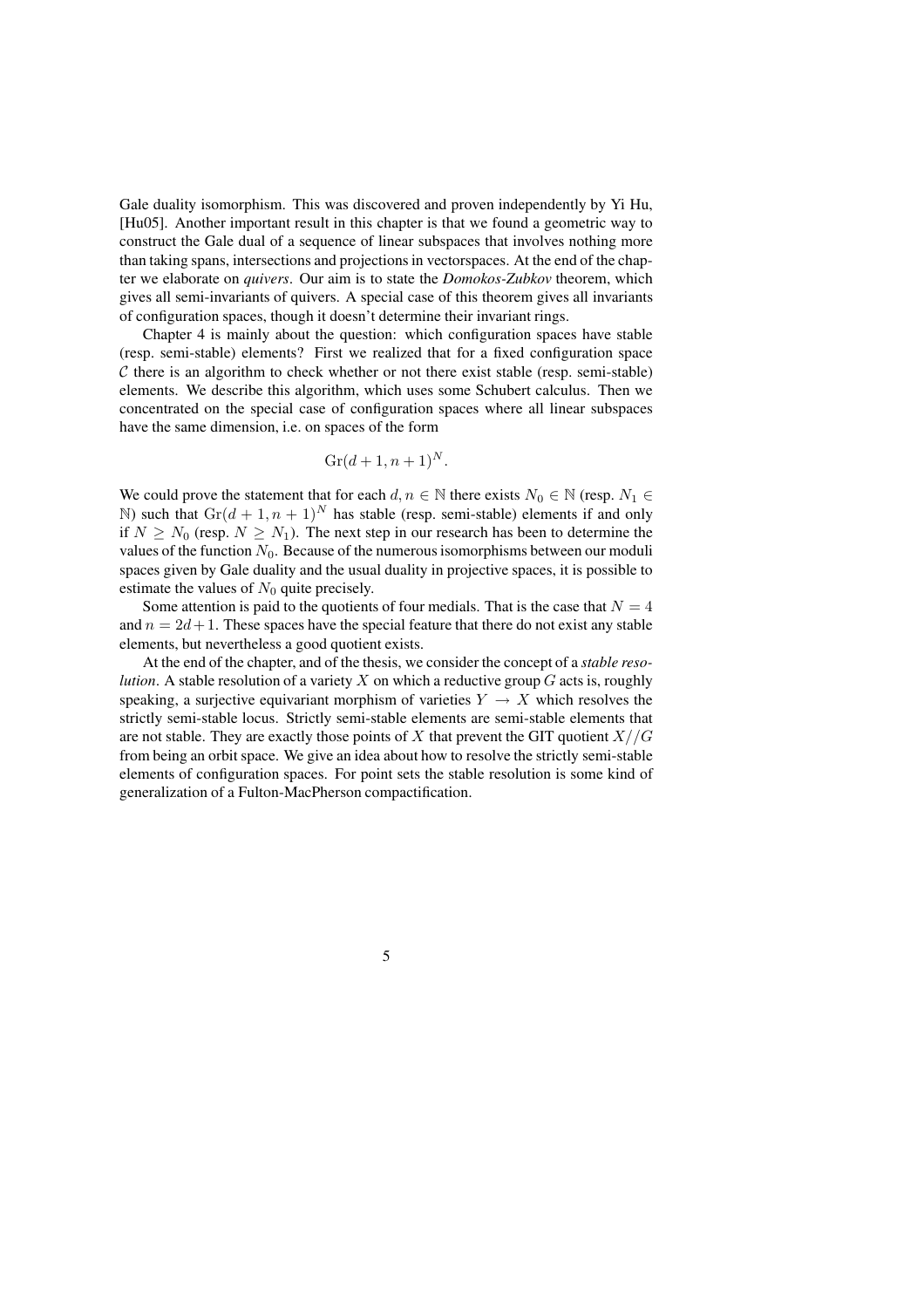### **Notations and conventions**

In the whole thesis we will work over an arbitrary algebraically closed field  $k$ . Wherever we require more properties of  $k$ , we will say it. In the first chapter we will often talk about a variety without specifying a particular one. By the word *variety* we mean an *abstract variety*, i.e. an integral, separated scheme of finite type over  $Spec(k)$ , see [Har77], page 105. In the other chapters we will talk about specific varieties, such as (subvarieties of)  $\mathbb{P}^n$ . All are defined over k.

For a projective variety  $X \subset \mathbb{P}^n$  we denote by  $X^* \subset k^{n+1}$  the *affine cone* over X, i.e.

$$
X^* := \{ x^* \in k^{n+1} \mid \text{the class of } x^* \text{ is an element of } X \}.
$$

Given a quasi-projective variety X and an invertible sheaf  $\mathcal L$  on X, we will sometimes consider L as a line bundle. We speak of the projection  $\pi : \mathcal{L} \to X$ , which locally is the product of X and the affine line  $\mathbb{A}^1$ . But, at other times, we consider line bundles as invertible sheaves. For the fibre of an invertible sheaf  $\mathcal L$  on  $X$ , considered as line bundle, we use the notation

$$
\mathcal{L}_x := \pi^{-1}(x).
$$

We define the dimension of the empty set to be  $-1$ .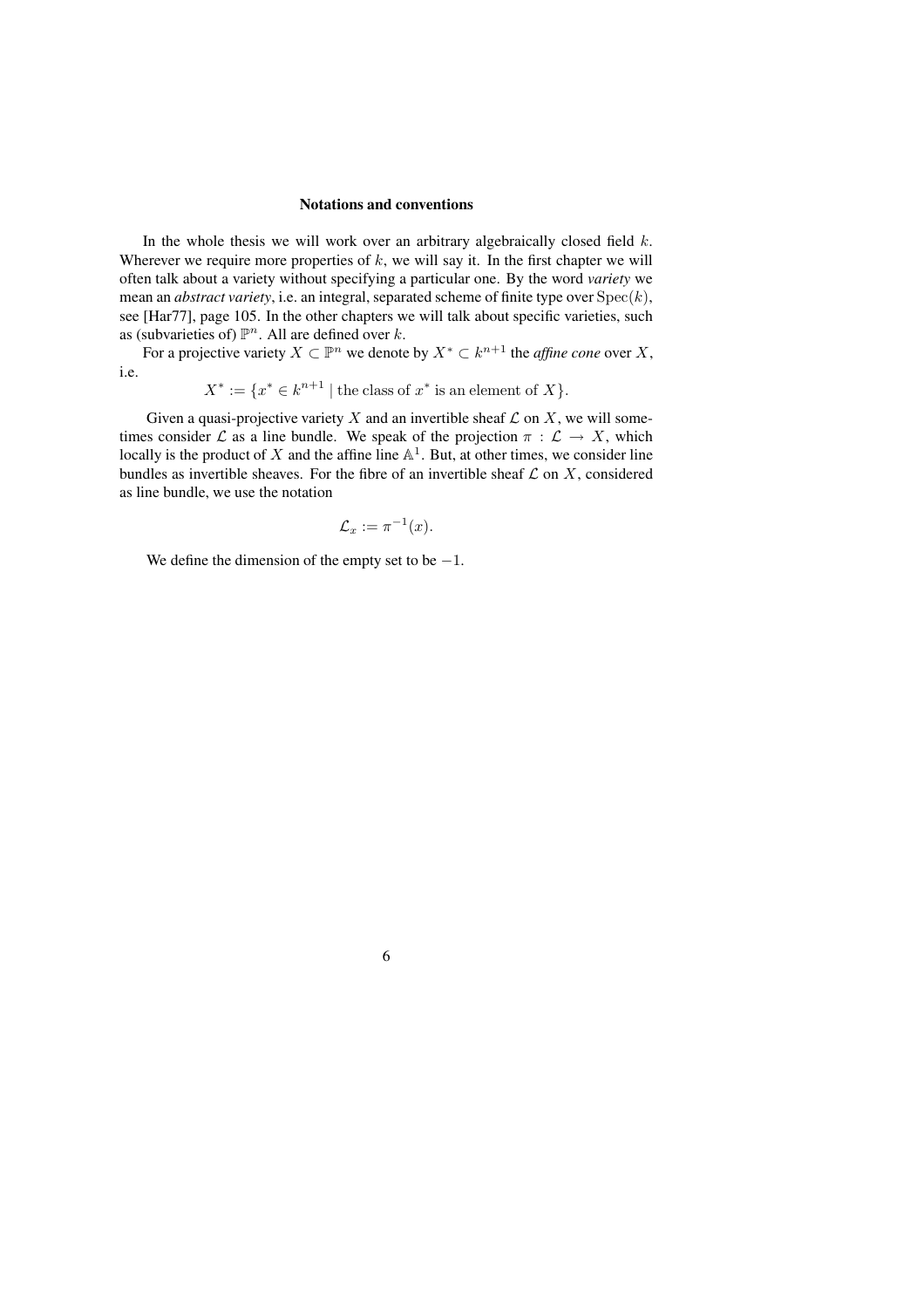### **1 Short introduction to Geometric Invariant Theory**

Though there are several good introductionary books on this subject, I write here my own introduction to Geometric Invariant Theory. For the expert it will not contain any surprises. For the non-expert it will explain the most important concepts in not too many pages.

The interested reader finds more details in [Dol03], [MFK94] and [New78] (books on which this chapter is based).

#### **1.1 Group actions on algebraic varieties**

The main purpose of Geometric Invariant Theory is as follows. Given a variety (or scheme) X and a group  $G$ , acting on X, one wants to construct a quotient of this action. In the category of sets one just takes  $X/G$  to be the set of orbits. In the category of varieties (or schemes) it is far more difficult. In general there will be no quotient which is an orbit space. This is easy to see. Suppose that  $X/G$  has the structure of a variety, such that the map  $\pi : X \to X/G$  is a morphism. Then in particular each orbit has to be closed, because  $\pi$  is continuous.

EXAMPLE 1.1.1 The action of  $GL(n)$  on  $k<sup>n</sup>$  has two orbits and one of them is not closed.

This trivial example is typical: almost never all orbits of the actions considered are closed. However, we will see that "in most cases" there exists an open set  $U \subset X$  such that  $U/G$  has the structure of algebraic variety and  $U \rightarrow U/G$  is a morphism (so in particular  $U$  is a union of closed orbits). The meaning of "in most cases" is not very clear. In fact part of this thesis is about the question in *which* cases such an open set U exists for a certain class of varieties.

Let us now start with our first definitions.

DEFINITION 1.1.2 An *algebraic group* is a group G, which is at the same time a variety, such that the maps  $\mu: G \times G \to G$  (multiplication) and  $\iota: G \to G$  (taking inverse) are morphisms of varieties.

DEFINITION 1.1.3 An *algebraic group action* on a variety X is a group action  $\sigma$ :  $G \times X \rightarrow X$ , where G is an algebraic group and  $\sigma$  is a morphism of varieties.

One easy example of an algebraic group action we have already seen, is the action of  $GL(n)$  on  $k^n$ . Given a homomorphism of algebraic groups  $G \to GL(n)$ , we get an action of  $G$  on  $k^n$ .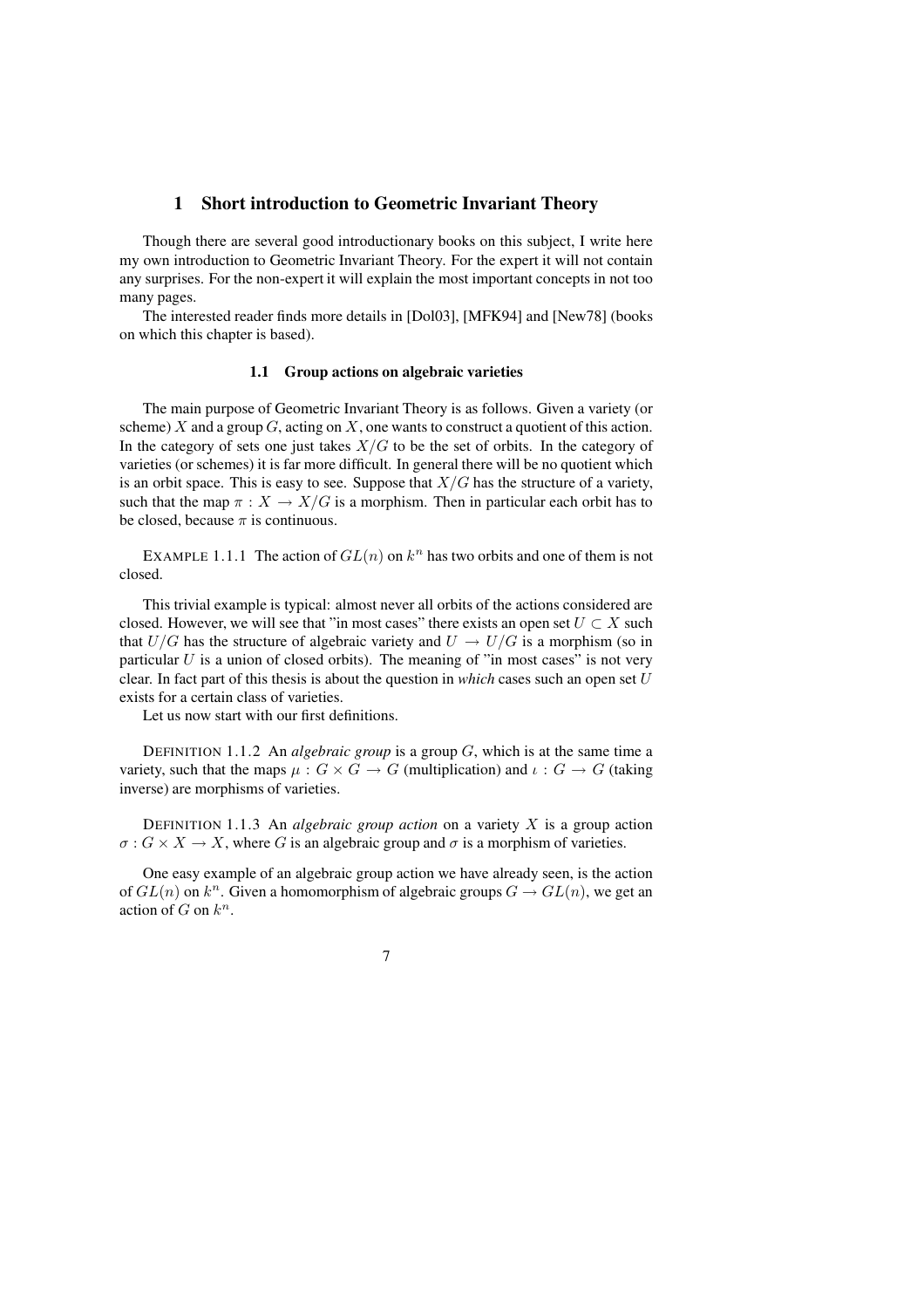DEFINITIONS 1.1.4 A *rational representation* is homomorphism of algebraic groups  $G \to GL(n)$ . A *linear action* is an action of G on  $k^n$  via a rational representation. A *linear algebraic group* is an algebraic group isomorphic to a closed subgroup of  $GL(n).$ 

Important examples of linear algebraic groups are:  $SL(n)$  (a special linear group),  $\mathbb{G}_m := GL(1)$  (the multiplicative group) and  $T^n := \mathbb{G}_m^n$  (a torus group).

The following definition gives us the minimal requirements for what we should call a quotient of an algebraic group action.

DEFINITION 1.1.5 Let  $\sigma$  :  $G \times X \to X$  be an algebraic group action. A *categorical quotient* of X by G is a variety Y with a morphism  $\Phi : X \to Y$  such that

1. the diagram



commutes ( $\forall \Phi$  is constant on orbits"), and

2. if  $\Psi : X \to Z$  is any morphism that is constant on orbits, then there exists a unique morphism  $\Xi : Y \to Z$  with  $\Psi = \Xi \circ \Phi$ .

Note that if a categorical quotient exists, it is unique.

In order to construct categorical quotients in general we first restrict our attention to a special case. Suppose X is an affine variety, write  $X = \text{Spec}(A)$ , where A is a finitely generated k-algebra. For every  $g \in G$  there is an automorphism  $\sigma_g : X \to X$ , defined by

$$
\sigma_g(x) := \sigma(g, x).
$$

These automorphisms of X correspond to k-algebra automorphisms  $\sigma_g^*: A \to A$ .

DEFINITION 1.1.6 Let G be an algebraic group and R a k-algebra. A *rational action* of G on R is a map

$$
h: R \times G \to R
$$

with the properties

- 1.  $h(f, gg') = h(h(f, g), g')$  and  $h(f, 1) = f$  for all  $f \in R$ ,  $g, g' \in G$ ,
- 2. the map  $f \mapsto h(f, g)$  is a k-algebra automorphism of R for all  $g \in G$ , and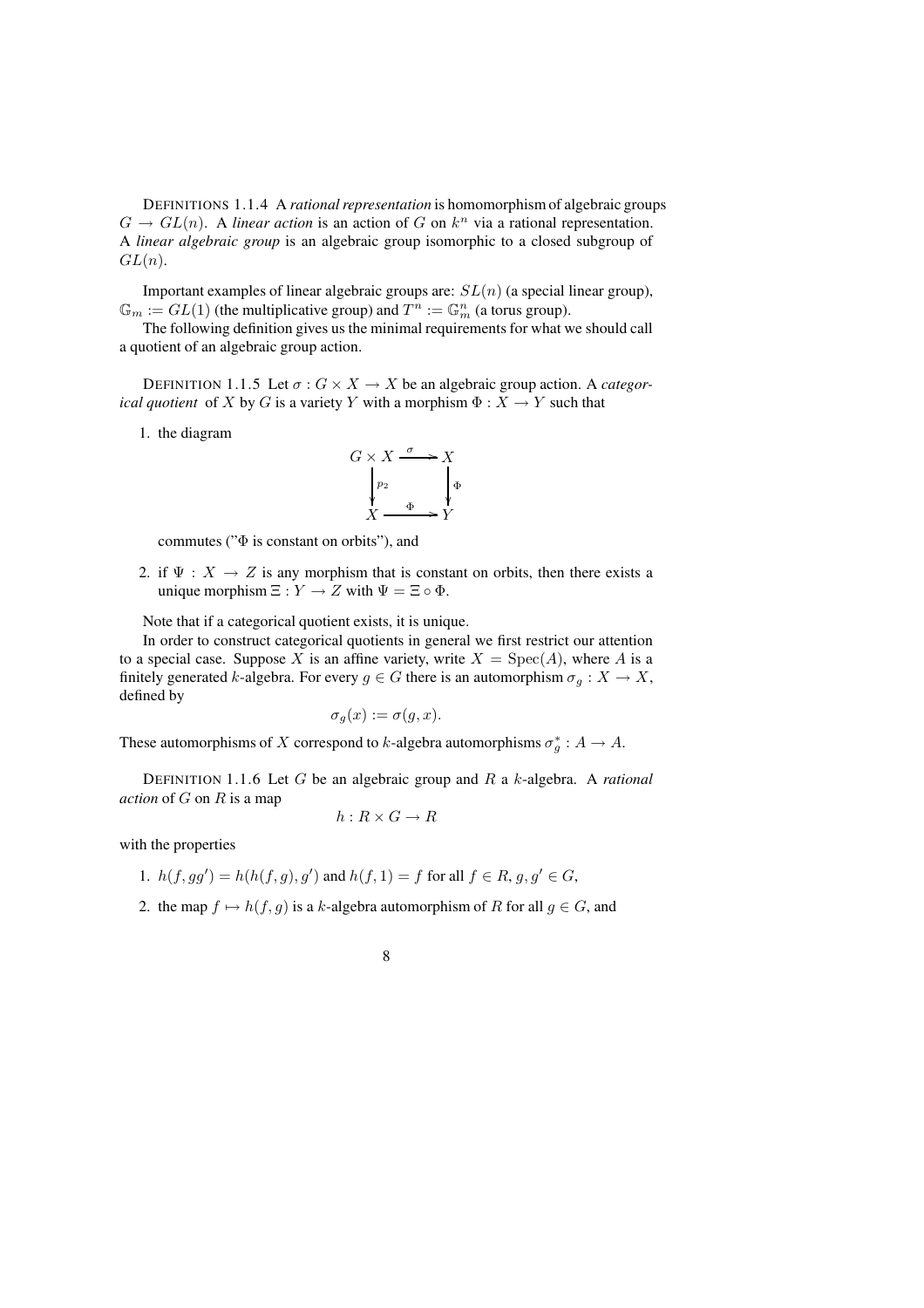3. every element of  $R$  is contained in a finite-dimensional subspace which is invariant under G and on which G acts by a rational representation.

DEFINITION 1.1.7 Let G be an algebraic group, R a k-algebra and  $h: R \times G \to R$ a rational action. Then we call

$$
R^G := \{ f \in R \mid h(f, g) = f \text{ for all } g \in G \}
$$

the subalgebra of invariant elements.

PROPOSITION 1.1.8 Let  $\sigma$  :  $G \times X \rightarrow X$  be an algebraic group action on an *affine variety*  $X = \text{Spec}(A)$ *. Then the induced map* 

$$
h: A \times G \to A
$$

$$
(f, g) \mapsto \sigma_g^*(f)
$$

*is a rational action of* G *on* A*.*

PROOF See the definition of rational action above. The first two properties are trivial to check. For the third property: see [New78], lemma 3.1.  $\Box$ 

In the situation of this proposition, we can ask for a candidate for a categorical quotient Y. Suppose it exists and is affine, write  $Y = \text{Spec}(B)$ . We can identify A with morphisms  $\Psi: X \to \mathbb{A}^1$  to the affine line. The definition of categorical quotient tells us that such a morphism factors through  $Y$  if and only if it is constant on orbits. Algebraically this means that  $B = A^G$ .

So, if Y is to be affine,  $A^G$  has to be finitely generated. In general, given a rational action of an algebraic group  $G$  on a finitely generated  $k$ -algebra  $R$ , the subalgebra of invariants  $R<sup>G</sup>$  is not finitely generated. See [Nag58]. This is the famous counterexample of Nagata against Hilbert's fourteenth problem.

However, we will see that in important cases the algebra of invariants is finitely generated. What we need is the concept of a reductive group. One needs to take care over the terminology, because different authors use the several concepts associated with the word "reductive" in different ways. The terminology we use coincides with the terminology used in [Dol03] and [New78].

DEFINITION 1.1.9 A linear algebraic group G is *linearly reductive* (resp. *geometrically reductive*) if for every linear action of  $G$  on  $k^n$  and every non-zero invariant vector  $v \in k^n$  there exists a G-invariant function  $f \in k[x_1, \ldots, x_n]$  with  $\deg(f) = 1$ (resp. deg( $f$ )  $\geq$  1) such that  $f(v) \neq 0$ .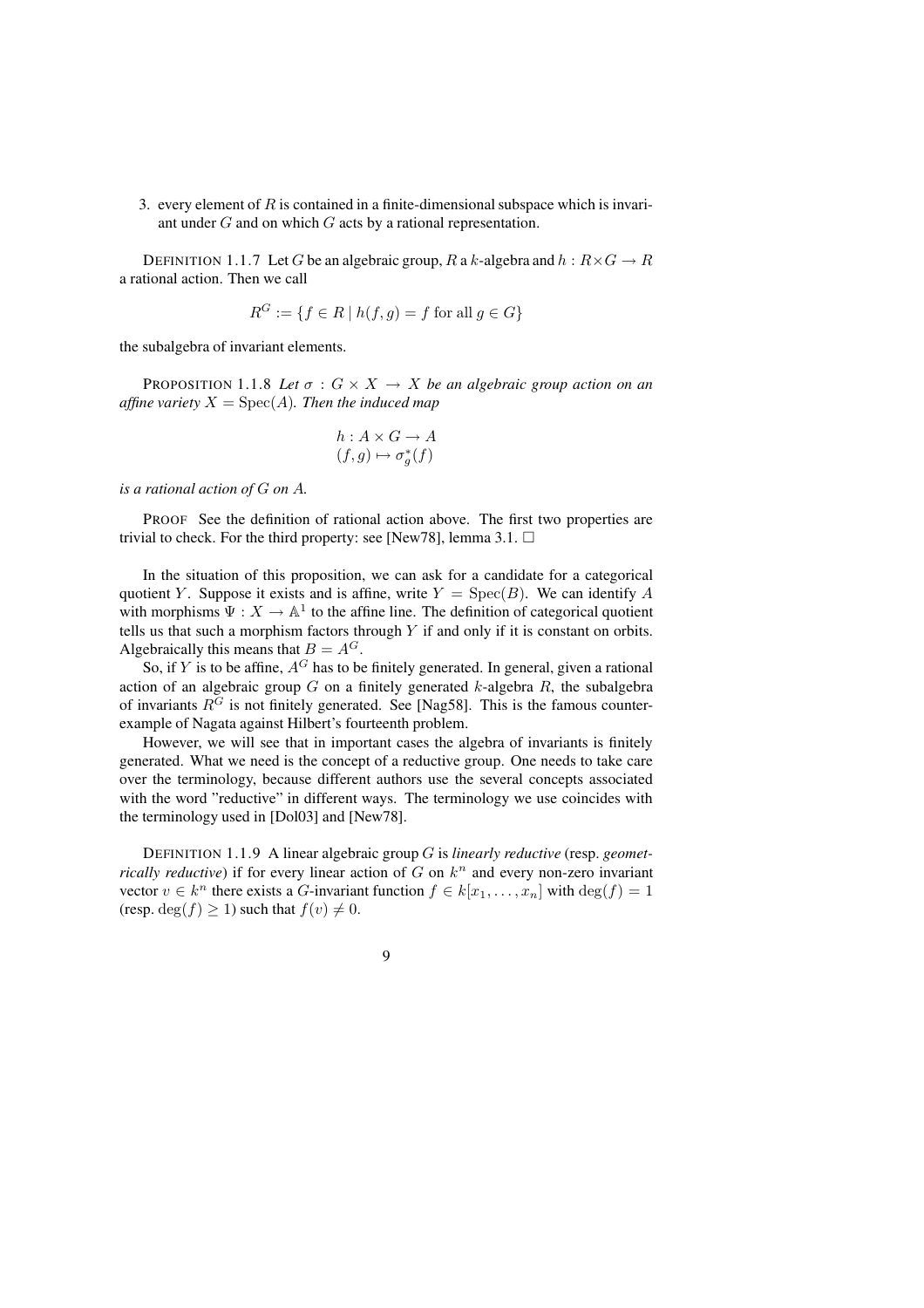The definition of a reductive algebraic group is somewhat more technical. Each linear algebraic group G has a unique maximal connected normal solvable subgroup. This is called the *radical* of G. Now G is *reductive* if its radical is isomorphic to a torus group.

Let us give immediately the main theorem (for our purposes) about reductive algebraic groups.

THEOREM 1.1.10 (NAGATA) *Let* G *be a geometrically reductive group acting rationally on a finitely generated* k*-algebra R. Then* R<sup>G</sup> *is finitely generated.*

PROOF There are several places where a proof is given. We refer to [Nag64], [New78], ch. 3, par. 2 or [Dol03], par. 3.4.  $\Box$ 

Here are some facts about reductive algebraic groups. Every geometrically reductive group is reductive, see [NM64]. If  $char(k) = 0$ , every reductive group is linearly reductive. This fact is contributed to Weyl. For a long time it was conjectured (by Mumford), but not proven, that, in arbitrary characteristic, every reductive group is geometrically reductive. A proof was given in 1974 by Haboush, see [Hab75].

In his famous book Geometric Invariant Theory, often referred to as GIT, Mumford shows how quotients can be constructed for the actions of geometrically reductive groups. Haboush' theorem is important, because it extends GIT to arbitary characteristic.

For our purposes it is only important that all groups we use are reductive algebraic groups.

THEOREM 1.1.11  $GL(n)$ ,  $SL(n)$ ,  $\mathbb{G}_m$  *and products of these groups are reductive algebraic groups over* C *(over any field).*

PROOF See textbooks, such as [New78] (page 50) and [Dol03] (page 42).  $\Box$ 

In fact Hilbert has proven already in [Hil90] that the ring of invariants  $A^{SL(n)}$ , where  $A$  is a finitely generated  $k$ -algebra, is finitely generated.

The aim of this paragraph is a theorem about the categorical quotient of an affine variety for the action of a reductive group. Before we give this theorem, we give some more definitions. There are more properties one would like to have when one has constructed a categorical quotient.

DEFINITION 1.1.12 Let  $\sigma$  :  $G \times X \to X$  be an algebraic group action. A *good quotient* of X by G is a variety Y and a morphism  $\Phi: X \to Y$  such that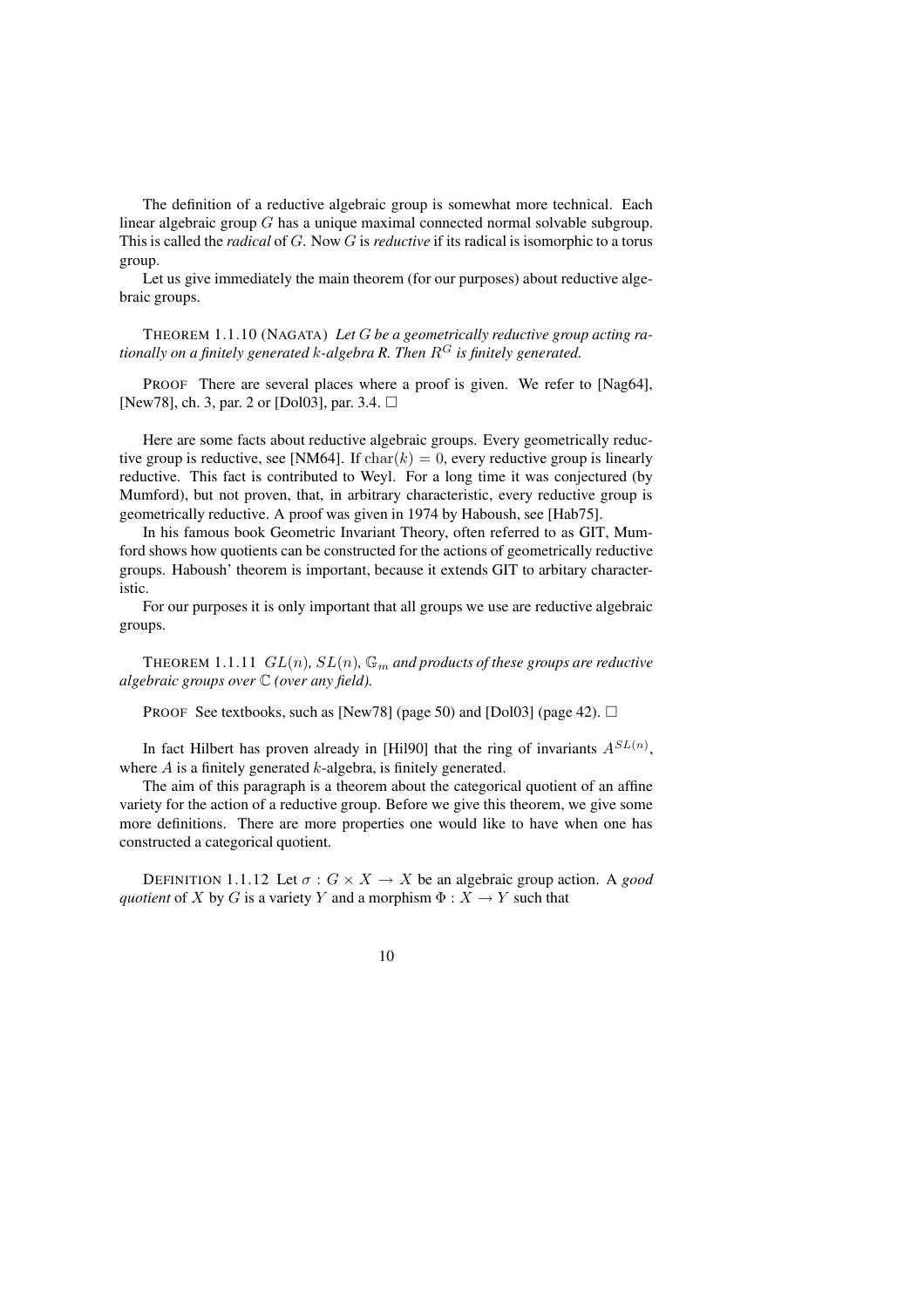- 1. Y (together with  $\Phi$ ) is a categorical quotient,
- 2. for any subset  $U \subset Y$ , the inverse image  $\Phi^{-1}(U)$  is open if and only if U is open,
- 3. for any open subset  $U \subset Y$ , the homomorphism  $\Phi^* : \mathcal{O}_Y(U) \to \mathcal{O}_X(\Phi^{-1}(U))$ is an isomorphism onto  $\mathcal{O}_X(\Phi^{-1}(U))^G$ , and
- 4.  $\Phi$  is surjective.

If we are in the situation of the definition above, it follows that

- 1. if W is a closed invariant subset of X, then  $\Phi(W)$  is closed in Y, and
- 2. if  $W_1$  and  $W_2$  are closed invariant subsets of X with  $W_1 \cap W_2 = \emptyset$ , then  $\Phi(W_1) \cap$  $\Phi(W_2) = \emptyset$ .

In fact one can rephrase the definition above using these properties of closed invariant subsets.

DEFINITION 1.1.13 Let  $\sigma$  :  $G \times X \to X$  be an algebraic group action. A *geometric quotient* of X by G is a variety Y and a morphism  $\Phi : X \to Y$  such that

- 1. Y (together with  $\Phi$ ) is a good quotient, and
- 2. the image of the map  $\Psi: G \times X \to X \times X$  given by

$$
(g, x) \mapsto (\sigma(g, x), x)
$$

is  $X \times_Y X$ .

A geometric quotient is the best we can hope for, because it is even an orbit space for the action of  $G$  on  $X$ .

Recall we were looking for a categorical quotient for the action of an algebraic group on an affine variety. The following theorem says that, if the group is reductive, our candidate for an affine categorical quotient is in fact a very good candidate.

THEOREM 1.1.14 Let G be a reductive group acting on an affine variety  $X =$ Spec(A). Then  $Y = \text{Spec}(A^G)$ , together with the map  $\phi : X \to Y$ , is a good quotient *of* X *by* G*.*

PROOF See [New78], ch. 3, par. 3.  $\square$ 

Usually we will work in this thesis with projective varieties, and not with affine varieties. In the next paragraph we will look more closely at reductive group actions on projective varieties.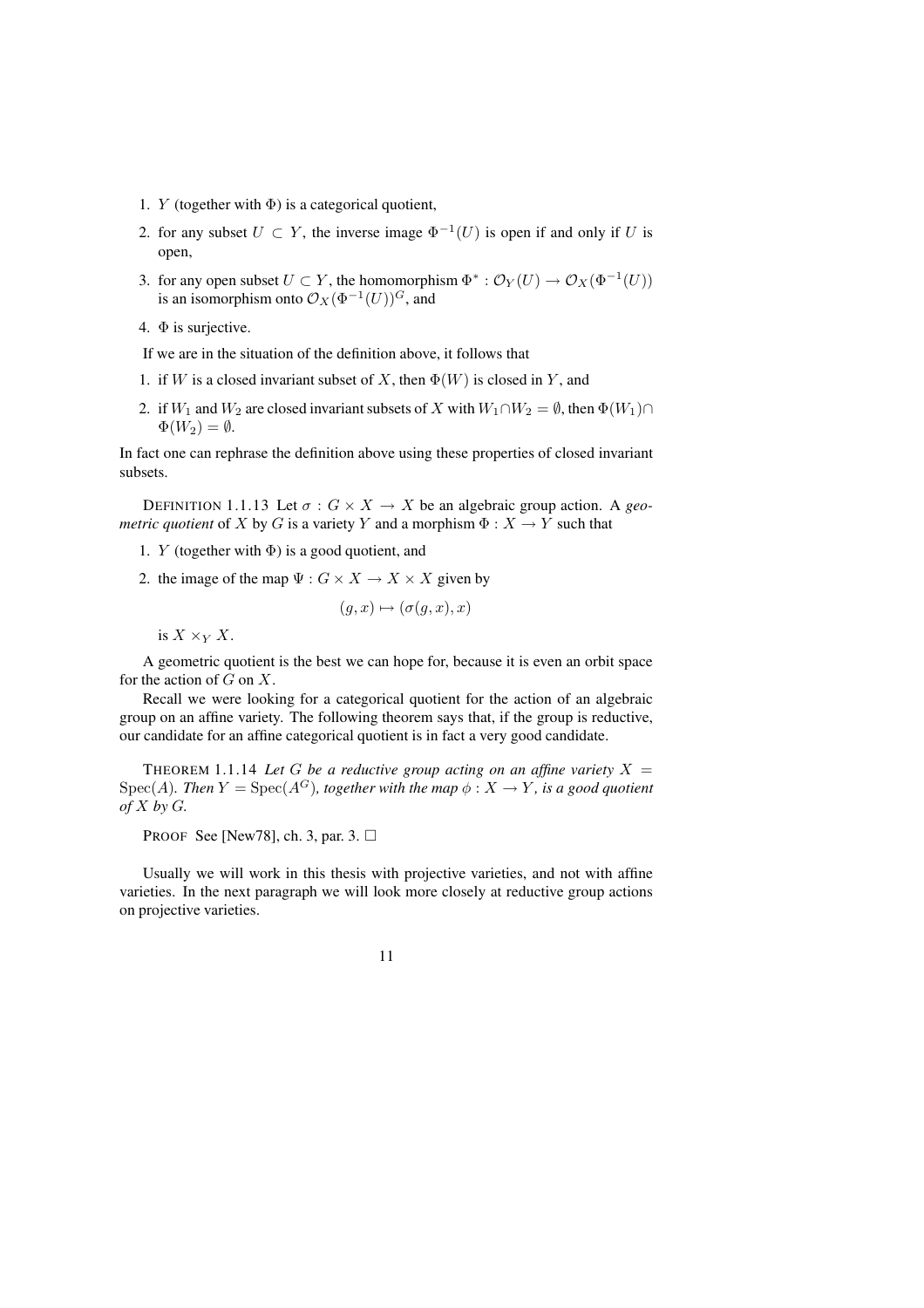#### **1.2 GIT quotients**

Until now we required our actions on affine varieties to be linear, i.e. the groups act via a rational representation. This means, loosely said, that one considers the actions as happening inside a  $k^n$ . The analogue of this, when we consider actions on quasiprojective varieties, is the concept of linearization with reference to an invertible sheaf.

DEFINITION 1.2.1 Let  $\sigma$ :  $G \times X \to X$  be an algebraic group action on a quasiprojective variety X, and let  $\mathcal L$  be a line bundle on X, with projection map:  $\pi : \mathcal L \to X$ . A *linearization* of this action is an action  $\beta$  :  $G \times \mathcal{L} \rightarrow \mathcal{L}$  such that

1. the diagram



commutes, and

2. for all  $X \in X$  and all  $g \in G$  the map  $\mathcal{L}_x \to \mathcal{L}_{\sigma(g,x)}$  given by

$$
y \mapsto \beta(g, y)
$$

is linear.

We call a *G-linearized line bundle* over X a pair of a line bundle  $\mathcal L$  and its linearization  $\beta$ . A morphism of G-linearized line bundles is a G-equivariant morphism of line bundles. Thus we can speak of isomorphism classes of G-linearized line bundles on X and one can show (see [Dol03], chap. 7) the set of isomorphism classes of G-linearized line bundles on X has an abelian group structure. We denote this group by  $Pic^G(X)$ , and we have a natural homomorphism

$$
T: \mathrm{Pic}^G(X) \to \mathrm{Pic}(X)
$$

which is forgetting the linearization. This homomorphism is not necessarily surjective. For an elaboration on the existence of linearizations, see  $\S1.3$ . We quietly assume at this moment that linearizing the action is not a big problem. Then we can go on and define the following concepts.

DEFINITION 1.2.2 Let X be a quasi-projective variety, acted upon by  $G$ , a reductive algebraic group. Let this action be linearized with respect to  $\mathcal{L}$ , a line bundle on X. Let  $x \in X$ .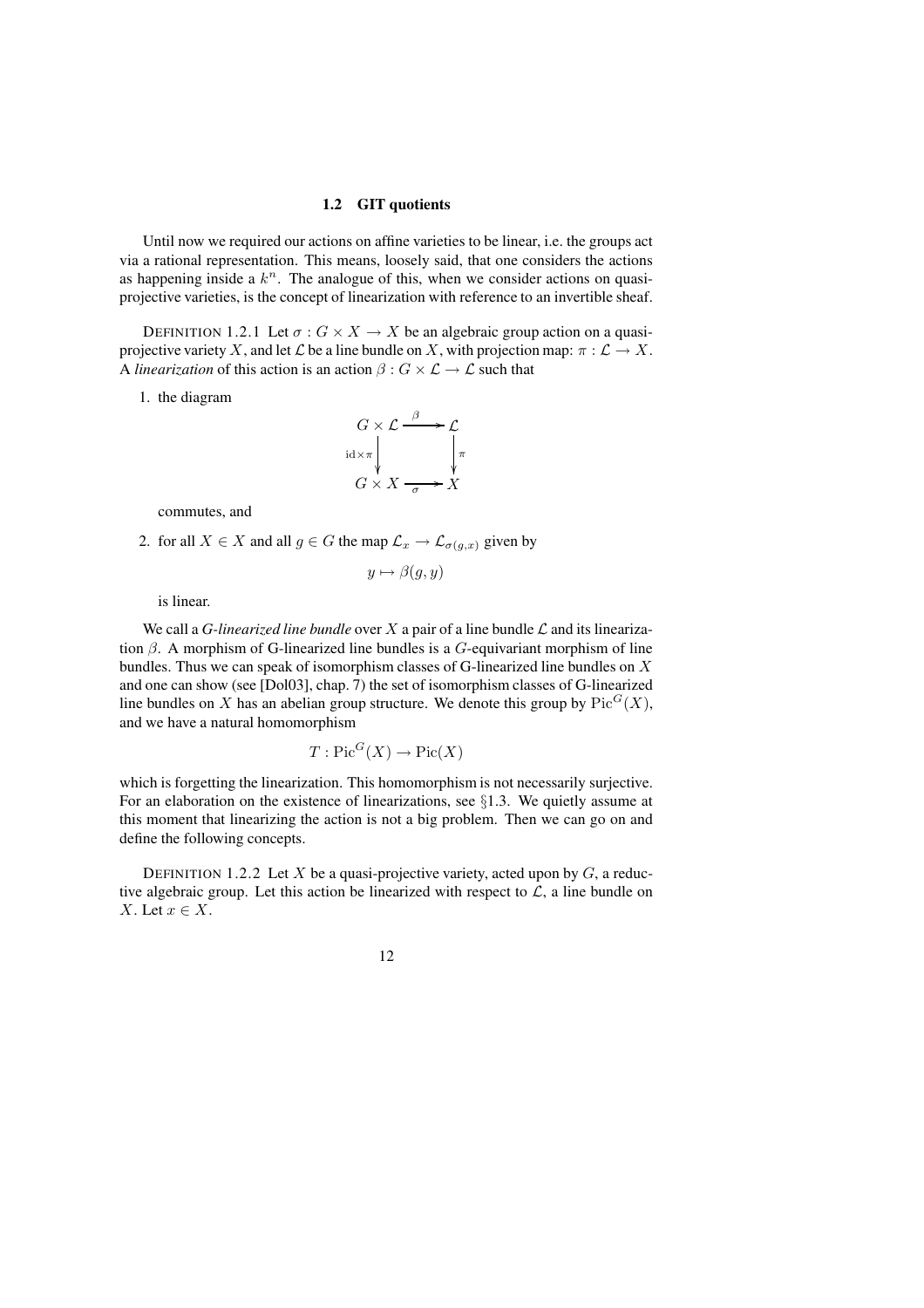- 1. x is called *semi-stable* with respect to L if there exists  $m \geq 0$  and  $s \in \Gamma(X, \mathcal{L}^m)^G$ such that  $X_s = \{y \in X \mid s(y) \neq 0\}$  is affine and contains x,
- 2. x is called *stable* with respect to L if there exists  $m \geq 0$  and  $s \in \Gamma(X, \mathcal{L}^m)^G$ such that  $X_s = \{y \in X \mid s(y) \neq 0\}$  is affine and contains x,  $G_x$  is finite and all orbits of  $G$  in  $X_s$  are closed, and
- 3. x is called *unstable* with respect to  $\mathcal L$  if x is not semi-stable.

Note the obvious fact that every stable point (with respect to  $\mathcal{L}$ ) is stable (with respect to  $\mathcal{L}$ ). Here are some notations we use.

| $X^{ss}(\mathcal{L})$  | $:=$ locus of semi – stable points                        |
|------------------------|-----------------------------------------------------------|
| $X^s(\mathcal{L})$     | $:=$ locus of stable points                               |
| $X^{us}(\mathcal{L})$  | $\equiv$ locus of unstable points                         |
| $X^{sss}(\mathcal{L})$ | $\ := \ X^{ss}(\mathcal{L}) \setminus X^{s}(\mathcal{L})$ |

Often we will omit the line bundle in question and write  $X<sup>s</sup>$ , etcetera. Elements of Xsss are called *strictly semi-stable* points, the non-stable semi-stable points.

REMARK 1.2.3 In the literature, for example in [MFK94] itself, also exists the notion of a *properly stable* point. This is exactly a point that we call a stable point. In the same literature the notion of a *stable* point is used, by which is meant a semi-stable points such that nearby orbits are closed (i.e. their definition of stable only drops the condition that the stabilizer is finite).

REMARK 1.2.4 See the definition of semi-stable above. If the sheaf  $\mathcal L$  is ample the set  $X_s$  is affine automatically. So in that case we only have to find an invariant section (of a power) of  $\mathcal L$  which is non-zero on x. This is important for us because all sheaves we will consider, are ample sheaves.

As shows the following theorem, the semi-stable locus is an open subset of  $X$  over which a good quotient exists.

THEOREM 1.2.5 (MUMFORD) *Let* G *be a reductive group acting on a quasi-projective variety* X*. Let the action be linearized with respect to an ample line bundle* L*. Then there exists a good quotient*

$$
\pi: X^{ss}(\mathcal{L}) \to X^{ss}(\mathcal{L})//G
$$

*There exists an open set*  $U \subset X^{ss}(\mathcal{L})//G$  *such that*  $X^{s}(\mathcal{L}) = \pi^{-1}(U)$  *and the restriction of*  $\pi$  *to*  $X^s(\mathcal{L})$  *is a geometric quotient of*  $X^s(\mathcal{L})$  *by G. Moreover:*  $X^{ss}(\mathcal{L})//G$  *is a quasi-projective variety.*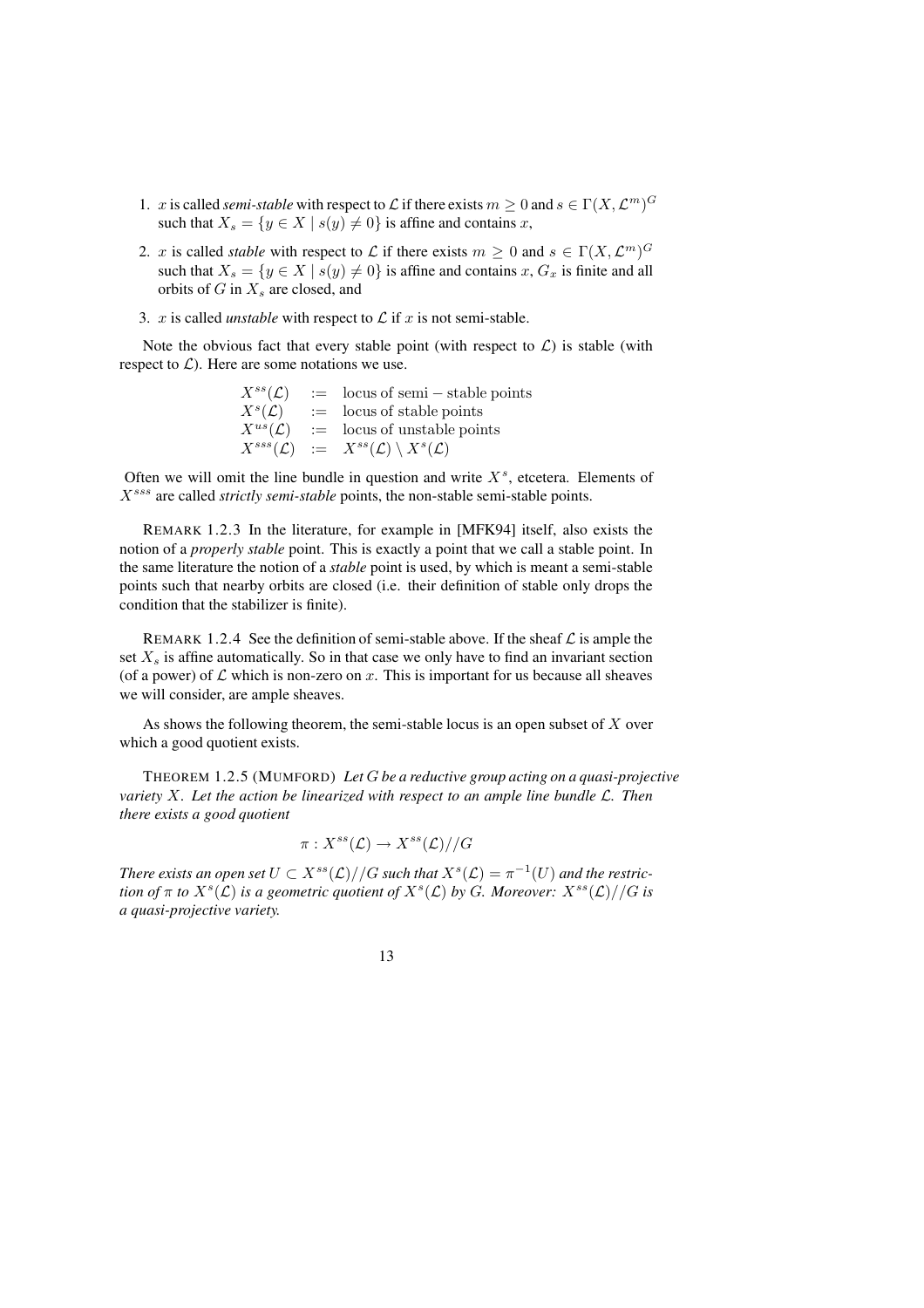There exists a converse of the theorem above, saying that under some (weak) conditions subsets  $U \subset X$  for which a categorical quotient  $U//G$  exist, are of the form  $U = X^{ss}(\mathcal{L})$  for some linearization with respect to an ample line bundle  $\mathcal{L}$ . We won't eleborate on this. See [MFK94], page 41.

REMARK 1.2.6 The stable locus may be empty, but this will not always mean that there doesn't exist an open subset U inside the semi-stable locus such that  $U \rightarrow U//G$ is a geometric quotient. In order to have an orbit space it isn't necessary that the stabiliser of a point  $x \in U$  is finite, but that its dimension is constant in a neighbourhood of  $x$ . We define:

$$
X^{reg} := \{ x \in X \mid \dim(G_x) \text{ is constant in a neighbourhood of } x \}.
$$

Cf. Remark 1.2.3 above. A point  $x \in X$  is stable in the sense of [MFK94] if and only if  $x \in X^{ss} \cap X^{reg}$ . The set  $X^{reg}$  is a disjoint union of open subsets  $X_i \subset X^{reg}$  with  $i = 0, \ldots, \dim(G)$ , where  $X_i$  consists of all points  $x \in X^{reg}$  with  $\dim(G_x) = i$ . It is clear that  $X_0 \cap X^{ss} = X^s$  (stable in our sense). Theorem 1.2.5 above remains true if one interprets the word stable as stable in the sense of [MFK94]. Thus it can happen that  $X^s = \emptyset$ , but nevertheless the GIT quotient  $X^{ss}/\mathcal{G}$  has the property that it is almost everywhere an orbit space. We will encounter an example of this situation when we are going to look at the quotient of configurations of 4 lines in projective 3-space. See Example 4.2.3 and paragraph 4.2.2.

REMARK 1.2.7 The set  $X^{reg}$  from the previous remark is the maximal subset  $U \subset$ X such that a geometric quotient  $U \to U//G$  exists. If for some subset  $V \subset X$  a geometric quotient  $V \to V//G$  exists, then  $V \subset X^{reg}$ . See [Dol03], §6.3.

The following corollary we will use in practice.

COROLLARY 1.2.8 If in the previous theorem X is projective and  $\mathcal{L}$  very ample, *we have*

$$
X^{ss}(\mathcal{L})//G \cong \mathrm{Proj}(R^G)
$$

*where*

$$
R = \bigoplus_{k \geq 0} \Gamma(X, \mathcal{L}^k).
$$

*Thus* X *is a projective variety.*

REMARK 1.2.9 If in the situation of the corollary above  $X \subset \mathbb{P}^n$ ,  $\mathcal{L} := \mathcal{O}_X(1)$ and the action is by the group  $G = SL(n + 1)$  and it is linearized with respect to this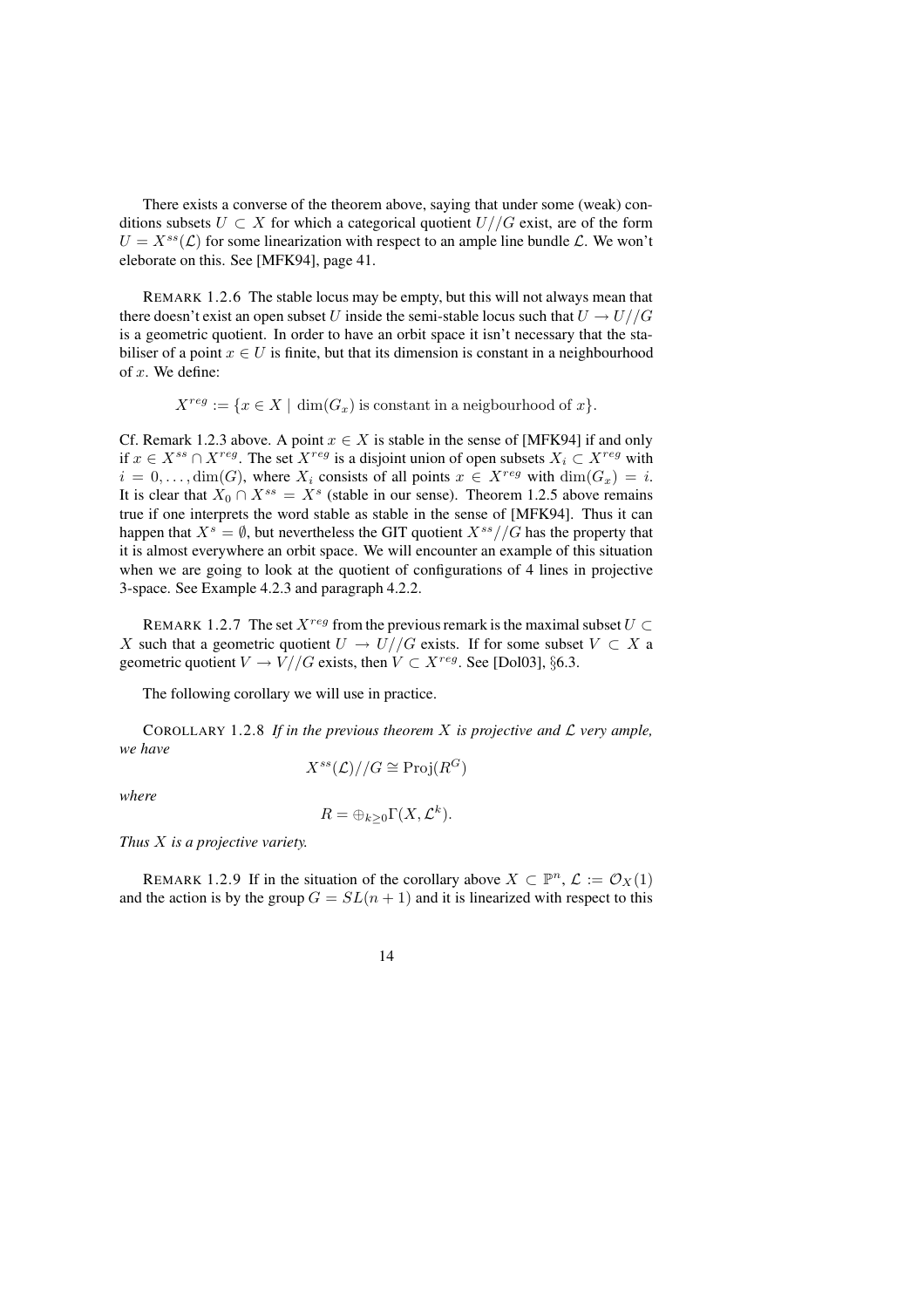$\mathcal{L}$ , the unstable points are precisely the points on which all invariant functions vanish. We define:

$$
\mathcal{N} := X^{us}(\mathcal{L}) = \{ x \in X \mid s(x) = 0 \text{ for all } s \in R^G \}.
$$

The idea to consider this set  $N$  goes back to Hilbert. It is called the *nullcone* and its elements are called *nullforms*. Nullforms can't be distinguished by invariant functions. In fact if we consider the special case that  $R^G$  is generated by generators  $s_0, \ldots, s_k$  of the same degree, then the rational map  $X \dashrightarrow \mathbb{P}^k$  given by

$$
x \mapsto (s_0(x), \dots, s_k(x))
$$

is the quotient map (when restricted to the semi-stable locus). The nullcone is the locus where this map isn't defined.

In most cases it turns out to be very difficult to find explicit invariants. Nevertheless we have a useful tool to determine which points are (semi-)stable. This is the so called one-parameter criterion or numerical criterion for stability. The idea is as follows. Let G be a reductive algebraic group acting on a projective variety  $X \subset \mathbb{P}^n$  via a homomorphism  $G \to GL(n + 1)$ . In other words: the action is linearized with respect to the invertible sheaf  $\mathcal L$  corresponding to the embedding  $X \subset \mathbb P^n$ . We can consider the induced action of G on the affine cone  $X^* \subset k^{n+1}$ . Let  $x^* \in X^*$  be a point whose class is  $x \in X$ . Then another way to say whether or not x is unstable is given by this equivalence (which is not difficult to prove):

$$
x \in \mathcal{N} \iff 0 \in \overline{Gx^*}.
$$

We could also check this for subgroups of G. If  $0 \in \overline{Hx^*}$  for any subgroup  $H < G$ , x is unstable, because  $\overline{Hx^*} \subset \overline{Gx^*}$ . In fact the one-parameter criterion will say it is sufficient to check this only for the so-called one-parameter subgroups of G.

DEFINITION 1.2.10 If G is an algebraic group, a *one-parameter subgroup* of G is a non-trivial homomorphism of algebraic groups  $\mathbb{G}_m \to G$  and we denote the set of one-parameter subgroups of G by  $PS(G)$ .

A one-parameter subgroup  $\lambda$  of G can be viewed as an action of  $\mathbb{G}_m$  on X, or as an action on  $X^*$ . It is a fact (not proven here) that we can choose coordinates such that the action on  $X^*$  is given by

$$
\lambda(t) \cdot x^* = (t^{a_0} x_0, \dots, t^{a_m} x_m)
$$

for certain  $a_0, \ldots, a_m \in \mathbb{Z}$ . Now consider the map

$$
\phi_x^* : \mathbb{A}^1 \setminus \{0\} \to k^{n+1}, \ t \mapsto \lambda(t) \cdot x^*.
$$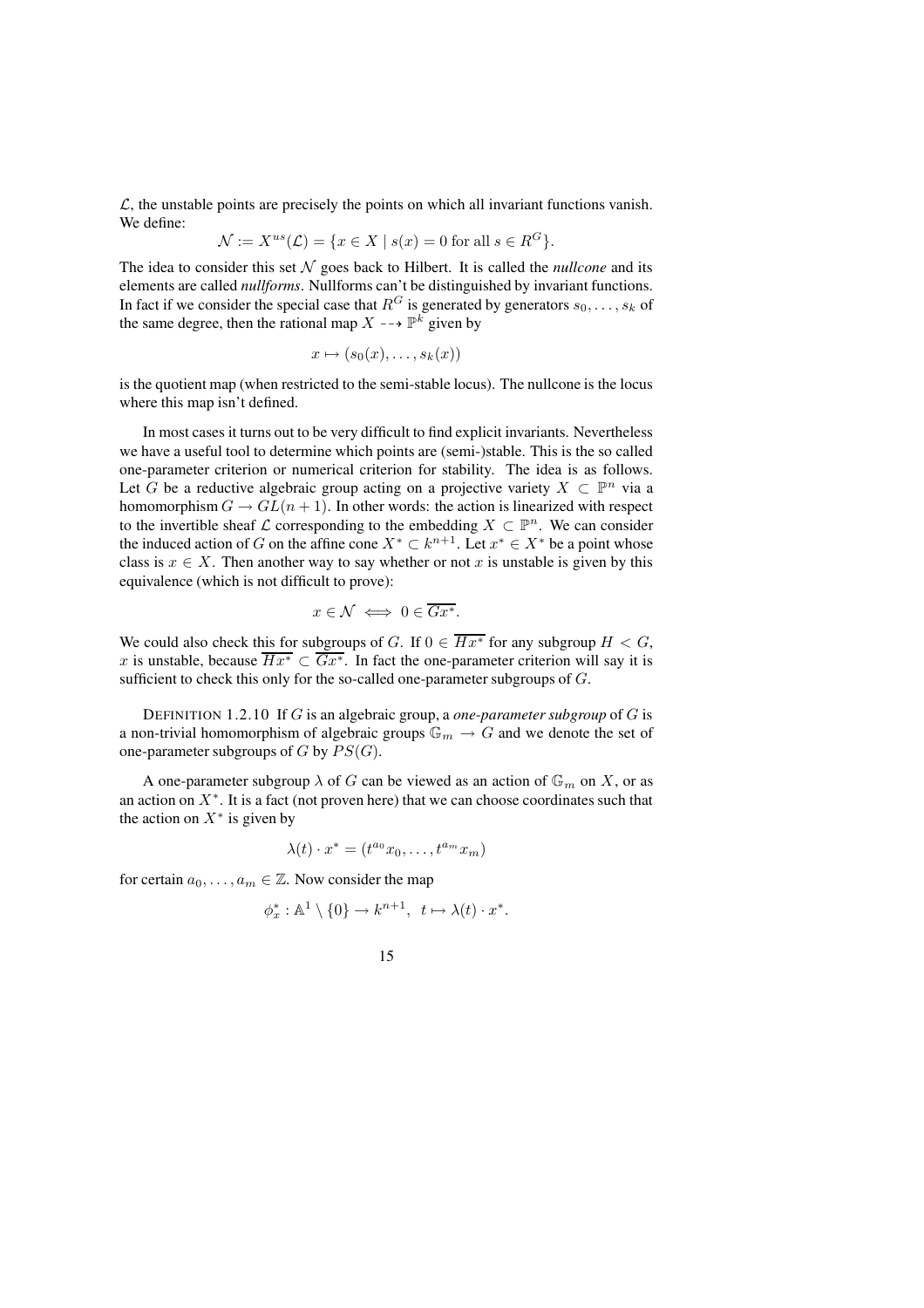If this map can be extended to a map  $\mathbb{A}^1 \to k^{n+1}$  by sending the origin to the origin then it is clear that  $0$  is in the closure of the orbit of  $x^*$  of the one-parameter subgroup of  $G$ , so that  $x$  is unstable. Using the diagonal form of the action we see that  $0$  is in this closure if and only if all  $a_i$  for which  $x_i \neq 0$  are strictly positive. This observation leads to the following definition.

DEFINITION 1.2.11

$$
\mu^{\mathcal{L}}(x,\lambda) := \min_i \{a_i \mid x_i \neq 0\}.
$$

One can show that the function  $\mu^{\mathcal{L}}$  doesn't depend on the diagonalization of the oneparameter action. We can use this function to check unstability. If a one-parameter subgroup  $\lambda$  of G and a point  $x \in X$  satisfy  $\mu^{\mathcal{L}}(x, \lambda) > 0$ , then x is unstable. We will stop now to elaborate on an explanation of the numerical criterion and state it.

THEOREM 1.2.12 *Let* G *be an action of a reductive group on a projective variety X*, *linearized* with *reference to an ample line bundle*  $\mathcal{L}$ *.* Let  $x \in X$ *. Then:* 

$$
x \in X^{ss}(\mathcal{L}) \iff \mu^{\mathcal{L}}(x,\lambda) \le 0 \quad \text{for all } \lambda \in PS(G),
$$
  
\n
$$
x \in X^{s}(\mathcal{L}) \iff \mu^{\mathcal{L}}(x,\lambda) < 0 \quad \text{for all } \lambda \in PS(G).
$$

PROOF See textbooks such as [Dol03] and [New78] for more information. The criterion is due to Mumford and Hilbert.

### **1.3 Linearization of the action**

The reader probably hoped, in the previous paragraph, that an action of an algebraic group G on X can always be linearized with reference to some line bundle  $\mathcal{L}$ . This is certainly true in the example we consider in this thesis. In fact we will see in a moment that often more than one linearization is possible, with fixed invertible sheaf  $\mathcal{L}$ . The quotient can change together with a change of linearization. Whenever no confusion arises as to which linearization we choose, we just write

$$
X^{ss}(\mathcal{L})//G
$$

for the GIT quotient. It will happen, however, that we do consider our quotients with respect to different linearization. When this is the case, we denote by

$$
X^{ss}_{\beta}(\mathcal{L})
$$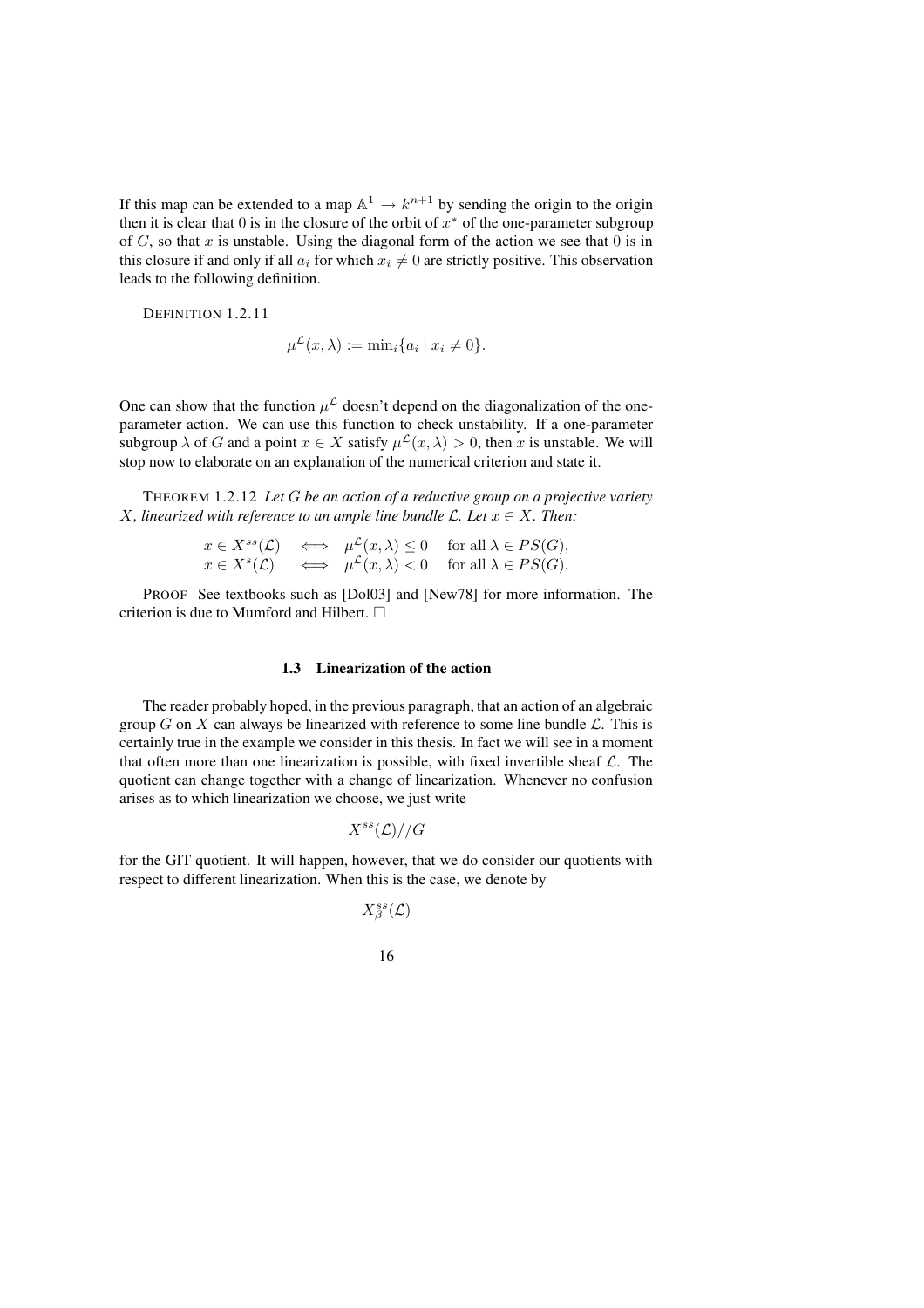the semi-stable locus for the linearization  $\beta : G \times \mathcal{L} \to \mathcal{L}$ , and by

$$
X^{ss}_{\beta}(\mathcal{L})//G
$$

its GIT quotient.

We give some theorems saying how many linearizations are possible for a given action and invertible sheaf.

DEFINITION 1.3.1

 $\chi(G) := \text{Hom}(G, \mathbb{G}_m) = \{\text{homomorphisms of algebraic groups } G \to \mathbb{G}_m\}$ 

This group  $\chi(G)$  is called the *group of rational characters* of G.

Recall that  $T : Pic<sup>G</sup>(X) \rightarrow Pic(X)$  is the homomorphism that forgets the linearization. The dimension of the kernel of  $T$  is a measure of the amount of linearizations a given invertible sheaf on X allows. In the theorem below  $p_1 : G \times X \to G$ denotes the first projection.

**THEOREM** 1.3.2 *If*  $\mathcal{O}(G \times X)^* = p_1^{-1}(\mathcal{O}(G)^*)$  *then*  $\ker(T) \cong \chi(G)$ .

The condition  $\mathcal{O}(G \times X)^* = p_1^{-1}(\mathcal{O}(G)^*)$  may look strange, but in fact it is a corollary of a more general theorem (which we don't give, because we only need the given statement). The condition is fulfilled for example if  $X$  is just affine space or if X is connected and proper over k, because in those cases  $\mathcal{O}(X)^* = k^*$ .

The following is the main theorem about the existence and the amount of linearizations.

THEOREM 1.3.3 *Let* G *be a connected, affine algebraic group acting on a normal variety* X *then we have an exact sequence of groups*

$$
0 \to \ker(T) \to Pic^G(X) \xrightarrow{T} Pic(X) \to Pic(G)
$$

PROOF See [Dol03], §7.2. It is not relevant here to explain the map  $Pic(X) \rightarrow$  $Pic(G). \square$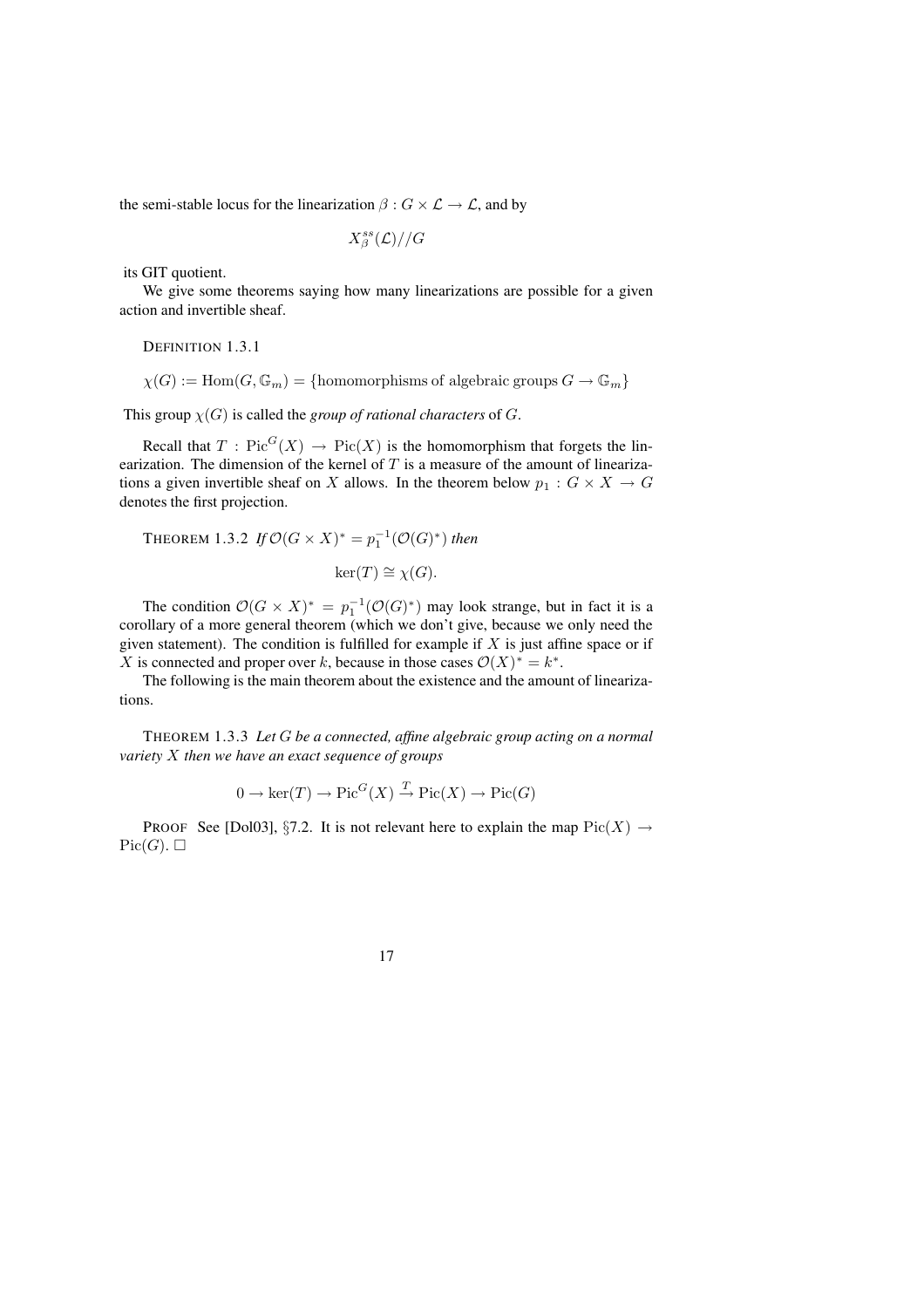REMARK 1.3.4 Since it can happen that there are many possible linearizations, a priori there are many different quotients for the same action. It turns out however, that in the case of line bundles giving projective geometric quotients, there are only finitely many quotients and all these are birational to one another. See an article of Dolgachev and Hu, [DH98]. We will not focus in this thesis on all possible linearizations and their resulting quotients, but almost always take a standard linearization. Cf. Remark 2.1.6 and Example 2.3.3.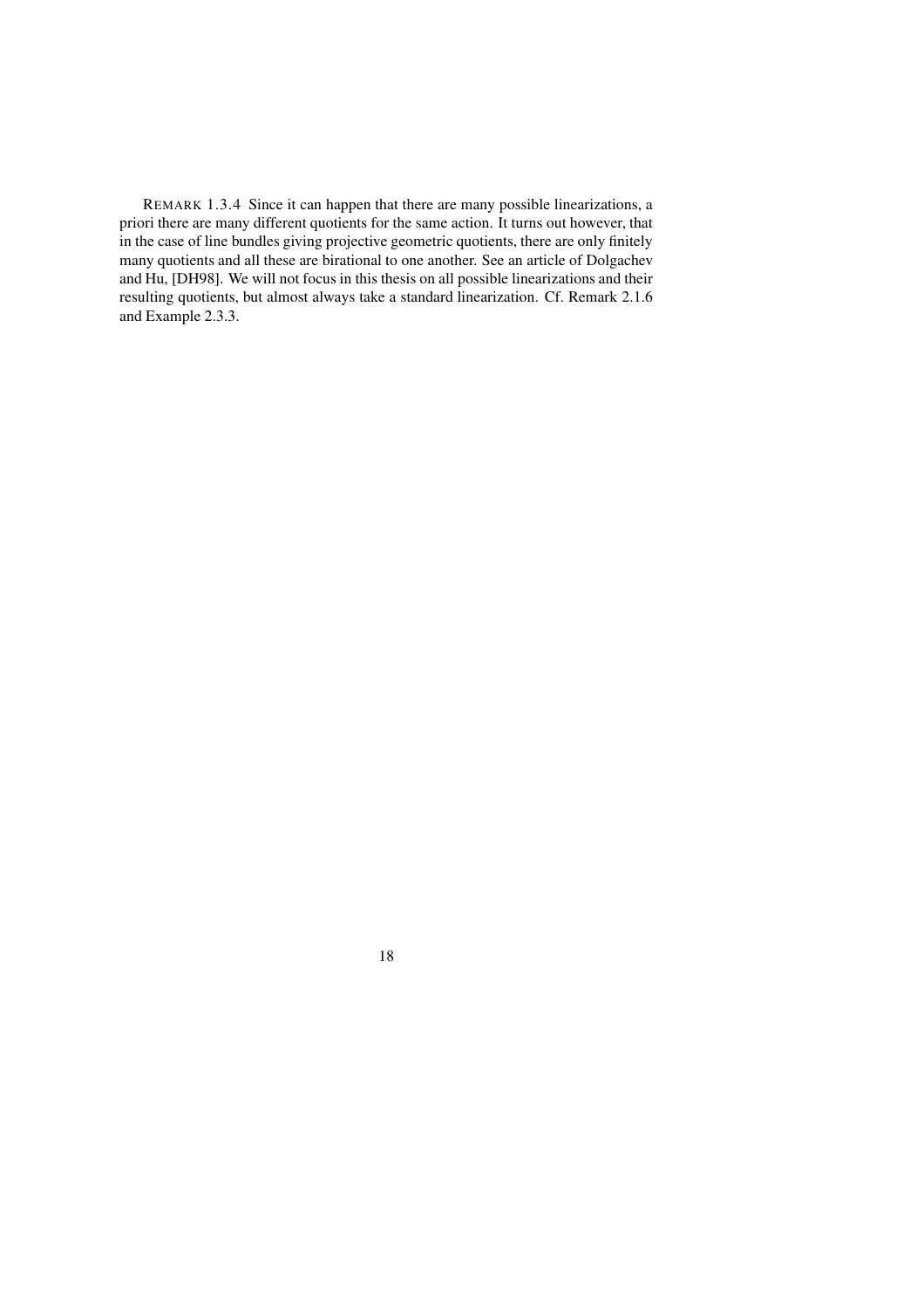### **2 Moduli spaces of sequences of linear subspaces**

Let n and N be natural numbers satisfying  $n, N \geq 1$ . From now on we consider the action of  $SL(n + 1)$  on sequences of N linear subspaces of  $\mathbb{P}^n$ . For a natural number d with  $0 \leq d \leq n$  we denote by

$$
\mathbb{G}(d,n) := Gr(d+1,n+1)
$$

the Grassmannian of  $d+1$ -dimensional subspaces of a  $n+1$ -dimensional vectorspace over  $k$ . Let

$$
\underline{d} := (d_1, \ldots, d_N)
$$

be a sequence of natural numbers satisfying  $0 \leq d_1, \ldots, d_N \leq n$ . The main object of this thesis is:

$$
\mathcal{C}(\underline{d}, n) := \prod_{i=1}^{N} \mathbb{G}(d_i, n).
$$

To the vector  $\underline{d}$  we will refer as a *sequence of dimensions*. The product  $C(\underline{d}, n)$  is a *configuration space* of sequences of linear subspaces. An element of it we will call a *configuration*. Whenever there can be no confusion about the dimension n of the ambient projective space and the sequence of dimensions  $\underline{d}$  we will omit these data from the notation and just write  $C$  for the configuration space.

REMARK 2.0.5 Note that we allow the dimensions  $d_i$  of the subspaces to be equal to the dimension of the ambient space n. Of course the "Grassmannian"  $\mathbb{G}(n, n) \cong$  $Spec(k)$  isn't interesting at all, but allowing it is useful when we consider Gale transforms. Cf. Remark 3.1.3 and Example 3.4.3.

We are interested in the GIT quotients

$$
\mathcal{C}^{ss}//SL(n+1).
$$

A first question we can ask ourselves is which configurations are stable (resp. semistable) in  $\mathcal{C}$ .

#### **2.1 The Mumford Criterion for stability**

In fact there is a criterion for stability of configurations in  $C$ . Before we can state it we have to investigate the action of  $SL(n + 1)$  on C more thoroughly. We need to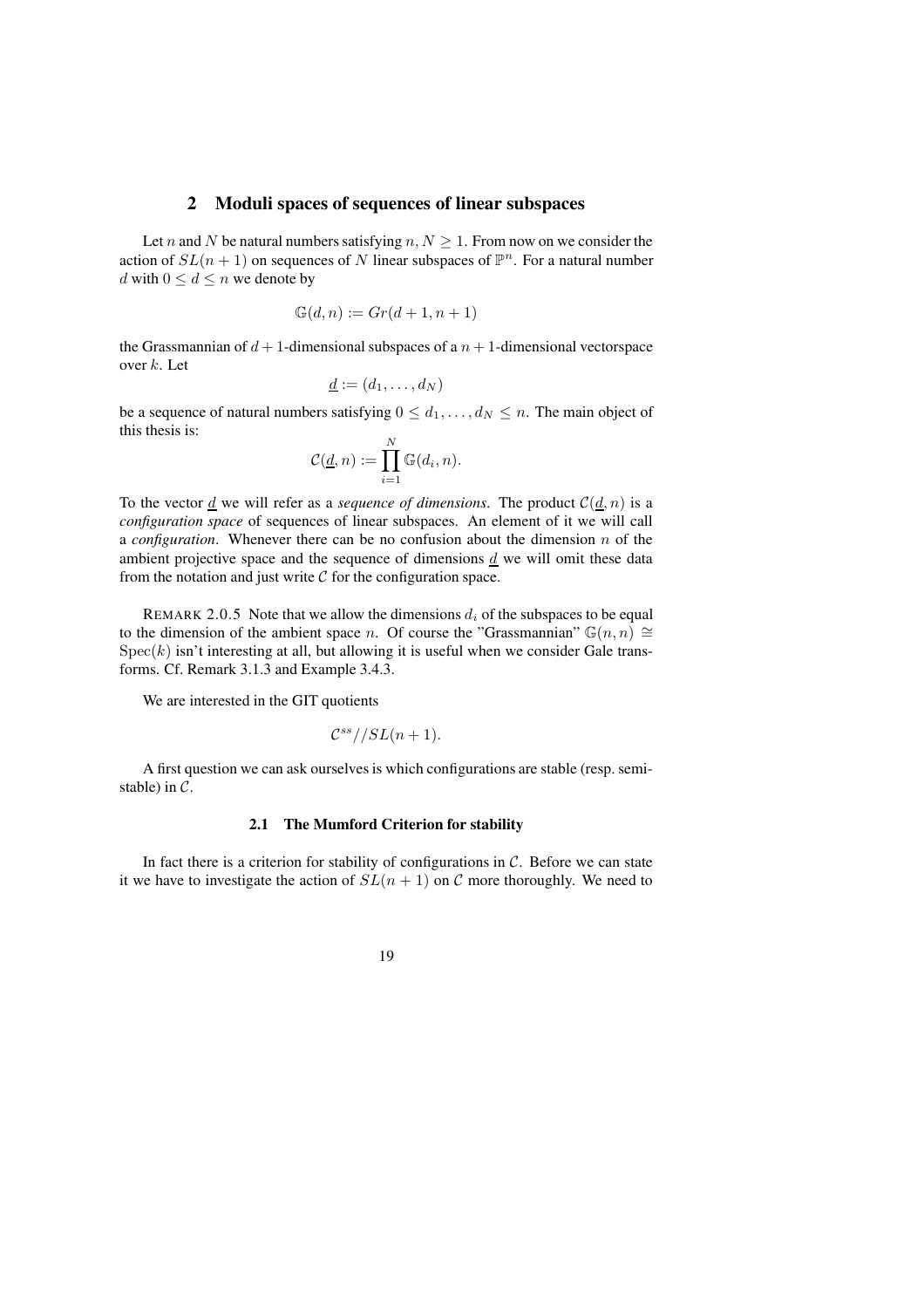know what are the possible linearizations of this action. See §1.3 about this subject. Consider the exact sequence

$$
0 \to \chi(SL(n+1)) \to \text{Pic}^{SL(n+1)}(\mathcal{C}) \xrightarrow{T} \text{Pic}(\mathcal{C}) \to \text{Pic}(SL(n+1)).
$$

Recall that  $T$ : Pic ${}^{SL(n+1)}(\mathcal{C}) \rightarrow Pic(\mathcal{C})$  is the natural map, which forgets the linearization.

PROPOSITION 2.1.1

$$
Pic(SL(n+1)) \cong 0
$$

PROOF

$$
SL(n+1) \cong S \setminus H,
$$

where S is the hypersurface of  $\mathbb{P}^{n^2}$  given by the equation

$$
\det((x_{ij})_{i,j\in\{1,\ldots,n\}}) - x_{00}^n = 0,
$$

and H the hyperplane given by  $x_{00} = 0$ . There is an exact sequence ([Har77], ch. 2, prop. 6.5)

$$
\mathbb{Z} \to \mathrm{Pic}(S) \to \mathrm{Pic}(S \setminus H) \to 0.
$$

The first map is given by  $1 \mapsto [H]$  and  $Pic(S) \cong \mathbb{Z} \cdot [H]$  (Lefschetz theorem), so the proposition follows, because the first map is a surjection.  $\Box$ 

PROPOSITION 2.1.2

$$
\chi(SL(n+1)) \cong 0
$$

PROOF The only rational characters of  $GL(n + 1)$  are of the form  $A \mapsto \det(A)^g$ with  $g \in \mathbb{Z}$  (see [DC71], ch. 2, §4), i.e.  $\chi(GL(n+1)) \cong \mathbb{Z}$ . From this it follows that  $\chi(SL(n+1))=0.$ 

Thus it follows that every invertible sheaf on  $C$  admits a unique linearization for the action of  $SL(n + 1)$ . What remains now is the question which invertible sheaves can exist on C.

PROPOSITION 2.1.3 *For* d and *n natural numbers* with  $0 \le d < n$ 

$$
Pic(\mathbb{G}(d,n)) \cong \mathbb{Z}.
$$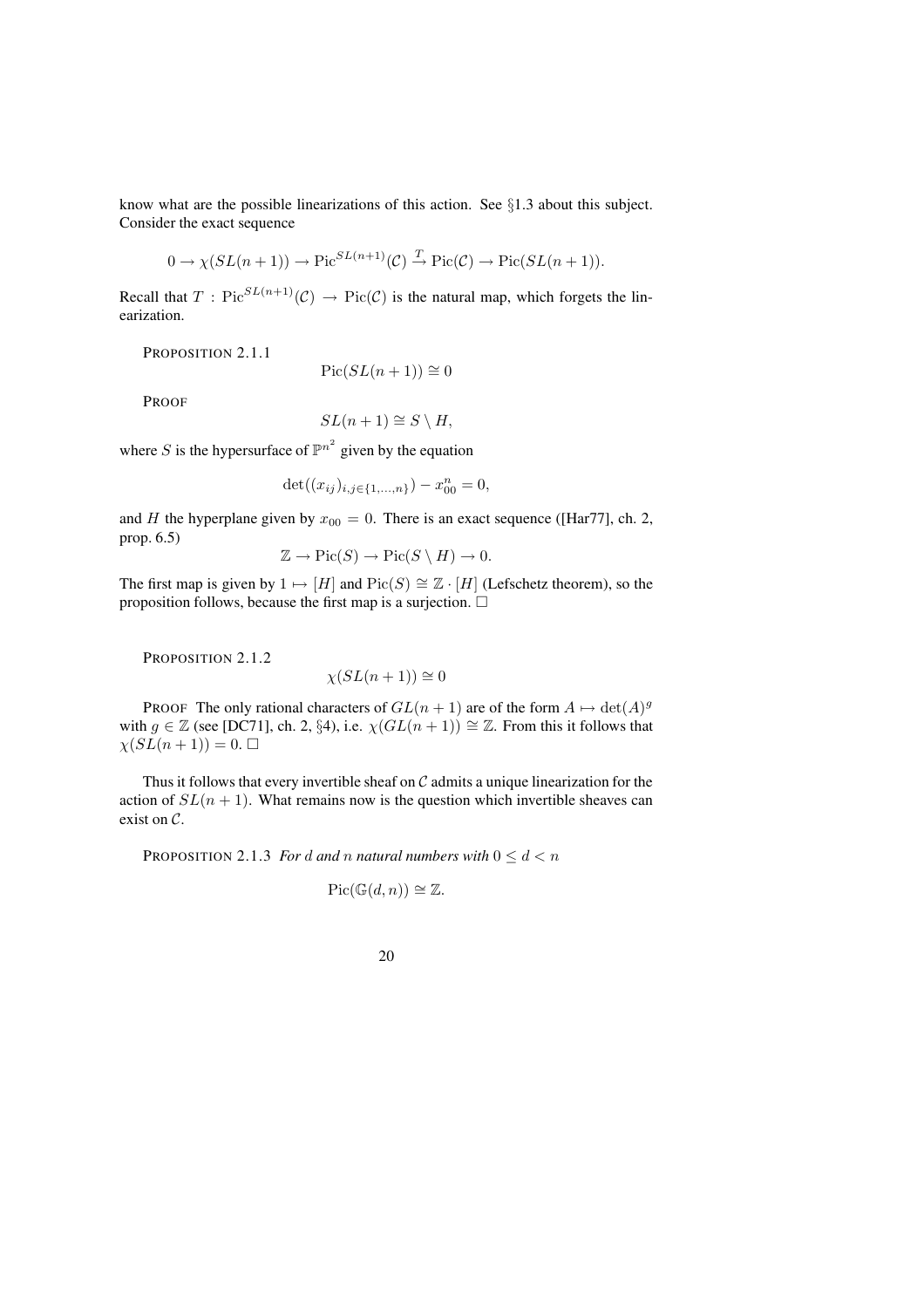PROOF  $\mathbb{G}(d,n) \subset \mathbb{P}^{\binom{n+1}{d+1-1}}$  by the Plückerembedding. The part of  $\mathbb{G}(d,n)$  where one of the Plucker coordinates is non-zero, is isomorphic to  $\mathbb{A}^{(n-d)(d+1)}$ . Any  $\mathcal{L} \in$  $Pic(\mathbb{G}(d,n))$  is zero, when restricted to  $\mathbb{A}^{(n-d)(d+1)}$ , so is itself isomorphic to a line bundle associated with a divisor which is a multiple of a hyperplane section.  $\Box$ 

DEFINITION 2.1.4 We denote by

$$
\underline{k} := (k_1, \ldots, k_N) \in \mathbb{Z}^N
$$

a sequence of integers, which we call *weights*.

With each  $\underline{k} \in \mathbb{Z}^N$  we associate an invertible sheaf on C. Let  $p_i : C \to \mathbb{G}(d_i, n)$ denote the  $i$ -th projection.

DEFINITION 2.1.5 Let  $n, N \in \mathbb{N}$  satisfy  $n, N \ge 1$ . Let  $\underline{d} = (d_1, \ldots, d_N) \in \mathbb{Z}^N$ satisfy  $0 \le d_1, \ldots, d_N < n$ . Let  $\underline{k} := (k_1, \ldots, k_N) \in \mathbb{Z}^N$ . The following is an invertible sheaf on  $C(\underline{d}, n)$ :

$$
\mathcal{L}_{\underline{k}}:=\bigotimes_{i=1}^N p_i^*(\mathcal{O}_{\mathbb{G}(d_i,n)}(1)^{\otimes k_i}).
$$

For a Grassmannian variety we have that  $H^1(X, \mathcal{O}_X) = 0$  and  $H^2(X, \mathbb{Z}) \cong$  $\mathbb Z$ . Thus it follows from the Künneth formula, that Grassmannians X and Y satisfy  $Pic(X \times Y) \cong Pic(X) \times Pic(Y)$ , so it follows that  $Pic(\mathcal{C}) \cong \mathbb{Z}^N$  and every invertible sheaf on C is isomorphic to  $\mathcal{L}_k$  for a certain  $\underline{k} \in \mathbb{Z}^N$ .

The line bundle  $\mathcal{L}_k$  is very ample if and only if all  $k_i$  satisfy  $k_i > 0$ . If this is the case we refer to  $k$  as a *sequence* of *positive weights*. The projective embedding of C corresponding to such a  $\mathcal{L}_k$  is a composition of a product of Plücker embeddings, then a product of  $k_i$ -uple Veronese embeddings and finally the Segre embedding.

REMARK 2.1.6 Usually we will consider the action of  $SL(n + 1)$  with respect to the sheaf  $\mathcal{L}_{(1,...,1)}$ , i.e. we use the sequence of weights  $\underline{k} = (1, \ldots, 1)$ . We call this the *standard linearization*.

REMARK 2.1.7 There are cases in which one better takes another linearization than the standard one. See Example 2.3.3.

The following corollary summarizes what we have seen.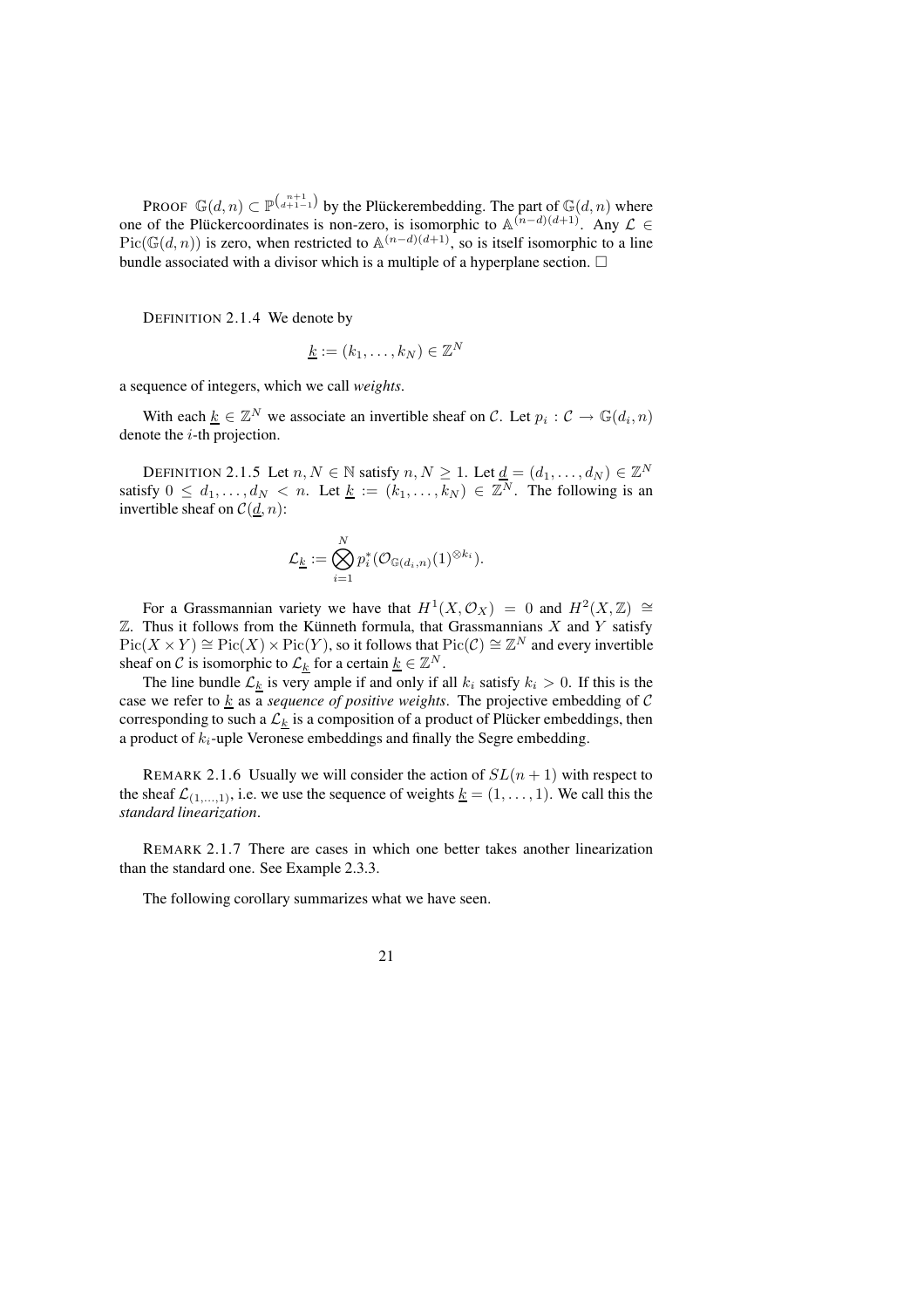COROLLARY 2.1.8

$$
\operatorname{Pic}^{SL(n+1)}(\mathcal{C}) = \{ \mathcal{L}_k \mid \underline{k} \in \mathbb{Z}^N \}
$$

We give a criterion for stability of configurations of sequences of linear subspaces.

THEOREM 2.1.9 (MUMFORD CRITERION) *Let* d*,* k *and* C *be a as above. We consider* the action of  $SL(n + 1)$  on C linearized by the line bundle  $\mathcal{L}_k$ . A configuration  $(V_1, \ldots, V_N) \in \mathcal{C}$  *is semi-stable for this action and linearization if and only if for each proper linear subspace*  $V \subset \mathbb{P}^n$ :

$$
\frac{\sum_{i=1}^{N} k_i (\dim(V_i \cap V) + 1)}{\sum_{i=1}^{N} k_i (d_i + 1)} \le \frac{\dim(V) + 1}{n + 1}
$$

*The configuration*  $(V_1, \ldots, V_N)$  *is stable if and only if we have a strict inequality in the equation above.*

PROOF (See [Dol03], th. 11.1, [MFK94], prop. 4.3 and [New78], th. 4.17.) We repeat a proof here. It makes use of the 1-parameter criterion for stability, see theorem 1.2.12. Every 1-parameter subgroup of  $SL(n + 1)$  is conjugate to one of the form

$$
\lambda(t) = \text{diag}(t^{a_0}, \dots, t^{a_n})
$$

(where  $t \in \mathbb{G}_m$ , the  $a_i \in \mathbb{Z}$ , and  $\sum a_i = 0$ ; one can also assume that  $a_0 \geq \ldots \geq a_n$  $a_n$ ). It is sufficient to check the 1-parameter criterion for these special  $\lambda$ . Let  $x :=$  $(V_1, \ldots, V_N)$  be a configuration. What is  $\mu^{\mathcal{L}_k}(x, \lambda)$ ?

Choose linearly independent elements of  $\mathbb{P}^n$ , denoted by  $e_0, \ldots, e_n$  and denote for  $i = 0 \dots n$  by  $E_i$  the span of  $e_0, \dots, e_i$ . For an arbitrary element  $V \in \mathbb{G}(d, n)$  and a natural number j with  $0 \le j \le d$  there is a unique integer  $\nu_j$  with

$$
\dim(V \cap E_{\nu_j}) = j
$$
 and  $\dim(V \cap E_{\nu_j - 1}) = j - 1$ .

Thus ones sees that  $V$  is the rowspace of a matrix of the form

|  |  |  | $\left(\begin{array}{ccccccccc}\na_{00} & \dots & a_{0\nu_0} & 0 & \dots & \dots & \dots & \dots & 0 \\ a_{10} & \dots & \dots & a_{1\nu_1} & 0 & \dots & \dots & \dots & 0\n\end{array}\right)$ |  |  |
|--|--|--|--------------------------------------------------------------------------------------------------------------------------------------------------------------------------------------------------|--|--|
|  |  |  |                                                                                                                                                                                                  |  |  |
|  |  |  | $\begin{pmatrix} a_{d0} & \dots & \dots & \dots & \dots & a_{d\nu_d} & 0 & \dots & 0 \end{pmatrix}$                                                                                              |  |  |

Here  $a_{j\nu_j} \neq 0$  for each j. Interesting for us is that we can see something about the Plückercoordinates of V. We see that  $p_{i_0...i_d}(V) = 0$  if  $i_j > \nu_j$  for some j and we see that  $p_{i_{\nu_0}...i_{\nu_d}}(V) \neq 0$ .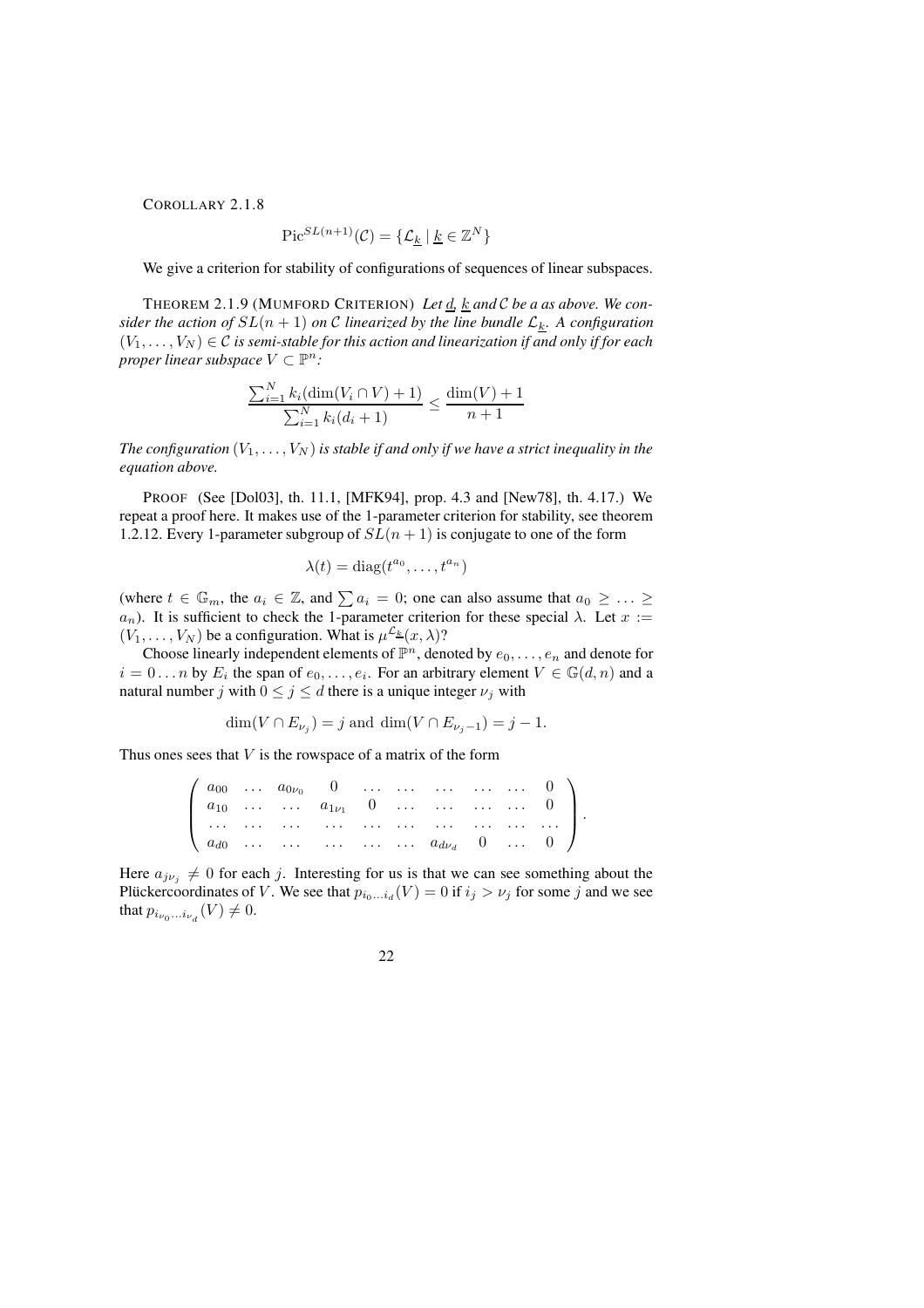The projective coordinates of x in the embedding defined by  $\mathcal{L}_k$  are products of N monomials of degree  $d_i$  in the Plückercoordinates of the  $V_i$  (see the remark above). For  $\lambda$  as above we have

$$
p_{i_0...i_d}(\lambda(t) \cdot V) = t^{a_{i_0}+...+a_{i_d}} p_{i_0...i_d}(V).
$$

Now, looking at the definition of  $\mu^{\mathcal{L}_{\underline{k}}}(x,\lambda)$ , which is the minimum of the exponents of t in a diagonal action (for the coordinates  $\neq 0$ ), one sees that

$$
\mu^{\mathcal{L}_{\underline{k}}}(x,\lambda) = \sum_{i=1}^{N} k_i (\sum_{j=0}^{d_i} a_{\nu_j^i}),
$$

where the superscript <sup>i</sup> in  $\nu_j^i$  denotes  $\nu_j$  for the subspace  $V_i$  of  $\mathbb{P}^n$ . We rewrite this equation and use that  $\dim(V_i \cap E_j) - \dim(V_i \cap E_{j-1})$  is either 0 or 1 (it is 1 if and only if  $j = \nu_j^i$ ):

$$
\mu^{\mathcal{L}_{\underline{k}}}(x,\lambda) = \sum_{i=1}^{N} k_i \left( \sum_{j=0}^{n} a_j (\dim(V_i \cap E_j) - \dim(V_i \cap E_{j-1})) \right) =
$$
  

$$
\sum_{i=1}^{N} k_i ((d_i + 1)a_n + \sum_{j=0}^{n-1} (\dim(V_i \cap E_j) + 1)(a_j - a_{j+1}) =
$$
  

$$
a_n \sum_{i=1}^{N} k_i (d_i + 1) + \sum_{j=0}^{n-1} (\sum_{i=1}^{N} k_i (\dim(V_i \cap E_j) + 1)(a_j - a_{j+1})).
$$

The last formula is a linear function of the  $a_i$ . The  $a_i$  satisfy the conditions  $\sum a_i = 0$ and  $a_0 \geq \ldots \geq a_n$ . The points

$$
a_0 = \ldots = a_s = n - s, a_{s+1} = \ldots a_n = -(s+1),
$$

(for  $0 \le s \le n - 1$ ) span the 1-faces of this convex cone. The above linear function is negative if and only if it is negative for its extreme values. Thus we get

$$
\mu^{\mathcal{L}_{\underline{k}}}(x,\lambda) < 0
$$

if and only if

$$
-\sum_{i=1}^{N} k_i (d_i + 1)(s + 1) + (n + 1)(\sum_{i=1}^{N} k_i (\dim(V_i \cap E_s) + 1)) < 0
$$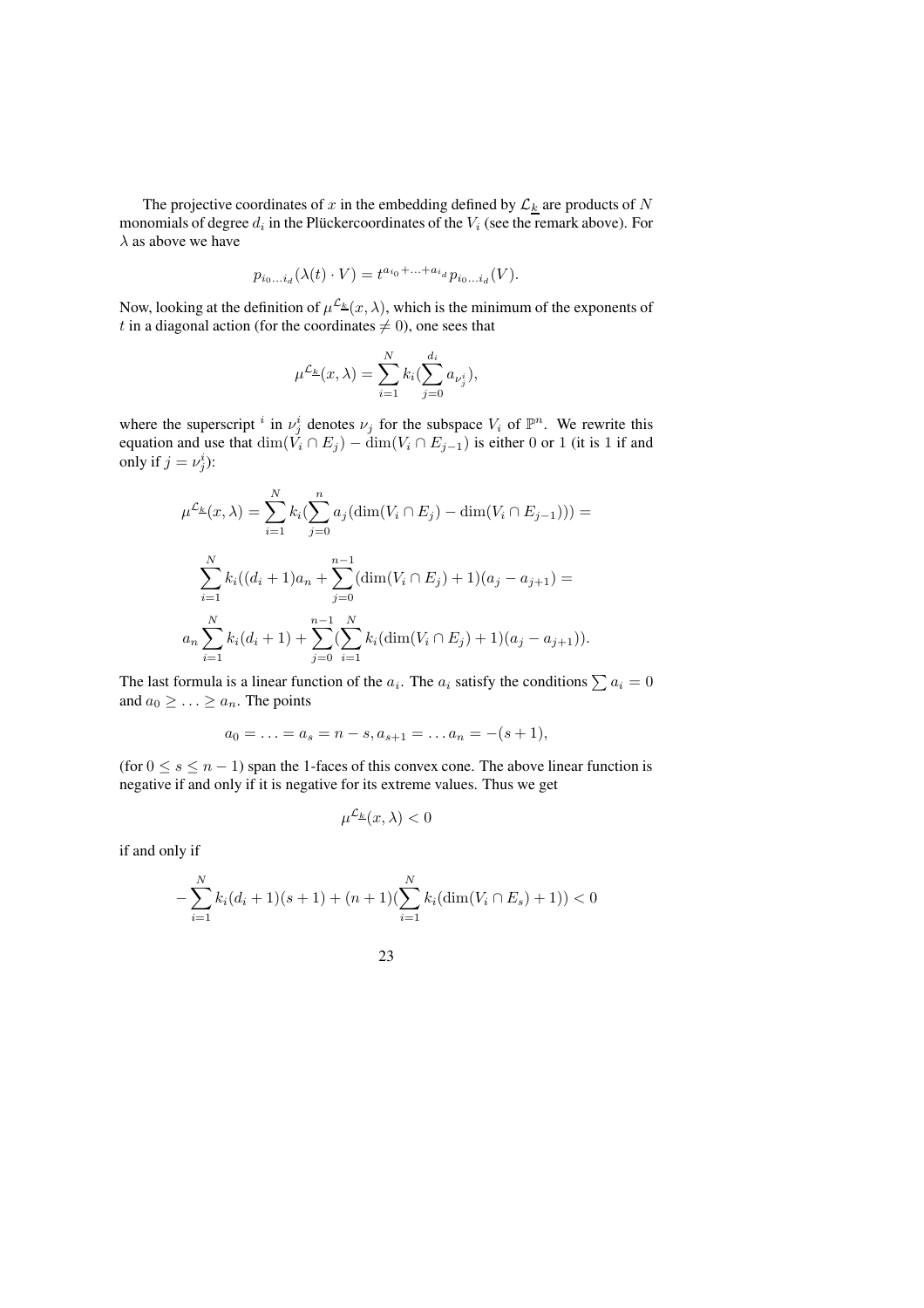for each s with  $0 \le s \le n - 1$ . Now note that for each proper linear subspace  $V \subset \mathbb{P}^n$ with  $\dim(V) = s$  we could have chosen the coordinates  $e_0, \ldots, e_n$  in such a way that  $V = E_s$ . Also, of course, the < can be replaced by  $\leq$ . Thus the theorem follows.  $\Box$ 

#### **2.2 Point sets in projective spaces**

Sequences of points are the first example one looks at. An excellent and well known book on this subject is [DO88] and as always [Dol03] is useful too.

Here we consider sequences of points and hyperplanes at the same time. More precise, we consider the action of  $SL(n + 1)$  on a product  $X := (\mathbb{P}^n)^{N_1} \times ((\mathbb{P}^n)^*)^{N_2}$ (with respect to the standard linearization). Let  $V$  denote the underlying vector space of  $\mathbb{P}^n$ , i.e.  $\mathbb{P}^n := \mathbb{P}(V)$  where  $V \cong k^{n+1}$ . Let  $\tilde{X}$  denote the product  $\tilde{X} := V^{\tilde{N}_1} \times$  $(V^*)^{N_2}$ . An element of X can be represented by an element of  $\tilde{X}$ , i.e. a sequence  $(x_1, \ldots, x_{N_1}, x_1^*, \ldots, x_{N_2}^*)$ , where the  $x_i \in V$  and the  $x_i^* \in V^*$ . We introduce a short notation for some expressions in these variables. If  $0 < i_1, i_2, \ldots, i_{n+1} \leq N_1$  are natural numbers, we define:

$$
[i_1 i_2 \dots i_{n+1}] := \det(x_{i_1}, x_{i_2}, \dots, x_{i_{n+1}})
$$

and similarly for the dual vectorspaces: if  $0 < j_1, j_2, \ldots, j_{n+1} \leq N_2$ , we define:

$$
[j_1j_2...j_{n+1}]':=\det(x_{j_1}^*,x_{j_2}^*,...,x_{j_{n+1}}^*).
$$

These expressions can be considered as functions in  $k[\tilde{X}]$  and are called *brackets* or *bracket functions*. They are obviously invariant functions. Their importance is that they generate the ring of invariants  $k[\tilde{X}]^{SL(n+1)}$  together with another class of invariant functions on  $\tilde{X}$ , which we introduce now. For  $i \in \{1, \ldots, N_1\}$  and  $j \in \{1, \ldots, N_2\}$ we define:

$$
(ij) := \langle x_j^*, x_i \rangle,
$$

where  $\langle \cdot, \cdot \rangle$  denotes nothing else than the pairing  $V \times V^* \to k$  (on the *i*-th point of  $V^{N_1}$  and the *j*-th point of  $(V^*)^{N_2}$ ).

THEOREM 2.2.1 (FIRST FUNDAMENTAL THEOREM OF INVARIANT THEORY) *The* ring of invariants  $k[\tilde{X}]^{SL(n+1)}$  is generated by all brackets

$$
[i_1i_2...i_{n+1}], [j_1j_2...j_{n+1}], and (ij),
$$

*with*  $0 < i, i_1, i_2, \ldots, i_{n+1} \leq N_1$  *and*  $0 < j, j_1, j_2, \ldots, j_{n+1} \leq N_2$ .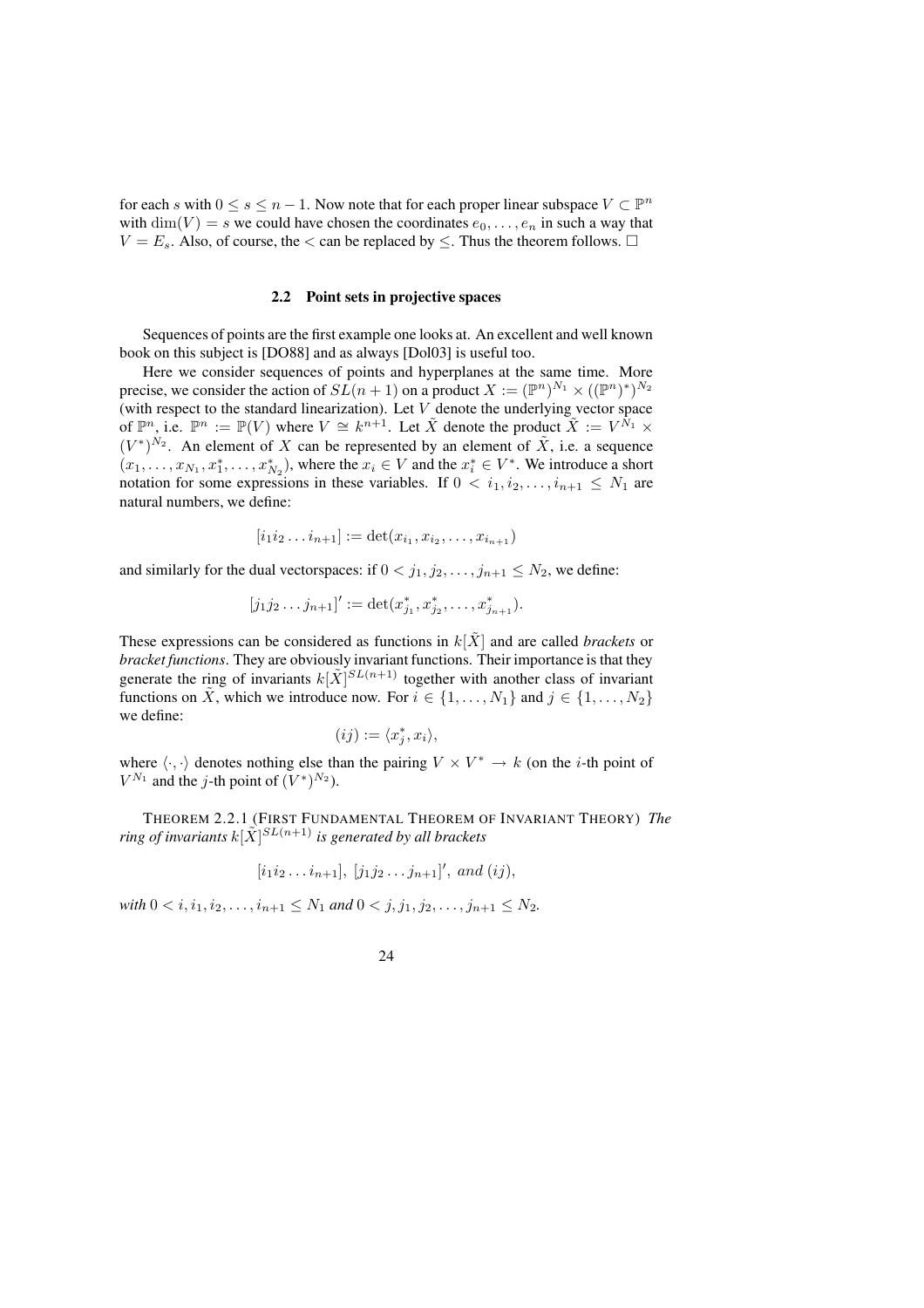**PROOF** A proof can be found in [Wey46] for the case  $char(k) = 0$ , but in fact the result is true in any characteristic, see [DP76].  $\Box$ 

The First Fundamental Theorem of Invariant Theory is the key to solve the moduli problem for sequences of points. To show how this works we give here a short account of the theory of moduli spaces of point sets (which is well known). Later we will investigate some examples in which both points and hypersurfaces occur. The idea is to form homogeneous products of the basic invariants given by the theorem. A convenient way to describe these homogeneous products is the use of *tableaux*. The following definitions can be found for example in [Fu97]. Some of these definitions we will also need, when we are going to do Schubert Calculus (in §4.1.1).

DEFINITION 2.2.2 A *tableau* (often called *Young tableau*) is a matrix

| $T_{11}$ | $\tau_{12}$                         | $\cdots$ | $\tau_{1n}$ |  |
|----------|-------------------------------------|----------|-------------|--|
|          |                                     |          |             |  |
|          | $\tau_{m1}$ $\tau_{m2}$ $\tau_{mn}$ |          |             |  |

such that the entries  $\tau_{ij}$  are the natural numbers in  $\{1, \ldots, S\}$  with  $S \mid mn$ . Say that  $St = mn$ , then furthermore it is required that each natural number appearing in the matrix occurs exactly t times.

In the situation of this definition we say that  $\tau$  is a tableau on  $\{1, \ldots S\}$  of *shape*  $m \times n$ .

DEFINITION 2.2.3 A tableau is called a *standard tableau* if it is increasing in each row and weakly increasing in each column, i.e.

$$
\tau_{ij} < \tau_{i,j+1} \text{ for } i \in \{1, \dots, m\} \text{ and } j \in \{1, \dots, n-1\}
$$
\n
$$
\tau_{ij} \leq \tau_{i+1,j} \text{ for } i \in \{1, \dots, m-1\} \text{ and } j \in \{1, \dots, n\}.
$$

Tableaux help us to describe products of brackets in an orderly and convenient way.

DEFINITION 2.2.4 Let  $\tau$  be a tableau as in Definition 2.2.2. The *monomial* belonging to the tableau is defined by

$$
m(\tau) := \prod_{k=1}^m [\tau_{k1} \tau_{k2} \dots \tau_{kn}].
$$

A monomial belonging to a standard tableau is called a *standard monomial*.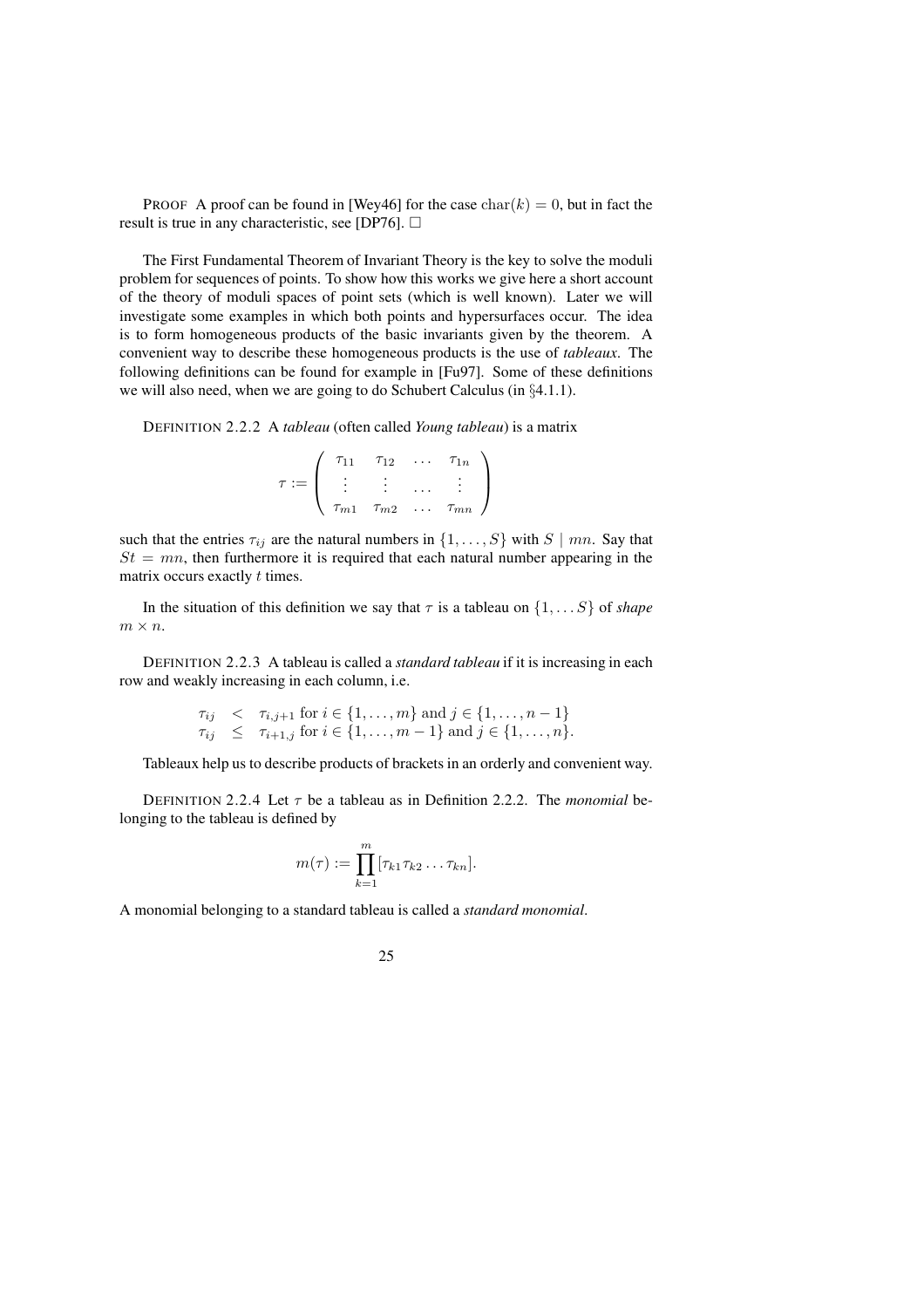Now if V is an *n*-dimensional k-vectorspace and  $\tau$  is a tableau, one checks easily that  $m(\tau)$  is a homogeneous invariant inside  $k[V^S]$  (for the action of  $SL(n)$ ) of degree m. The following theorem is of the utmost importance.

THEOREM 2.2.5 *Let* n *and* N *be natural numbers, and consider the action of*  $SL(n + 1)$  on  $(\mathbb{P}^n)^N$  with respect to the standard linearization (see Remark 2.1.6). *The homogeneous coordinate ring of the quotient*

$$
(\mathbb{P}^n)^N//SL(n+1)
$$

*is* in degree t generated by the standard tableaux with shape  $m \times (n + 1)$ . (Recall that t *satisfies*:  $Nt = m(n + 1)$ .

PROOF See again one of Dolgachev's books. After one has shown that the ring of invariants is generated by monomials, one gives an algorithm to write each monomial as linear combination of standard monomials. This is called the *straightening algorithm*.  $\Box$ 

Using this theorem one finds some nice examples, which we treat here shortly (see [Dol03] and [DO88] for details).

EXAMPLE 2.2.6 (CROSS RATIO) In the case of 4 points on a projective line we have these two standard tableaux in degree 1:

$$
t_0 := \left(\begin{array}{cc} 1 & 2 \\ 3 & 4 \end{array}\right) \text{ and } t_1 := \left(\begin{array}{cc} 1 & 3 \\ 2 & 4 \end{array}\right)
$$

corresponding to the standard monomials

$$
m(t_0) : (((x_i, y_i])_{i=1...4} \in (\mathbb{P}^1)^4 \mapsto \det \begin{pmatrix} x_1 & y_1 \\ x_2 & y_2 \\ x_3 & y_3 \end{pmatrix} \cdot \det \begin{pmatrix} x_3 & y_3 \\ x_4 & y_4 \\ x_4 & y_4 \end{pmatrix}, \text{ and}
$$

$$
m(t_1) : (((x_i, y_i])_{i=1...4} \in (\mathbb{P}^1)^4 \mapsto \det \begin{pmatrix} x_1 & y_1 \\ x_3 & y_3 \\ x_3 & y_3 \end{pmatrix} \cdot \det \begin{pmatrix} x_3 & y_3 \\ x_4 & y_4 \\ x_4 & y_4 \end{pmatrix},
$$

One can also write down the standard tableaux in higher dimensions and thus find standard monomials of higher degree (than 1). Then one easily shows that all these higher degree monomials are products of  $m(t_0)$  and  $m(t_1)$ . This is left to the reader (or can be found in the cited books).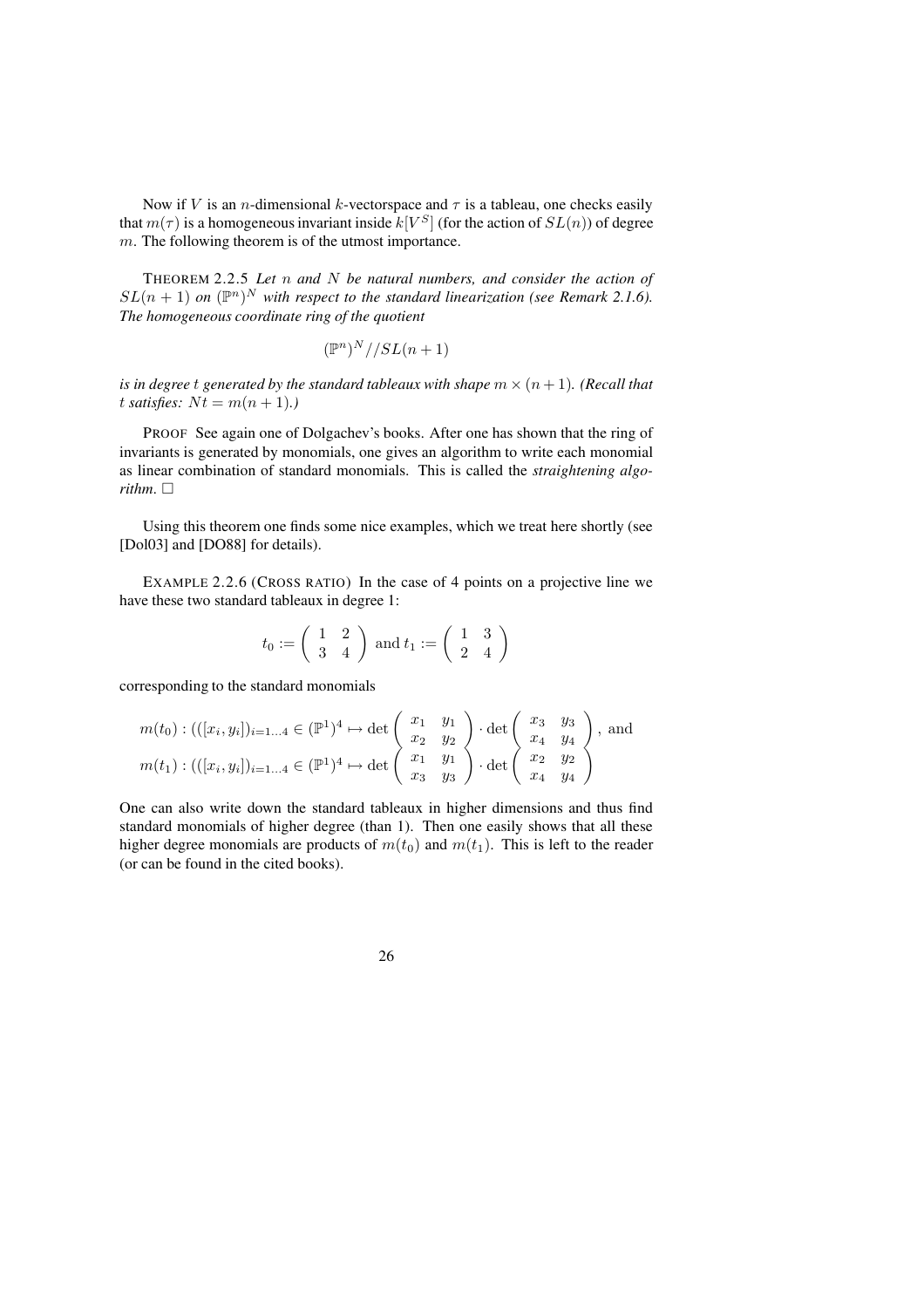EXAMPLE 2.2.7 (SEGRE CUBIC) The moduli space of 6 points on a line is another famous example. It turns out to be the Segre cubic threefold. This threefold can be given as the zero set in  $\mathbb{P}^5$  of the following two equations:

$$
\sum_{i=0}^{5} X_i = 0 \text{ and } \sum_{i=0}^{5} X_i^3 = 0.
$$

See [DO88], page 14 for the calculation. It starts with writing down the standard monomials in degree 1 and 2 and showing that these generate all standard monomials. It ends with deriving relations between these invariants.

### **2.3 Points and lines in the plane**

We elaborate on a nice example.

PROPOSITION 2.3.1 *The moduli space of sequences of 3 points and 3 lines in* P 2 *is* the toric variety lying in  $\mathbb{P}^5$  given by the single equation  $X_0X_3X_4 = X_1X_2X_5$ .

PROOF By the First Fundamental Theorem of Invariant Theory 2.2.1 we know exactly the (inhomogeneous) invariants for the action of  $SL(3)$  on  $(\mathbb{P}^2)^3 \times ((\mathbb{P}^2)^*)^3$ . If we denote the points by  $p_1, p_2, p_3$  and the lines by  $l_1, l_2, l_3$ , the basic invariants of homogeneous multi-degree  $(1, 1, \ldots, 1)$  are:

$$
W := [123][123]'
$$
  
\n
$$
X_0 := (11)(22)(33)
$$
  
\n
$$
X_1 := (11)(23)(32)
$$
  
\n
$$
X_2 := (12)(21)(33)
$$
  
\n
$$
X_3 := (12)(23)(31)
$$
  
\n
$$
X_4 := (13)(21)(32)
$$
  
\n
$$
X_5 := (13)(22)(31)
$$

The first basic invariant is linearly dependent on the others:

$$
W = X_0 + X_3 + X_4 - X_1 - X_2 - X_5
$$

as one checks by hand (formula for a  $3 \times 3$  determinant). One also checks easily that the  $X_i$  satisfy the following relation:

$$
X_0 X_3 X_4 = X_1 X_2 X_5.
$$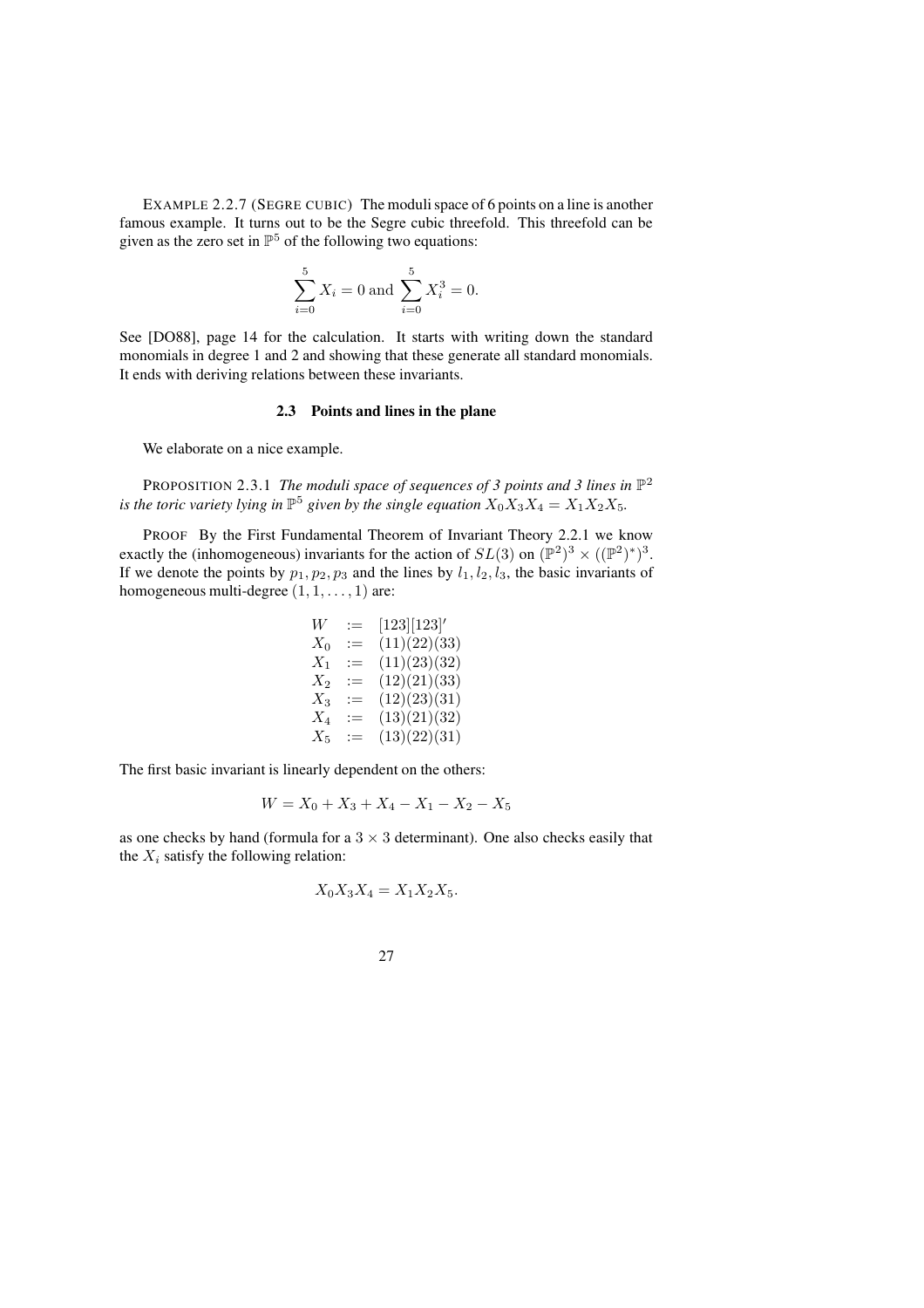I claim that all higher multi-degree homogeneous invariants are (linear combinations of) products of the  $X_i$ . This is seen by solving some linear equations. A basic homogeneous invariant of multi-degree  $(k, k, \dots, k)$  has the form:

$$
\prod_{(i,j)\in\{1,2,3\}^2} (ij)^{a_{ij}},
$$

where the  $a_{ij}$  are natural numbers satisfying

$$
\sum_{i=1}^{3} a_{ij} = k \text{ for each } j
$$

and

$$
\sum_{j=1}^{3} a_{ij} = k
$$
 for each *i*.

These are exactly the equations meaning that the matrix  $(a_{ij})_{(i,j)\in\{1,2,3\}^2}$  is a semimagic square of weight  $k$ . Such a semi-magic square has 4 independent equations: the sum of the entries of the first row equals the sum of the entries of each of the other two rows and furthermore it equals the sum of the entries of two of the columns (the last equation is redundant). So the solution space is 5-dimensional. The 6 permutation matrices span a 5-dimensional space of solutions. Each of them corresponds to one of the 6 basic invariants  $X_0, X_1, \ldots, X_5$ .  $\Box$ 

The magic square example above can be generalized.

REMARK 2.3.2 Consider sequences of l points and l hyperplanes in  $\mathbb{P}^{l-1}$ . The basic invariants of multi-degree  $\underline{k} = (1, \ldots, 1)$  are:

$$
W := [12...l][12...l]'
$$
  
\n
$$
X_0 :=
$$
  
\n
$$
\vdots \qquad \vdots
$$
  
\n
$$
\vdots
$$
  
\n
$$
\vdots
$$
  
\n
$$
\vdots
$$
  
\n
$$
\vdots
$$
  
\n
$$
\vdots
$$
  
\n
$$
\vdots
$$
  
\n
$$
\vdots
$$
  
\n
$$
\vdots
$$
  
\n
$$
\vdots
$$
  
\n
$$
\vdots
$$
  
\n
$$
\vdots
$$
  
\n
$$
\vdots
$$
  
\n
$$
\vdots
$$
  
\n
$$
\vdots
$$
  
\n
$$
\vdots
$$
  
\n
$$
\vdots
$$
  
\n
$$
\vdots
$$
  
\n
$$
\vdots
$$
  
\n
$$
\vdots
$$
  
\n
$$
\vdots
$$
  
\n
$$
\vdots
$$
  
\n
$$
\vdots
$$
  
\n
$$
\vdots
$$
  
\n
$$
\vdots
$$
  
\n
$$
\vdots
$$
  
\n
$$
\vdots
$$
  
\n
$$
\vdots
$$
  
\n
$$
\vdots
$$
  
\n
$$
\vdots
$$
  
\n
$$
\vdots
$$
  
\n
$$
\vdots
$$
  
\n
$$
\vdots
$$
  
\n
$$
\vdots
$$
  
\n
$$
\vdots
$$
  
\n
$$
\vdots
$$
  
\n
$$
\vdots
$$
  
\n
$$
\vdots
$$
  
\n
$$
\vdots
$$
  
\n
$$
\vdots
$$
  
\n
$$
\vdots
$$
  
\n
$$
\vdots
$$
  
\n
$$
\vdots
$$
  
\n
$$
\vdots
$$
  
\n
$$
\vdots
$$
  
\n
$$
\vdots
$$
  
\n
$$
\vdots
$$
  
\n
$$
\vdots
$$
  
\n
$$
\vdots
$$
  
\n
$$
\vdots
$$
  
\n
$$
\vdots
$$
  
\n<math display="</math>

Because of the formula for the determinant the invariant  $W$  is a linear combination of  $X_0, \ldots, X_{l!-1}.$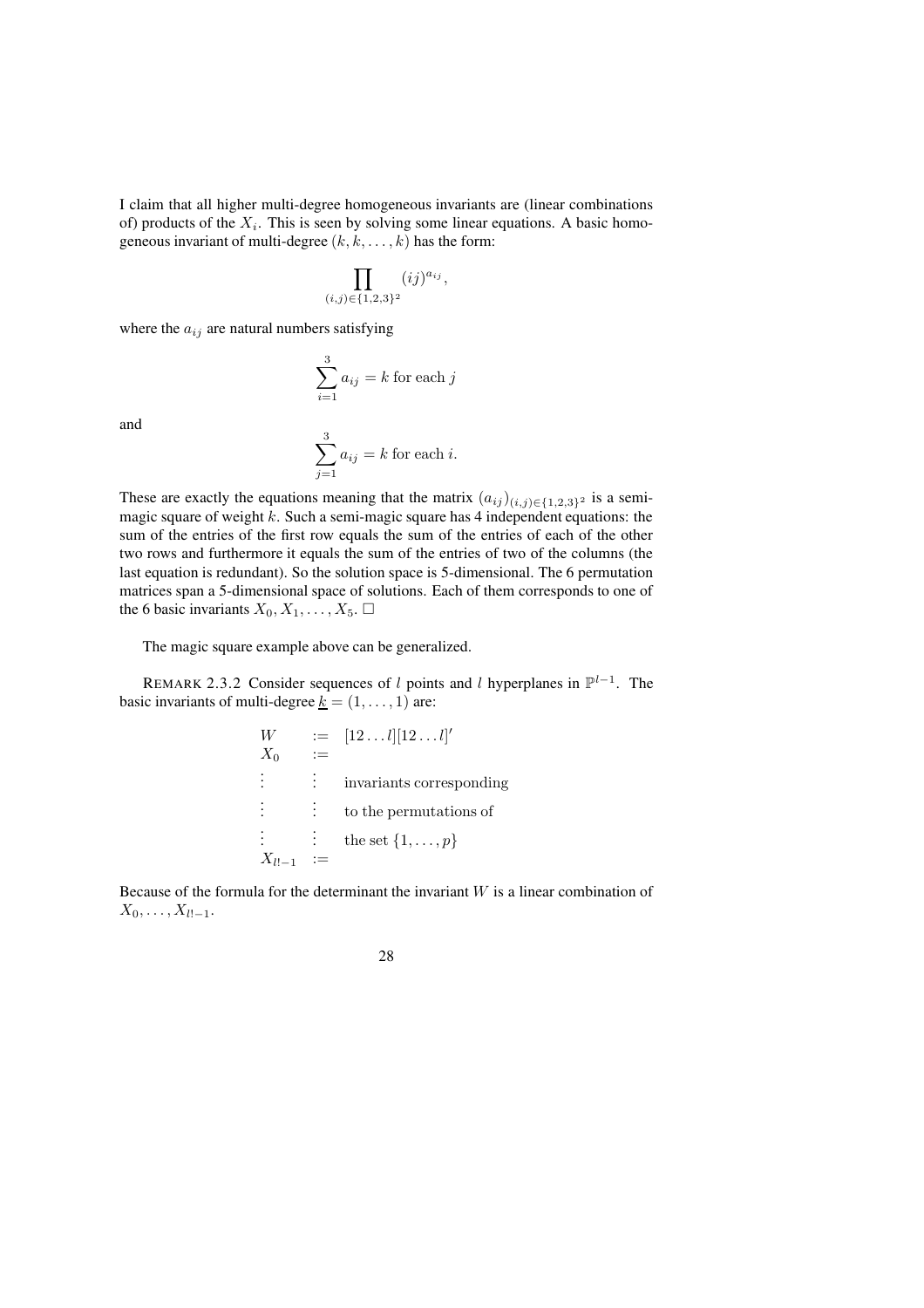It is a fact (proven by König in 1916) that each semi-magic square of weight  $k$  is a linear combination with positive integer coefficients of  $k$  permutation matrices. This result implies that multi-degree  $(k, \ldots, k)$  invariants for l points and l lines in  $\mathbb{P}^{l-1}$ depend on the basic ones (as in example 2.3.1 above). There are lots of dependencies between the basic invariants. The dimension of the moduli space of  $l$  points and  $l$  lines in  $\mathbb{P}^{l-1}$  is 2l(l − 1) – (l<sup>2</sup> − 1), which equals l<sup>2</sup> − 2l + 1. This corresponds to the fact that an  $l \times l$  semi-magic square has  $l^2$  unknowns and  $2(l-1)$  independent equations to be solved.

The following example shows that one not always takes the standard linearization.

EXAMPLE 2.3.3 Take:  $n = 2$ ,  $N = 3$  and  $d = (0, 0, 1)$ . Thus we consider 2 points and 1 line in the projective plane. We denote the points by  $p_1, p_2$  and the line by  $l_1$ . Then these are the basic invariants according to the First Fundamental Theorem of Invariant Theory:

(11) and (21).

One sees immediately that it is impossible to make homogeneousinvariants out of these with respect to the standard linearization. This corresponds to the fact that there aren't any semi-stable configurations (as one checks using the Mumford Criterion).

Instead of taking the standard linearization one can give the sequence of weights  $k = (1, 1, 2)$  to the points and the line. We see that:

$$
\mathcal{C}(\underline{d}, n)^{ss}(\mathcal{L}_{\underline{k}})//SL(3) \cong \mathrm{Proj}(k[(11)(21)]) \cong \mathrm{a\,point}.
$$

This is what one expects. Now one finds that a configuration is semi-stable if and only if none of the two points is on the line. There are no stable points, because all stabilizers have positive dimension. Note that the two points may coincide. On the locus where the two points coincide the stabilizer is bigger. On the locus where the two points do not coincide, the dimension of the stabilizer is constant and the quotient is geometric. So this example also illustrates Remark 1.2.6.

We give two additional examples of moduli spaces of points and lines in the projective plane.

EXAMPLE 2.3.4 Take  $n = 2$ ,  $N = 5$  and  $d = (0, 0, 0, 0, 1)$ . Thus we consider sequences of 4 points and 1 line. Denote as always the points by  $p_1, \ldots, p_4$  and the line by  $l_1$ . The basic homogeneous multi-degree  $(1, 1, 1, 1, 1)$  invariants are:

$$
[123](41')
$$
,  $[124](31')$ ,  $[134](21')$ ,  $[234](11')$ ,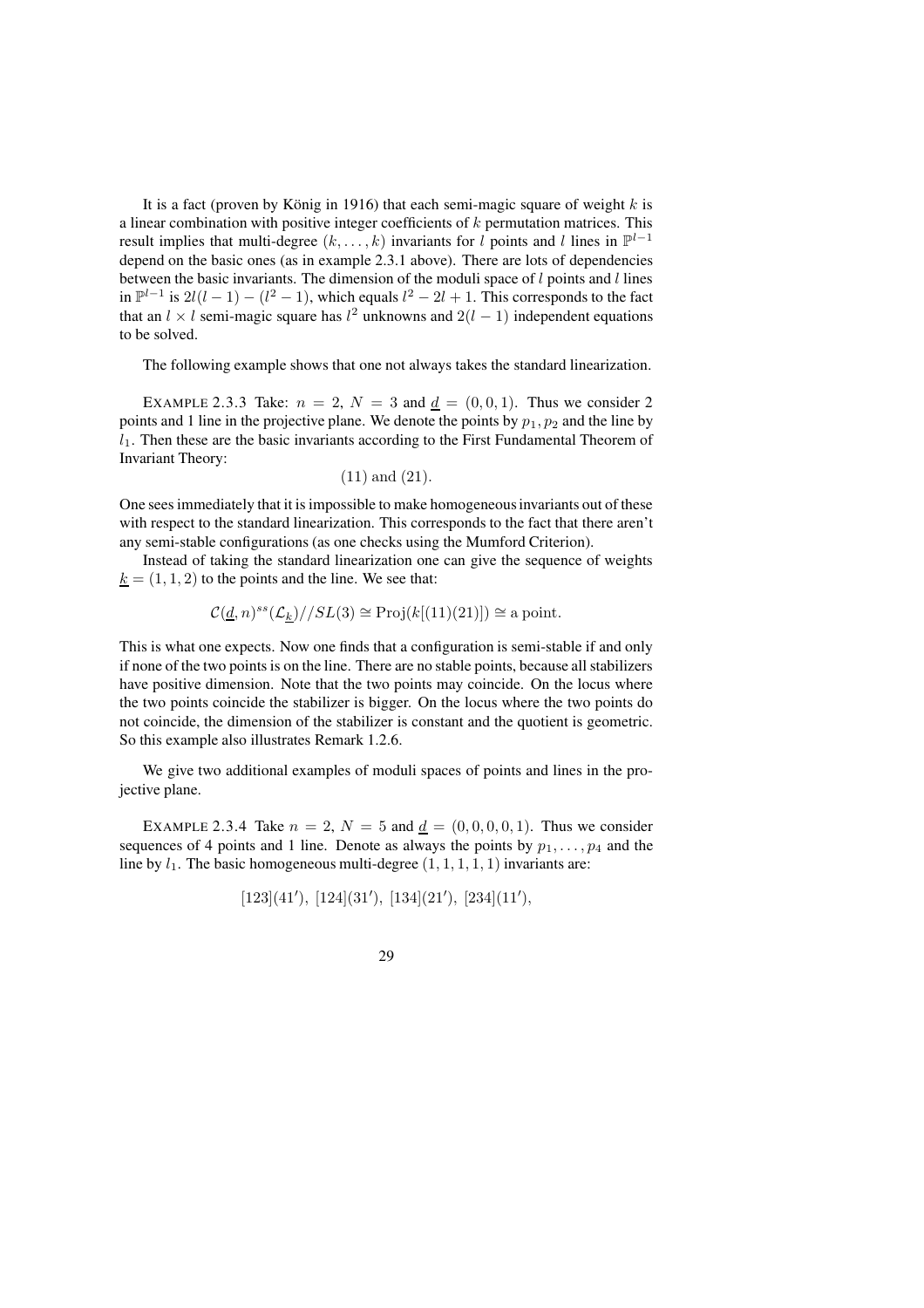and one sees easily that the generating higher multi-degree invariants are products of these. Also one shows that:

$$
[123](41') = [124](31') + [134](21') + [234](11').
$$

So the moduli space is a  $\mathbb{P}^2$ . Mumfords criterion shows which configurations are stable (resp. semi-stable). One finds that a configuration is stable if the points  $p_1, \ldots, p_4$  lie in general position and at most one of them lies on  $l_1$ . A configuration is semi-stable if and only if not all points  $p_1, \ldots, p_4$  are collinear and at most 2 of the points are on  $l_1$ . The strictly semi-stable locus of the configuration space maps to 4 lines in general position in the moduli space.

EXAMPLE 2.3.5 Take  $n = 2$ ,  $N = 5$  and  $d = (0, 0, 0, 1, 1)$ . Thus we consider sequences of 3 points and 2 lines. Denote as always the points by  $p_1, p_2, p_3$  and the lines by  $l_1, l_2$ . This time there are no degree 1 or degree 2 homogeneous invariants. Basic multi-degree 3 invariants are for example:

$$
[123](11')(12')(21')(22')(31')(32'), [123](11')2(22')2(31')(32')
$$

One can represent them by  $3x2$  matrices. The entry at  $(i, j)$  gives the exponent of  $(ii')$ . Then

|  |  |  |  |  | $1 \quad 1 \quad 1 \quad 1 \quad 1 \quad 1 \quad 2 \quad 0 \quad 0 \quad 2 \quad 2 \quad 0 \quad 0 \quad 2$ |  |  |
|--|--|--|--|--|-------------------------------------------------------------------------------------------------------------|--|--|
|  |  |  |  |  | 1 1 2 0 0 2 1 1 1 1 0 2 2 0                                                                                 |  |  |
|  |  |  |  |  | 1 1 0 2 2 0 0 2 2 0 1 1 1 1                                                                                 |  |  |

represent the 7 basic multi-degree 3 invariants. Call them (in the same order as above)  $x_1, \ldots, x_7$ . There exist the following relations between these invariants:

```
\boldsymbol{x}2
       = x_2x_3x_1^2= x_4x_5x_1^2= x_6x_7x_1x_2 = x_4x_7x_1x_3 = x_5x_6x_1x_4 = x_2x_6x_1x_5 = x_3x_7x_1x_6 = x_3x_4x_1x_7 = x_2x_5.
```
The variety given by these equations is the closure in  $\mathbb{P}^6$  of the torus

$$
\{[1, x_2, x_2^{-1}, x_4, x_4^{-1}, x_4x_2^{-1}, x_2, x_4^{-1}] \mid x_2, x_4 \in \mathbb{C}^* \}.
$$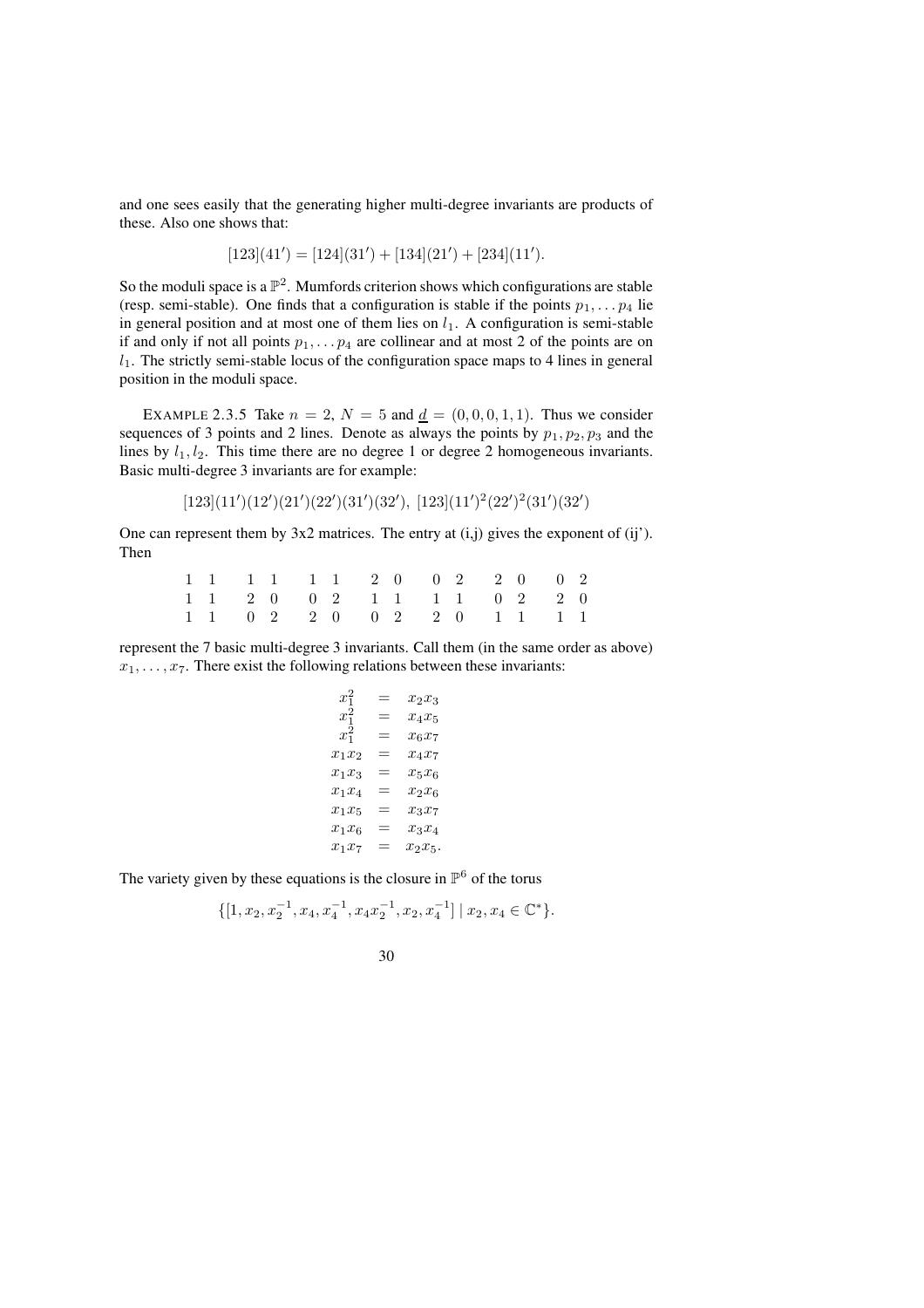This closure is the GIT quotient of sequences of 3 points and 2 lines in the projective plane. One proves this by showing that all higher degree homogeneous invariants are products of  $x_1, \ldots, x_7$ . Every multi-degree 3k invariant can be represented by a 3x2 matrix of natural numbers such that the sum of the entries of each row is 2k and the sum of the entries of each column is 3k. Thus

$$
\begin{array}{ccc}\n & a & 2k-a \\
c & 2k-c \\
3k-a-c & a+c-k\n\end{array}
$$

represents the invariant

$$
(11')^a (12')^{2k-a} (21')^c (22')^{2k-c} (31')^{3k-a-c} (32')^{a+c-k} [123]^k.
$$

Here  $a, c \in \{0, \ldots 2k\}$  and  $k \le a + c \le 3k$ . Such a matrix is a positive integral sum of the basic matrices. This fact is proven by solving a system of linear equations and showing that one can choose a solution with positive integers (this is a little bit of work; one has to look at some cases).

### **2.4 A map between quotients**

Yet another example, which is well known, is the moduli space of 6 points in the plane. We summarize the result. Details can be found in [DO88], pages 17-19.

EXAMPLE 2.4.1 Take  $n = 2$ ,  $N = 6$ ,  $d = (0, \ldots, 0)$  and  $k = (1, \ldots, 1)$ . The GIT quotient of 6 points in the plane with the standard linearization we denote by  $D$ . It turns out that  $D$  is the double cover of  $\mathbb{P}^4$  branched along the *Igusa quartic*. The Igusa quartic is a quartic threefold. It can be given as a hypersurface in  $\mathbb{P}^4$  by the equation

$$
F_4(Y_0, \ldots, Y_4) := (-Y_2Y_3 + Y_1Y_4 + Y_0Y_1 + Y_0Y_4 - Y_0Y_2 - Y_0Y_3 - Y_0^2)^2
$$
  
-4Y\_0Y\_1Y\_4(-Y\_0 + Y\_1 - Y\_2 - Y\_3 + Y\_4)

and its singular locus consists of 15 lines. Thus  $D \subset \mathbb{P}(1^5, 2)$ . If  $\mathbb{P}(1^5, 2)$  has coordinates  $Y_0, \ldots, Y_5$  (and  $Y_5$  has weight 2), then  $D$  is given by the equation

$$
Y_5^2 = F_4(Y_0, \ldots, Y_4).
$$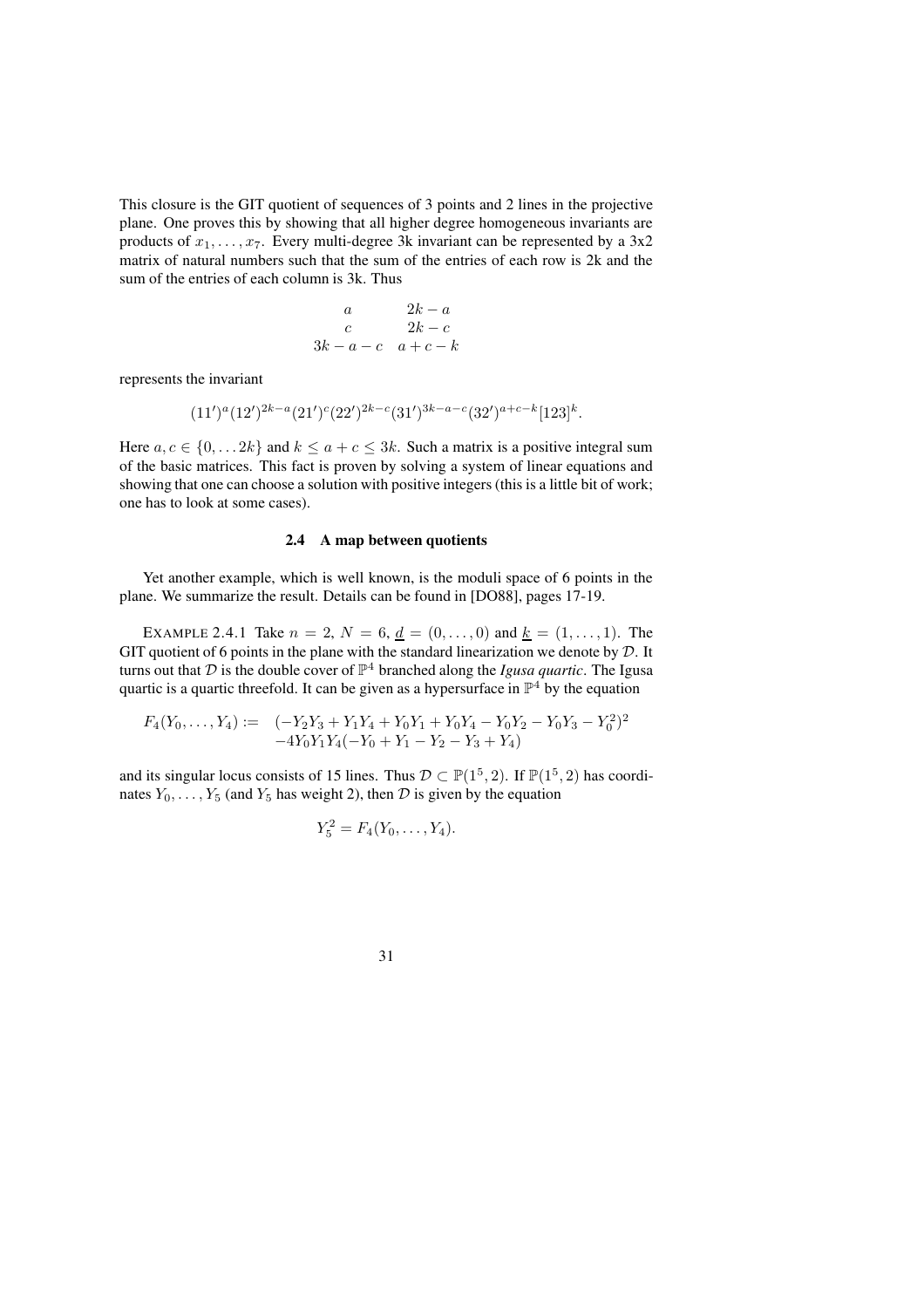The quotient map  $C(\underline{d}, n)^{ss}(\mathcal{L}_k) \to \mathcal{D}$  is given by

$$
Y_0 := [123][456]
$$
  
\n
$$
Y_1 := [124][356]
$$
  
\n
$$
Y_2 := [125][346]
$$
  
\n
$$
Y_3 := [134][256]
$$
  
\n
$$
Y_4 := [135][246]
$$
  
\n
$$
Y_5 := [123][145][246][356] - [124][135][236][456]
$$

.

Now recall the moduli space of sequences of 3 points and 3 lines in the plane (see proposition 2.3.1). Call this moduli space  $\mathcal T$ . Obviously there is an equivariant birational map

$$
\psi: \mathcal{C}((0,0,0,1,1,1),2) \to \mathcal{C}((0,0,0,0,0,0),2)
$$

sending 3 points and 3 lines  $(p_1, p_2, p_3, l_1, l_2, l_3)$  to the 6 points  $(l_1 \cap l_2, l_2 \cap l_3, l_3 \cap l_3)$  $l_1, p_1, p_2, p_3$ ). A calculation in the computer algebra package Maple shows that this map extends to a birational map on the quotients

$$
\phi: \mathcal{T} \rightarrow \mathcal{D}
$$

given by

$$
Y_0 := X_3 - X_2 + X_0 - X_5 + X_4 - X_1
$$
  
\n
$$
Y_1 := X_4 - X_2
$$
  
\n
$$
Y_2 := X_5 - X_0
$$
  
\n
$$
Y_3 := X_1 - X_0
$$
  
\n
$$
Y_4 := X_3 - X_2
$$
  
\n
$$
Y_5 := X_4X_0 + X_3X_0 - X_5X_1 + X_3X_4 - X_1X_2 - X_5X_2.
$$

The calculation in Maple goes as follows. One takes a generic configuration of 3 points and 3 lines. Without loss of generality one assumes that the lines are given by:

$$
Z_0 = 0, Z_1 = 0, \text{ and } Z_2 = 0,
$$

(the  $Z_i$  are the coordinates of  $\mathbb{P}^2$  of course) and the points have coordinates

[111], [1ab], and [1cd]

with some conditions on  $a, b, c$  and  $d$  in order to let the configuration be in general position. We denote by

$$
Q_{\mathcal{T}}: \mathcal{C}((0,0,0,1,1,1),2) \to \mathcal{T}
$$
 and  
 $Q_{\mathcal{D}}: \mathcal{C}((0,0,0,0,0,0),2) \to \mathcal{D}$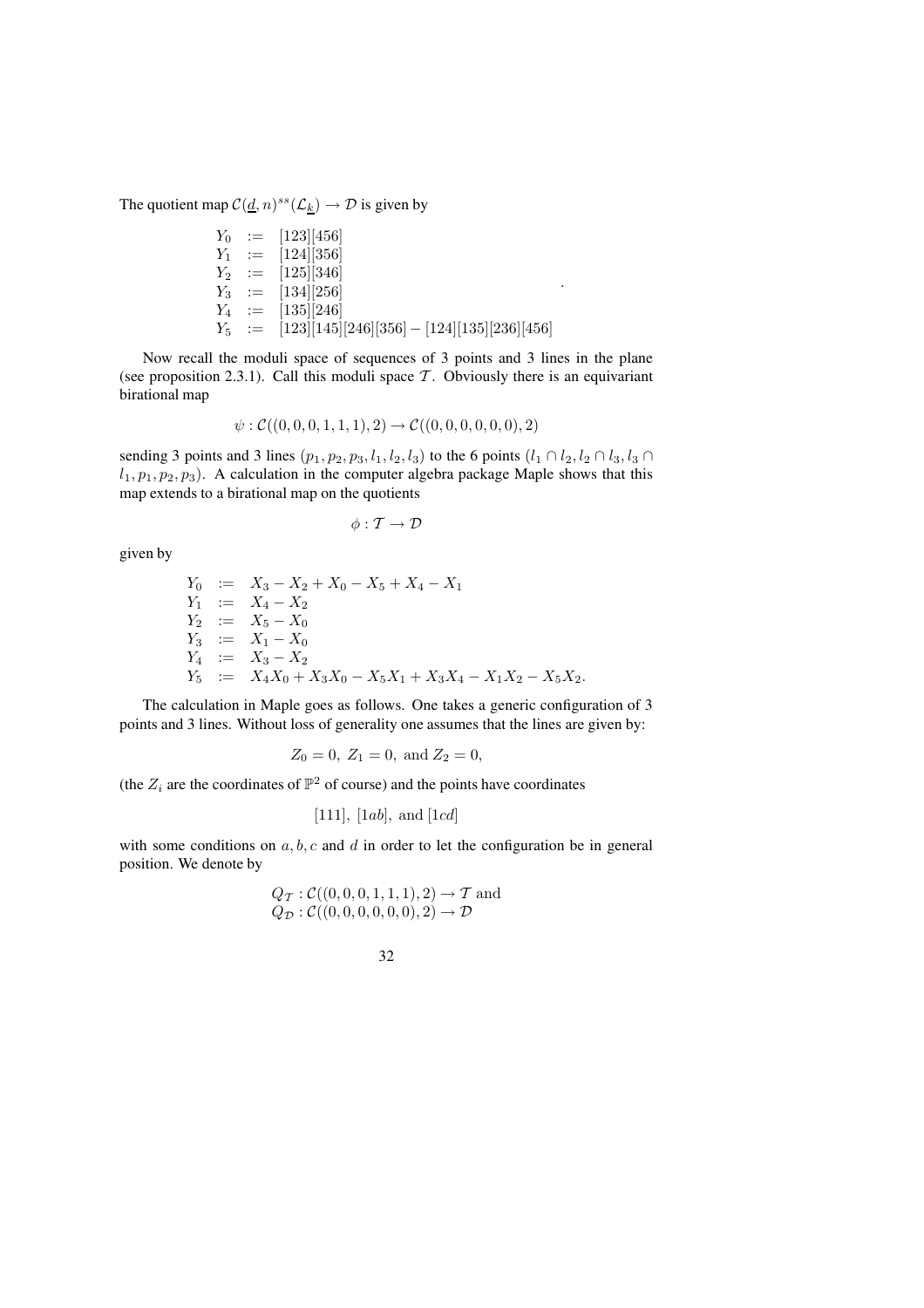the quotient maps and we would like it if

$$
\phi \circ Q_{\mathcal{T}} = Q_{\mathcal{D}} \circ \psi.
$$

One calculates the images of  $Q_T$  and  $Q_D \circ \psi$  of our generic point, one sees what has to be the map  $\phi$  and one checks that the guessed map is the right map.

Further calculations (in Maple or by hand) yield the following properties of the map  $\phi$ .

- 1. The only point where the map  $\phi$  isn't defined is the point with homogeneous coordinates  $P := [111111] \in \mathcal{T} \subset \mathbb{P}^5$ . P is the image of strictly semi-stable points in the configuration space corresponding to configurations satisfying:
	- (a) the three points coincide, or
	- (b) the three lines coincide, or
	- (c) two of the three points coincide and the three lines pass through a point, or
	- (d) two of the three lines coincide and the three points lie on a line.
- 2. Denote by  $\pi : \mathcal{D} \to \mathbb{P}^4$  the double covering map. The composition

$$
\pi\circ\phi:\mathcal{T}\setminus\{P\}\to\mathbb{P}^4
$$

is projection from the point P. Since  $deg(\mathcal{T}) = 3$  this projection is 2:1 generically (which is nice, because  $\pi$  is 2:1 of course). Note that  $Y_0 = X_3 - X_2 +$  $X_0 - X_5 + X_4 - X_1 = 0$  is the tangent plane to T at [111111]. The map  $\phi$  is 1:1 on

$$
U := \{ \text{locus where } Y_0 \neq 0 \}.
$$

(Also on  $\mathcal{T} \setminus U$  the map  $\phi$  is generically 1:1.)

3. The 9 singular lines of  $T$  are mapped to 9 of the 15 singular lines of  $D$ . The other 6 singular lines of  $D$  have planes as fibres.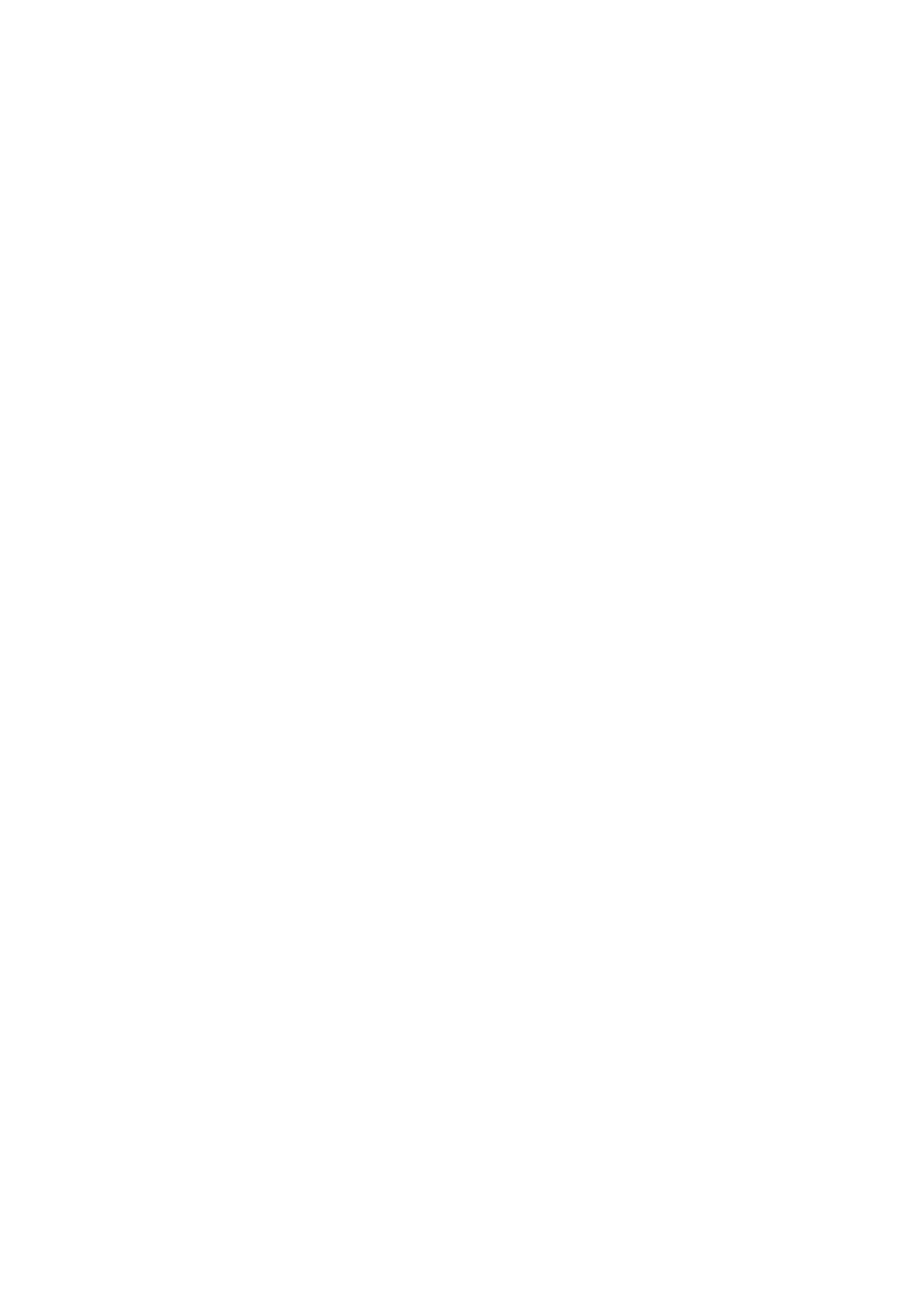## **3 Gale Duality (association) and invariants of sequences of linear subspaces**

In this chapter we will investigate a generalization of Gale duality. An excellent overview of Gale duality of points sets is [EP00]. We will give all definitions and theorems that we need.

#### **3.1 Generalized Gale Duality**

In this paragraph we will give various equivalent definitions of the generalized Gale transform. We start with the most symmetric and abstract one.

DEFINITION 3.1.1 Let V, W and  $L_1, \ldots L_N$  be vectorspaces of dimensions  $\dim(V) :=$  $r$ ,  $\dim(W) := s$  and  $\dim(L_i) := e_i$ , such that  $0 \le e_i \le \min(r, s)$  for all  $i$  and

$$
\sum_{i=1}^{N} e_i = r + s.
$$

Suppose we have injective linear maps  $j_i: L_i \to V$  and surjective linear maps:  $p_i$ :  $W \rightarrow L_i$ . Also suppose we have an exact sequence

$$
0 \to W \xrightarrow{\psi} \bigoplus_{i=1}^N L_i \xrightarrow{\phi} V \to 0
$$

and the maps  $\phi$  and  $\psi$  are given by

$$
\begin{array}{rcl}\n\psi(x) & = & (p_1(x), \dots, p_N(x)) \quad \text{for } x \in W, \text{ and} \\
\phi(y_1, \dots, y_N) & = & \sum_{k=1}^N i_k(y_k) \qquad \text{for } (y_1, \dots, y_N) \in \bigoplus_{k=1}^N L_k.\n\end{array}
$$

In this situation we can dualize everything. We obtain an exact sequence

$$
0 \to V^* \stackrel{\phi^*}{\to} \bigoplus_{i=1}^N L_i^* \stackrel{\psi^*}{\to} W^* \to 0,
$$

with injective linear maps  $p_k^* : L_k^* \to W^*$  and surjective linear maps  $j_k^* : V^* \to L_i^*$ . The maps  $\psi^*$  and  $\phi^*$  are given by

$$
\begin{array}{rcl}\n\phi^*(x) & = & (j_1^*(x), \dots, j_N^*(x)) \quad \text{for } x \in V^*, \text{ and} \\
\psi^*(y_1, \dots, y_N) & = & \sum_{k=1}^N p_k^*(y_k) \quad \text{for } (y_1, \dots, y_N) \in \bigoplus_{k=1}^N L_k^*.\n\end{array}
$$

We call the set of linear subspaces  $p_1^*(L_1^*)$ , ...,  $p_N^*(L_N^*)$  lying in  $W^*$  the *Gale dual* of the set of linear subspaces  $j_1(L_1), \ldots, j_N(L_N)$  lying in V.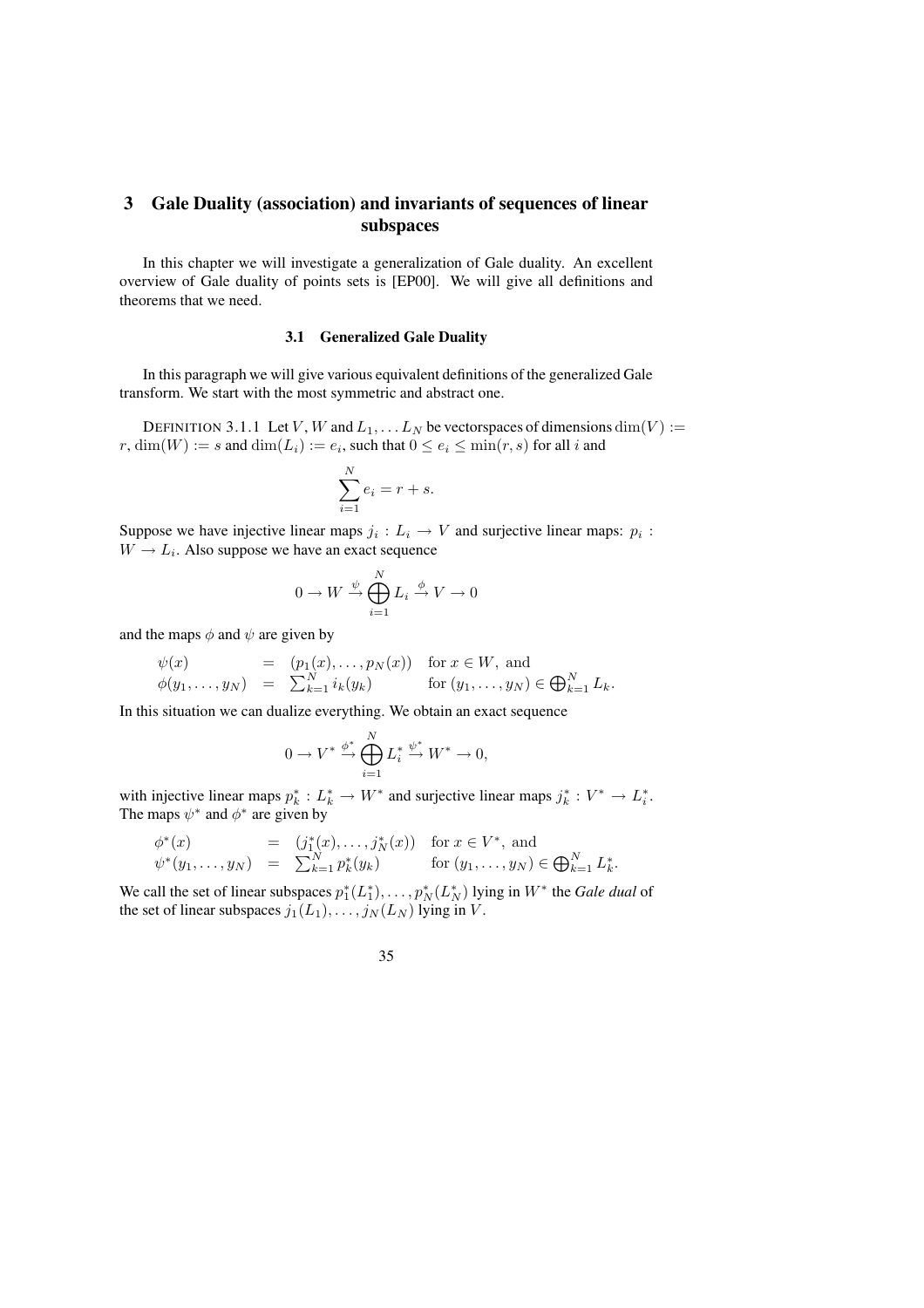REMARK 3.1.2 Another way of describing the maps  $\phi$  and  $\psi$  is saying that for each  $k \in \{1, \ldots, N\}$  the following two diagrams commute:



Here  $i_k: L_k \to \bigoplus L_i$  denotes the natural inclusion and  $\pi_k: \bigoplus L_i \to L_k$  denotes the natural projection. Then in the dual situation the two diagrams



commute for each  $k \in \{1, ..., N\}$ . Thus we see that the maps  $\phi$  and  $\psi$  in the dual situation change to the maps  $\psi^*$  and  $\phi^*$  given by the same equations.

REMARK 3.1.3 In the definition of Gale transform we allow the dimensions of the subspaces to be zero or maximal, i.e. equal to the dimension of one of the two ambient spaces. Having a maximal subspace is considered in Example 3.4.3. Our geometric construction of the Gale transform (see  $\S$ 3.3) also allows  $\{0\}$  as a subspace (but it will only add a  $\{0\}$  in the Gale dual).

Suppose we are given a finite-dimensional vector space  $V$  and a sequence of linear subspaces  $V_1, \ldots, V_N$ . Does a Gale dual exist and how do we find it? According to the definition we have to consider an exact sequence

$$
0 \to \ker(\phi) \to \bigoplus_{i=1}^N V_i \xrightarrow{\phi} V \to 0.
$$

In particular the subspaces have to span  $V$ . Furthermore we have to require that the maps  $\lambda$ <sup>n</sup>

$$
p_j : \ker(\phi) \to \bigoplus_{i=1}^N V_i \to V_j
$$

are surjective.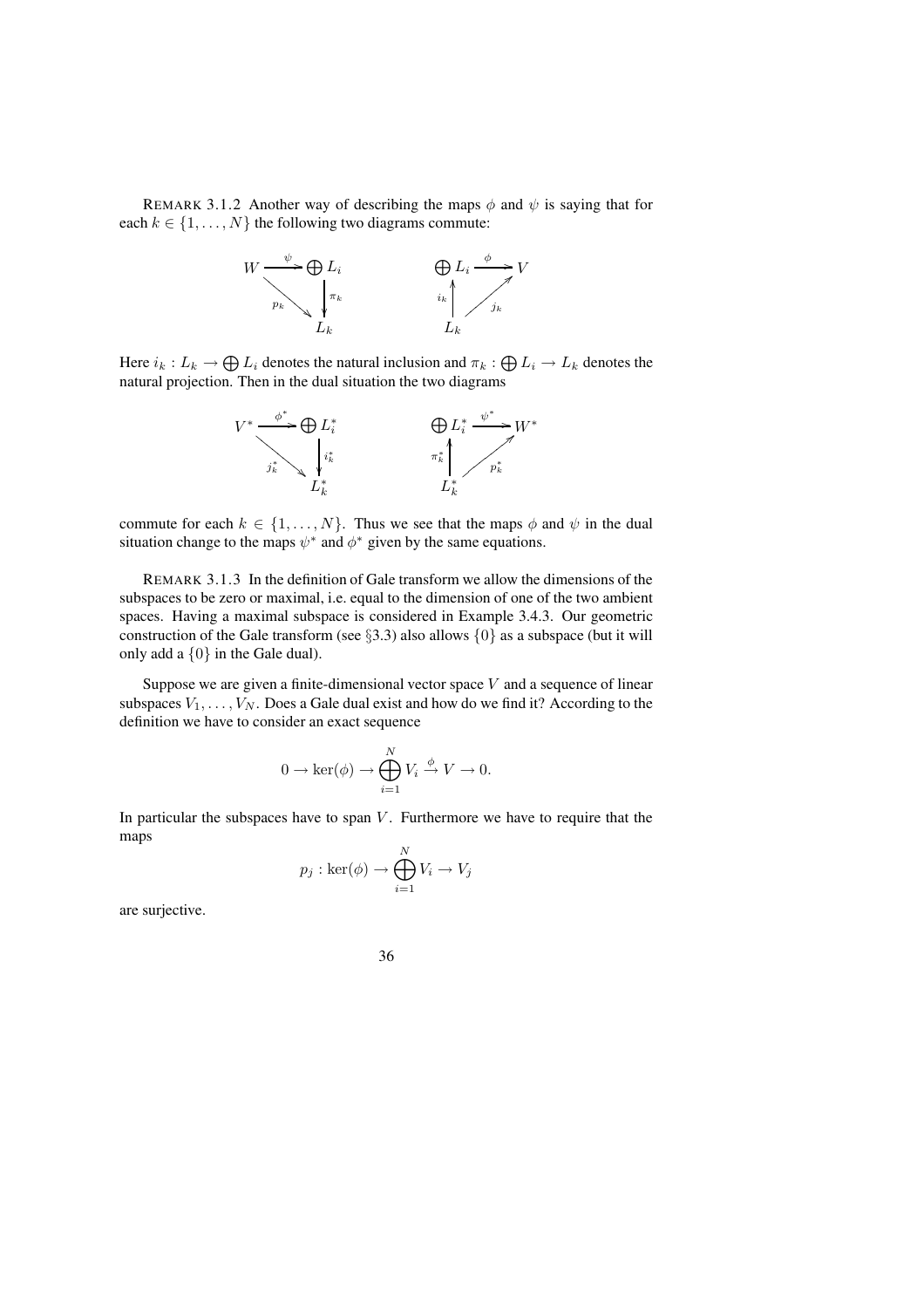PROPOSITION 3.1.4 *A Gale dual of a set*  $V_1, \ldots, V_N$  *of subspaces of a vectorspace* V *exists if and only if each* N − 1 *of the subspaces span* V *. The Gale dual is unique upto choice of coordinates. Taking the Gale dual is an involution on sequences of linear subspaces, compatible with possible permutations.*

PROOF It is easy to see that a map  $p_j$  is surjective if and only if

$$
\mathrm{span}(V_1,\ldots,V_{j-1},V_{j+1},\ldots,V_N)\supset V_j,
$$

which is the same as saying that

$$
span(V_1, ..., V_{j-1}, V_{j+1}, ..., V_N) = span(V_1, ..., V_N) = V.
$$

This proves the first statement. The second statement is clear from the definition (but had to be remarked somewhere). It is also clear that changing the order of a sequence of linear subspaces just changes the order of the subspaces of the Gale dual.  $\Box$ 

Since our purpose is to investigate this duality for configurations (i.e. lying in projective space), the following definition is not surprising.

DEFINITION 3.1.5 Let  $x := (V_1, \ldots, V_N) \in C(d, n)$  be a configuration. Suppose each  $N-1$  of the N subspaces  $V_1, \ldots, V_N \subset \mathbb{P}^n$  span  $\mathbb{P}^n$ . Now consider x as a sequence of linear subspaces of  $k^{n+1}$ . Take its Gale dual and consider it as a sequence of projective linear subspaces of a projective space. This is by definition the *Gale dual* of x. It is an element of  $\mathcal{C}(\underline{d}, m)$ , where  $m = \sum (d_i + 1) - n - 2$ .

REMARK 3.1.6 The *Gale transform* is the birational, equivariant map

$$
\mathcal{C}(\underline{d},n) \dashrightarrow \mathcal{C}(\underline{d},\sum(d_i+1)-n-2),
$$

which is taking the Gale dual.

 $\sum$ REMARK 3.1.7 From Proposition 3.1.4 it is clear that a Gale dual can only exist if  $N_{i=1}(d_i + 1) > n + 1$ . If this condition is satisfied, it follows that configurations that are semi-stable with respect to the standard linearization admit a Gale dual. Suppose  $x := (V_1, \ldots, V_N) \in C(\underline{d}, n)$  does not admit a Gale dual, then according to Proposition 3.1.4 there exists a hyperplane H that contains  $N-1$  of the subspaces  $V_i$ . If x is semistable, then

$$
\frac{\left(\sum_{i=1}^{N} (d_i + 1)\right) - 1}{\sum_{i=1}^{N} (d_i + 1)} \le \frac{\sum_{i=1}^{N} (\dim(V_i \cap H) + 1)}{\sum_{i=1}^{N} (d_i + 1)} \le \frac{n}{n+1}
$$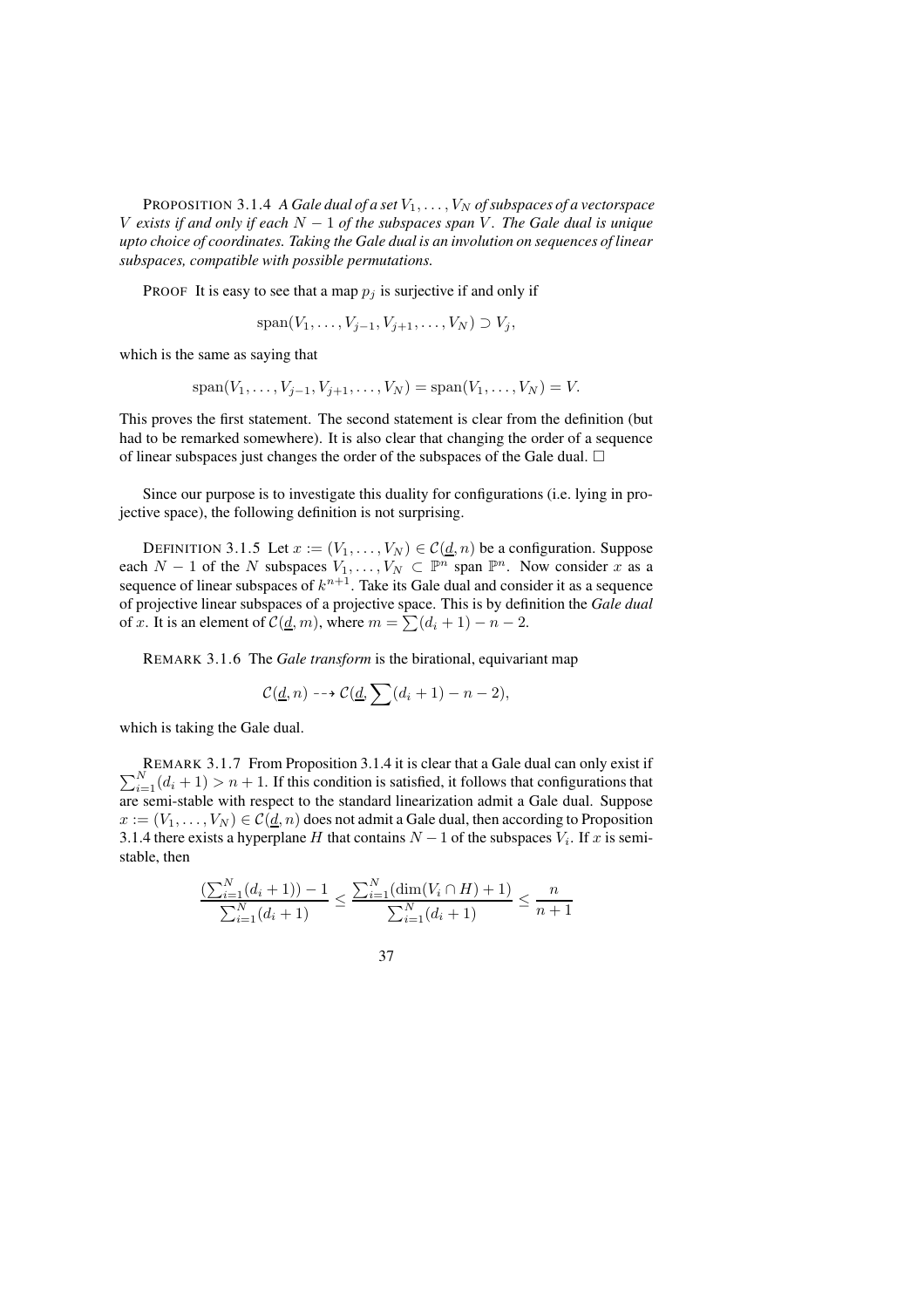(using Mumford's Criterion 2.1.9 in the second inequality). Then  $\sum_{i=1}^{N} (d_i + 1) \leq$  $n + 1$ , contrary to our assumption. So x is not semi-stable.

Gale duality is often referred to as *association*. Castelnuovo used this name in [Cas89], where he called two point sets of  $2n + 2$  points in  $\mathbb{P}^n$  that are Gale dual "gruppi associati di punti". We say that two configurations are *associated* if they are each other's Gale dual.

Association was first defined only in the case of points lying in projective space, i.e.  $\underline{d} = (0, \ldots, 0)$ . Choosing coordinates, one can represent a sequence of N points in  $\mathbb{P}^n$  by a matrix X of size  $N \times (n+1)$ . Then a Gale dual is a set of N points lying in  $\mathbb{P}^{N-n-2}$  and can be represented by a matrix Y of size  $N \times (N - n - 1)$ . Now the definition easily translates to: the two sets of points represented by  $X$  and  $Y$  are associated if and only if there exists an invertible diagonal matrix  $\Gamma$  of size  $N \times N$  such that

$$
Y^T \cdot \Gamma \cdot X = 0.
$$

The diagonal matrix  $\Gamma$  appears to avoid dependence on the choices of homogeneous coordinates.

REMARK 3.1.8 Yet another (though similar) way to define association of point sets: given a configuration of N points lying in  $\mathbb{P}^n$ , such that a Gale dual exists (see remark 3.1.4). Choose homogeneous coordinates and an ordering of the points such that the points can be represented as the rows of the matrix

$$
\left(\begin{array}{c} I_{n+1} \\ A \end{array}\right),
$$

where  $I_{n+1}$  is the  $(n + 1) \times (n + 1)$  identity matrix and A is a matrix of size  $(N - 1)$  $n-1 \times (n+1)$ . The Gale dual of this set of points, is the set of points in  $\mathbb{P}^{N-n-2}$ represented by the rows of the matrix

$$
\left(\begin{array}{c} A^T \\ I_{N-n-1} \end{array}\right).
$$

This definition is indeed equivalent to the previous one, as shows:

$$
\begin{pmatrix} A & I_{N-n-1} \end{pmatrix} \begin{pmatrix} -I_{n+1} & 0 \\ 0 & I_{N-n-1} \end{pmatrix} \begin{pmatrix} I_{n+1} \\ A \end{pmatrix} = 0.
$$

At first sight these algebraic definitions do not seem to have any geometric meaning at all. To suggest that geometry really plays an important part, we give some examples, before we go on.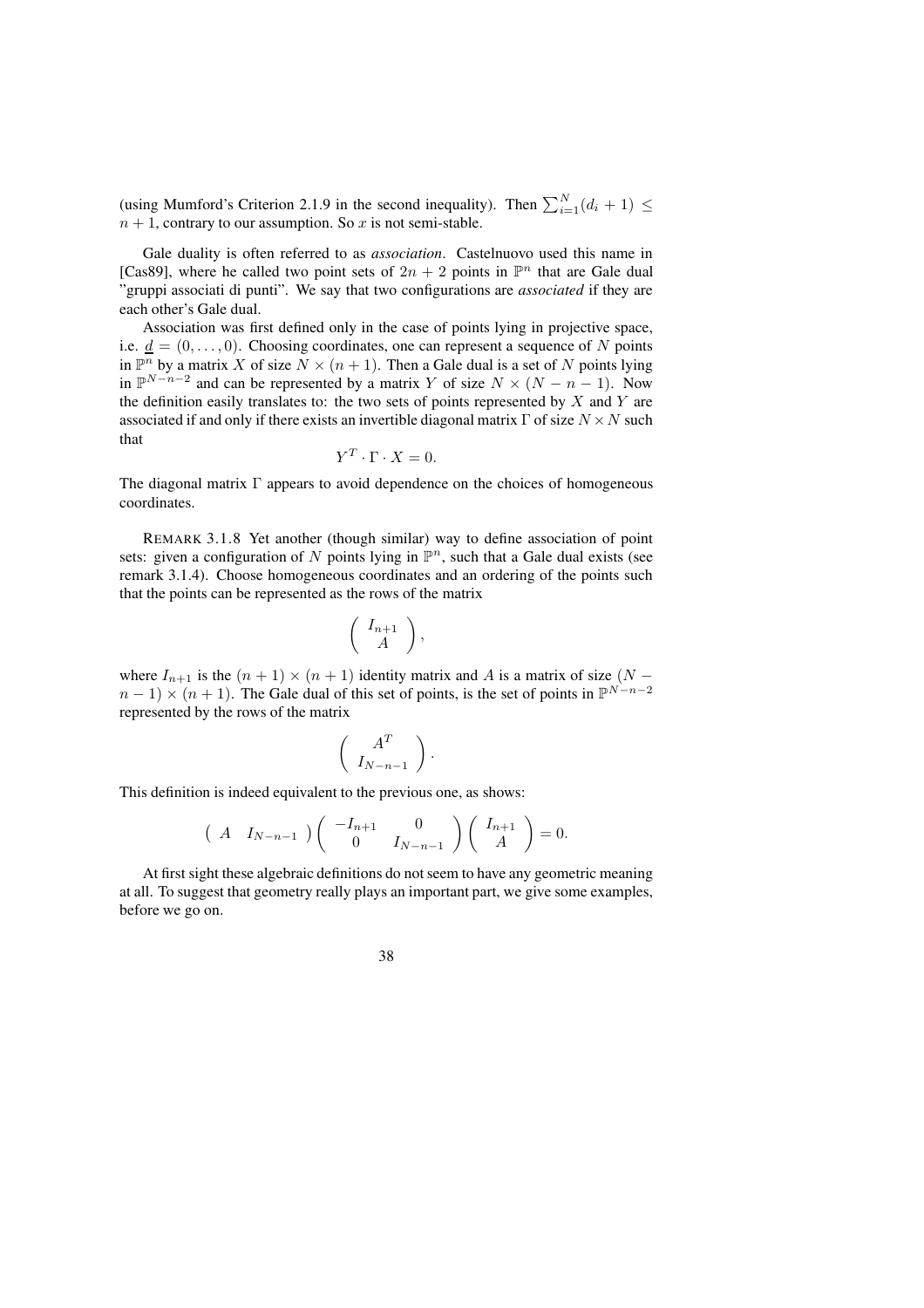EXAMPLE 3.1.9 A set of 6 points in  $\mathbb{P}^2$  is Gale dual to itself if and only if the 6 points lie on a conic. This follows immediately from [EP00], th. 7.1. This theorem implies that a point set  $\Gamma \subset \mathbb{P}^n$  is self-associated if and only if  $\#\Gamma = 2n + 2$  and each  $p \in \Gamma$  satisfies:  $\Gamma \setminus \{p\}$  imposes the same number of conditions on quadrics as  $\Gamma$  does.

EXAMPLE 3.1.10 The Gale transform of a set of N points in  $\mathbb{P}^1$  is the corresponding set of N points on the rational normal curve in  $\mathbb{P}^{N-3}$ , which is the image of a Veronese embedding. Conversely, through N points in  $\mathbb{P}^{N-3}$  in general position goes a unique rational normal curve. The Gale dual of this point set is the set of points on  $\mathbb{P}^1$  corresponding to the points on the rational normal curve. See [DO88], ch. 3, §2, prop. 2 for a proof.

The article [EP00] contains many examples and theorems about the geometry of the Gale transform in the case of sequences of points. We will investigate the geometric meaning of Gale duality in the case of configurations of linear subspaces in the next paragraph.

An important observation was made by Dolgachev and Ortland ([DO88], ch. 3, §1, th. 1). They showed that association of point sets, being defined upto projective equivalence, can in fact be extended to GIT quotients, i.e. there exists an isomorphism

$$
\mathcal{C}((0,\ldots,0),n)^{ss}//SL(n+1)\cong \mathcal{C}((0,\ldots,0),m)^{ss}//SL(m+1),
$$

where  $m = N - n - 2$  and N is the number of points.

We will prove an analogous theorem for the case of arbitrary configurations. In our efforts to prove such a theorem, we first proved the following proposition (only for the standard linearization), which is necessary, but is not used in the eventual proof of theorem 3.1.13.

PROPOSITION 3.1.11 Let  $x := (V_1, \ldots, V_N) \in C(\underline{d}, n)$  be a configuration that is *semi-stable with respect to the standard linearization. Then its Gale dual is semi-stable and* x *is stable if and only if its Gale dual is stable.*

PROOF We use the Mumford Criterion for stability of configurations, see th. 2.1.9. We consider the subspaces  $V_i$  as linear subspaces of a vectorspace V and the Gale dual subspaces  $V_i^*$  as subspaces of W, as in Definition 3.1.1. Suppose x violates this criterion, i.e. is not stable. This means there exists a proper linear subspace  $L \subset V$ such that

$$
\frac{\sum_{i=1}^{N} \dim(V_i \cap L)}{\sum_{i=1}^{N} \dim(V_i)} \ge \frac{\dim(L)}{\dim(V)}
$$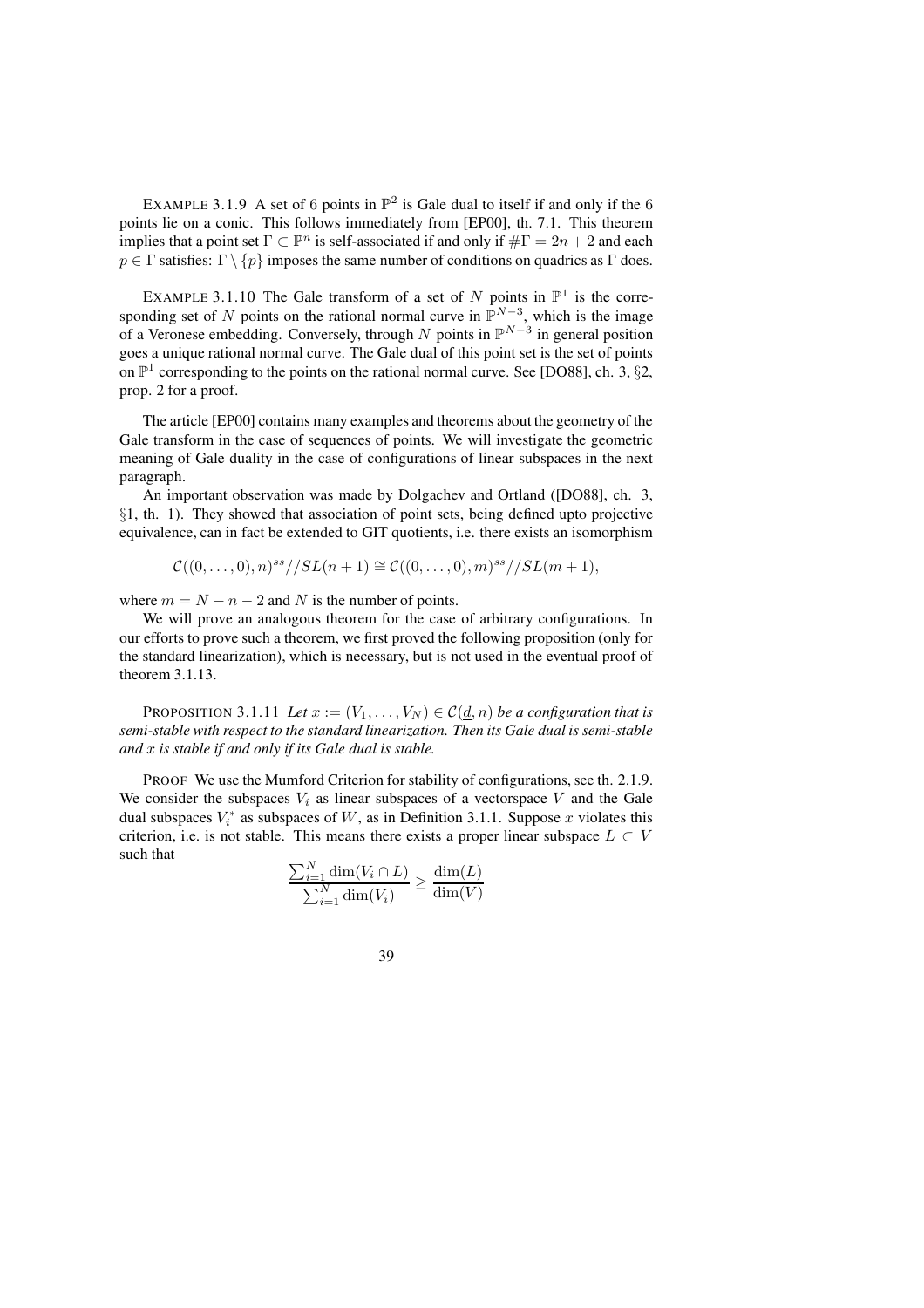We assume that the spaces  $V_i \cap L$  span L, because if they don't, we may replace L by  $\text{span}(V_1 \cap L, \ldots, V_N \cap L)$  and this space satisfies surely the same inequality as L. Thus we can make the following commutative diagram.



By diagram chasing or using the serpent's lemma one sees that this diagram can be extended to this big commutative diagram of vectorspaces and linear maps. The rows and columns are exact sequences.



If we dualize this diagram,  $M^*$  can be considered as a subspace of  $W^*$  and plays the rôle of  $L$  as subspace of  $V$ . We will show that

$$
\frac{\sum_{i=1}^N \dim(V_i^* \cap M^*)}{\sum_{i=1}^N \dim(V_i^*)} \geq \frac{\dim(M^*)}{\dim(W^*)},
$$

i.e. the Gale dual of  $x$  is not stable. To prove this we need to know a little bit more about the vectorspaces  $A_i$  in the diagram above. The maps  $V_i \rightarrow A_i$  are surjective, so the  $A_i^*$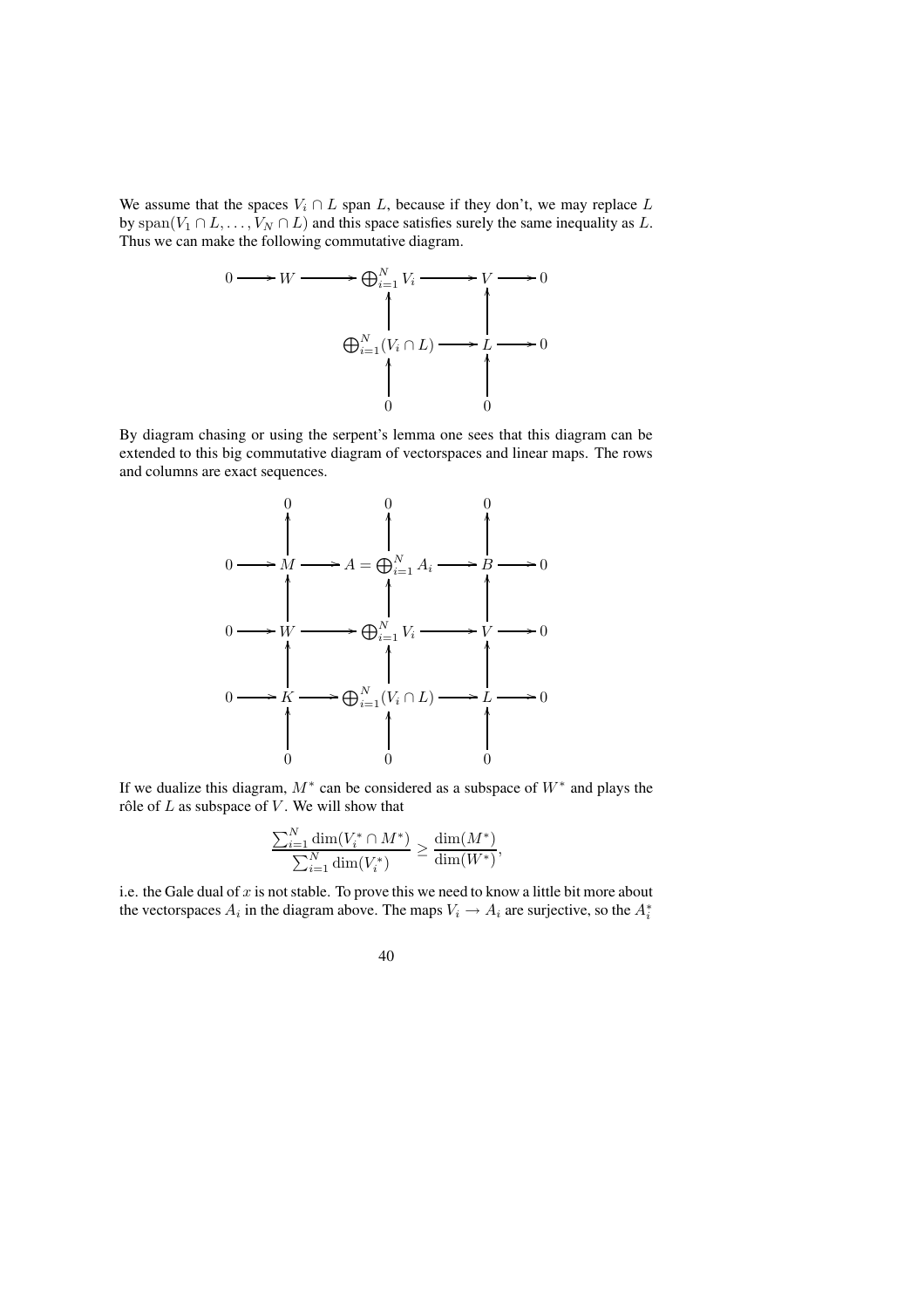can be considered as subspaces of the  $V_i^*$ . Also, because the maps  $W \to \bigoplus V_j \to V_i$ are surjective, the maps  $M \to \bigoplus A_j \to A_i$  are surjective, so the  $A_i^*$  can be considered as subspaces of  $M^*$ . So we have:  $A_i^* \subset V_i^* \cap M^*$  for all  $i$ . One would hope (and maybe expect) that  $A_i^* \cong V_i^* \cap M^*$ . Then the situation would be completely symmetric, but this isn't true in general (we will comment on this later). We show now that  $M^*$ satisfies the inequality above. Because

$$
\dim(A) = \sum_{i=1}^{N} \dim(A_i) \le \sum_{i=1}^{N} \dim(M^* \cap V_i^*)
$$

it is sufficient to prove

$$
\frac{\dim(A)}{\sum_{i=1}^{N} \dim(V_i)} \ge \frac{\dim(M)}{\dim(W)}
$$

Because  $\dim(M) = \dim(A) - \dim(B)$  and  $\dim(W) = \sum_{i=1}^{N} \dim(V_i) - \dim(V)$  we have

$$
\frac{\dim(A)}{\sum_{i=1}^{N} \dim(V_i)} \geq \frac{\dim(M)}{\dim(W)}
$$
\n
$$
\iff \frac{\dim(A)(\sum_{i=1}^{N} \dim(V_i) - \dim(V)) \geq (\dim(A) - \dim(B))(\sum_{i=1}^{N} \dim(V_i)) \iff \dim(A)\dim(V) \leq \dim(B)(\sum_{i=1}^{N} \dim(V_i)) \iff \frac{\dim(A)}{\sum_{i=1}^{N} \dim(V_i)} \geq 1 - \frac{\dim(B)}{\dim(V)} \iff \frac{\sum_{i=1}^{N} \dim(V_i \cap L)}{\sum_{i=1}^{N} \dim(V_i)} \geq \frac{\dim(L)}{\dim(V)}
$$

This last equivalence because  $\sum_{i=1}^{N} \dim(V_i \cap L) = \sum_{i=1}^{N} \dim(V_i) - \dim(A)$  and  $\dim(L) = \dim(V) - \dim(B)$ .

Now we will prove the GIT version of generalized Gale duality. Essentially the proof is an elaboration on the following observation. Let, as always,  $n, N \in \mathbb{N}$  and let  $\underline{d} = (d_1, \ldots, d_N) \in \mathbb{Z}^N$  satisfy  $0 \leq d_1, \ldots, d_N < n$ . Consider matrices of size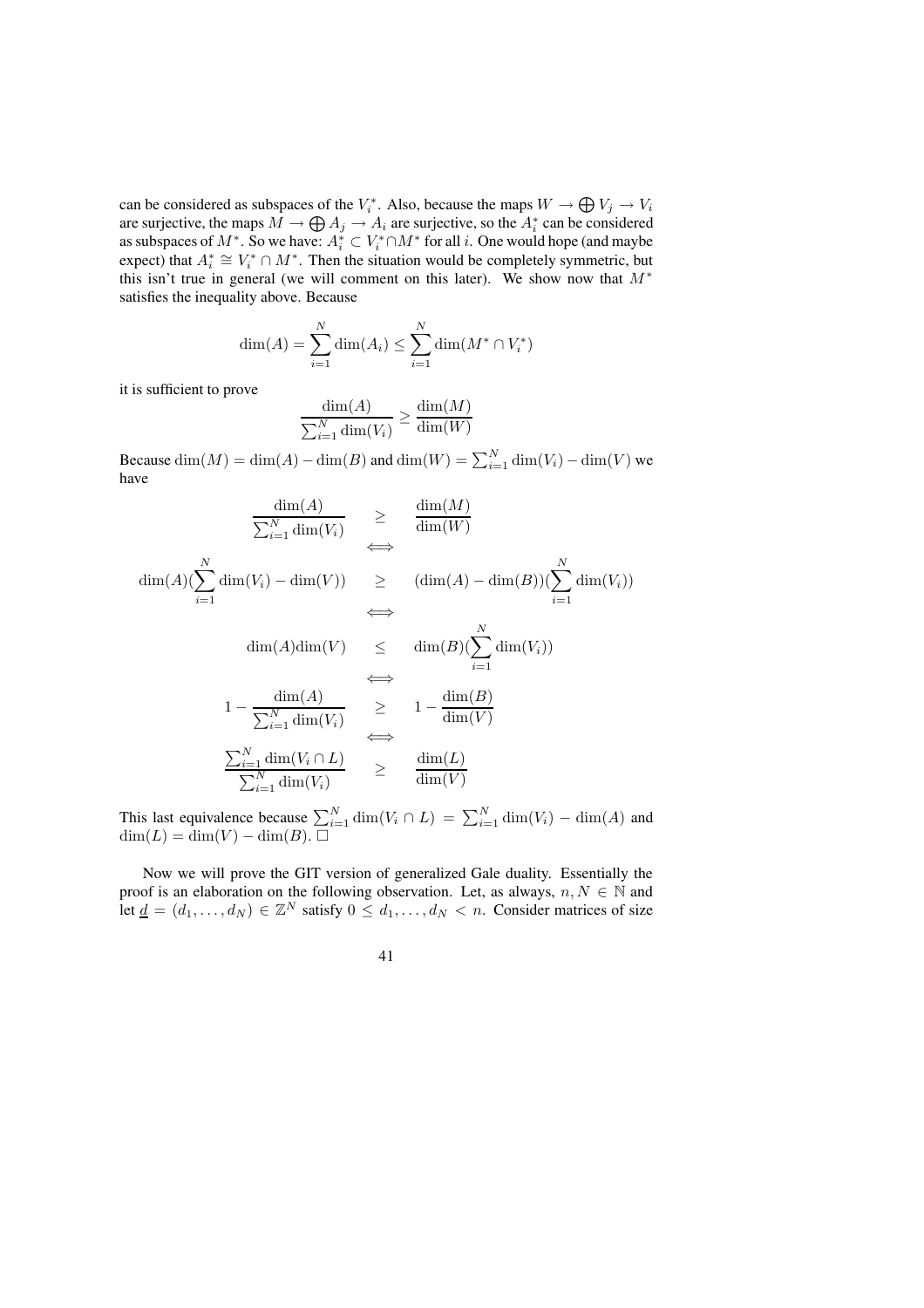$(n+1) \times (\sum d_i + 1)$ . Such a matrix M can be seen as the concatenation of N matrices  $D_i$  of sizes  $(n + 1) \times (d_i + 1)$ :

$$
M:=(M_1,\ldots,M_N)
$$

If we assume that all  $M_i$  have maximal rank,  $M$  can be considered as representative of a sequence of linear subspaces lying in  $\mathbb{P}^n$  of dimensions  $d_i$ . On the other hand, if we assume that the matrix  $M$  itself has maximal rank, it can be considered as a linear subspace of dimension n of  $\mathbb{P}^{\sum_{d_i+1} - 1}$ . Let U be the set of matrices of size  $(n+1) \times$  $(\sum d_i + 1)$ , such that both conditions on the rank are fulfilled (this is equivalent to: the subspaces span  $\mathbb{P}^n$ ). There's an action on U from the left of the group  $GL(n+1)$ . The quotient of this action is a Grassmannian:  $\mathbb{G}(n, \sum_{i=1}^n (d_i + 1) - 1)$ . We can also consider an action on U from the right by the group  $H < GL(\sum_{i=1}^{n} (d_i + 1))$ , consisting of blockmatrices with (invertible) blocks of sizes  $d_1 + 1, \ldots, d_N + 1$ . The quotient of this action is  $\prod \mathbb{G}(d_i, n)$ . Because multiplication of matrices is associative, these two actions commute, so at least set-theoretically we have a bijection

$$
GL(n+1)\setminus \prod_{i=1}^{N} G(d_i+1, n+1) \cong G(n+1, \sum_{i=1}^{N} (d_i+1) - 1)/H
$$

The idea to associate configurations of points to elements of a Grassmannian comes from [GM82]. It is known as the *Gelfand-Macpherson correspondence*. Kapranov extended this correspondence to the level of Chow quotients and GIT quotients in [Kap92] (for the case of point sets:  $d_i = 0$  for all i).

We extend the Gelfand-MacPherson correspondence to the level of GIT quotients for arbitrary configurations. Let  $d$  be a sequence of dimensions. The actions we have to consider, are the action of  $SL(n + 1)$  on  $\mathcal{C}(\underline{d}, n) = \prod \mathbb{G}(d_i, n)$  and the action of

$$
H_1 := \left\{ D \in SL(\sum(d_i + 1)) \middle| \begin{array}{c} \text{matrices in blockform with} \\ \text{blocks } D_1, \dots, D_N \text{ satisfying} \\ D_i \in GL(d_i + 1) \text{ for all } i \end{array} \right\}
$$

on  $\mathbb{G}(n,\sum(d_i+1)-1)$ .

In  $\S 2.1$  we have seen that every invertible sheaf on C admits a unique linearization for the action of  $SL(n + 1)$ . For a sequence of positive weights k and associated very ample line bundle  $\mathcal{L}_k$ , denote this unique linearization by  $\lambda_k$ .

In order to classify the possible linearizations for the action of  $H_1$  we consider the exact sequence (of theorem 1.3.3)

$$
0 \to \chi(H_1) \to \mathrm{Pic}^{H_1}(\mathbb{G}(n, \sum(d_i+1)-1)) \xrightarrow{T} \mathrm{Pic}(\mathbb{G}(n, \sum(d_i+1)-1)) \to \mathrm{Pic}(H_1).
$$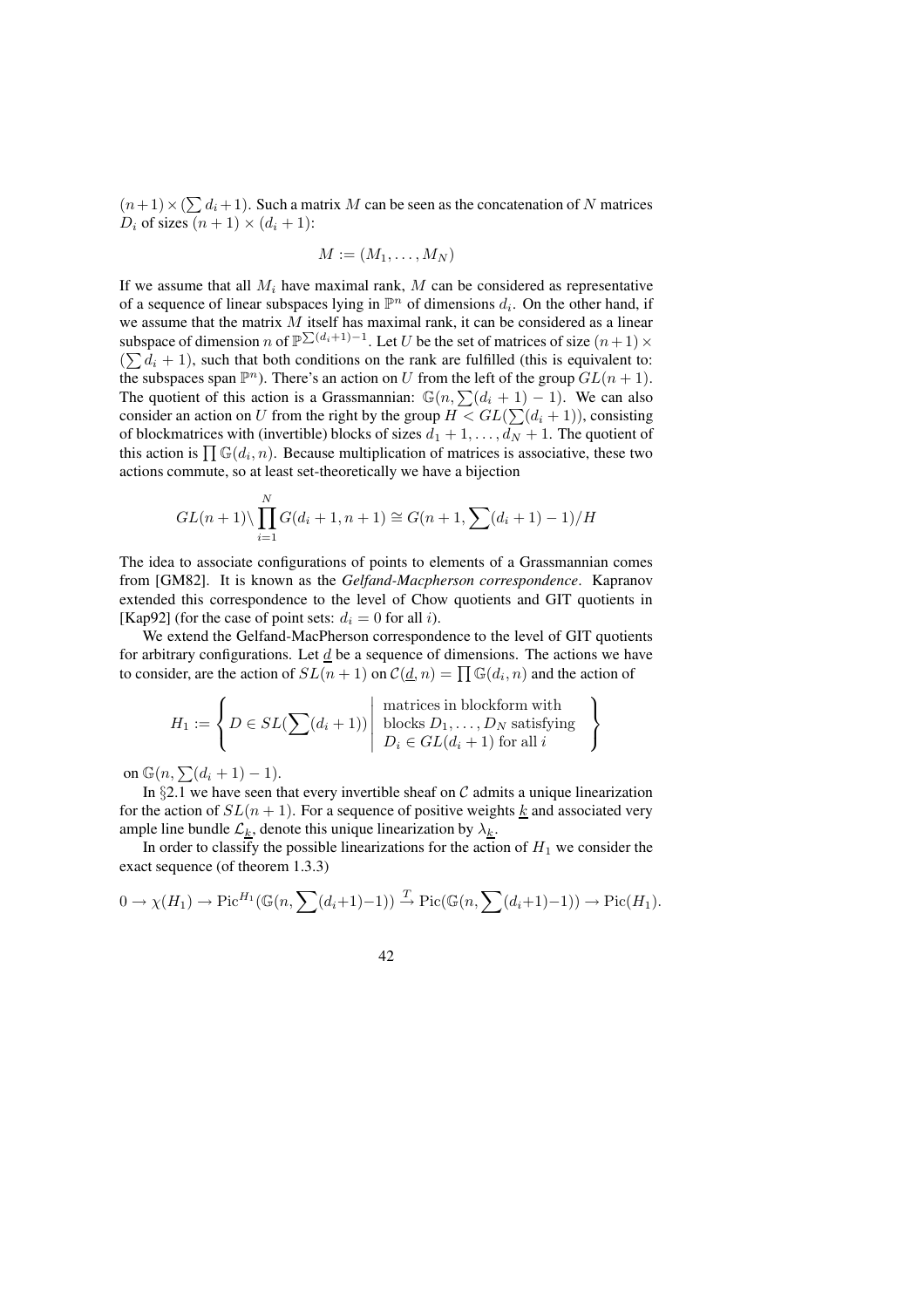PROPOSITION 3.1.12 *We have the following isomorphisms for the groups in the exact sequence above:*

$$
\chi(H_1) \cong \mathbb{Z}^N/(1,\ldots,1) \cdot \mathbb{Z}
$$
, Pic( $\mathbb{G}(n, \sum (d_i + 1) - 1)$ )  $\cong \mathbb{Z}$ , Pic( $H_1$ )  $\cong 0$ .

PROOF That  $Pic(\mathbb{G}(n,\sum(d_i + 1) - 1)) \cong \mathbb{Z}$  we already knew (Proposition 2.1.3). That  $\chi(H_1) \cong \mathbb{Z}^N/(1,\ldots,1)$  isn't difficult if one knows that every rational character of  $GL(n + 1)$  is of the form  $A \mapsto \det(A)^g$  with  $g \in \mathbb{Z}$ . To an element  $\underline{k} \in \mathbb{Z}^N$ , upto multiples of  $(1, \ldots, 1)$ , corresponds the character  $\chi_{\underline{k}} : H_1 \to k^*$  given by  $\chi_k(D_1,\ldots,D_N) = \det(D_1)^{k_1}\ldots \det(D_N)^{k_N}$ . That  $\text{Pic}(\overline{H}_1) \cong 0$  follows from the fact that  $H_1 \cong S \setminus H$ , where S is a hypersurface in  $\mathbb{P}^{\sum (d_i+1)^2}$  and H is a hyperplane section (the proof is completely analogous to the proof of Proposition 2.1.1).  $\Box$ 

On  $\mathbb{G}(n,\sum(d_i + 1) - 1)$  we will only consider the invertible sheaf  $\mathcal{O}(1)$ . From the proposition it follows that for each  $\underline{k} \in \mathbb{Z}^N$  (upto multiples of  $(1, \ldots, 1)$ ), there exists a corresponding linearization of the action of  $H_1$ . We denote this corresponding linearization by  $\mu_k$ .

We can state our generalized Gelfand-MacPherson theorem.

THEOREM 3.1.13 *For*  $\underline{k} := (k_1, \ldots, k_N) \in \mathbb{Z}^N$  *with all*  $k_i > 0$  *there is an isomorphism of GIT-quotients*

$$
\mathbb{G}(n,\sum(d_i+1)-1)_{\mu_{\underline{k}}}^{ss}(\mathcal{O}(1))/H_1 \cong \prod_{i=1}^N \mathbb{G}(d_i,n)_{\lambda_{\underline{k}}}^{ss}(\mathcal{L}_{\underline{k}})/\mathcal{S}L(n+1).
$$

PROOF We determine the homogeneous rings of invariants of both spaces and use Theorem 1.2.8.

Denote by  $R(n,\sum(d_i + 1) - 1)$  the homogeneous coordinate ring of  $\mathbb{G}(n, \sum(d_i + 1))$  $(1) - 1$ ) =  $G(n + 1, \sum d_i + 1)$  in the Plücker embedding. One can identify it with the ring of polynomials  $\Phi$  on matrices M of size  $(n + 1) \times (\sum d_i + 1)$ , such that all M and all  $g \in SL(n+1)$  satisfy:  $\Phi(g \cdot M) = M$ . Because of the linearization  $\mu_k$  we use, the degree  $e$  part of the homogeneous ring of invariants is:

$$
R(n, \sum(d_i + 1) - 1)_e^{H_1} = \begin{Bmatrix} \text{polynomials } \Phi \text{ on matrices} \\ M \in \text{Mat}(n+1, \sum d_i + 1), \\ \text{satisfying :} \\ \Phi(g \cdot M) = M \text{ and} \\ \chi_{\underline{k}}(D)^e \cdot \Phi(M) = \Phi(M \cdot D) \\ \text{for all } g \in SL(n+1), D \in H_1 \\ \text{and } M \in \text{Mat}(n+1, \sum d_i + 1) \end{Bmatrix}.
$$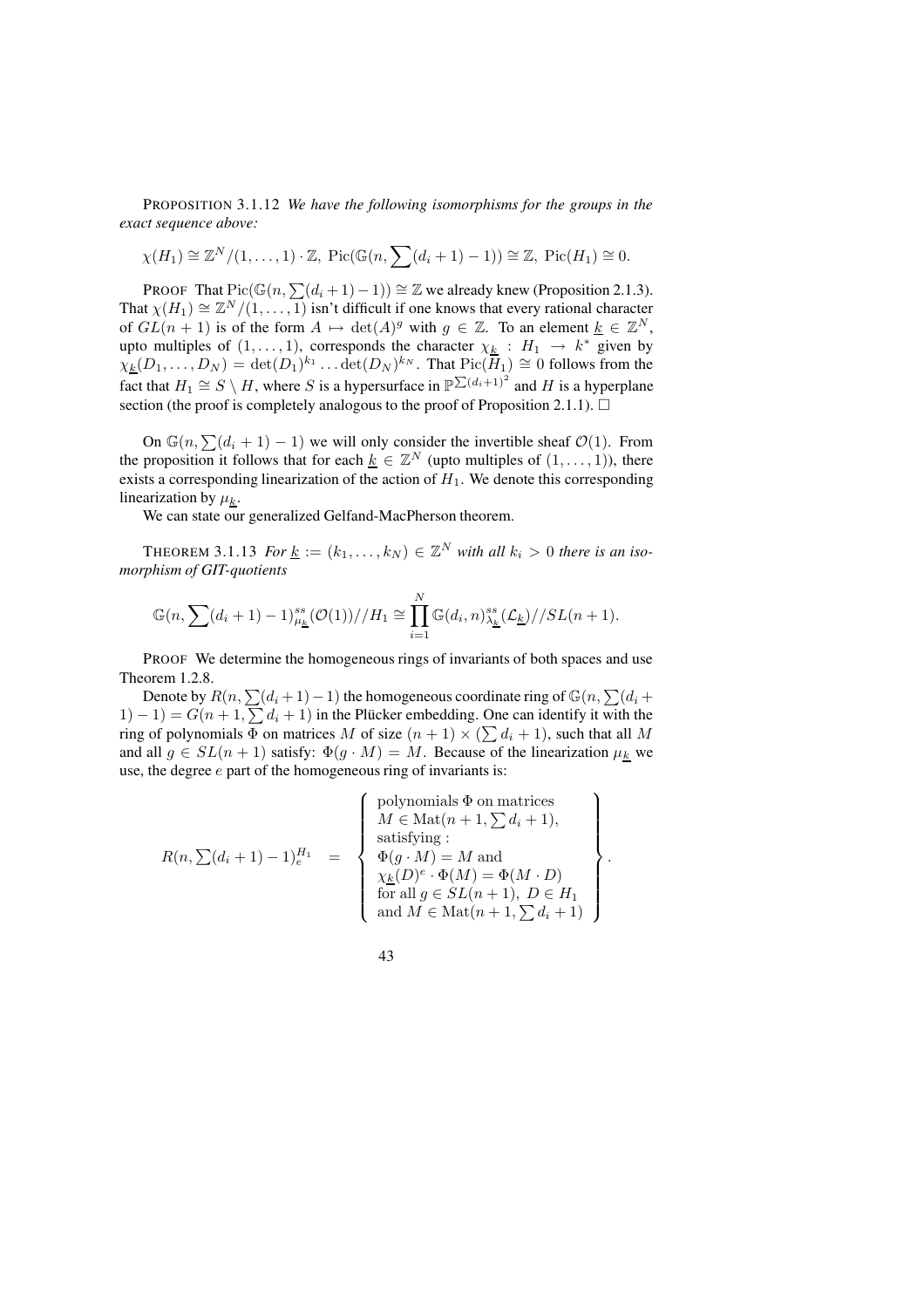Given  $\underline{k} := (k_1, \dots k_n) \in \mathbb{Z}^N$  with all  $k_i > 0$ , we have a very ample line bundle  $\mathcal{L}_k$  on  $\mathcal{C}(\underline{d}, n)$ . This line bundle corresponds to the composition of the Plücker embedding of each factor  $\mathbb{G}(d_i, n)$  and the  $k_i$ -uple embeddings. We denote by  $S(\underline{d}, n)$ the homogeneous coordinate ring of  $C(d, n)$  in this embedding. The degree e homogeneous component of  $S(d, n)$  can be identified with the set of polynomials  $\Phi$  on N matrices  $M := (M_1, \ldots, M_N)$  of sizes  $(n + 1) \times (d_i + 1)$  such that

$$
\Phi(M_1 \cdot D_1, \dots, M_N \cdot D_N) = \chi_k(D)^e \Phi(M_1, \dots, M_N).
$$

Here  $D_1, \ldots D_N$  are the blocks of an element  $D \in H_1$ . For the degree e homogeneous invariant part we have the additional requirement that

$$
\Phi(g \cdot M) = \Phi(M) \text{ for all } g \in SL(n+1).
$$

Thus we see that in fact

$$
S(\underline{d}, n)_e^G = R(n, \sum (d_i + 1) - 1)_e^{H_1},
$$

which gives the desired isomorphism, because both varieties are the projective spectrum of the same graded ring.  $\Box$ 

As an easy corollary we get the generalized Gale duality on the level of GIT quotients.

COROLLARY 3.1.14 Let  $\underline{k} \in \mathbb{Z}^N$  be a sequence of weights. Let  $\underline{d} \in \mathbb{Z}_{\geq 0}^N$  be a *sequence of dimensions, and let* n *and*  $\tilde{n} := \sum_{i=1}^{n} (d_i + 1) - n - 2$  *be natural numbers. There is an isomorphism of GIT quotients*

$$
\mathcal{C}(\underline{d},n)^{ss}//SL(n+1)\cong \mathcal{C}(\underline{d},\tilde{n})^{ss}//SL(\tilde{n}+1)
$$

*(both quotients with respect to the linearizations associated to* k*.)*

PROOF Apply the Gelfand-MacPherson isomorphism, then apply the usual duality of Grassmannians, then apply the Gelfand-MacPherson isomorphism again, i.e.

$$
\mathcal{C}(\underline{d}, n)^{ss} // SL(n+1) \cong
$$
  

$$
\mathbb{G}(n, \sum (d_i + 1) - 1)^{ss} // H_1 \cong
$$
  

$$
\mathbb{G}(\tilde{n}, \sum (d_i + 1) - 1)^{ss} // H_1 \cong
$$
  

$$
\mathcal{C}(\underline{d}, \tilde{n})^{ss} // SL(\tilde{n} + 1). \square
$$

The generalized Gelfand-MacPherson correspondence and its application to generalized Gale duality was discovered and proven independently by Yi Hu [Hu05].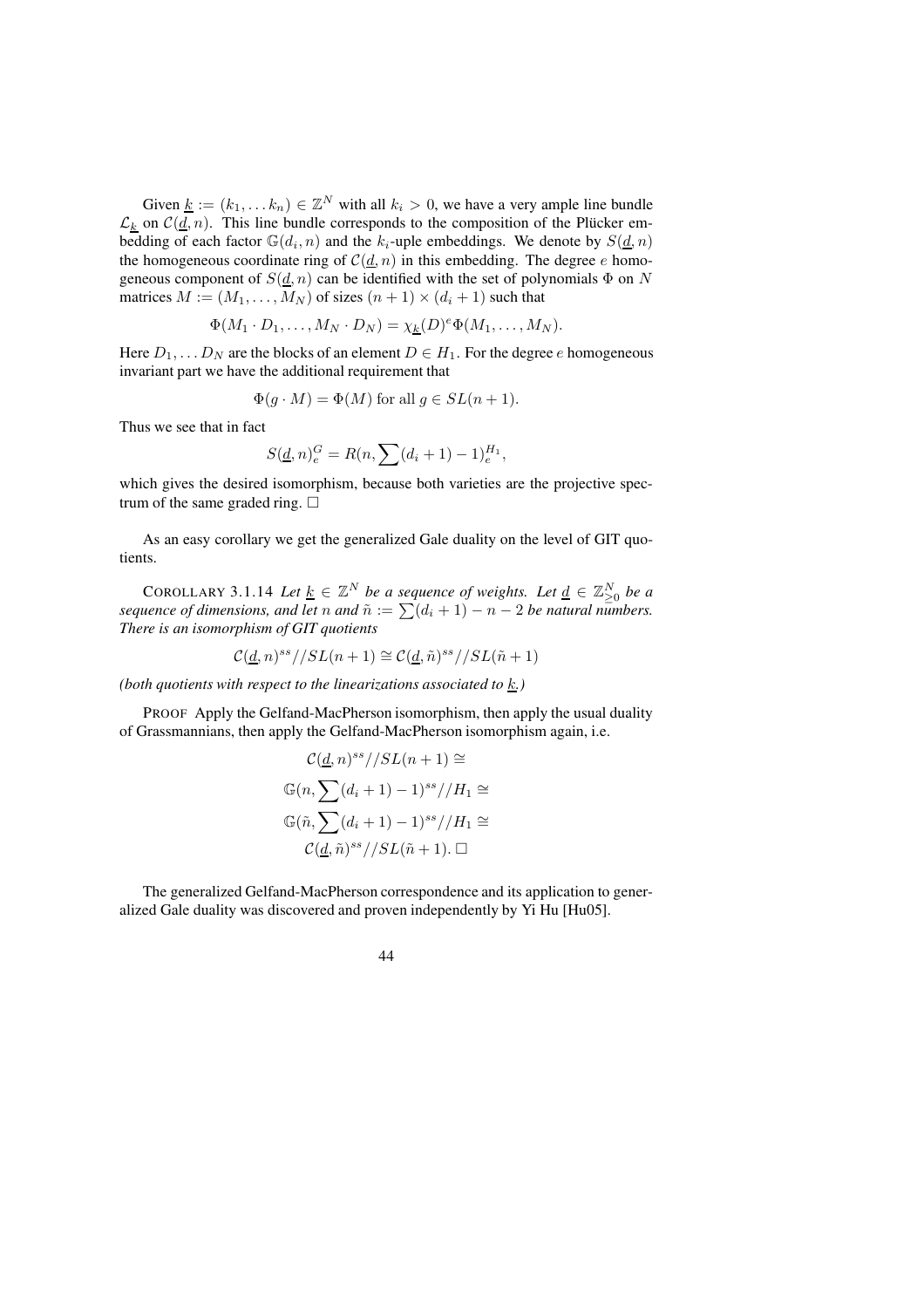### **3.2 Working with generalized Gale Duality**

A more convenient formulation of Definition 3.1.1 goes as follows. Represent the injections  $j_k: L_k \to V$  by  $d_i \times r$  matrices  $A_i$ , and the surjections  $p_k: W \to L_k$  by  $s \times d_i$  matrices  $B_i$ . In fact this is just choosing coordinates. Then in these coordinates the map  $\phi$  is given by the matrix

$$
A := (A_1^t \dots A_N^t)
$$

and the map  $\psi$  by the matrix

$$
B := \left(\begin{array}{c} B_1 \\ \vdots \\ B_N \end{array}\right)
$$

and these are Gale dual if the product of these matrices is 0. Because of the dependency on the choice of coordinates a block matrix  $\Gamma$  appears:

 $\sum (d_i + 1) - n - 2$ . The configurations  $(V_1, \ldots, V_N) \in C(\underline{d}, n)$  and  $(W_1, \ldots, W_N) \in$ REMARK 3.2.1 Let n,  $\tilde{n}$  and  $\underline{d} = (d_1, \ldots, d_N)$  be natural numbers such that  $\tilde{n} =$  $C(\underline{d}, \tilde{n})$  are Gale dual to each other if and only if there exist matrices  $A_i$  of sizes  $(d_i + 1) \times (n + 1)$  and matrices  $B_i$  of sizes  $(d_i + 1) \times (\tilde{n} + 1)$  (for  $i = 1, ..., N$ ) and a block matrix

$$
\Gamma := \left( \begin{array}{cccc} \Gamma_1 & 0 & \dots & 0 \\ 0 & \Gamma_2 & \dots & 0 \\ \vdots & & \ddots & \vdots \\ 0 & \dots & 0 & \Gamma_N \end{array} \right)
$$

(with the blocks  $\Gamma_i \in GL(d_i + 1)$ ), such that

$$
(A_1^t \dots A_N^t) \cdot \Gamma \cdot \begin{pmatrix} B_1 \\ \vdots \\ B_N \end{pmatrix} = 0.
$$

REMARK 3.2.2 The following is a practical way to calculate a generalized Gale transform. Given a configuration  $(V_1, \ldots, V_N) \in C(\underline{d}, n)$  take on each subspace  $V_i$ exactly  $d_i + 1$  points  $P_1^i, \ldots P_{d_i+1}^i$  spanning the subspace. Take the Gale dual of the sequence of all these points, i.e. the Gale dual of

$$
(P_1^1, P_2^1, \ldots, P_{d_1+1}^1, P_1^2, \ldots, P_{d_2+1}^2, \ldots, P_{d_N+1}^N).
$$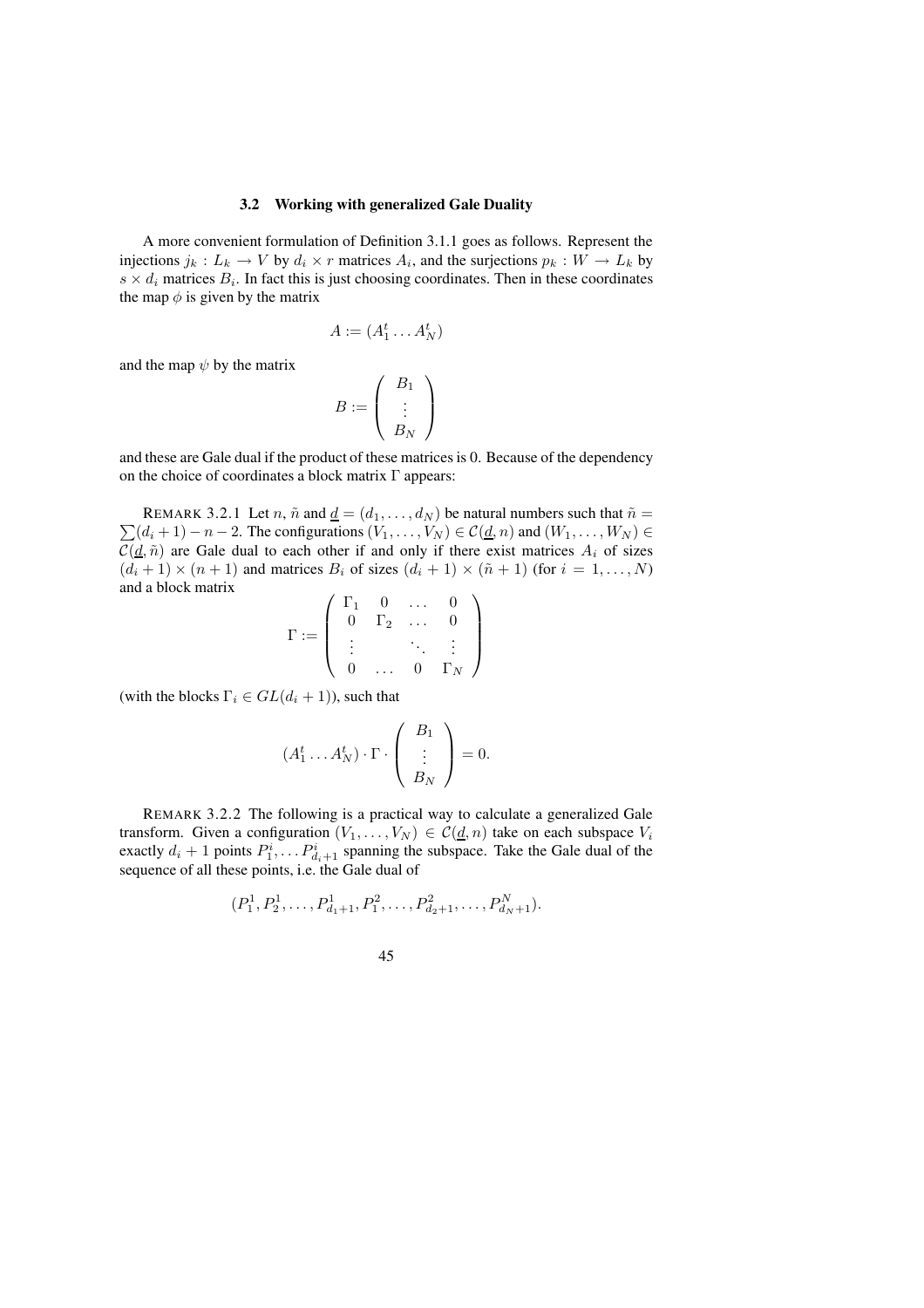This is done most easily by using remark 3.1.8. We get a sequence of points

$$
(Q_1^1, Q_2^1, \dots, Q_{d_1+1}^1, Q_1^2, \dots, Q_{d_2+1}^2, \dots, Q_{d_N+1}^N)
$$

in  $\mathbb{P}^{\tilde{n}}$  (where  $\tilde{n} = \sum (d_i + 1) - n - 2$ ). Then take the configuration  $(W_1, \ldots, W_N)$  $\mathcal{C}(d, \tilde{n})$  obtained by taking the spans

$$
W_i := \langle Q_1^i, \dots Q_{d_i+1}^i \rangle
$$

of this Gale dual sequence of points. This is the Gale dual of our original configuration. Thisis the way Eisenbud and Popescu suggested the generalized Gale transform in their article [EP00].

#### **3.3 The geometric interpretation**

Consider the following construction. Let  $x := (V_1, \ldots, V_N) \in C(\underline{d}, n)$  a configuration. Let  $D = \sum_{i=1}^{N} (d_i + 1) - 1$ . It is possible to choose subspaces V, W and  $W_1, \ldots, W_N$  of  $\overline{\mathbb{P}^D}$ , such that  $V \cong \mathbb{P}^n$ ,  $W \cong \mathbb{P}^{D-n-1}$  and  $W_i \cong \mathbb{P}^{d_i}$  for  $i \in \{1, \ldots, N\}$ , and such that

$$
\mathbb{P}^D = \langle V, W \rangle = \langle W_1, \dots, W_N \rangle.
$$

Denote by  $\pi : \mathbb{P}^D \dashrightarrow V$  the projection with centre W onto  $V \cong \mathbb{P}^n$ . It is possible to choose V, W and  $W_1, \ldots, W_N$  in such a way that

$$
\pi(W_i) = V_i
$$
 for all *i* (as sets).

Thus  $x \in C(\underline{d}, n)$  is seen as the projection of the configuration  $W_1, \ldots, W_N$  in  $\mathbb{P}^D$ . On the other hand, consider for each  $i \in \{1, \ldots, N\}$  the join

$$
H_i := \langle W_1, \dots, \hat{W_i}, \dots, W_N \rangle \subset \mathbb{P}^D.
$$

It is a subspace of codimension  $d_i + 1$ . Then

$$
(W \cap H_1, \ldots, W \cap H_N)
$$

is a configuration of subspaces of  $W \cong \mathbb{P}^{D-n-1}$  with codimensions  $d_1 + 1, \ldots, d_N + 1$ .

We show now why this construction is in fact the Gale transform. Choose a basis  $e_0, \ldots, e_D$  of  $\mathbb{P}^D$ . Choose  $V := \langle e_{D-n}, \ldots, e_D \rangle$  and  $W := \langle e_0, \ldots, e_{D-n-1} \rangle$ . Let the subspaces  $V_i \subset V$  be the rowspaces of matrices  $A_i$  of size  $(d_i + 1) \times (n + 1)$  (with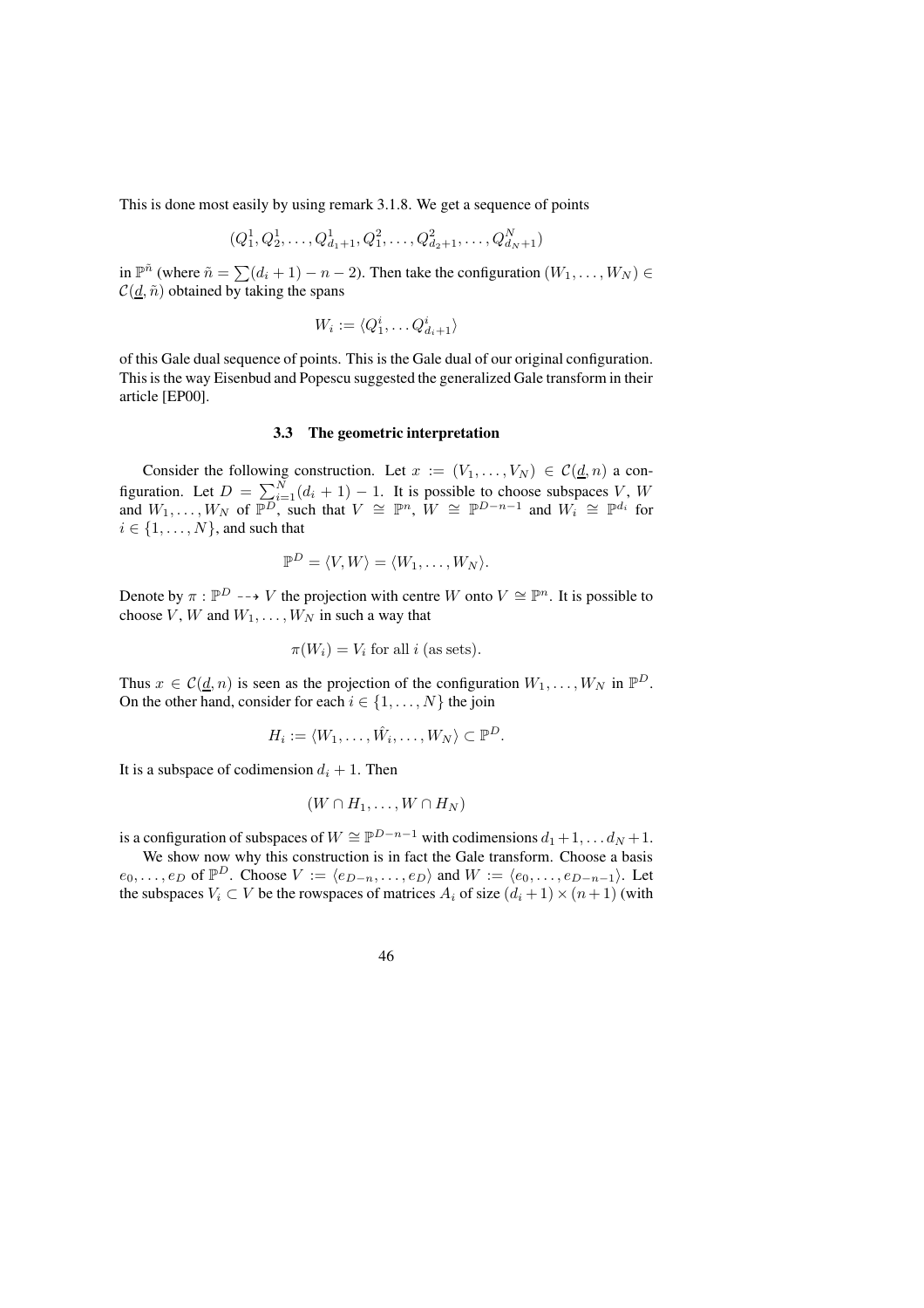respect to the basis  $e_{D-n}, \ldots, e_D$  of V). Extend the matrices  $A_i$  to matrices  $B_i$  of size  $(d_i + 1) \times D$  as follows:

$$
B_i := (C_i \mid A_i),
$$

where  $C_i$  has size  $(d_i + 1) \times (D - n - 1)$  and such that the matrix

$$
A:=\left(\begin{array}{c}B_1\\ \vdots\\ B_N\end{array}\right)
$$

has rank D. This is possible if the subspaces  $V_1, \ldots, V_N$  span V. The rowspace of a matrix  $B_i$  is the subspace  $W_i$  of the construction. Indeed

$$
\pi(W_i) = V_i \text{ for all } i,
$$

because projecting from W onto V is wiping out the first  $D - n$  entries of a vector.

We can describe the whole situation with the following diagram.

$$
W \xrightarrow{\left(\begin{array}{c} I_{D-n-1} \\ 0 \end{array}\right)} W \longrightarrow (\oplus W_i)_e \xrightarrow{(A^t)^{-1}} (\oplus W_i)_a \xrightarrow{A^t} (\oplus W_i)_e \xrightarrow{\left(\begin{array}{c} 0 & I_{n+1} \end{array}\right)} V
$$

In this diagram the subscript  $_e$  in  $\mathbb{P}_e^D$  denotes that we consider  $\mathbb{P}^D$  with respect to the basis  $e_0, \ldots, e_D$  and the subscript  $\alpha$  in  $\mathbb{P}_\alpha^D$  denotes that we consider  $\mathbb{P}^D$  with respect to the basis given by the rows of the matrix A. Above the arrows in the diagram are given the matrices associated with the linear maps with respect to their bases.

Recall Definition 3.1.1. It is clear that we are exactly in the situation that is given there. We have:

$$
\phi = \begin{pmatrix} 0 & I_{n+1} \end{pmatrix} \circ A^t,
$$
  

$$
\psi = (A^t)^{-1} \circ \begin{pmatrix} I_{D-n-1} \\ 0 \end{pmatrix}.
$$

As in Remark 3.1.2 the maps  $j_k$  and  $p_k$  are the compositions of  $\phi$  and  $\psi$  with the maps  $i_k : W_k \to \bigoplus W_i$  and  $\pi_k : \bigoplus W_i \to W_k$  given by the matrices:

$$
i_k: \begin{pmatrix} 0 & \dots & I_{d_i+1} & \dots & 0 \end{pmatrix}, \pi_k: \begin{pmatrix} 0 \\ \vdots \\ I_{d_i+1} \\ \vdots \\ 0 \end{pmatrix}.
$$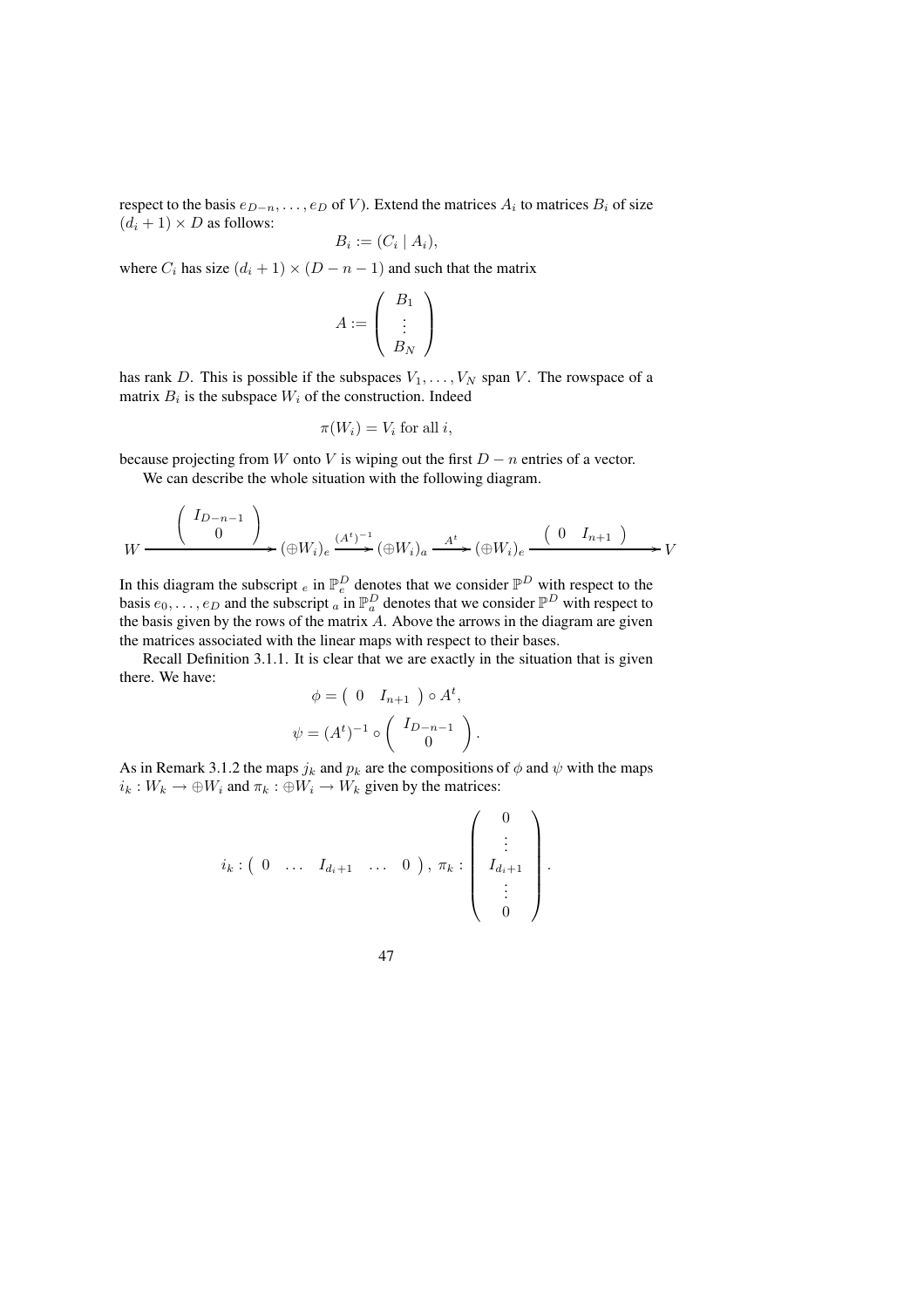We see that the maps  $\phi$  and  $\psi$  can also be given by the explicit formulas of Definition 3.1.1. Thus the sequence of subspaces  $(W_1^*, \ldots, W_N^*)$  of  $W^*$  is the Gale dual of the sequence of subspaces  $(V_1, \ldots, V_N)$  of V.

On the other hand, we had formed for  $k \in \{1, ..., N\}$  the subspace  $W \cap H_k$  of W. These satisfy:

$$
v \in W \cap H_k \iff p_k(v) = 0.
$$

In fact the subspaces  $W \cap H_k$  are:

$$
W \cap H_k = \{ v \in W \mid f(v) = 0 \text{ for all } f \in W_k^* \}.
$$

Thus we have established a geometric construction of Gale duality.

#### **3.4 Examples of the generalized Gale transform**

The problem with generalized Gale duality is that it is often trivial. Let us take as a first example: 4 points and 1 line lying in the plane. Take a configuration in general position. The Gale dual will also be a configuration of 4 points and 1 line in the plane. Without loss of generality we may assume that the points have homogeneous coordinates [100], [010], [001] and [111] and there are  $a, b \in \mathbb{C}$  such that the line is represented by

$$
\left[\begin{array}{ccc} 1 & 0 & a \\ 0 & 1 & b \end{array}\right],
$$

such that  $ab(1 - a - b) \neq 0$ . (This inequality prevents that one of the 4 points lies on the line.) The points  $[10a]$  and  $[01b]$  span the line. Now we apply one of the definitions of the generalized Gale transform. We take the Gale dual of 6 points (the last two spanning the line), and change coordinates (which is an easy computation).

$$
\begin{bmatrix} 1 & 0 & 0 \ 0 & 1 & 0 \ 0 & 0 & 1 \ 1 & 1 & 1 \ 1 & 0 & a \ 0 & 1 & b \end{bmatrix} \xrightarrow{\text{Gale transform}} \begin{bmatrix} 1 & 1 & 0 \ 1 & 0 & 1 \ 1 & a & b \ 0 & 1 & 0 \ 0 & 1 & 0 \ 0 & 0 & 1 \end{bmatrix} \xrightarrow{\text{change coordinates}} \begin{bmatrix} 1 & 0 & 0 \ 0 & 1 & 0 \ 1 & 1 & 1 \ \frac{b-1}{a} & -1 & -1 \ -1 & \frac{a-1}{b} & -1 \end{bmatrix}
$$

It is easy to check that the Gale dual line, represented by

$$
\left[\begin{array}{cc} \frac{b-1}{a} & -1 & -1 \\ -1 & \frac{a-1}{b} & -1 \end{array}\right]
$$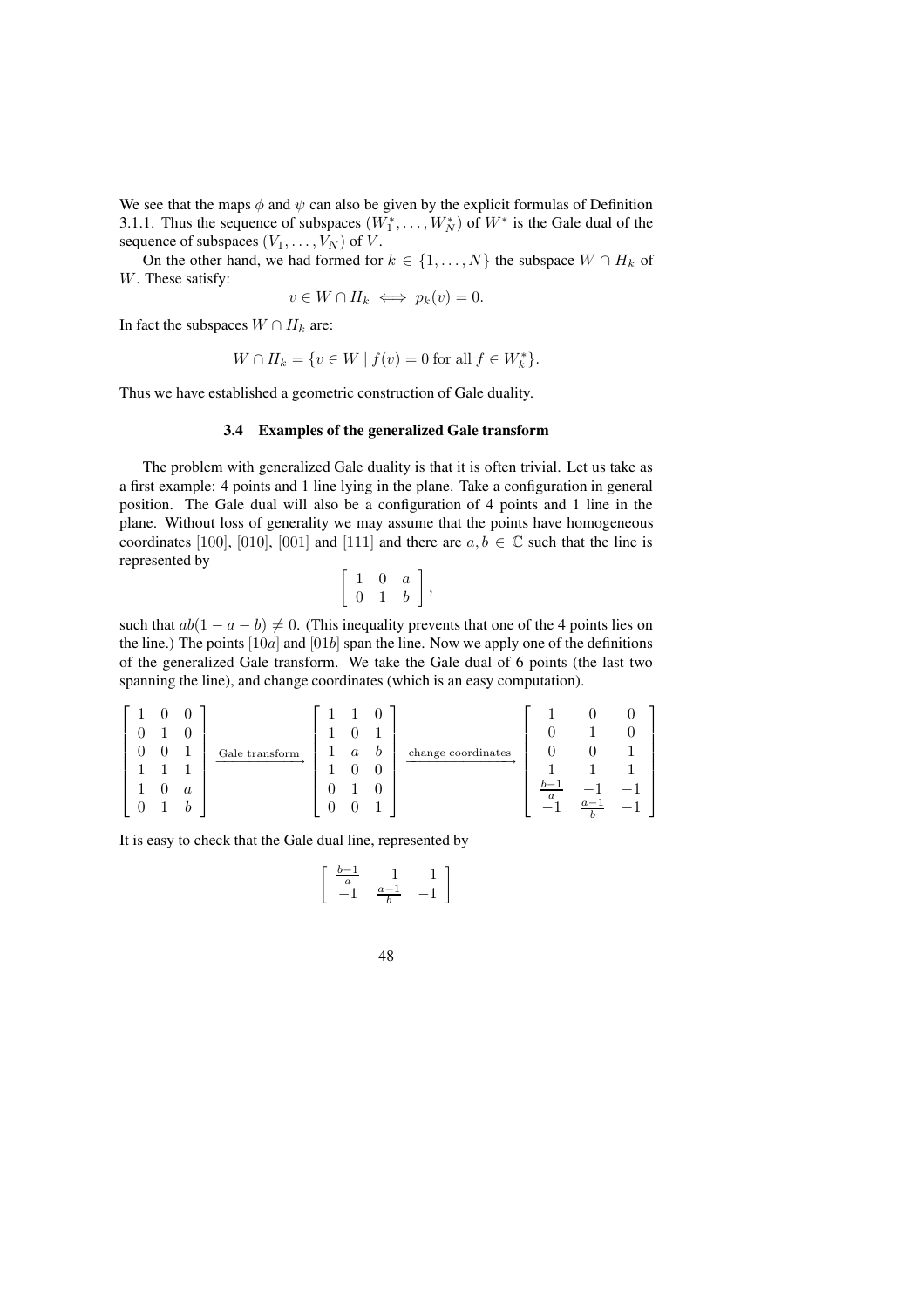is the same line as original line. (Both are given by the equation  $X_2 = aX_0 + bX_2$ .) So, by computation we have seen now that taking the Gale dual of 4 points and 1 line in the plane is a trivial operation.

We also could have done this without computation by using geometric properties of the Gale transform. Recall example 3.1.9 which says that 6 points in  $\mathbb{P}^2$  are selfassociated if and only if they lie on a conic. Given 4 points and a line in  $\mathbb{P}^2$ , in order to calculate the Gale dual we may choose *any* 2 points spanning the line, so by choosing these 2 points in such a way that together with the 4 points they lie on a conic, one obtains the result. This observation (that "it is easy to lay 6 points on a conic") gives rise to the more general idea that self-association of sets of linear subspaces is often trivial, unless all the subspaces are points. We will specify the meaning of "often" here. The key to our idea is a theorem in [DO88], which we state after the following definition.

DEFINITION 3.4.1 Let  $\Gamma \subset \mathbb{P}^n$  be a finite set of points. We say that  $\Gamma$  *fails to impose independent conditions on quadrics* if there exists  $p \in \Gamma$  such that the dimension of the linear system of quadrics going through  $\Gamma$  equals the dimension of the linear sytem of quadrics going through  $\Gamma \setminus \{p\}.$ 

In this case we say that Γ *fails by 1 to impose independent conditions on quadrics* if moreover there doesn't exist  $q \in \Gamma$  (with  $q \neq p$ ) such that the dimension of the linear sytem of quadrics going through  $\Gamma \setminus \{p, q\}$  equals the dimension of the linear system of quadrics going through  $\Gamma \setminus \{p\}.$ 

**THEOREM 3.4.2** Let  $P := (p_1, ..., p_{2n+2}) \in (\mathbb{P}^n)^{2n+2}$  be stable and such that  $p_i \neq p_j$  *for*  $i \neq j$ *, then P is self-associated if and only if the set*  $\{p_1, \ldots, p_{2n+2}\}$  *fails by 1 to impose independent conditions on quadrics.*

PROOF The proof of this can be found in [DO88], page 46.  $\Box$ 

Now we consider the more general situation of configurations

$$
(V_1,\ldots,V_N)\in\mathbb{G}(d,n)^N,
$$

where  $N$ ,  $d$  and  $n$  are chosen such that the Gale transform doesn't change the dimension of the ambient space, i.e. such that  $N(d+1) = 2(n+1)$ . In order to prove that this Gale transform is trivial for  $d \neq 0$ , we only would have to show that we can choose on each  $V_i$  the  $d+1$  points spanning it in such a way that the total point set we use to calculate its Gale dual fails by 1 to impose independent conditions on quadrics.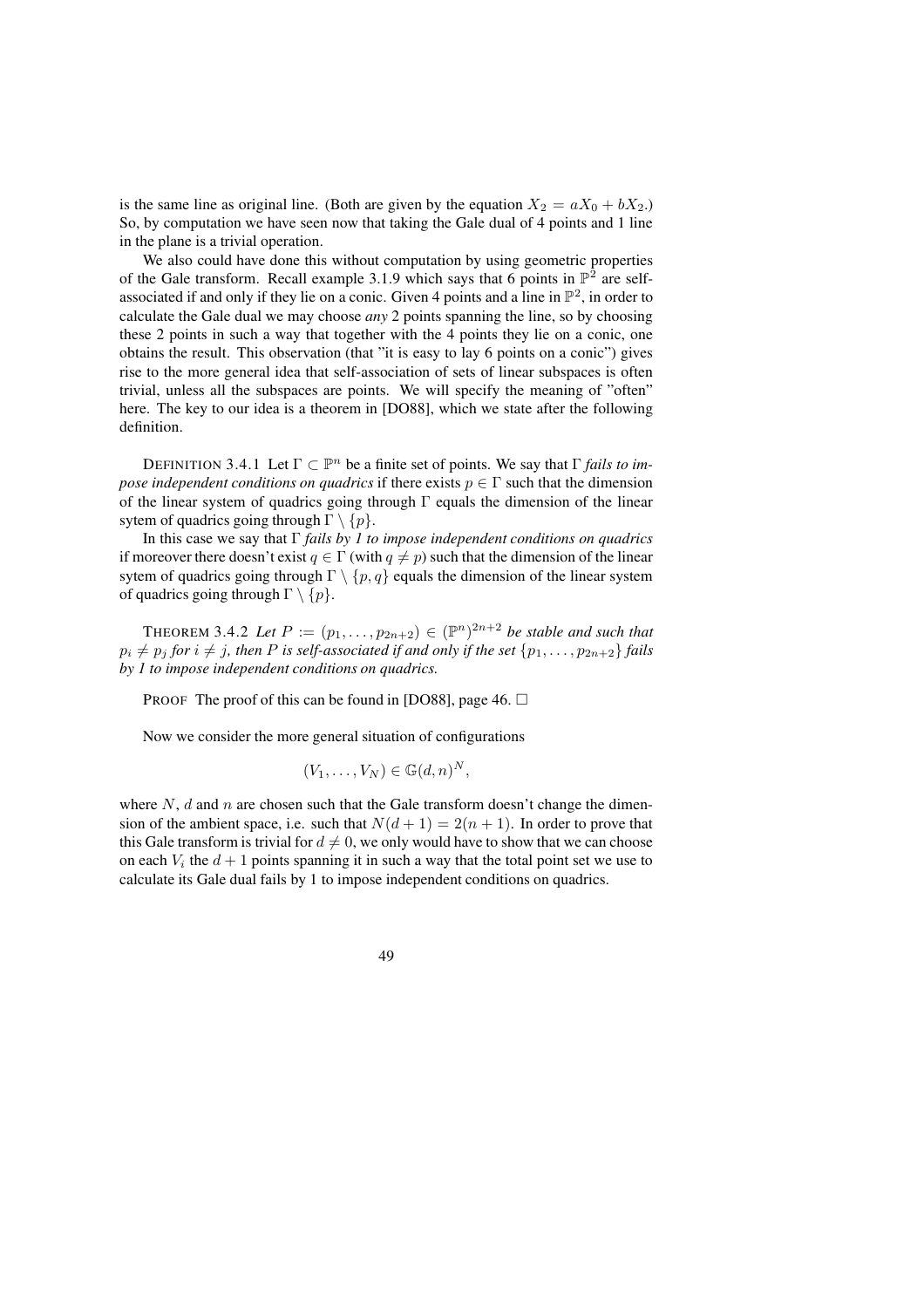EXAMPLE 3.4.3 Cf. Remarks 2.0.5 and 3.1.3. It can be interesting to study Gale transforms of configurations where one of the subspacesis equal to the whole projective space. In the case of configurations on a line these turn out to be nothing else than projections. Let  $(V_1, \ldots, V_N, V) \in C(d, n)$  a configuration, such that  $d = (d_1, \ldots, d_N, n)$ and  $d_1, \ldots, d_N < n$ . In order to calculate its Gale dual we choose points spanning the subspaces. In general we can choose coordinates such that the matrix representing all these points has the form

$$
\left(\begin{array}{c} I_{n+1} \\ A \\ I_{n+1} \end{array}\right).
$$

The Gale dual sequence of points in  $\mathbb{P}^{2n+1}$  is given by

$$
\left(\begin{array}{c}I_{2n+1}\n\\ A^t \ I_{n+1}\end{array}\right)
$$

.

We see that the "subspace" V of  $\mathbb{P}^n$  corresponds to a subspace of  $V' \subset \mathbb{P}^{2n+1}$  spanned by the rows of the matrix

$$
\left(\begin{array}{cc} A^t & I_{n+1} \end{array}\right).
$$

Projection from V' onto  $\mathbb{P}^n$ , for example the the  $\mathbb{P}^n$  inside  $\mathbb{P}^{2n+1}$  defined by putting the last  $r + 1$  coordinates zero, yields the configuration spanned by the points in the matrix

$$
\left(\begin{array}{c} I_{n+1} \\ A^t \end{array}\right).
$$

In the case that  $n = 1$  we consider four points with cross ratio (say)  $a \neq 0, 1, \infty$  and a line in  $\mathbb{P}^1$ . After a coordinate change these four points are represented by  $(1,0), (0,1)$ ,  $(1, 1)$  and  $(1, a)$ . In this case the matrix A, as in the above, is symmetric:

$$
A = \left( \begin{array}{cc} 1 & 1 \\ 1 & a \end{array} \right).
$$

The moduli space of configurations of 4 points and a line in  $\mathbb{P}^3$  is  $\mathbb{P}^1$ . The quotient map is projecting the 4 points from the line onto a line and taking the cross ratio.

### **3.5 Invariants of arbitrary sequences of linear subspaces.**

As we have seen in some examples (in  $\S 2.3$ ) it is quite possible to understand quotients of configuration spaces of only points and hyperplanes. However, in general the quotients  $\mathcal{C}(\underline{d}, n)/\mathcal{S}L(n + 1)$  are not easy to calculate, for one needs to understand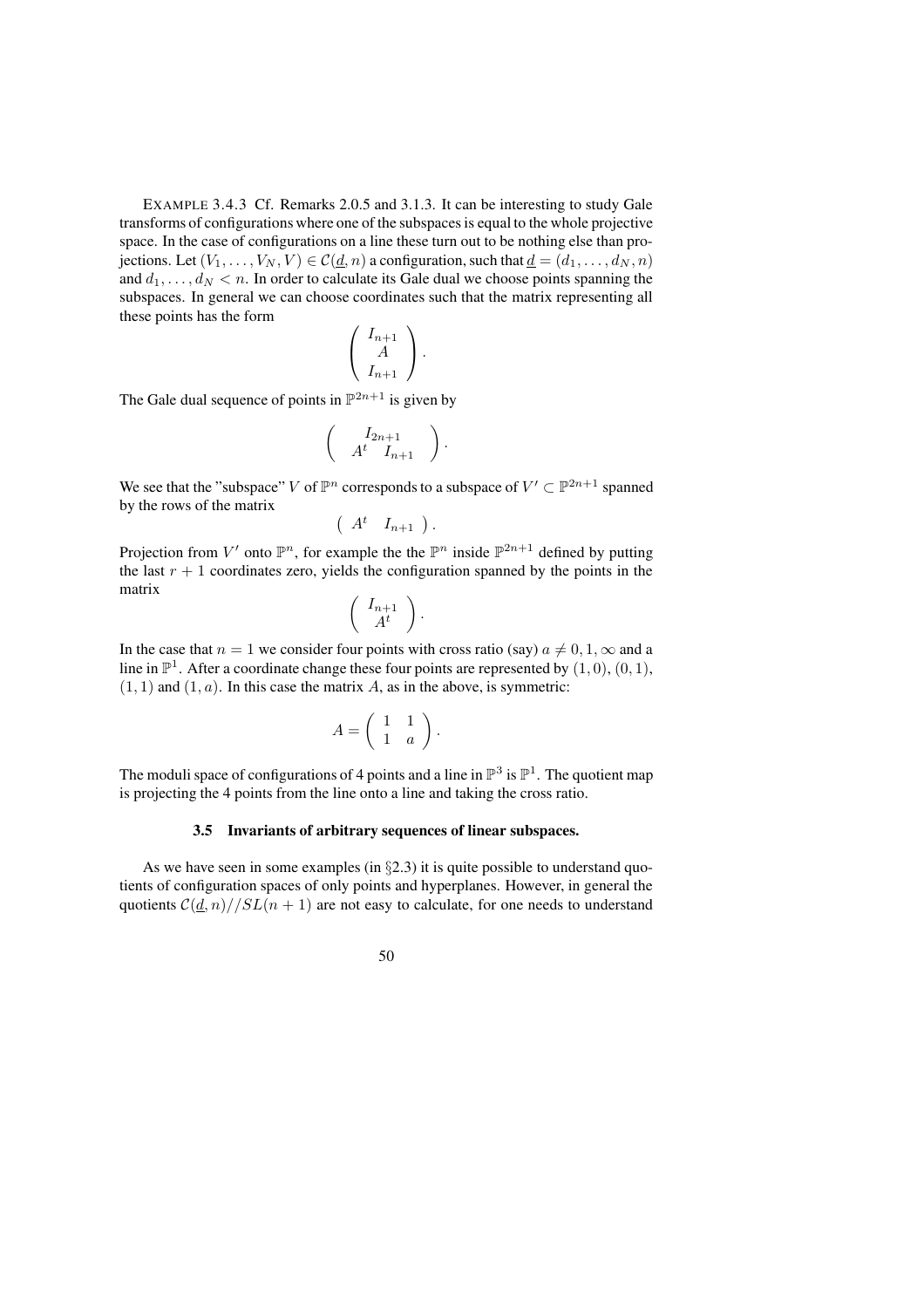completely their invariant rings. In the case of points and hyperplanes we have the fundamental theorem of invariant theory (Theorem 2.2.1), which is very convenient, because it gives all invariants. In the general case of sequences of linear subspaces of arbitrary dimensions we also have a theorem giving the invariants. It is a corollary of a theorem giving all semi-invariants of quivers in terms of determinants. This theorem is proven in [DZ01] and in [DW00].

**3.5.1 The theorem of Domokos-Zubkov** First we give the relevant definitions and some facts (without proofs) in order to be able to understand the theorem. These definitions and facts can be found in the mentioned articles and also in any text about quivers intended for the beginner. See for example [Der01].

A *quiver*  $Q$  is a directed graph  $(Q_0, Q_1)$ , where  $Q_0$  is the set of vertices and  $Q_1$  is the set of arrows. We denote by  $h: Q_1 \to Q_0$  and  $t: Q_1 \to Q_0$  the maps that add to each arrow his head and his tail respectively.

A *representation* V of a quiver Q is a set

$$
\{V(x) \mid x \in Q_0\}
$$

of finite dimensional  $k$ -vectorspaces together with a set

$$
\{V(a): V(ta) \to V(ha) \mid a \in Q_1\}
$$

of k-linear maps.

The *dimension vector*  $\alpha$  :  $Q_0 \rightarrow \mathbb{N}$  of a representation V is defined by

$$
\alpha(x) := \dim V(x) \text{ for } x \in Q_0.
$$

By choosing bases we can identify each vectorspace  $V(x)$  with  $k^{\alpha(x)}$ , i.e. we view V as an element of

$$
\operatorname{Rep}(Q,\alpha):=\bigoplus_{a\in Q_1}\operatorname{Hom}(k^{\alpha(ta)},k^{\alpha(ha)}).
$$

This is called the *representation space* of the quiver Q with reference to the dimension vector α. Define

$$
GL(\alpha) := \prod_{x \in Q_0} GL(\alpha(x)).
$$

 $GL(\alpha)$  acts on  $Rep(Q, \alpha)$  as follows. If

$$
\phi = \{ \phi(x) \in GL(\alpha(x)) \mid x \in Q_0 \} \in GL(\alpha)
$$

and  $V \in \text{Rep}(Q, \alpha)$  then for  $a \in Q_1$ 

$$
(\phi \cdot V)(a) := \phi(ha)V(a)\phi(ta)^{-1}.
$$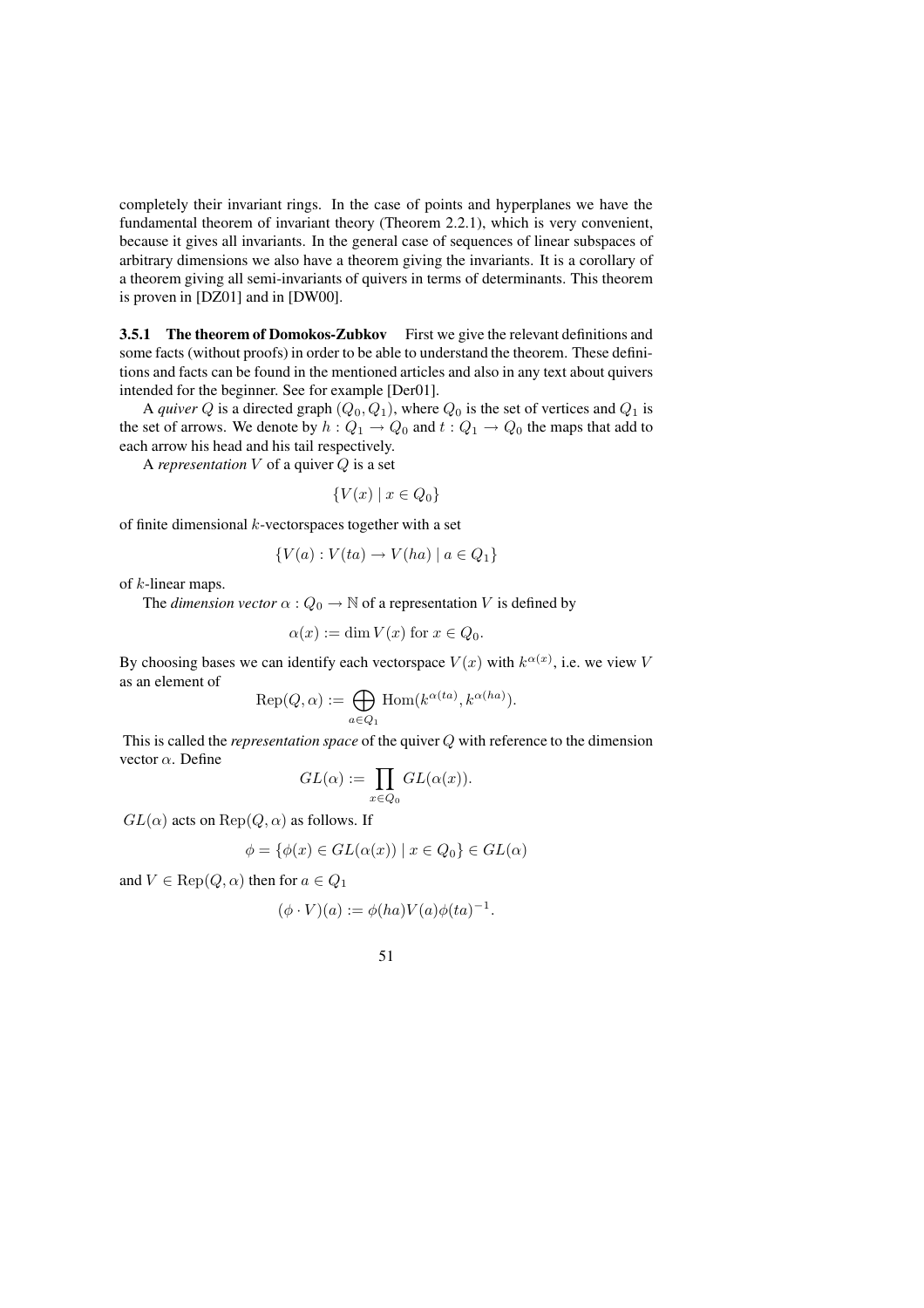By definition V and  $W \in \text{Rep}(Q, \alpha)$  are *isomorphic* if and only if they lie in the same  $GL(\alpha)$ -orbit. Because we have an action of  $GL(\alpha)$  on  $Rep(Q, \alpha)$  we also have a *dual action* on the coordinate ring  $k[\text{Rep}(Q, \alpha)]$ , as follows. If  $g \in GL(\alpha)$  and  $f \in k[\text{Rep}(Q, \alpha)]$  then for  $A \in \text{Rep}(Q, \alpha)$ 

$$
g \cdot f(A) = f(g^{-1}A)
$$

(confer Definition 1.1.6 of rational action). The *ring of invariants* is defined as

$$
I(Q, \alpha) := k[\text{Rep}(Q, \alpha)]^{GL(\alpha)}.
$$

However, this ring of invariants turns out to be trivial in a lot of cases (see [Der01]), for example in *our* case. More interesting is the following. Define

$$
SL(\alpha) := \prod_{x \in Q_0} SL(\alpha(x)).
$$

If  $\chi : GL(\alpha) \to k^*$  is a character, then  $\chi$  has the form:

$$
\{\phi(x) \in GL(\alpha(x)) \mid x \in Q_0\} \in GL(\alpha) \mapsto \prod_{x \in Q_0} \det(\phi(x))^{\sigma(x)}.
$$

The map  $\sigma$  :  $Q_0 \rightarrow \mathbb{Z}$  is called the *weight*. The *ring of semi-invariants* is defined as

$$
SI(Q, \alpha) := k[\text{Rep}(Q, \alpha)]^{SL(\alpha)}.
$$

If a semi-invariant  $f \in SI(Q, \alpha)$  satisfies for all  $g \in GL(\alpha)$ :

$$
g \cdot f = \prod_{x \in Q_0} \det(g(x))^{\sigma(x)} \cdot f
$$
 for some weight  $\sigma$ ,

then we say that  $f \in SI(Q, \alpha)_{\sigma}$  or that f is a semi-invariant of weight  $\sigma$ .

Before we can state the theorem we have to give only one definition. A *path* p in the quiver Q is a (finite) sequence of elements  $a_1, \ldots, a_s$  of  $Q_1$ , such that  $h(a_i) = t(a_{i+1})$ for  $i \in \{1, 2, \ldots, s-1\}$ . We call  $h(p) := h(a_s)$  and  $t(p) := t(a_1)$  the head and the tail of the path respectively. For a representation V of the quiver  $V(p): V(t(p)) \rightarrow$  $V(h(p))$  denotes the homomorphism  $V(a<sub>s</sub>)V(a<sub>s-1</sub>)\dots V(a_1)$ .

THEOREM 3.5.1 (DOMOKOS-ZUBKOV) *Let* Q *be a quiver and* β *be an arbitrary dimension vector. The ring* SI(Q, β) *is spanned (*k*-linearly) by semi-invariants of the form*

$$
W \in \text{Rep}(Q, \beta) \mapsto \det(g)
$$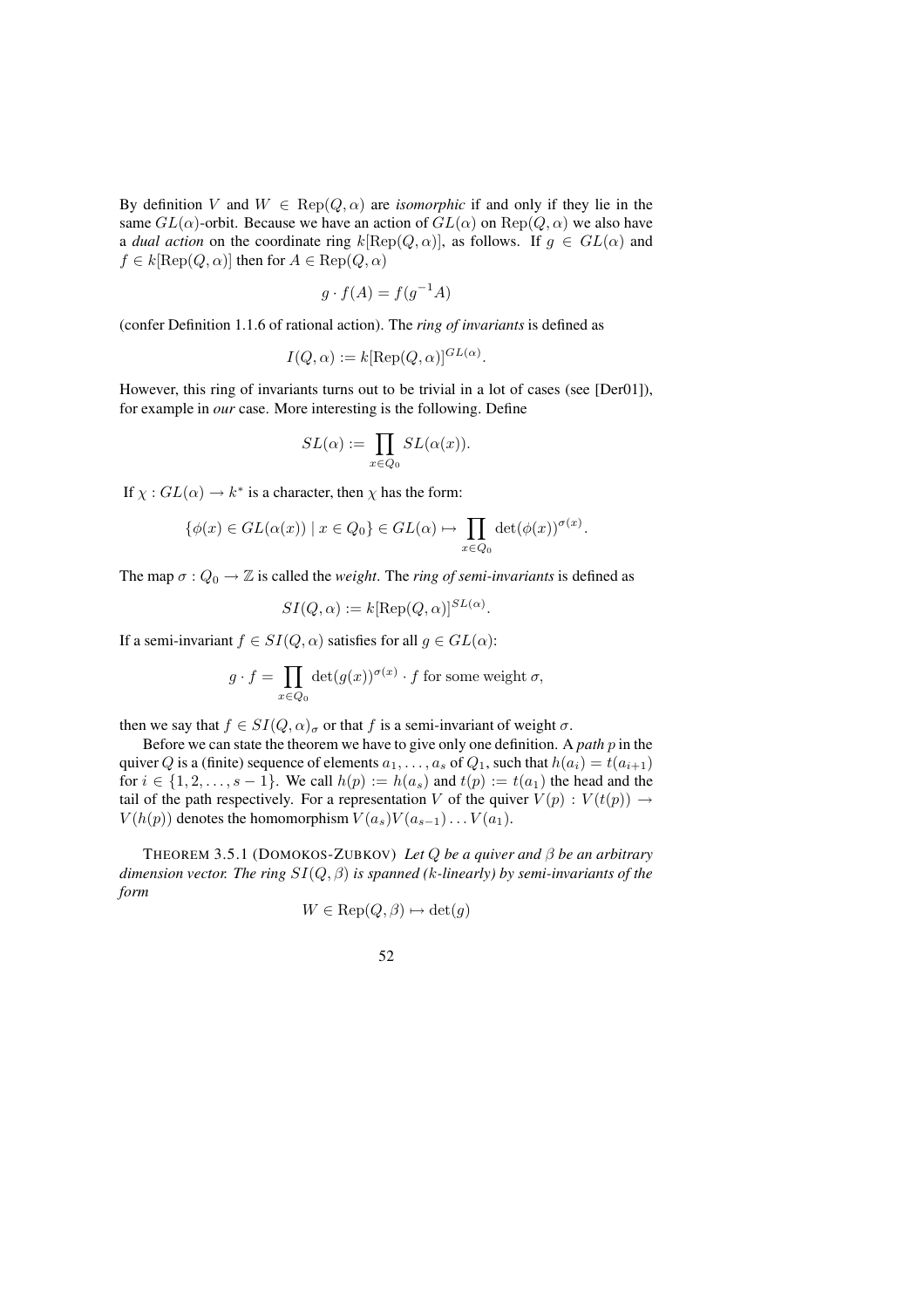*where*

$$
g: \bigoplus_{i=1}^{n} W(x_i) \to \bigoplus_{j=1}^{m} W(y_j)
$$
  
with  $x_1, ..., x_n, y_1, ... y_m \in Q_0$  such that  $\sum \beta(x_i) = \sum \beta(y_j)$  and where  

$$
g = \det \begin{pmatrix} g_{11} & g_{21} & \cdots & g_{m1} \\ g_{12} & g_{22} & \cdots & g_{m2} \\ \vdots & \vdots & \ddots & \vdots \end{pmatrix}
$$

*with*  $g_{ij}$  *a linear combination of*  $W(p)$  *where*  $p$  *is a path with*  $t(p) = x_i$  *and*  $h(p) = y_i$ *.* 

 $g_{1n}$   $g_{2n}$   $\dots$   $g_{mn}$ 

REMARK 3.5.2 This formulation of the theorem can be found in [Der01]. There it is proven for an algebraicly closed field of characteristic 0. In [DW00] it only has to be an algebraicly closed field. In [DZ01] it is proven for an arbitary infinite field. Before the theorem was proven in general, it was known in special cases, for example in the case that the quiver has no loops. We only need a very special case of the theorem.

**3.5.2 Domokos-Zubkov applied to our case** Let  $N \in \mathbb{N}$ . Consider the following quiver.



We denote this quiver by  $Q = (Q_0, Q_1)$  with  $Q_0 := \{1, \ldots, N+1\}$  and  $Q_1 :=$  $\{a_1, \ldots, a_N\}$ . (We give the number  $N+1$  to the upper point, the numbers  $1, \ldots, N$  to the other N points, and we denote by  $a_i$  the arrow from point i to point  $N + 1$ .) Let us consider this quiver with dimension vector  $\alpha := (d_1, \ldots, d_N, n)$ , such that  $0 < d_i < n$ for each  $i \in \{1, \ldots, N\}$ .

Of course this quiver is strongly related to sequences of linear subspaces with dimensions  $d_1, \ldots, d_N$  respectively of a vectorspace of dimension n. We will now show the connection between the ring of semi-invariants of the quiver with given dimension vector and the homogeneous invariant ring of the moduli space of sequences of linear subspaces (with respect to the same sequence of dimensions).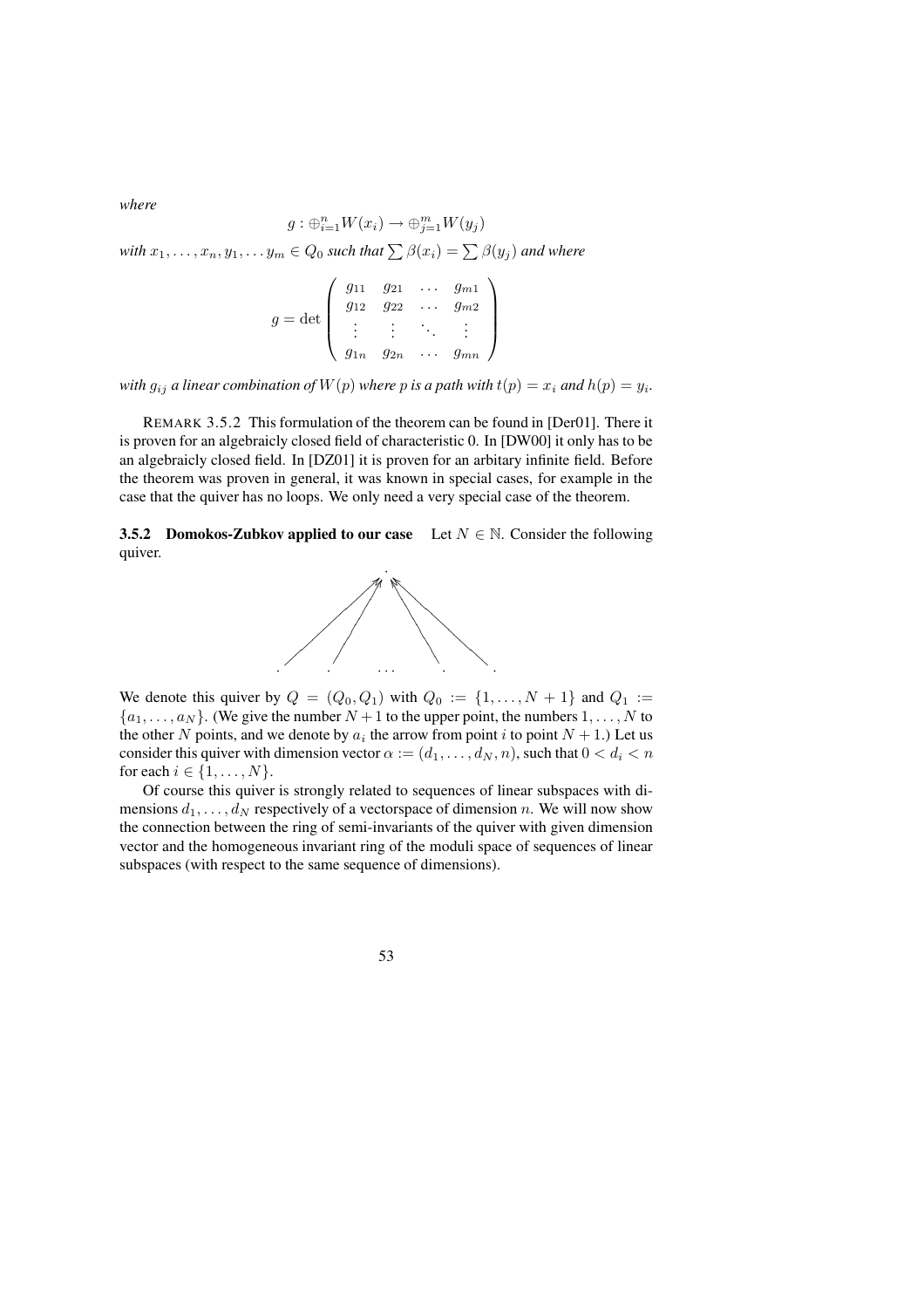Choose a sequence of weights  $\sigma := (\sigma_1, \ldots, \sigma_N, \Sigma)$  for the quiver Q. We consider the semi-invariants with weight  $\sigma$ . Let's write out some definitions.

$$
SI(Q, \alpha)_{\sigma} = \{ f \in k[\text{Rep}(Q, \alpha)] \mid g \cdot f = \prod_{x \in Q_0} \det(g(x))^{\sigma(x)} \cdot f \text{ for } g \in GL(\alpha) \}
$$

We write  $(M_1, \ldots, M_N)$  for an element of  $\text{Rep}(Q, \alpha)$  and for an element  $g \in GL(\alpha)$ we write  $g := (A_1, \ldots, A_N, G)$  with the  $A_i \in GL(d_i)$  and  $G \in GL(n)$ . In the following we view these elements as matrices. Then:

$$
f \in SI(Q, \alpha)_{\sigma} \iff
$$

f is a function on matrices  $(M_1, \ldots, M_N)$  such that

$$
g \cdot f(M_1, \dots, M_N) := f(g^{-1}(M_1, \dots, M_N)) := f(G^{-1}M_1A_1, \dots, G^{-1}M_NA_N) = \prod_{i=1}^N \det(A_i)^{\sigma_i} \cdot \det(G)^{\Sigma} \cdot f(M_1, \dots, M_N)
$$

Look now at the description of the homogeneous ring of invariants in the proof of theorem 3.1.13. We see that

$$
SI(Q,\alpha)_{\sigma}=R_1,
$$

where  $R_1$  is the degree 1 part of the homogeneous ring of invariants for the action of  $SL(n)$  on  $\mathbb{G}(\underline{d}, n-1)$  where  $\underline{d} = (d_1 - 1, \ldots, d_N - 1)$  with respect to the sheaf  $\mathcal{L}_k$ with  $k = (\sigma_1, \ldots, \sigma_N)$ .

Though Domokos-Zubkov gives us all invariants, it doesn't say anything about the relations between the invariants. This remains difficult. For the special case of 5 or 6 lines in  $\mathbb{P}^3$  it is done in the thesis of Vazzana, [Vaz99].

REMARK 3.5.3 There are more results of the theory of quivers that could be applied to the case of configurations. One important remark (made by Harm Derksen) is that Gale duality can be seen as a case of the Bernstein-Gelfand-Ponomarev (BGP) reflection functors for quivers. In the special case of the quiver  $Q$  above it turns out to be as follows. From Q one gets a new quiver  $Q'$  by reversing the N arrows. Then a BGP reflection functor gives a map

$$
\mathcal{F}: \operatorname{Rep}(Q, \alpha) \to \operatorname{Rep}(Q', \alpha'),
$$

where  $\alpha' = (d_1, \dots, d_N, \sum d_i - n)$  is the Gale dual dimension vector. One can show that applying two times (to an arbitrary quiver) a BGP reflection functor gives the same representation (see for example [Der01], Lecture 5, Theorem 4). There's a theorem of Kac about the rings of semi-invariants of the representation space and a reflected representation space: they are isomorphic (see [Der01], Lecture 7, Theorem 4).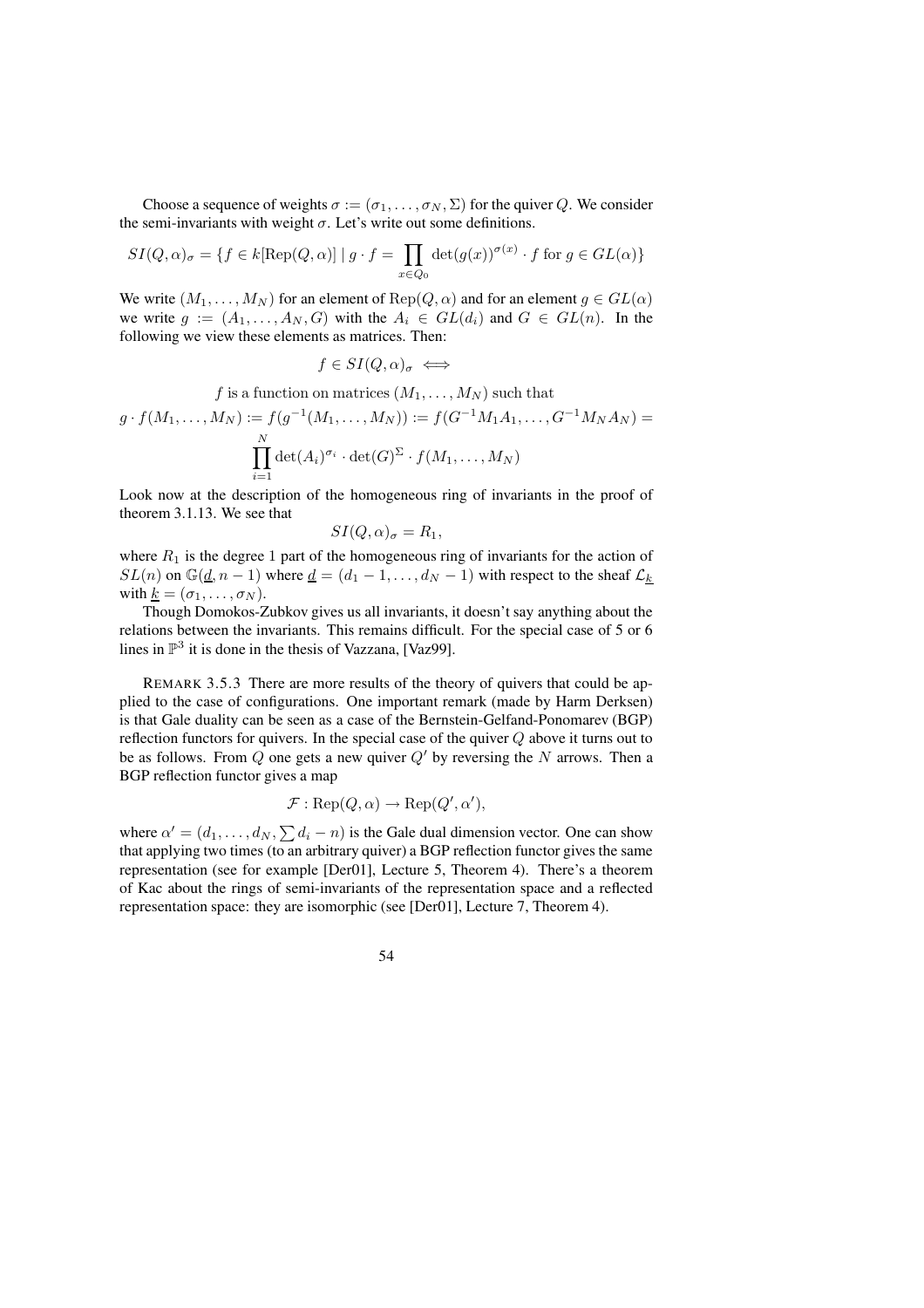# **4 When do stable configurations exist?**

For an action of a reductive algebraic group  $G$  on a projective variety  $X$ , which is linearized with reference to an ample line bundle  $\mathcal{L}$ , we have the open subsets  $X^{ss}(\mathcal{L}) \subset X^{s}(\mathcal{L}) \subset X$ . A categorical quotient  $X^{ss}(\mathcal{L})//G$  and a geometric quotient  $X<sup>s</sup>(\mathcal{L})//G$  exist. However the sets  $X<sup>ss</sup>(\mathcal{L})$  and  $X<sup>s</sup>(\mathcal{L})$  can be empty, which is a bad situation. In this chapter we investigate the possible emptyness of the stable and semi-stable loci of configurations of linear subspaces and we try to give exact criteria for the existence of (semi-)stable orbits.

### **4.1 Algorithm**

Let  $\underline{d} := (d_1, \ldots, d_N)$  be a sequence of dimensions,  $\underline{k} := (k_1, \ldots, k_N)$  a sequence of weights. We consider the action of  $SL(n + 1)$  on  $C := \prod_{i=1}^{N} \mathbb{G}(d_i, n)$ , linearized with reference to the sheaf  $\mathcal{L}_k$ . See chapter 2 for definitions. An important observation is that for such a fixed configuration space  $C$  there exists an algorithm, which checks the existence of stable (resp. semi-stable) configurations.

**4.1.1 Schubert calculus** The algorithm uses some facts about Grassmannian varieties known as Schubert calculus. I will state these facts here without proofs. For more information one can read for example [GH78], ch. 1, §5, [Bri04] or [Fu97]. In this brief summary I follow the latter.

Let  $\text{Gr}(d, n)$  be the Grassmannian variety of d-dimensional linear subspaces of an *n*-dimensional vectorspace V. A *Young diagram*  $\lambda$  is a non-increasing finite sequence of positive integers, written as  $\lambda = (\lambda_1, \dots, \lambda_m)$ . We think of it as a collection of boxes like this one:



So  $\lambda_1$  is the (maximal) number of columns of  $\lambda$  and m the number of rows. The number of boxes of  $\lambda$  is denoted by  $|\lambda| := \sum_{i=1}^m \lambda_i$ . It is convenient to define  $\lambda_i := 0$ for  $i > m$ . A *complete* flag F of V is a sequence

$$
F=(V_1\subset V_2\subset\ldots\subset V_n),
$$

where the  $V_i$  are linear subspaces with  $\dim(V_i) = i$ . Given a complete flag F and a Young diagram  $\lambda$  with at most d rows and  $n - d$  columns, we define

$$
\sigma_{\lambda}(F) := \{ L \in \text{Gr}(d, n) \mid \dim(L \cap V_{n-d+i-\lambda_i}) \ge i \text{ for } 1 \le i \le d \}.
$$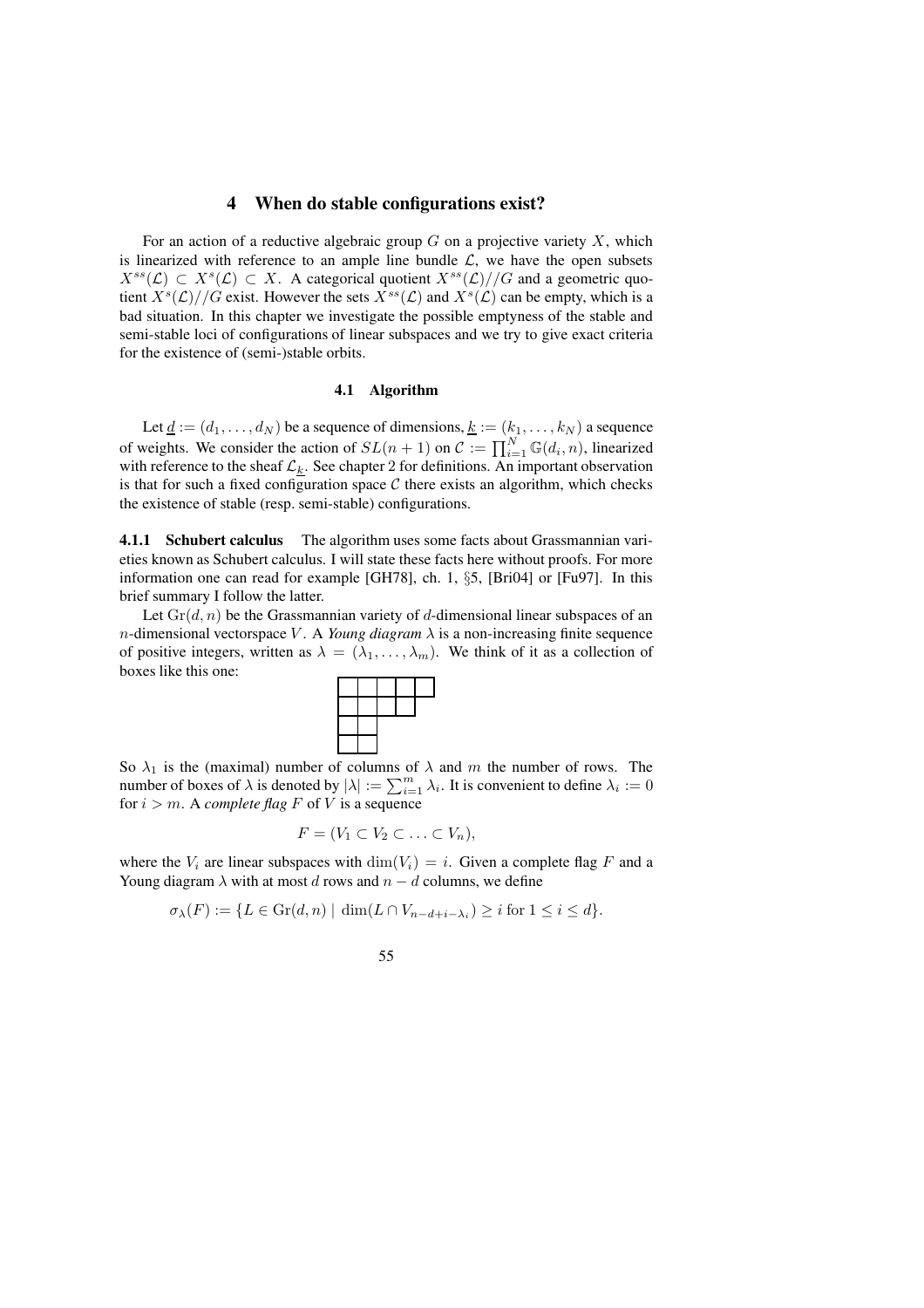Such a set is called a *Schubert variety*. It is an irreducible closed subvariety of  $\mathrm{Gr}(d, n)$ of codimension  $|\lambda|$ . We denote by  $[\sigma_{\lambda}]$  the class of  $\sigma_{\lambda}(F)$  in the cohomology group  $H^{2|\lambda|}(\mathrm{Gr}(d,n))$ . This class is independent of the chosen complete flag. Furthermore, the classes  $[\sigma_{\lambda}]$  give a basis over  $\mathbb Z$  for the cohomology ring of  $\mathrm{Gr}(d, n)$ . The product of such classes is given by the formula

$$
[\sigma_{\lambda}] \cdot [\sigma_{\mu}] = \sum_{\nu} c_{\lambda,\mu}^{\nu} [\sigma_{\nu}].
$$

Here the product is taken over all Young diagrams  $\nu$  with at most d rows and  $n - d$ columns. The coefficients  $c_{\lambda,\mu}^{\nu}$  are the *Littlewood-Richardson numbers*. These numbers also arise in other contexts. I will summarize here some properties of these numbers. Again the proofs can be found in textbooks about Schubert calculus, such as [Fu97].

For each triple of Young diagrams  $(\lambda, \mu, \nu)$  a Littlewood-Richardson number  $c_{\lambda, \mu}^{\nu} \in$ N is defined. As these numbers appear as coefficients for intersections in a cohomology ring, the following property does not surprise:  $c^{\nu}_{\lambda,\mu} = 0$  if not  $|\lambda| + |\mu| = |\nu|$ .

We introduce a notation: if a is a natural number, then  $[\sigma_a]$  denotes the Schubert class of the tableau  $(a)$ , i.e. the tableau consisting of one row of length  $a$ . A Schubert class of the form  $[\sigma_a]$  is called a *special Schubert class*.

*Pieri's rule* is a simple combinatorial rule to compute a product of a Schubert cycle with a special Schubert cycle. Suppose  $\lambda$  is special with 1 row of length a.



Then Pieri's formula says that for any tableau  $\mu$ 

$$
[\sigma_{\lambda}] \cdot [\sigma_{\mu}] = \sum_{\nu} [\sigma_{\nu}],
$$

where the sum is taken over all tableaux  $\nu$  that are obtained from  $\mu$  by adding a boxes to  $\mu$ , without adding two boxes in one row of  $\mu$ .

*Giambelli's rule* expresses a Schubert class as a determinant of special Schubert classes. Suppose  $\lambda$  has d rows, then

$$
[\sigma_{\lambda}] = \det(\sigma_{\lambda_i+j-i})_{1 \leq i,j \leq d}.
$$

Note that Pieri's en Giambelli's formula together give an algorithm to express a product of Schubert cycles as a sum of Schubert cycles. There exist more combinatorial rules for these computations. An algorithm to compute Littlewood-Richardson coefficients has been implemented by A. Buch.<sup>1</sup>

<sup>&</sup>lt;sup>1</sup>He calls it 'Littlewood-Richardson calculator' and it is freely available at http://home.imf.au.dk/abuch/lrcalc/.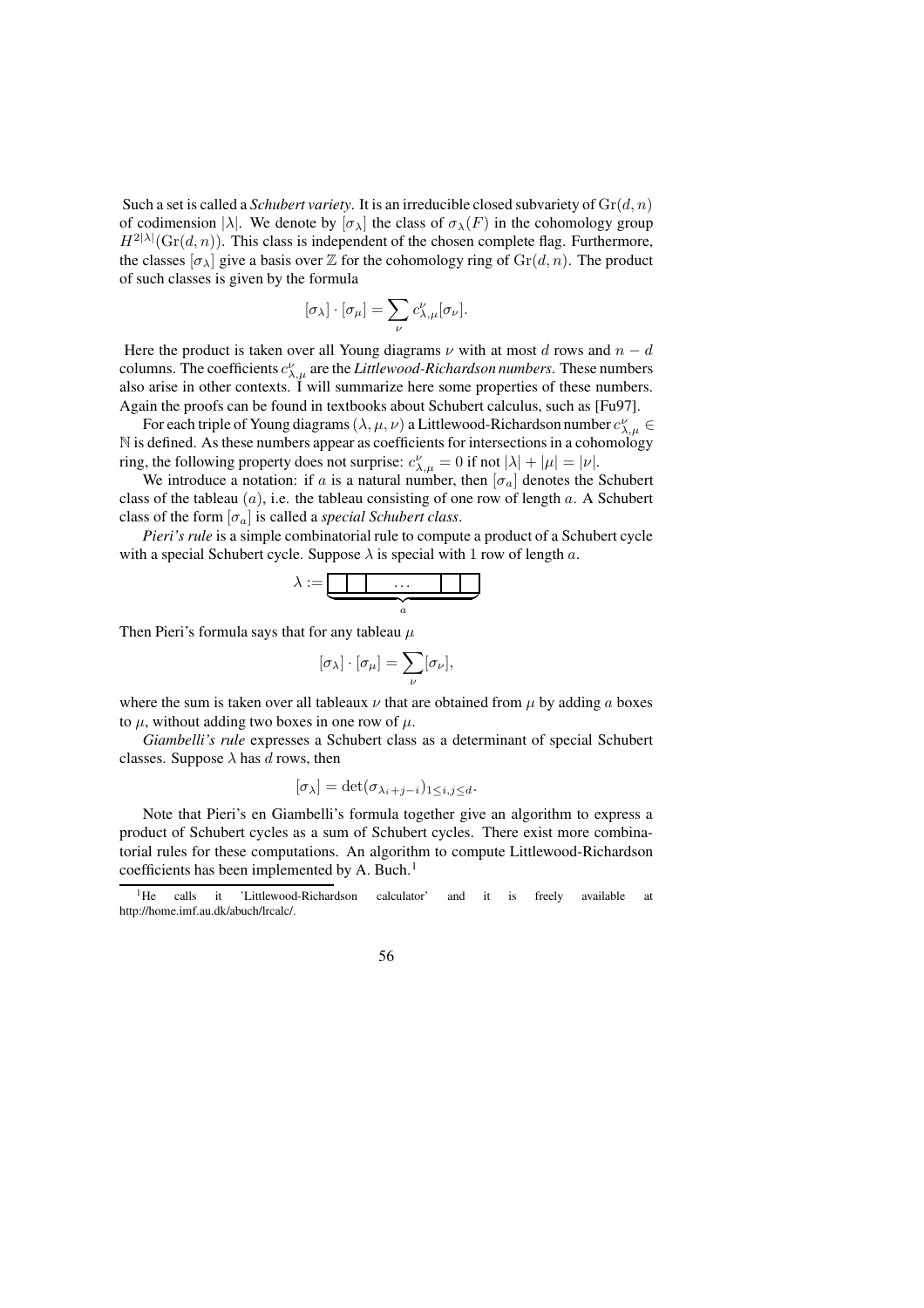Note further that these rules are universal in the sense that they calculate Littlewood-Richardson numbers without paying attention at the actual cohomology ring we are doing the computation in. If we are working in  $\mathrm{Gr}(d, n)$ , i.e. only diagrams with at most d rows and n − d columns represent Schubert cycles, then we have the *duality theorem*.

$$
[\sigma_{\lambda}] \cdot [\sigma_{\mu}] = \begin{cases} 1 & \text{if } \lambda_i + \mu_{d+1-i} = n - d \text{ for all } 1 \leq i \leq n - d \\ 0 & \text{if } \lambda_i + \mu_{d+1-i} > n - d \text{ for any } i. \end{cases}
$$

**4.1.2 Outline of the algorithm** We can now easily explain the algorithm. It consists of the following steps.

According to Mumford's Criterion,  $C^{s}(\mathcal{L}_k) = \emptyset$  means the following statement. For every configuration  $(V_1, \ldots, V_N) \in \mathcal{C}$ , there exists a proper linear subspace  $V \subset$  $\mathbb{P}^n$  such that

$$
\frac{\sum_{i=1}^{N} k_i (\dim(V_i \cap V) + 1)}{\sum_{i=1}^{N} k_i (d_i + 1)} \ge \frac{\dim(V) + 1}{n + 1}.
$$

This statement can be checked using Schubert calculus in the Grassmannians  $\mathbb{G}(l, n) =$  $Gr(l + 1, n + 1)$  for  $l = 0, ..., n - 1$ .

So let l be fixed. We define a *violation* of the Mumford Criterion to be a sequence of integers  $(a_1, \ldots, a_N)$ , satisfying  $0 \le a_i \le \max(d_i, l)$  for all i, such that for each  $(V_1, \ldots, V_N) \in \mathcal{C}$  there exists  $L \in \mathbb{G}(l, n)$  with  $\dim(L \cap V_i) \ge a_i$  for  $i = 1, \ldots, N$ and

$$
\sum_{i=1}^{N} k_i (a_i + 1) \ge \left(\frac{l+1}{n+1}\right) \sum_{i=1}^{N} k_i (d_i + 1).
$$

Since the right hand side of this inequality is just a fixed rational number, the  $k_i$  are fixed, and the  $a_i$  satisfy  $0 \le a_i \le \max(d_i, l)$ , it is easy to determine all  $(a_1, \ldots, a_N)$ that satisfy the inequality above. Such a sequence  $(a_1, \ldots, a_N)$  we call a *potential violation*.

Let l and a potential violation  $(a_1, \ldots, a_N)$  be fixed. For a given  $(V_1, \ldots, V_n) \in \mathcal{C}$ we define the Schubert cycle

$$
\sigma(a_i, i) := \{ L \in \mathbb{G}(l, n) \mid \dim(L \cap V_i) \ge a_i \},
$$

and we denote by  $[\sigma(a_i, d_i)]$  its class in  $H^*(\mathbb{G}(l,n), \mathbb{Z})$ . Whether or not for each  $(V_1, \ldots, V_N) \in \mathcal{C}$  there exists  $L \in \mathbb{G}(l, n)$  with  $\dim(L \cap V_i) \ge a_i$ , depends on

$$
[\sigma(a_1,1)] \cdot [\sigma(a_2,2)] \cdot \ldots \cdot [\sigma(a_N,N)] \in H^*(\mathbb{G}(l,n),\mathbb{Z}).
$$

This intersection product being non-zero is equivalent to the statement that for general  $(V_1, \ldots, V_N) \in \mathcal{C}$  there exists  $L \in \mathbb{G}(l,n)$  with  $\dim(L \cap V_i) \geq a_i$  for all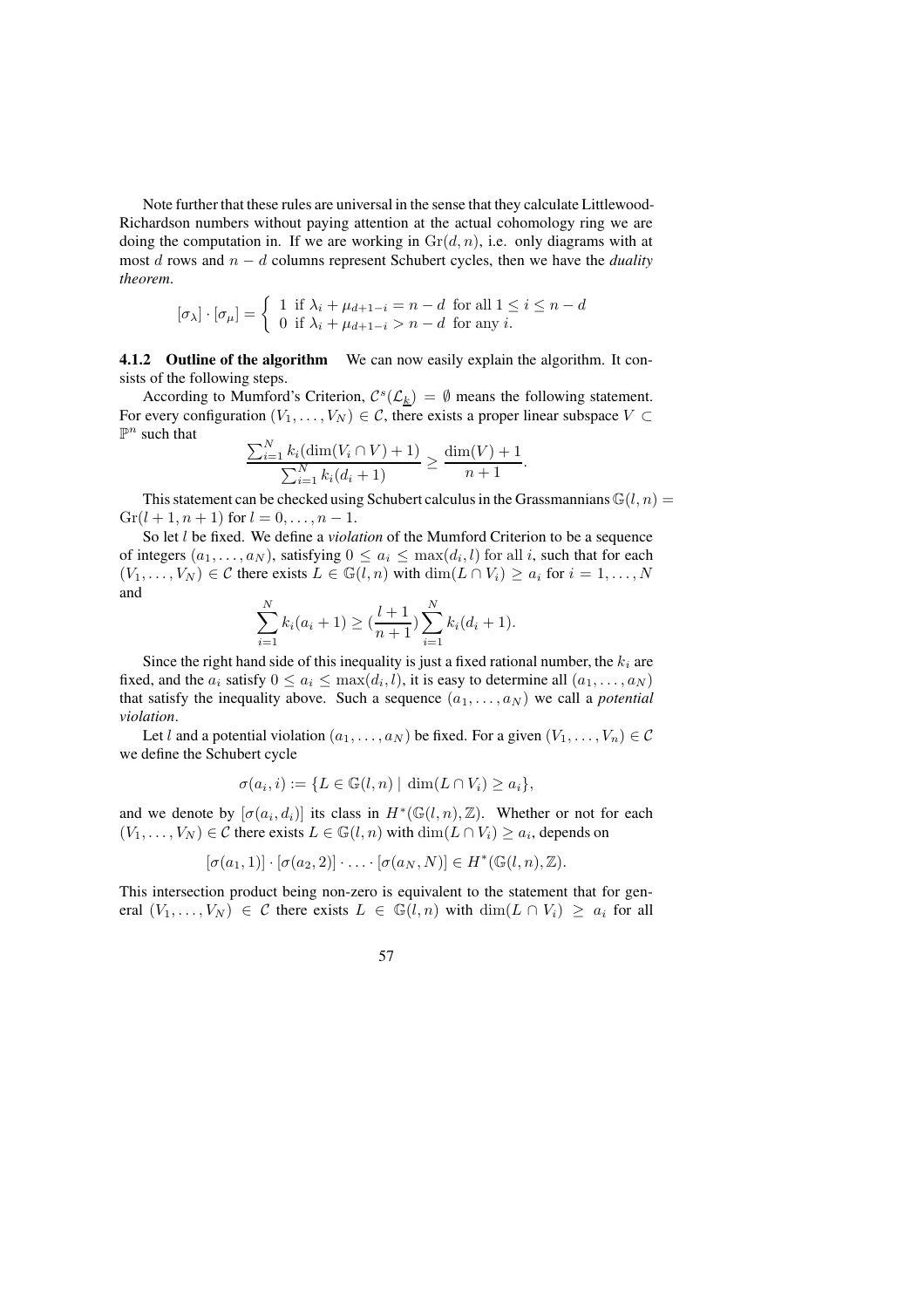$i \in \{1, \ldots, N\}$ , which is equivalent to the statement that for *every*  $(V_1, \ldots, V_N) \in \mathcal{C}$ there exists  $L \in \mathbb{G}(l, n)$  with  $\dim(L \cap V_i) \geq a_i$  for all  $i \in \{1, ..., N\}$ .

In a lot of cases one sees that this intersection product is trivial by counting dimensions. If

$$
\sum_{i=1}^{N} \operatorname{codim}(\sigma(a_i, i), \mathbb{G}(l, n)) > \dim(\mathbb{G}(l, n)),
$$

then certainly this product is zero. Note that in the notation of Schubert cycles as above

$$
[\sigma(a_i, i)] = [\sigma_\lambda] \in H^*(\mathrm{Gr}(l+1, n+1), \mathbb{Z}),
$$

where  $\lambda$  is the rectangular diagram with  $n - l + a_i - d_i$  columns and  $a_i + 1$  rows. So the intersection product is zero if

$$
\sum_{i=1}^{N} (a_i + 1)(n - l + a_i - d_i) > (l+1)(n-l).
$$

In general it is not clear whether or not the intersection product is trivial, in case the above inequality is not satisfied. We will quickly see some examples where we can check this (non-)triviality without doing an explicit calculation. In other cases (it seems) one really has to calculate the intersection product by computing Littlewood-Richardson numbers. As commented above this can be done for example using Pieri's en Giambelli's formulas (or just using the implementation by Anders Buch).

REMARK 4.1.1 Note that the algorithm has to do *many* operations, i.e. for each l from 0 to n−1 something has to be checked for each weighted partition (with bounded summands) of each natural number greater than or equal to

$$
(\frac{l+1}{n+1})\sum_{i=1}^{N}k_i(d_i+1).
$$

**4.1.3 More Schubert calculus** Note that all Schubert cycles appearing in our algorithm are of a very particular form: their Young diagrams are rectangular. A naive idea (in which the author believed for some time) is that all intersections of Schubert cycles with rectangular Young diagrams are non-trivial, unless, of course, the codimension of the intersection is bigger than the dimension of the Grassmannian variety in which the intersection takes place. This is not true, even in the case that all intersecting Schubert cycles are equal.

Let us investigate this more thoroughly. Let  $d, n \in \mathbb{N}^*$  such that  $d < n$ . We consider intersections in the Grassmannian  $\text{Gr}(d, n)$ . Let  $s, l \in \mathbb{N}^*$  such that  $s < n - d$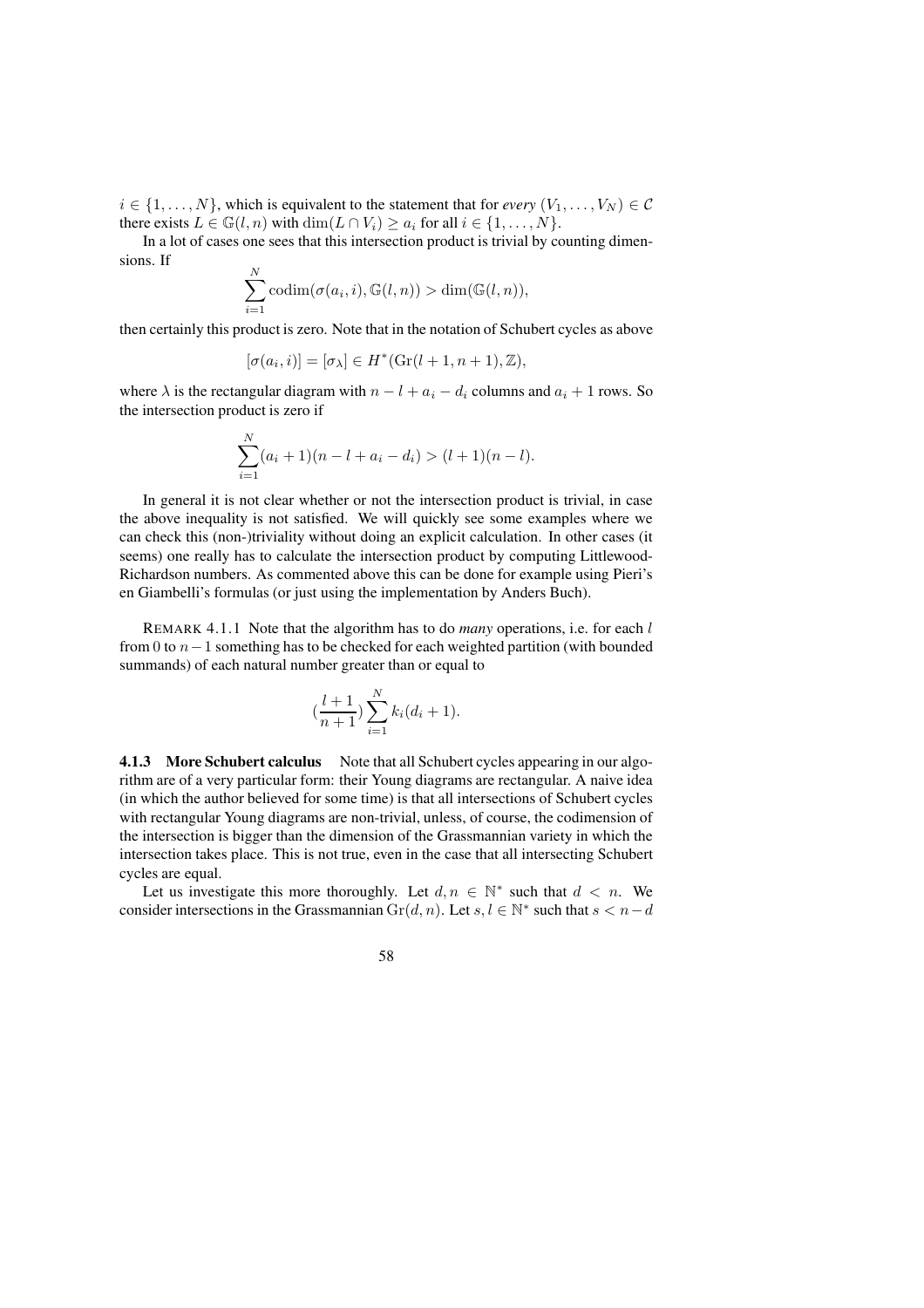and  $l \, \langle \, d \rangle$  and denote by  $(s^l)$  the partition  $(s, \ldots, s)$  (with l times an s). In this situation it would be convenient if the following were true.

FALSE STATEMENT 4.1.2 If 
$$
N \in \mathbb{N}^*
$$
 is such that  $Nsl \leq d(n-d)$ , then  

$$
\sigma_{(s^l)}^N \neq 0.
$$

If this statement were true we would not need Schubert calculus in our algorithm in case we have such an intersection.

COUNTER EXAMPLE 4.1.3 Inside  $Gr(4, 7)$  we have

$$
\sigma^2_{(2,2,2)} = 0,
$$

as is easily seen with the duality theorem. (The opposite Schubert variety of  $\sigma_{(2,2,2)}$ ) inside Gr(4, 7) is  $\sigma_{(3,1,1,1)}$ .)

All hopes for a theorem as general as statement 4.1.2 are shattered, but in even more special cases we can avoid calculations nevertheless. Thereto we need to delve a little bit deeper into Schubert calculus and Littlewood Richardson coefficients. The definitions and proposition below come from [Fu97].

DEFINITION 4.1.4 Let  $\lambda^1$ ,  $\lambda^2$  be Young diagrams. If  $\lambda_i^1 \leq \lambda_i^2$  for all *i*, we say that  $\lambda^2$  *contains*  $\lambda^1$ . Notation:  $\lambda^1 \subset \lambda^2$ . Example:



DEFINITION 4.1.5 Let  $\lambda^1$ ,  $\lambda^2$  be Young diagrams, such that  $\lambda^2$  contains  $\lambda^1$ . We denote by  $\lambda^2 \setminus \lambda^1$  the collection of boxes one gets by removing from  $\lambda^2$  the boxes of  $\lambda^1$ . Example:

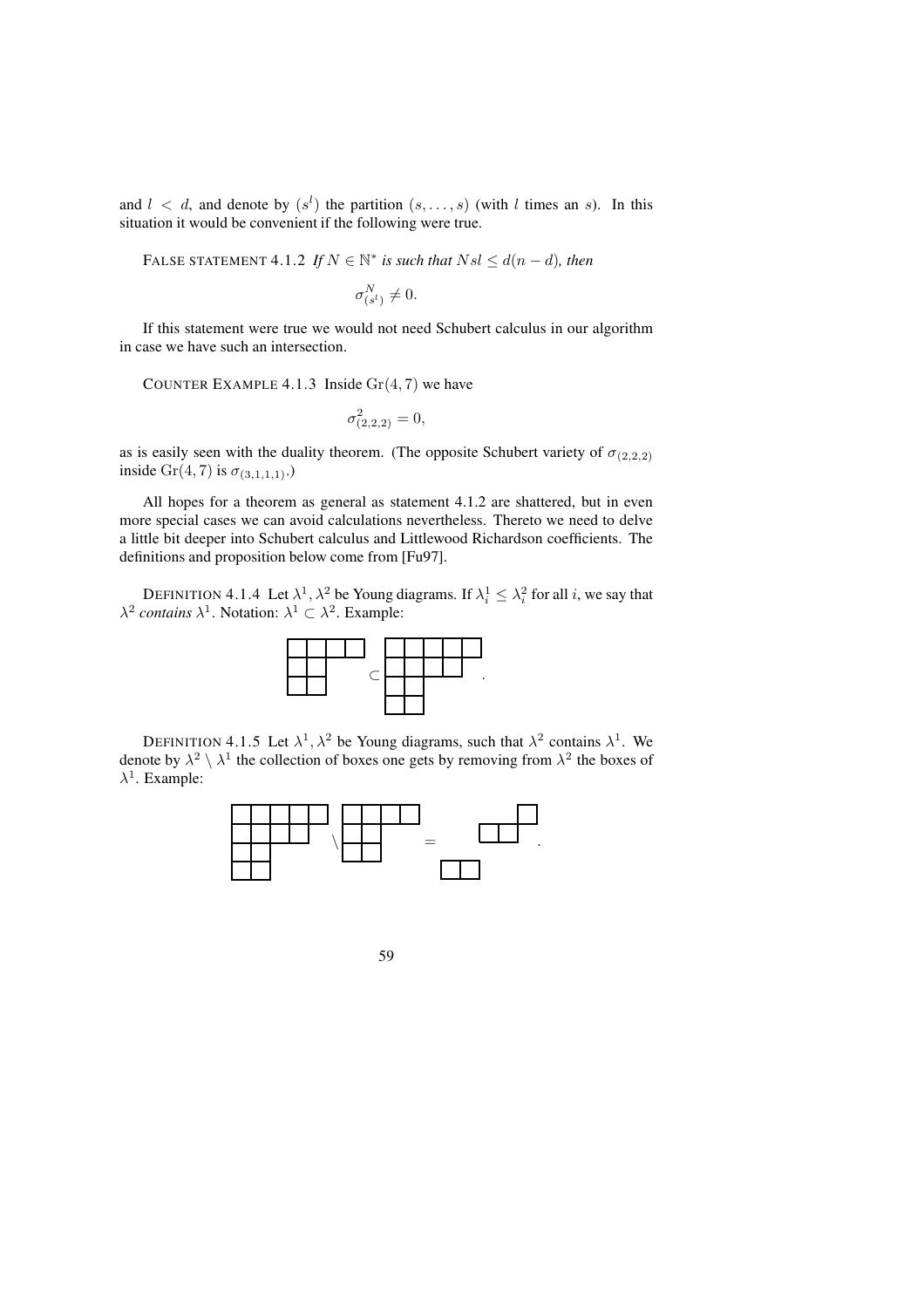DEFINITION 4.1.6 Let  $\lambda^1$ ,  $\lambda^2$  be Young diagrams, such that  $\lambda^2$  contains  $\lambda^1$ . The *reverse numbering* of the boxes of  $\lambda^2 \setminus \lambda^1$  is a numbering of the boxes of  $\lambda^2 \setminus \lambda^1$  from the right to the left in each row, and from the top to the bottom. Example:



.

REMARK 4.1.7 Another property of Littlewood-Richardson coefficients can be formulated now:

$$
c_{\lambda,\mu}^{\nu} \neq 0 \Rightarrow \lambda \subset \nu \text{ or } \mu \subset \nu.
$$

See again [Fu97]. Recall definition 2.2.2 of a tableau. An equivalent formulation of this definition says that a tableau is a *filling* of a rectangular Young diagram (satisfying the property of Definition 2.2.2). If  $\mu$  is a rectangular Young diagram of size  $m \times n$ and we fill it with elements of  $\{1, \ldots, S\}$ , each element occuring t times, the resulting tableau  $\tau$  is called a tableau on  $\{1, \ldots, S\}$  with *shape*  $\mu$ .

Now we can formulate a proposition ([Fu97], page 68, Prop. 4).

PROPOSITION 4.1.8 Let  $\mu$ ,  $\lambda$ ,  $\nu$  be Young diagrams. The Littlewood Richardson *number*  $c^{\nu}_{\lambda,\mu}$  *is the number of standard tableaux* U *on the shape*  $\mu$  *that satisfy the following properties:*

- *1. if*  $k 1$  *and*  $k$  *appear in the same row of the reverse numbering of*  $\nu \setminus \lambda$ *, then*  $k$ *occurs weakly above and strictly right of* k − 1 *in* U*, and*
- *2. if k appears in the box directly below j in the reverse numbering of*  $\nu \setminus \lambda$ *, then k occurs strictly below and weakly left of* j *in* U*.*

This allows us to prove a weaker version of Statement 4.1.2.

PROPOSITION 4.1.9 Let  $d, n \in \mathbb{N}^*$  such that  $d < n$ . Let  $s, l \in \mathbb{N}^*$  such that  $s < n-d$  and  $l < d$ . Let  $N \in \mathbb{N}^*$  such that  $Nsl \leq d(n-d)$ . If additionally  $s \mid n-d$ , *then*

$$
\sigma_{(s^l)}^N \neq 0.
$$

**PROOF** For  $i \in \{1, ..., N\}$  we define a Young diagram  $\lambda_i$  as follows. Write  $(isl) = a(ds) + b$ , with  $0 \leq b \leq ds$ . Then  $s \mid b$ , say  $b = cs$ . Now define

$$
\lambda_i := \underbrace{((a+1)s, \dots, (a+1)s, \underbrace{as, \dots, as}_{\text{length}=c}).}_{\text{length}=d-c}.
$$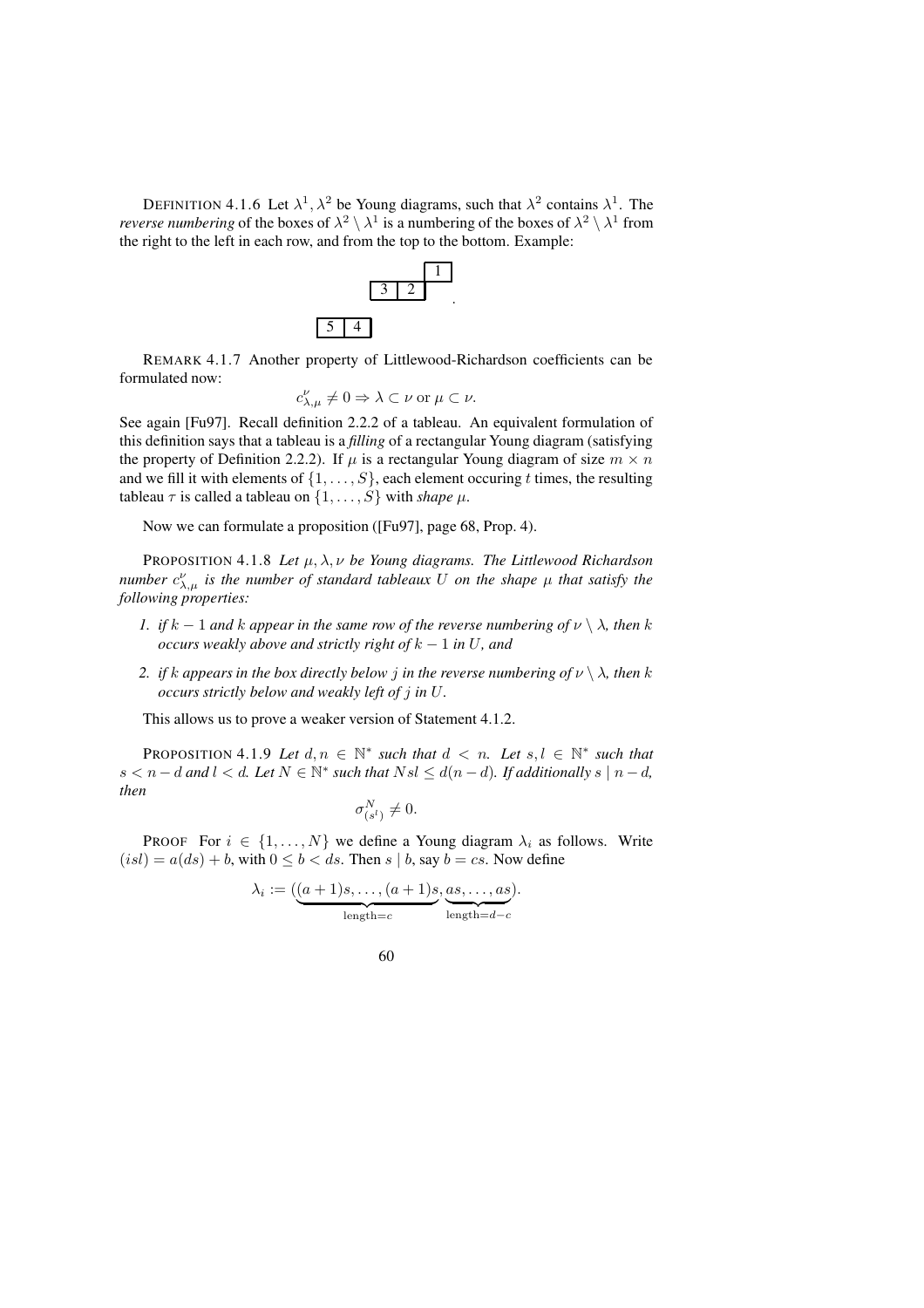(One could also say one gets  $\lambda_i$  by putting an l×s-rectangle i times inside an  $d \times (n-d)$ rectangle in a certain way.) We use induction on  $i$  to prove that for each  $i$  the coefficient of  $\sigma_{\lambda_i}$  in  $\sigma_{s^l}^i$  is non-trivial. For  $i = 1$  it is trivially true, because  $\lambda_1 = s^l$ . Suppose now  $i > 1$ . Because by the induction hypothesis the coefficient of  $\lambda_{i_1}$  inside  $\sigma_{s}^{i-1}$  is non-trivial, it is sufficient to prove that for each i the coefficient of  $\sigma_{\lambda_i}$  in  $\sigma_{\lambda_{i-1}} \cdot \sigma_{s_i}$  is non-zero. We apply the proposition above with  $\mu = (s^l)$ ,  $\nu = \lambda_i$  and  $\lambda = \lambda_{i-1}$ . The coefficient  $c^{\nu}_{\lambda,\mu}$  is the number of standard tableaux on the shape  $\mu$  satisfying certain properties. For our purpose it is only important that  $c^{\nu}_{\lambda,\mu} > 0$ , so it suffices to show that there is at least one standard tableau on  $\mu$  satisfying these properties. It is not difficult to see that one can take the standard tableau

|        |            |            | . | $s-1$      | S        |
|--------|------------|------------|---|------------|----------|
|        | $s+1$      | $s+2$      | . | $2s-1$     | 2s       |
| $U :=$ |            |            |   |            |          |
|        | $(1-2)s+1$ | $(l-2)s+2$ | . | $(l-1)s-1$ | $(1-1)s$ |
|        | $(l-1)s+1$ | $(l-1)s+2$ | . | $1s-1$     | ls       |

on  $\mu$ . There are two possibilities for the reverse numbering of  $\nu \setminus \lambda$ . It can be like this:

| S        | s-1        | $\cdots$ |            |            |
|----------|------------|----------|------------|------------|
| 2s       | $2s-1$     | $\cdots$ | $s+2$      | $s+1$      |
|          |            |          |            |            |
|          |            |          |            |            |
|          |            |          |            |            |
| $(l-1)s$ | $(l-1)s-1$ | .        | $(l-2)s+2$ | $(l-2)s+1$ |
| ls       | ls-1       | $\cdots$ | $(l-1)s+2$ | $(l-1)s+1$ |

and the other possibility is that it has the following shape.

|    |      |          |                       | S | $s-1$ | .        | 2 |  |
|----|------|----------|-----------------------|---|-------|----------|---|--|
|    |      |          |                       |   |       |          |   |  |
|    |      |          |                       |   |       | $\cdots$ |   |  |
|    |      |          |                       |   |       |          |   |  |
|    |      | $\cdots$ |                       |   |       |          |   |  |
|    |      |          |                       |   |       |          |   |  |
| ls | ls-1 |          | $(l-1)s+2$ $(l-1)s+1$ |   |       |          |   |  |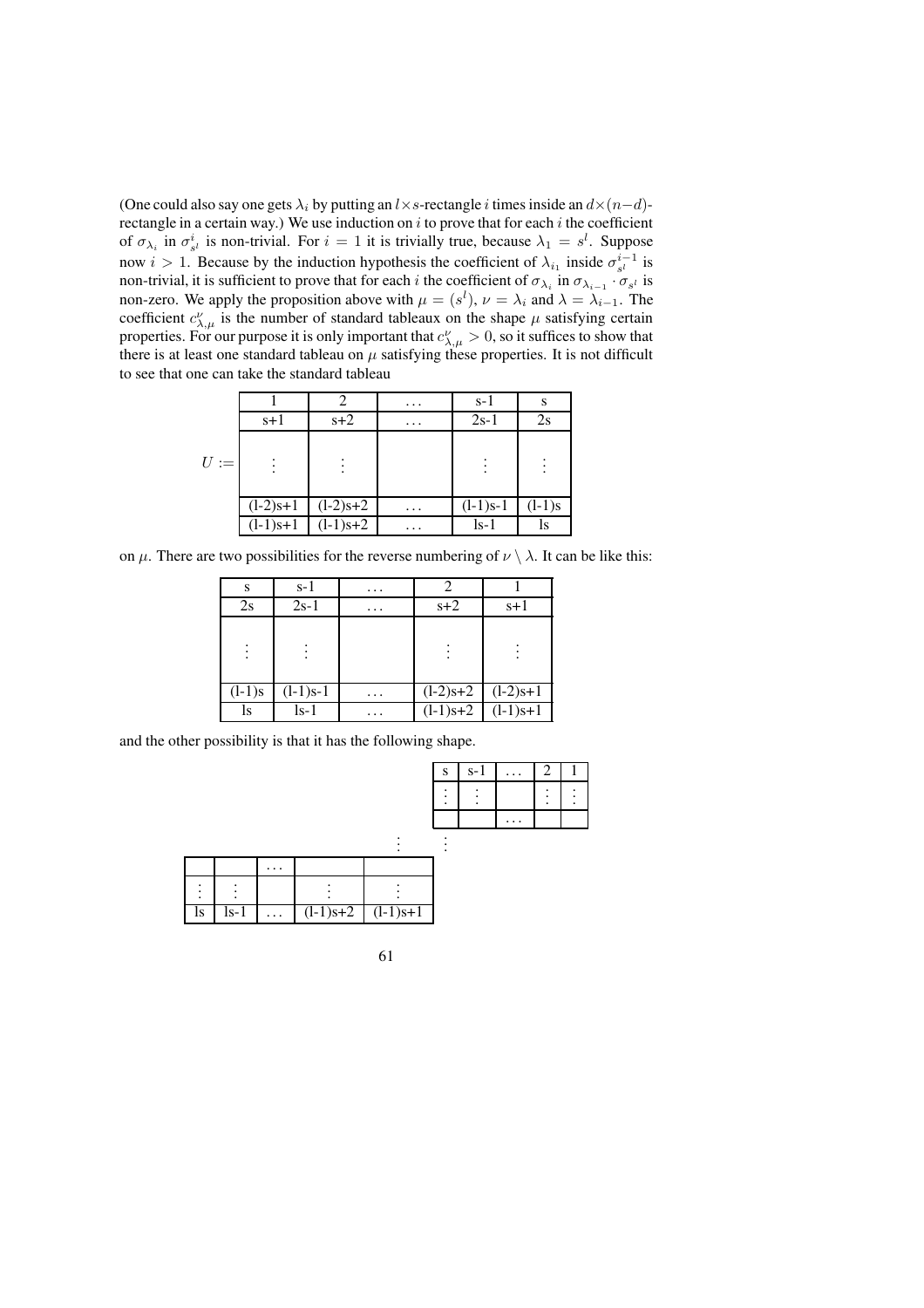It is trivial to check that in both cases U satisfies the conditions of proposition 4.1.8.  $\Box$ 

This proposition sometimes simplifies our algorithm, because we have to compute intersection products inside Grassmannians  $Gr(d, n)$ . If all the subspaces have the same dimension these products can have the form

$$
\sigma_{(s^l)}^N
$$

where  $Nsl \leq d(n-d)$ . Whenever we also have that  $s \mid n-d$  we can apply Proposition 4.1.9 and see immediately that the product is non-zero.

**4.1.4 Example of the algorithm** We apply the algorithm in the case of four lines in projective 3-space. (We take the linearization where all lines have the same weight 1.) Denote configurations of four lines by  $(l_1, l_2, l_3, l_4)$ . Note that Mumford's Criterion in this case says that  $(l_1, l_2, l_3, l_4)$  is stable if and only if

$$
\sum_{i=1}^{4} (\dim(l_i \cap V) + 1) < 2 \cdot (\dim(V) + 1)
$$

for all proper linear subspaces  $V \subset \mathbb{P}^3$ . The algorithm simply checks this for  $\dim(V) =$ 0, 1, 2 respectively.

• dim(V) = 0: we have to check if it is possible to configurate  $(l_1, l_2, l_3, l_4)$  in such a way that there does not exist a point  $V$  such that

$$
\sum_{i=1}^{4} (\dim(l_i \cap V) + 1) \ge 2,
$$

i.e.  $(l_1, l_2, l_3, l_4)$  don't have intersections. This is trivially possible, but let's see it by using the algorithm. The possible violations of the Mumford Criterion are all sequences  $(a_1, a_2, a_3, a_4)$ , where each  $a_i$  is either  $-1$  or 0, and satisfying

$$
a_1 + a_2 + a_3 + a_4 \ge 2,
$$

i.e. at least two of the  $a_i$  are 0. For example the sequence  $(-1, -1, 0, 0)$  is a possible violation. The relevant Schubert cycle is:

$$
\sigma(0,1) = \{ V \in \mathbb{P}^3 \mid V \text{ lies on } l_i \} = \sigma
$$

Because  $\dim(\mathbb{P}^3) = 3$  and  $\text{codim}(\sigma(0)) = 2$ , and  $2 \cdot 2 > 3$  the intersection product  $\sigma(0)^2$  inside  $H^*(\mathbb{P}^3, \mathbb{Z})$  is trivial. This means that the possible violation  $(-1, -1, 0, 0)$  is not a real violation of the Mumford Criterion. The other possible violations are also checked quickly.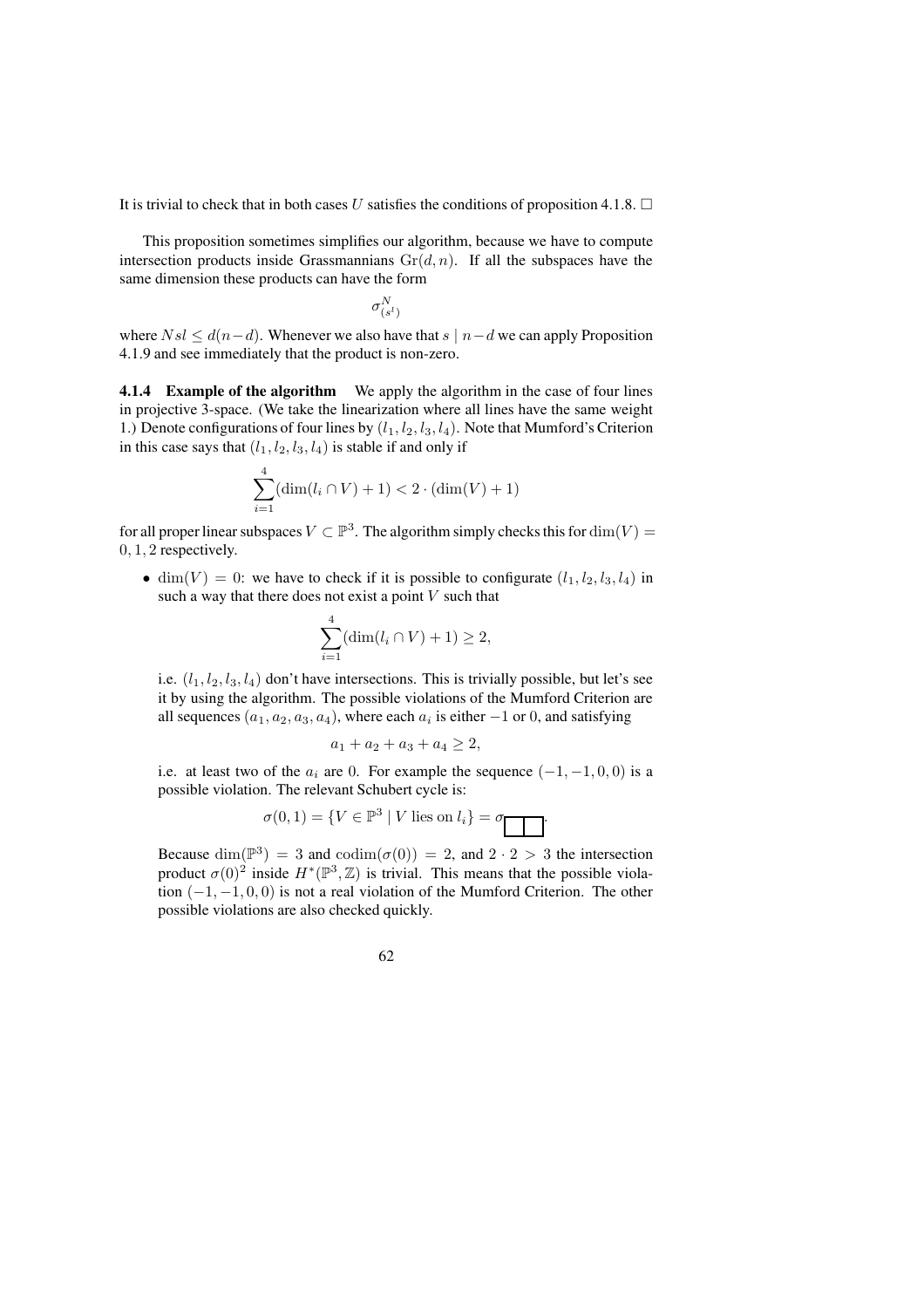•  $\dim(V) = 1$ : is it possible to configurate our four lines in such a way that there does not exist a line V with

$$
\sum_{i=1}^{4} (\dim(l_i \cap V) + 1) \ge 4.
$$

Possible violations are for example  $(0, 0, 0, 0)$ ,  $(1, 1, -1, -1)$  and  $(1, 0, 0, -1)$ . In the latter case for example the question is: can we configurate our four lines such that there does not exist a line V with  $\dim(V \cap l_1) = 1$ , and  $\dim(V \cap l_2) =$  $\dim(V \cap l_3) = 0$ , i.e. such that the lines  $l_2$  and  $l_3$  do not intersect the line  $l_1$ . Of course we can! The only interesting possible violation is  $(0, 0, 0, 0)$ . Then the question is: does there exist a line  $V$  intersecting all four lines? The relevant Schubert cycle is

$$
\sigma(0,1) = \{ V \in \mathbb{G}(1,3) \mid V \cap l_i \neq \emptyset \} = \sigma
$$

The case is small enough to see quickly that  $\sigma(1)^4 = 2$ , but we can also apply proposition 4.1.9 with  $n = 4$ ,  $d = 2$  and  $s = l = 1$ . Thus we see the intersection product  $\sigma(0, 1)^4 \neq 0$ . This proves that the Mumford Criterion is violated for every possible configuration of lines  $(l_1, l_2, l_3, l_4)$ .

• dim(V) = 2: is irrelevant now, because we already know there do not exist stable points.

REMARK 4.1.10 Though not necessary in the small case above, we were able to use Proposition 4.1.9 to determine that a certain product of Schubert cycles is non-zero. It is likely that one can also avoid calculations in other situations than the situation of this proposition and see a priori that a certain product of Schubert cycles is non-zero.

#### **4.2 Stability of sequences of subspaces of equal dimension**

DEFINITION 4.2.1 Let  $\underline{d} = (d_1, \ldots, d_N)$  be a sequence of dimensions. Consider the action of  $SL(n+1)$  on  $\mathcal{C}(\underline{d}, n)$ . It is convenient to give a name to the GIT quotient:

$$
\mathcal{Q}(\underline{d}, n) := \mathcal{C}(\underline{d}, n)^{ss} // SL(n+1).
$$

We quietely assumed here that the quotient is taken with reference to the sequence of weights  $k = (1, \ldots, 1)$ . If there can be confusion about the sequence of weights k we are using, we write  $Q_k(\underline{d}, n)$  for the quotient for the action linearized with reference to the sheaf  $\mathcal{L}_k$ .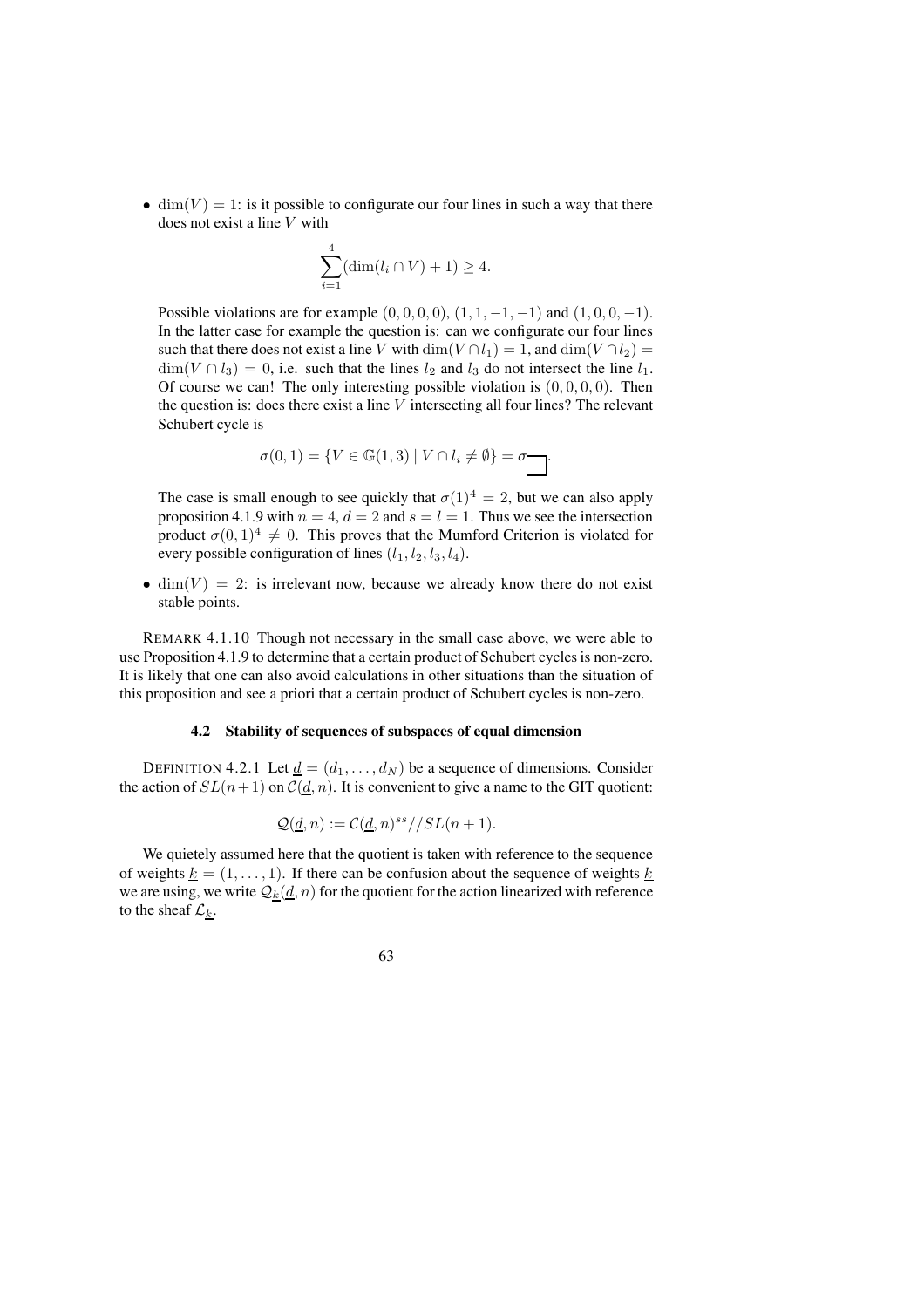DEFINITION 4.2.2 We define the *virtual dimension* of  $\mathcal{Q}(d, n)$  to be the difference of the dimension of the configuration space  $C(d, n)$  and the group  $SL(n+1)$ . Notation:

$$
vdim(\mathcal{Q}(\underline{d}, n)) := \sum_{i=1}^{N} (d_i + 1)(n - d_i) - (n + 1)^2 + 1.
$$

It is clear there can be no stable points in  $C(\underline{d}, n)$  if  $\text{vdim}(\mathcal{Q}(\underline{d}, n))$  is negative. The example below shows that this is not the only case it occurs.

EXAMPLE 4.2.3 We consider configurations of 4 lines in projective 3-space, i.e.  $N = 4$ ,  $n = 3$ ,  $d = (1, 1, 1, 1)$ , so

$$
\mathcal{C}(\underline{d}, n) = \mathbb{G}(1, 3)^4,
$$

and

$$
vdim(Q(\underline{d}, n)) = 4 \cdot dim(\mathbb{G}(1, 3)) - dim(SL(4)) = 4 \cdot 4 - 15 = 1.
$$

One checks (using Mumford's Criterion for stability) that a configuration in  $\mathcal{C}(d, n)$ can only be stable if there does not exist a line intersecting all 4 lines. However, it is easy to prove that such a line always exists. (We have already seen this for example in paragraph 4.1.4.) Hence  $C(\underline{d}, n)^s = \emptyset$ . One also easily checks that configurations of 4 lines in general position are semi-stable.

We will return to this example. In fact we will give a class of examples where no stable points exist and show how one forms quotients nevertheless. Cf. Remark 1.2.6.

Now we try to find out for what values of  $(\underline{d}, n)$  the space of configurations  $\mathcal{C}(\underline{d}, n)$ has a stable point (or a semi-stable point). We restrict our attention to the case that the dimension of all subspaces is the same. An important observation is that non-existence of stable points can only occur if one considers small numbers of linear subspaces.

THEOREM 4.2.4 Let d and n be fixed natural numbers satisfying  $0 \leq d < n$ . *Consider for*  $N = 1, 2, 3, \ldots$  *the sequence of dimensions*  $\underline{d}_N = (d, \ldots, d)$  $length=N$ ). *There is a*

 $N_0 \in \mathbb{N}$  *(depending on d and n) such that* 

$$
\mathcal{C}(\underline{d}_N, n)^s \neq \emptyset \text{ for } N \geq N_0.
$$

The proof has two simple ingredients. First we will show that existence of (semi- )stable points in  $C(\underline{d}_N, n)$  guarantees existence of (semi-)stable points in  $C(\underline{d}_{N+1}, n)$ . Then we will give an upper bound on  $M$  with

$$
\mathcal{C}(\underline{d}_M,n)^{ss}=\emptyset.
$$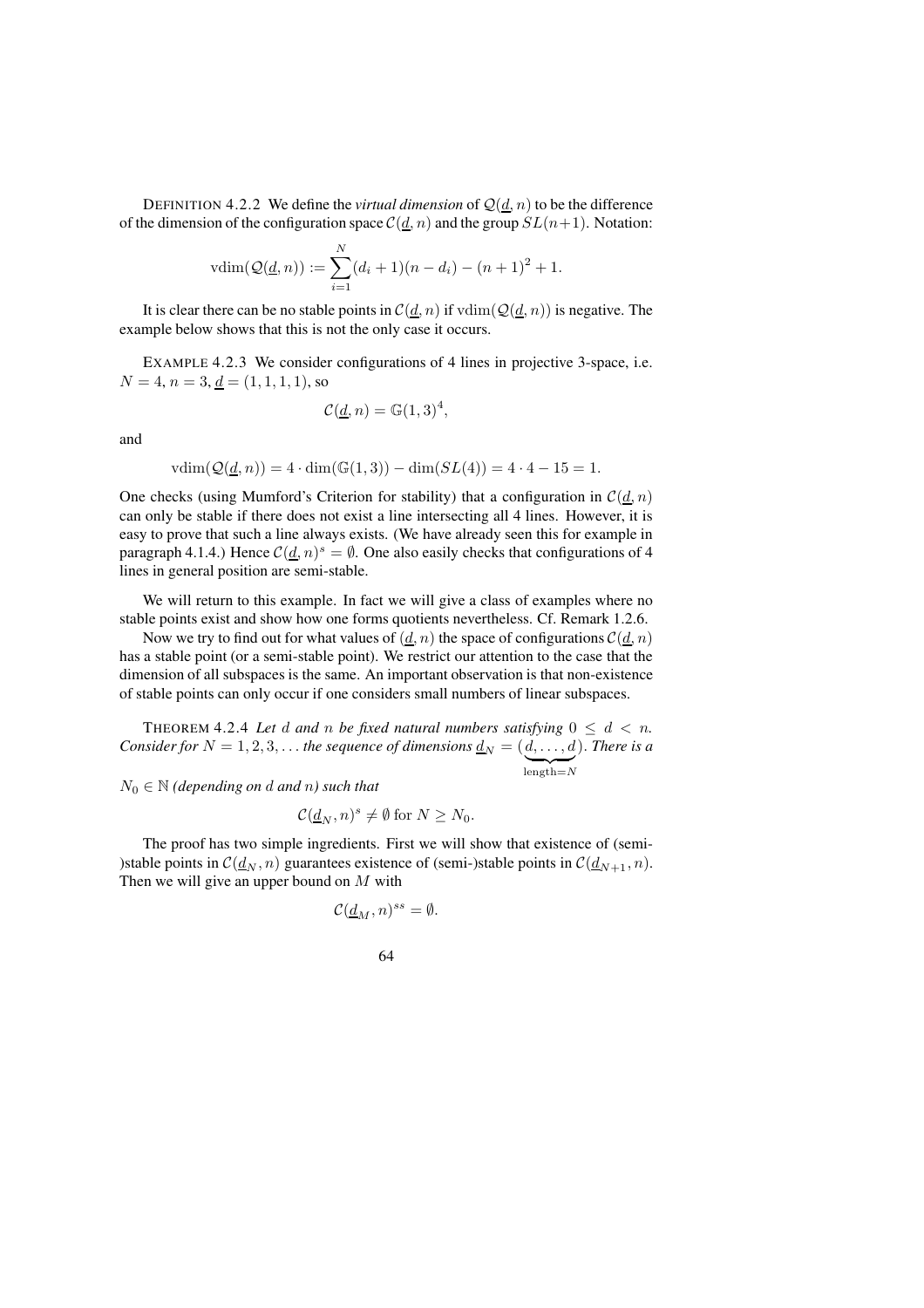From there it isn't difficult to see that there also exists an upper bound for the nonexistence of stable points.

LEMMA 4.2.5 Let  $\sigma$  :  $G \times X \rightarrow X$  be an action of a reductive algebraic group *on a quasi-projective variety* X*, linearized with reference to an ample invertible sheaf*  $L$ *.* Let  $N \in \mathbb{N}$ *. Suppose there exist stable points in*  $X^N$ *. (This is with respect to the* induced action of  $G$  and line bundle  $\prod p_i^*(\mathcal{L}).$  ) Then there exist stable points in  $X^{N+1}.$ 

**PROOF** If I is a subset of  $\{1, \ldots, N+1\}$ , then we denote by  $p_I$  the projection  $X^{N+1} \to X^I$ . Choose  $x \in X^{N+1}$  such that  $p_I(x)$  is stable for every I with  $|I| = N$ . This is possible because the sets  $(X^I)^s$  are open and X is irreducible. It means that there exist invariant sections  $\sigma_I$  of  $(\prod_{i \in I} p_i^*(\mathcal{L}))^{r_I}$  for some positive integers  $r_I$ , such that  $\sigma_I(p_I(x)) \neq 0$  and  $G_y$  is finite for all  $y \in X^I_{\sigma_I}$ . By taking powers of the  $\sigma_I$  we may assume they are sections of  $(\prod_{i \in I} p_i^*(\mathcal{L}))^r$  for one and the same r (which is the least common multiple of the  $r_I$ ).

Now define

$$
\tau := \prod_{|I|=N} p_I^*(\sigma_I)
$$

This is a section of  $(\prod_{i=1}^{N+1} p_i^*(\mathcal{L}))^{Nr}$ . Note further that

$$
\tau(x) = \prod_{|I|=N} \sigma_I(p_I(x)) \neq 0
$$

and  $\tau$  is invariant because the  $\sigma_I$  are invariant. Because  $\mathcal L$  is an ample invertible sheaf,  $(\prod_{i=1}^{N+1} p_i^*(\mathcal{L}))^{Nr}$  is also ample and invertible, so  $X_\tau$  is affine, being the complement of an ample divisor. Finally  $G_y$  is a finite group for all  $y \in X^{N+1}_\tau$ , because  $G_y \subset$  $G_{p_I(y)}$  which is finite because  $p_I(y) \in X^I_{\sigma_I}$ . So x is a stable point of  $X^{N+1}$ .

REMARK 4.2.6 Of course the same holds if we replace stable in Lemma 4.2.5 by semi-stable. This is clear from the proof. If for some action of  $G$  on  $X$ , and for a certain  $N$ ,  $(X^N)^{ss} \neq \emptyset$ , then it follows that  $(X^{N+1})^{ss} \neq \emptyset$ .

REMARK 4.2.7 It has to be remarked somewhere that a configuration  $(V_1, \ldots, V_N)$  $C(d, n)$  can never be semi-stable if

$$
W := \mathrm{span}(V_1, \ldots, V_N) \neq \mathbb{P}^n.
$$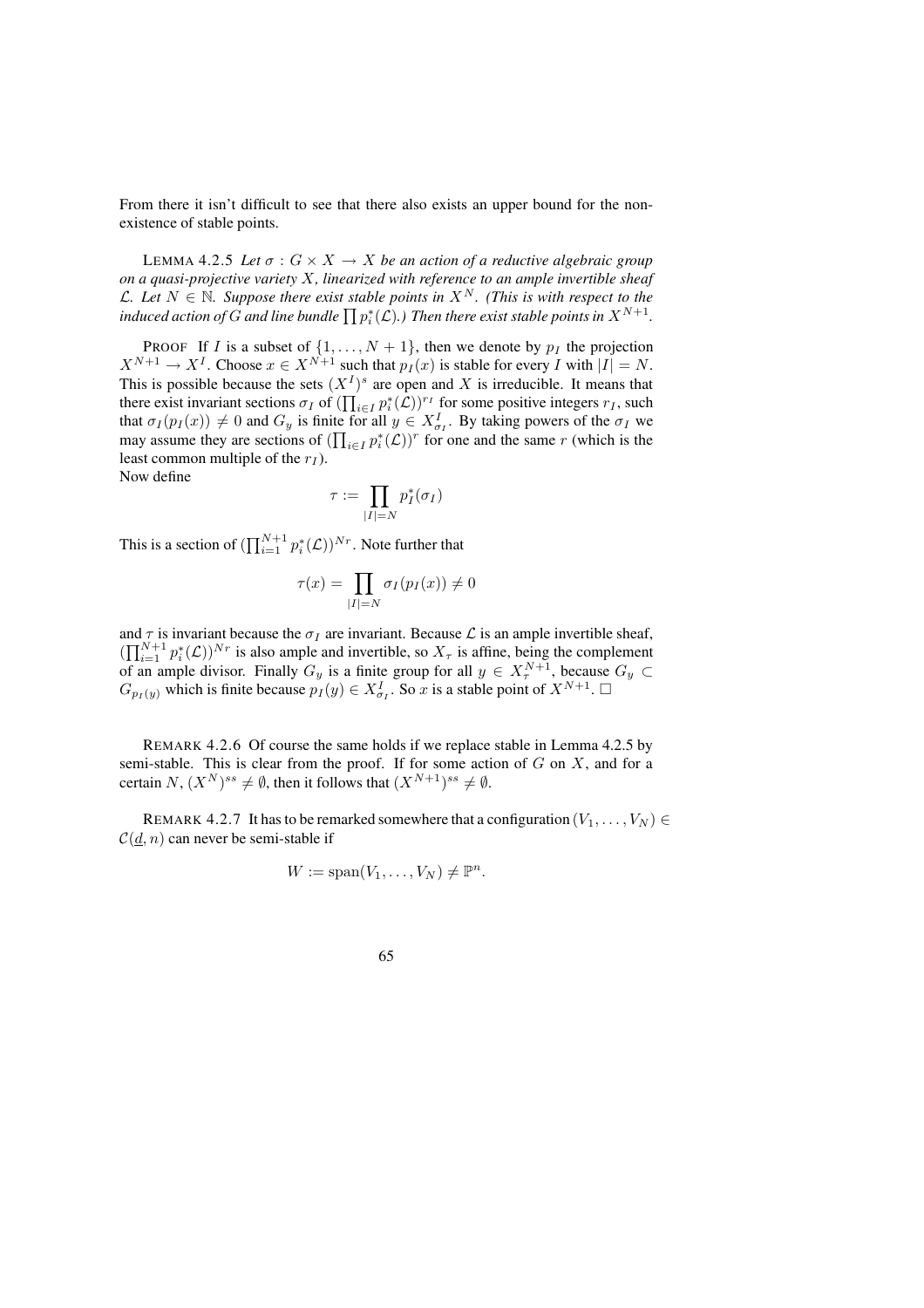This one checks trivially with the Mumford Criterion (see Theorem 2.1.9). The proper subspace  $W \subset \mathbb{P}^n$  satisfies

$$
1 = \frac{\sum_{i=1}^{N} k_i (\dim(V_i \cap W) + 1)}{\sum_{i=1}^{N} k_i (d_i + 1)} > \frac{\dim(W) + 1}{n + 1}.
$$

Hence no semi-stable points exist if  $\sum (d_i + 1) < n + 1$ .

The proof of the following lemma is inspired by the theorem of Domokos-Zubkov (Theorem 3.5.1). It determines an upper bound on N with  $\mathcal{C}(\underline{d}_N, n)^{ss} = \emptyset$ .

LEMMA 4.2.8 Let d and n be fixed natural numbers satisfying  $0 \leq d \leq n$ . Con*sider for*  $N = 1, 2, 3, \ldots$  *the sequence of dimensions*  $\underline{d}_N = (d, \ldots, d)$  $length=N$ ). *There is a*

 $N_1 \in \mathbb{N}$  *(depending on d and n) such that* 

$$
\mathcal{C}(\underline{d}_N, n)^{ss} \neq \emptyset \text{ for } N \geq N_1.
$$

PROOF We take  $N_1 = (n+1)(d+1)$  and give a non-trivial invariant for sequences of  $N_1$  subspaces. According to Remark 1.2.4 this is sufficient.

Let  $(L_1, \ldots, L_{N_1})$  denote a sequence of  $N_1$  subspaces. Represent the  $L_i$  by  $(d +$  $1) \times (n + 1)$ -matrices  $A_i$  and consider the following determinant:

$$
\sigma(L_1, ..., L_{N_1}) := \det \left( \begin{array}{ccc} A_1 & \dots & A_{d(n+1)+1} \\ \vdots & & \vdots \\ A_{n+1} & \dots & A_{(d+1)(n+1)} \end{array} \right)
$$

Clearly  $\sigma$  is an invariant: if  $g \in SL(n+1)$ , then

$$
g \cdot \sigma(L_1, ..., L_{N_1}) = \det \begin{pmatrix} g^{-1} & \cdots & 0 \\ \vdots & \ddots & \vdots \\ 0 & \cdots & g^{-1} \end{pmatrix} \cdot \begin{pmatrix} A_1 & \cdots & A_{d(n+1)+1} \\ \vdots & & \vdots \\ A_{n+1} & \cdots & A_{(d+1)(n+1)} \end{pmatrix},
$$

so  $g \cdot \sigma(L_1, \ldots, L_{N_1}) = \sigma(L_1, \ldots, L_{N_1})$ . This invariant  $\sigma$  does not vanish everywhere. This is clear for example because in the set of matrices of size  $(n + 1)(d + 1)$  the property of being non-singular and representing  $N_1$  subspaces is a closed property.  $\Box$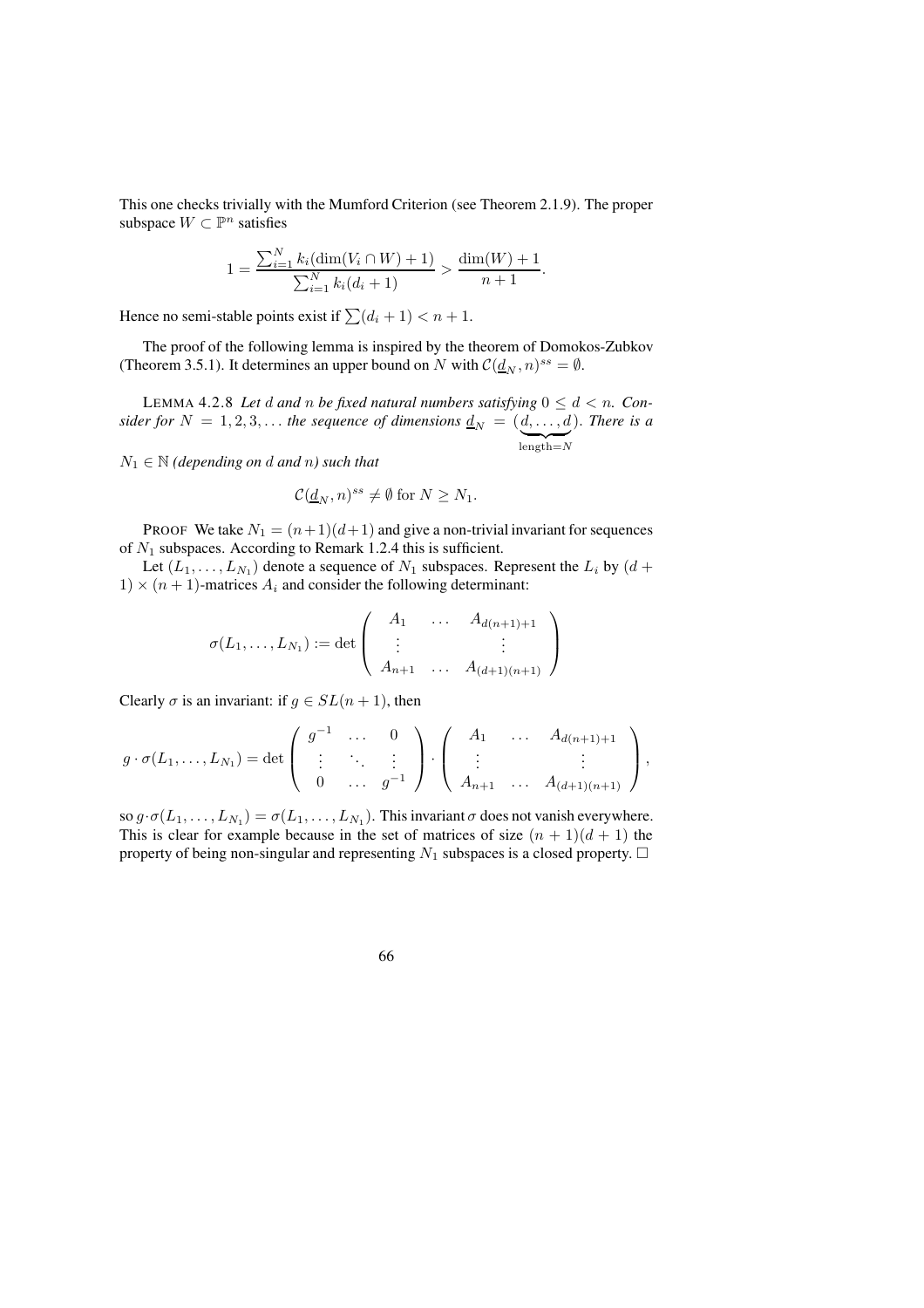REMARK 4.2.9 It is clear from the proof above that one could easily take as an upper bound for the non-existence of semi-stable points:

$$
N_2 = \frac{\text{lcm}(d+1, n+1)}{\text{gcd}(d+1, n+1)}.
$$

This is the number of rectangles of size  $(d+1)\times(n+1)$  one needs to form a square. In the case that  $d+1 \mid n+1$  this is the smallest lower bound, because  $N_2$  is the number of  $\mathbb{P}^d$ 's necessary to span  $\mathbb{P}^n$  (cf. Remark 4.2.7). In general  $N_2$  is certainly not the smallest lower bound. For example in the case of lines in  $\mathbb{P}^4$  (i.e.  $d = 1$ ,  $n = 4$  and  $N_2 = 5$ ) a number of 4 subspaces is sufficient (see the following example).

EXAMPLE 4.2.10 Consider configurations of lines in  $\mathbb{P}^4$ . Three lines do not suffice to have semi-stable configurations, because

$$
vdim(\mathcal{Q}((1,1,1),4)) = 3 \cdot 6 - 24 < 0.
$$

The expected dimension of the moduli space of four lines in  $\mathbb{P}^4$  is 0. Indeed, some checking of the Mumford Criterion (the algorithm) shows that it is possible to have stable configurations. Four lines in general position span  $\binom{4}{2} = 6$  projective threespaces, and the configuration is stable if and only if these three-spaces are in general position. All stable configurations of four lines are mapped to one point; they are all in the same  $SL(5)$ -orbit. If  $l_1, \ldots, l_4$  are the lines and  $W_{\{i,j\}}$  are the three-spaces  $W_{\{i,j\}} := \langle l_i, l_j \rangle$ , one easily recovers the lines from the three-spaces by

$$
l_i = W_{\{i,j\}} \cap W_{\{i,k\}} \cap W_{\{i,l\}},
$$

where  $i, j, k$  and l are such that  $\{i, j, k, l\} = \{1, 2, 3, 4\}.$ 

The proof of Theorem 4.2.4 has become simple.

PROOF (OF THEOREM 4.2.4) Lemma 4.2.8 asserts that for big N configurations of N subspaces can be semi-stable. From the definition of stable and semi-stable it follows that we only have to show that that for big  $N$  semi-stable configurations of  $N$ subspaces can have finite stabilisers. Because the function on  $\mathcal{C}(\underline{d}_N, n)$ 

$$
(V_1,\ldots,V_N)\mapsto \mathrm{Stab}_{(V_1,\ldots,V_N)}(SL(n+1))
$$

is upper semi-continuous, we only have to construct for some  $N$  a configuration of  $N$ subspaces, that has trivial stabiliser. (Which is easy.)  $\Box$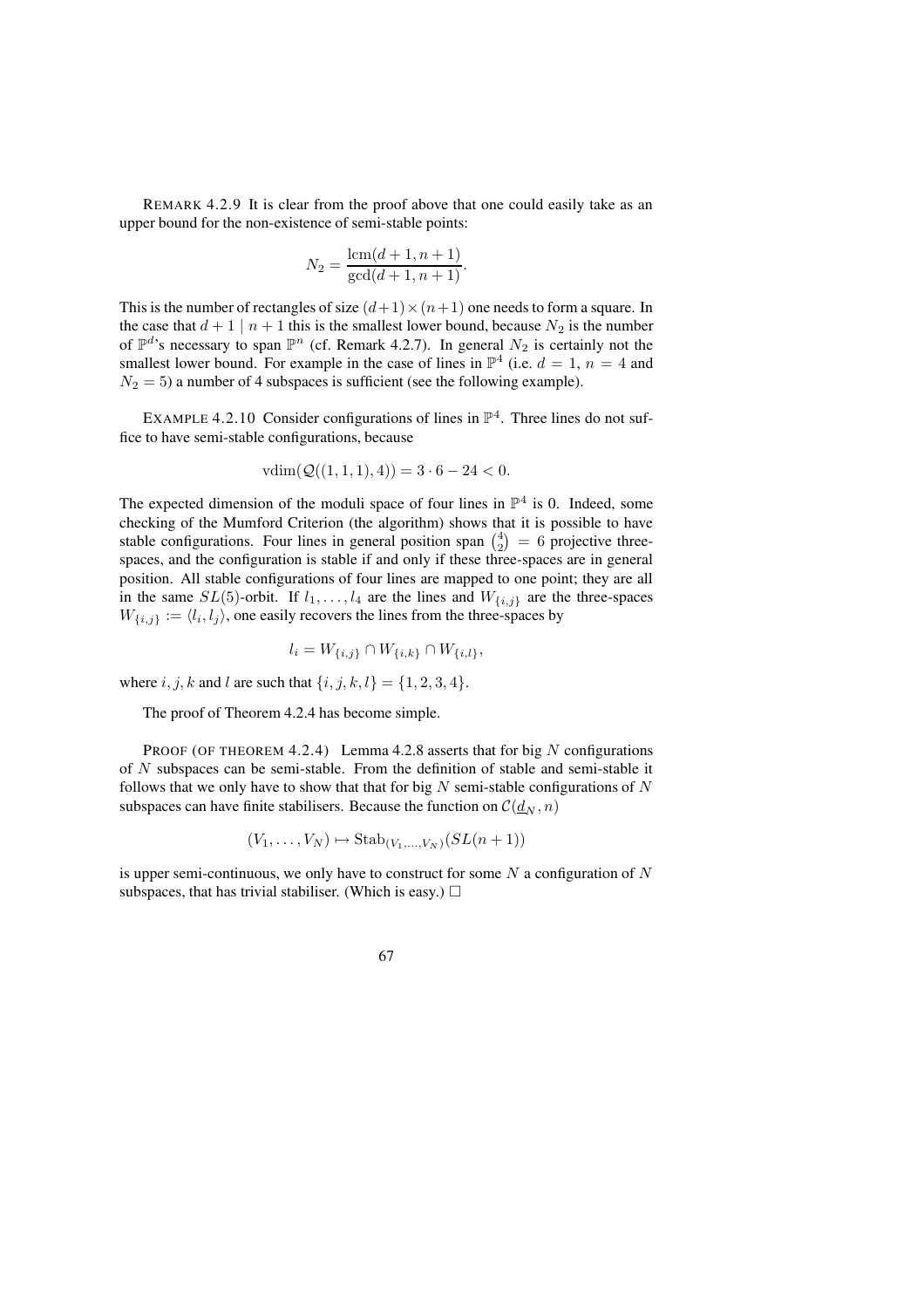REMARK 4.2.11 Note that in this paragraph we only considered (semi-)stability with respect to the standard sequence of weights  $k = (1, \ldots, 1)$ . We will not study (semi-)stability with respect to unusual sequences of weights (see only Example 2.3.3).

**4.2.1 When can elements of configuration spaces be stable?** This question was important in our research for some time. Below we state it again, slightly more precise.

QUESTION 4.2.12 Let d and n be fixed natural numbers satisfying  $0 \le d < n$ . Consider for  $N = 1, 2, 3, \dots$  the sequence of dimensions  $\underline{d}_N = (d, \dots, d)$  $length=N$ ). What is

the minimal number  $N_0 \in \mathbb{N}$  of Theorem 4.2.4 such that

$$
\mathcal{C}(\underline{d}_N, n)^s \neq \emptyset \text{ for } N \geq N_0.
$$

Because the number  $N_0$  obviously depends on d and n we consider it sometimes as a function to N and use the notation  $N_0(d, n)$ .

Given d, n and N as above, we would like to have simple and quick way to determine  $N_0(d, n)$ . There is a simple way. Apply the algorithm of paragraph 4.1 for  $N = 1, 2, \ldots$  etc. and wait until it tells you there exist stable points. However, the calculations become rather lengthy even when  $d$  and  $n$  are small (cf. Remark 4.1.1).

Here's a trick to determine  $N_0(d, n)$  for infinitely many pairs  $(d, n)$ . If for a pair  $(d, n)$  a number of N subspaces suffices to have stable points, it means that  $\mathcal{Q}(\underline{d}_N, n)$ is a geometric quotient. Recall Gale duality:

$$
\mathcal{Q}(\underline{d}_N,n)\cong \mathcal{Q}(\underline{d}_N,N(d+1)-n-2).
$$

Because its virtual dimension equals its actual dimension:

$$
\begin{aligned} \text{vdim}(\mathcal{Q}(\underline{d}_N, N(d+1) - n - 2)) &= \text{vdim}(\mathcal{Q}(\underline{d}_N, n)) = \\ \text{dim}(\mathcal{Q}(\underline{d}_N, n)) &= \text{dim}(\mathcal{Q}(\underline{d}_N, N(d+1) - n - 2)), \end{aligned}
$$

it follows that  $Q(\underline{d}_N, N(d+1) - n - 2)$  is also a geometric quotient, i.e. stable points exist in  $C(\underline{d}_N, N(d+1) - n - 2)$ .

PROPOSITION 4.2.13 *If*  $N \geq N_0(d, n)$ *, then* 

$$
N_0(d, N(d+1) - n - 2) \le N
$$

PROOF Clear from the above.  $\Box$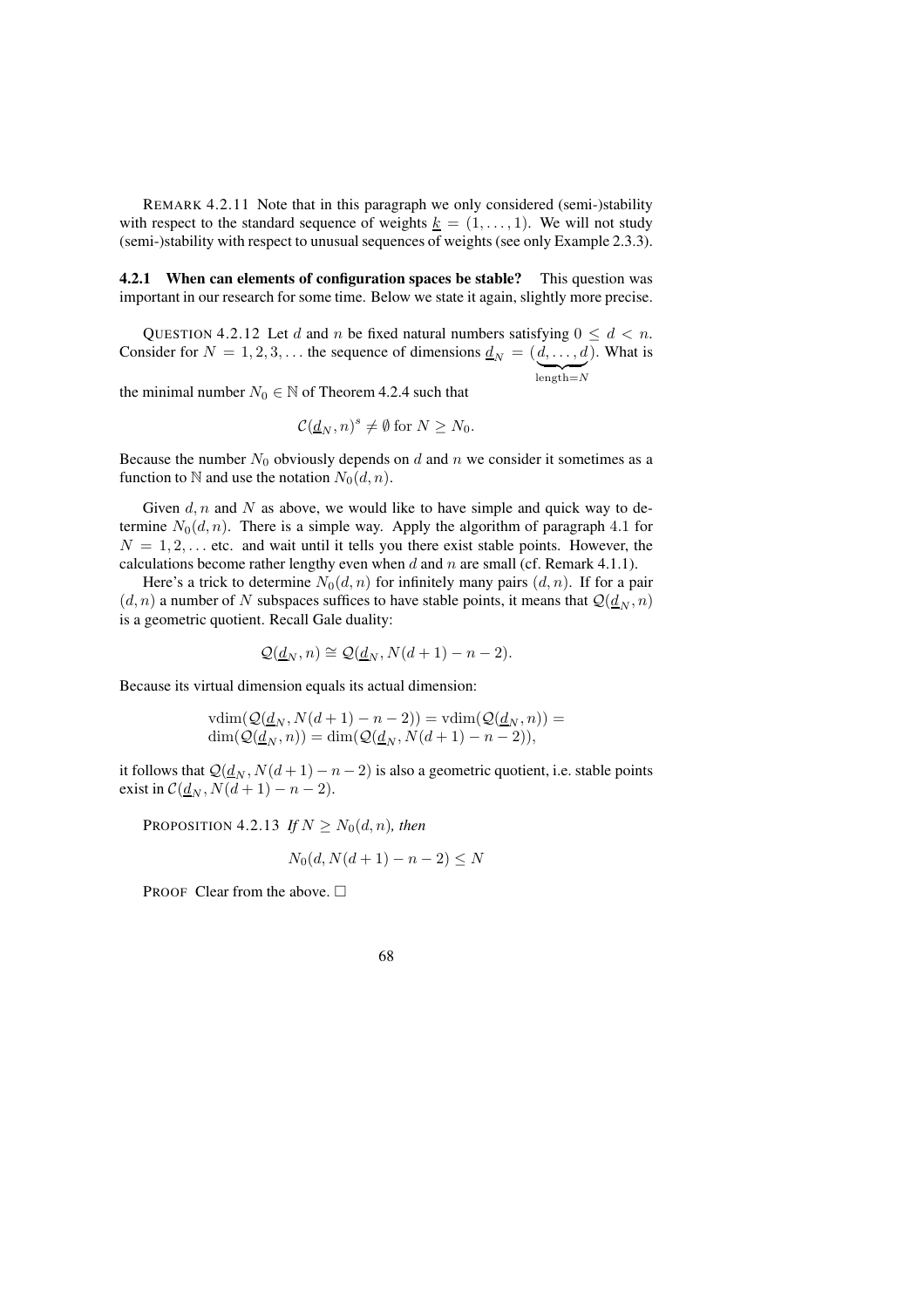If, for some small pair  $(d, n)$ , we know  $N_0(d, n)$  we get immediately an upperbound for  $N_0(d, N_0(d, n)(d + 1) - n - 2)$ . There is also an obvious lower bound for the latter, given by the fact that  $\text{vdim}(\mathcal{Q}(\underline{d}_{N_0(d,n)}, N_0(d,n)(d+1) - n - 2) \geq 0$ . Then we determine  $N_0(d, N_0(d, n)(d + 1) - n - 2)$  by applying the algorithm for the numbers of subspaces in between the upper and lower bound.

The usual duality in projective spaces gives us another simple rule to determine values of the map  $N_0$ :

$$
N_0(d, n) = N_0(n - d - 1, n).
$$

**Producing a table** Combining Gale duality and this rule allows us to determine  $N_0(d, n)$  in a lot of cases. In order to get nicer formulas we change our variables:

$$
\begin{array}{rcl}\n\delta & := & d+1 \\
\gamma & := & n-d \\
M_0(\delta, \gamma) & := & N_0(d, n) - 2\n\end{array}
$$

Note that  $\delta$  and  $\gamma$  are natural numbers greater than 1.

RULES 4.2.14 In terms of  $\delta$ ,  $\gamma$  and  $M_0$  we have the following translation of the rules we have already seen to determine the values of  $M_0$ .

1. If  $M \geq M_0(\delta, \gamma)$ , then

$$
M_0(\delta, M\delta - \gamma) \le M.
$$

2. 
$$
M_0(\delta, \gamma) = M_0(\gamma, \delta)
$$

3. The fact that the virtual dimension of a geometric quotient is greater than or equal to zero gives us:

$$
M_0(\delta,\gamma)\geq \frac{\delta^2+\gamma^2-1}{\delta\gamma}
$$

as one easily checks.

We are now able to make a table, which is symmetric in its diagonal. At place  $(\delta, \gamma)$ we put  $M_0(\delta, \gamma)$ . We start to fill some places. For example:

- The case  $\delta = 1$ . One needs  $n + 2$  points in  $\mathbb{P}^n$  to make a stable configuration:  $M_0(1,\gamma) = \gamma.$
- The diagonal  $\delta = \gamma$ , i.e.  $\mathbb{P}^{d}$ 's in  $\mathbb{P}^{2d+1}$ . In the next paragraph we will elaborate on this case. It will turn out that  $M_0(\delta, \delta) = 3$  for all  $\delta$ . See Remark 4.2.20.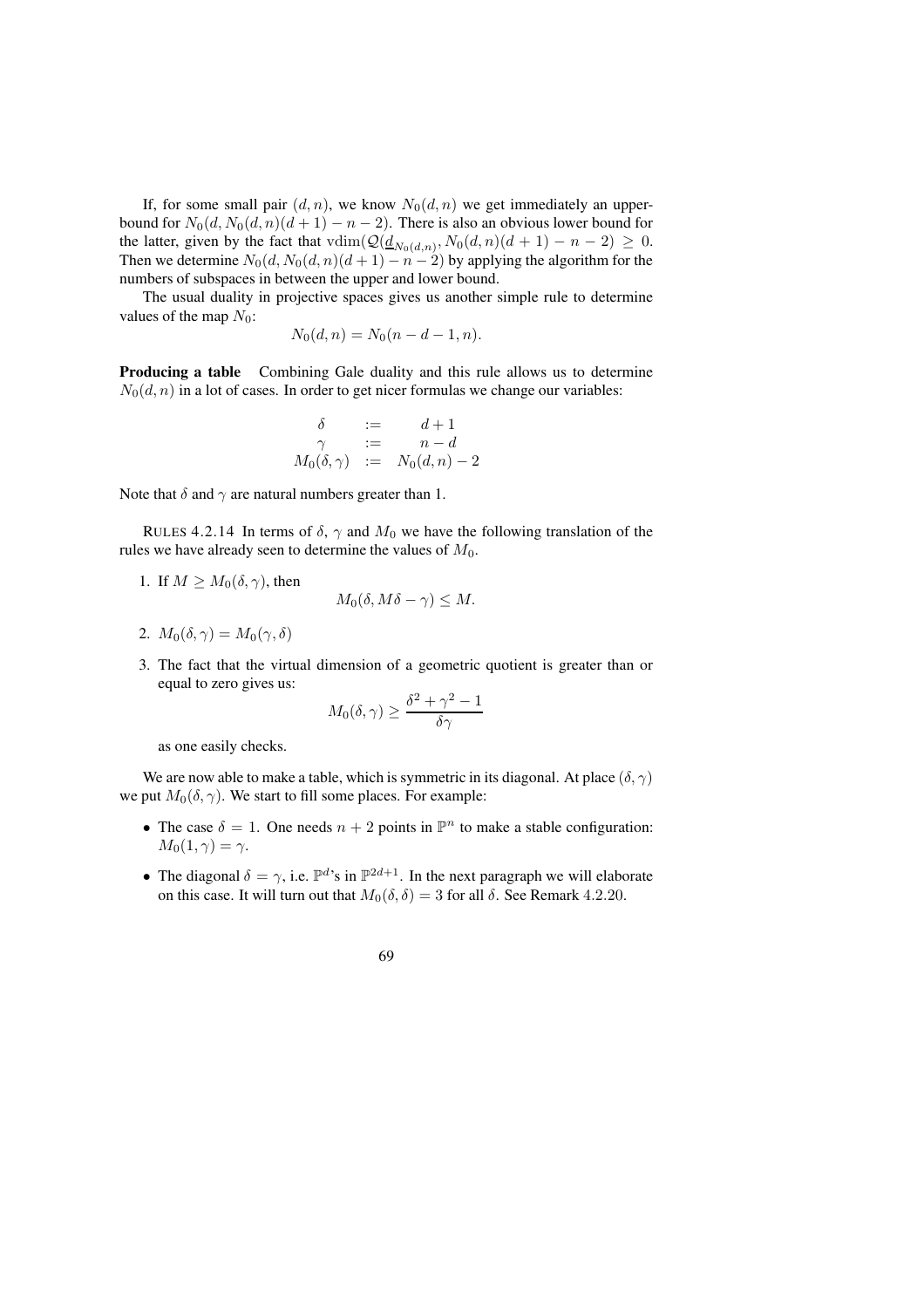• The case  $\gamma = \delta \pm 1$ , i.e.  $\mathbb{P}^{d}$ 's in  $\mathbb{P}^{2d+2}$ . Using duality and Gale duality one sees:

$$
Q((d, d, d, d), 2d + 2) \cong
$$
  
 
$$
Q((d + 1, d + 1, d + 1, d + 1), 2d + 2) \cong
$$
  
 
$$
Q((d + 1, d + 1, d + 1, d + 1), 2d + 4).
$$

It follows that  $Q((d, d, d, d), 2d + 2) \cong Q((1, 1, 1, 1), 4)$  for every  $d ≥ 1$ , so  $M_0(\delta, \delta + 1) = M_0(\delta, \delta - 1) = 2$  for all  $\delta$ , because one needs at least 4 lines in  $\mathbb{P}^4$  to have stable configurations. See example 4.2.10.

After having filled some positions in the table, we can fill more positions using the rules 4.2.14. For example:

$$
M_0(2, 2a - 1) = a \text{ for } a \ge 2.
$$

(PROOF The virtual dimension rule tells us:

$$
M_0(2, 2a - 1) \ge \frac{2^2 + (2a - 1)^2 - 1}{2(2a - 1)} > a - 1.
$$

We have already seen that  $M_0(1, 2) = M_0(2, 1) = 2$ , so for  $a \ge 2$  (according to the first rule of 4.2.14)

$$
M_0(2, 2a-1) \le a.
$$

In an analogous manner one can fill many other places of the table. It appears that:

- Except for the diagonal (which is the case of  $\mathbb{P}^d$ 's in  $\mathbb{P}^{2d+1}$ ) on all places the number of subspaces required is the minimal numbers of subspaces needed to make the virtual dimension positive.
- Places "far away" from the diagonal can always be filled by applying the rules. In order to fill places close to the diagonal we sometimes are obliged to use the algorithm.

Here's our table for  $M_0(\gamma, \delta)$ . The empty places close to the diagonal have to be calculated using the algorithm. However, the algorithm (implemented in the computer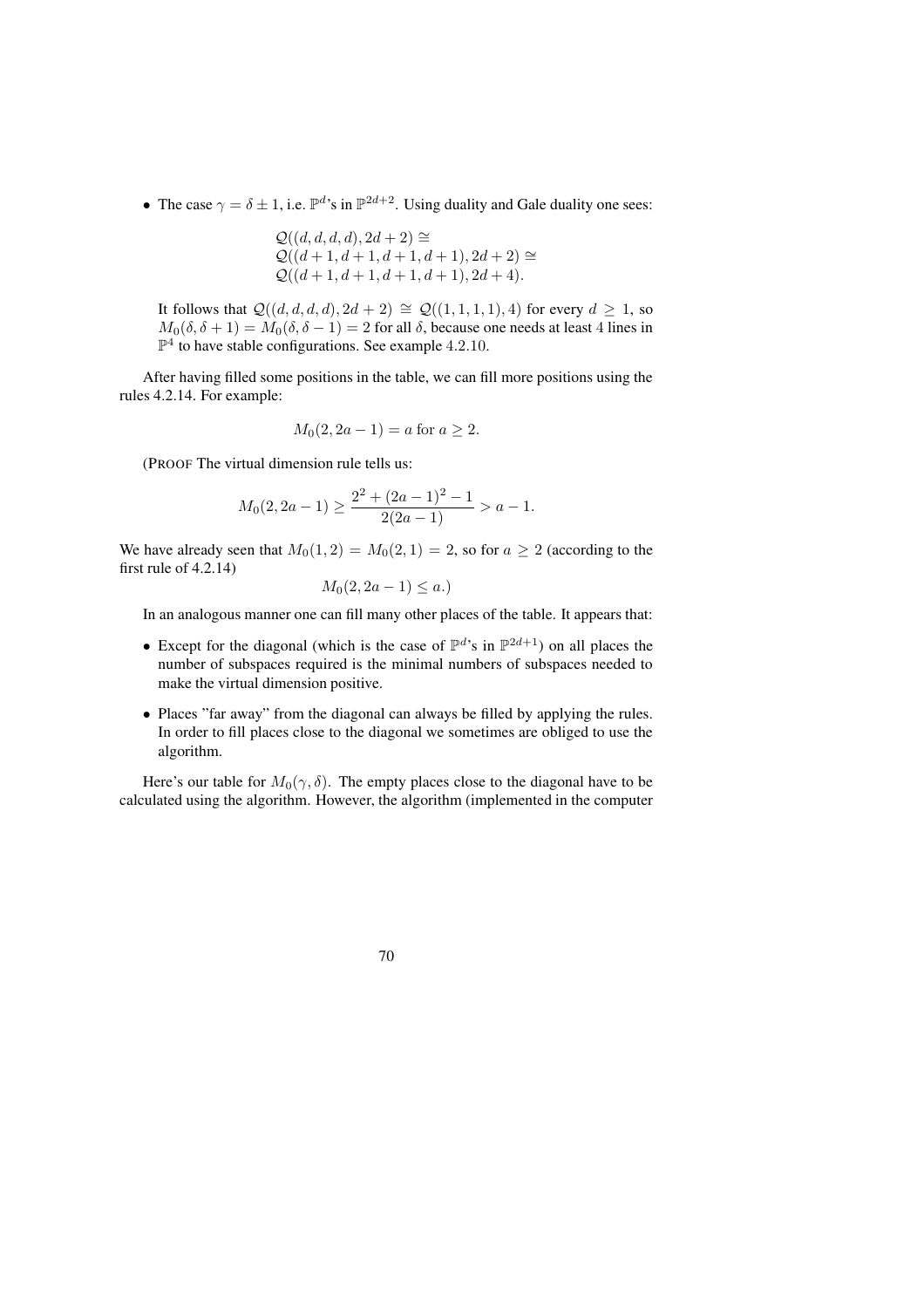| 16              | 9              | 6              | 5              | 4              |                | 3              | 3              |                |                |                |                |                | 3              | $\overline{2}$ | 3              |
|-----------------|----------------|----------------|----------------|----------------|----------------|----------------|----------------|----------------|----------------|----------------|----------------|----------------|----------------|----------------|----------------|
| 15              | 8              | 6              | 4              | 4              |                | 3              | 3              |                |                |                |                | 3              | $\overline{2}$ | 3              | $\overline{2}$ |
| 14              | 8              | 5              | 4              | 4              | 3              | 3              |                |                |                |                | 3              | $\overline{2}$ | 3              | $\overline{2}$ | 3              |
| 13              | 7              | 5              | 4              | 3              | 3              | 3              |                |                |                | 3              | 2              | 3              | 2              | 3              |                |
| 12              | 7              | 5              | 4              | 3              | 3              |                |                |                | 3              | $\overline{2}$ | 3              | $\overline{2}$ | 3              |                |                |
| 11              | 6              | 4              | 4              | 3              | 3              |                |                | 3              | $\overline{2}$ | 3              | $\overline{2}$ | 3              |                |                |                |
| 10              | 6              | 4              | 3              | 3              |                |                | 3              | $\overline{2}$ | 3              | $\overline{2}$ | 3              |                |                |                |                |
| 9               | 5              | 4              | 3              | 3              |                | 3              | $\overline{2}$ | 3              | $\overline{2}$ | 3              |                |                |                |                |                |
| 8               | 5              | 3              | 3              | 3              | 3              | $\overline{2}$ | 3              | $\overline{2}$ | 3              |                |                |                |                | 3              | 3              |
| 7               | 4              | 3              | 3              | 3              | $\overline{2}$ | 3              | $\overline{2}$ | 3              |                |                |                | 3              | 3              | 3              | 3              |
| 6               | 4              | 3              | 3              | $\overline{2}$ | 3              | $\overline{2}$ | 3              |                |                | 3              | 3              | 3              | 3              |                |                |
| 5               | 3              | 3              | $\overline{2}$ | 3              | $\overline{2}$ | 3              | 3              | 3              | 3              | 3              | 3              | 3              | 4              | $\overline{4}$ | 4              |
| 4               | 3              | $\overline{2}$ | 3              | $\overline{2}$ | 3              | 3              | 3              | 3              | 3              | 4              | 4              | 4              | 4              | 4              | 5              |
| 3               | $\overline{2}$ | 3              | $\overline{2}$ | 3              | 3              | 3              | 3              | 4              | 4              | 4              | 5              | 5              | 5              | 6              | 6              |
| $\overline{2}$  | 3              | $\overline{2}$ | 3              | 3              | 4              | 4              | 5              | 5              | 6              | 6              | 7              | 7              | 8              | 8              | 9              |
| $\gamma/\delta$ | $\overline{2}$ | 3              | 4              | 5              | 6              | 7              | 8              | 9              | 10             | 11             | 12             | 13             | 14             | 15             | 16             |

algebra package Maple) took too much time to give an answer (more than a day).

## **4.2.2 The quotient in the case of four medials**

DEFINITION 4.2.15 Let V be a vectorspace of even dimension and  $L \subset V$  a linear subspace. We call L a *medial*, if  $\dim(V) = 2 \cdot \dim(L)$ . A pair of medials  $(L_1, L_2)$ can obviously span the vectorspace V. If this is the case, the pair  $(L_1, L_2)$  is said to be *in general position* and we write

$$
V=L_1\oplus L_2.
$$

For our purposes we consider medials as linear projective spaces in stead of affine linear spaces. Thus we let  $d$  be a natural number and look at a projective space  $V$  of dimension  $n = 2d + 1$  and N subspaces  $(L_1, \ldots, L_N)$  of dimension d. If  $N \ge 2$ there exist semi-stable points. According to Remark 4.2.6 we have to check this for  $N = 2$ . It is easily seen that if the pair  $(L_1, L_2)$  is in general position, we have equality in Mumford's criterion, i.e.  $(L_1, L_2)$  is semi-stable, but not stable.

We have seen two examples of medials already. Of course there is the case of 4 points on a line, where one forms a GIT quotient by taking the cross ratio of the 4 points. We also looked at 4 lines in projective 3-space (Example 4.2.3), but here we couldn't take the GIT quotient, because there are no stable configurations. One reason for the cases of 4 medials to be interesting is that they are exactly the cases in which the virtual dimension is 1.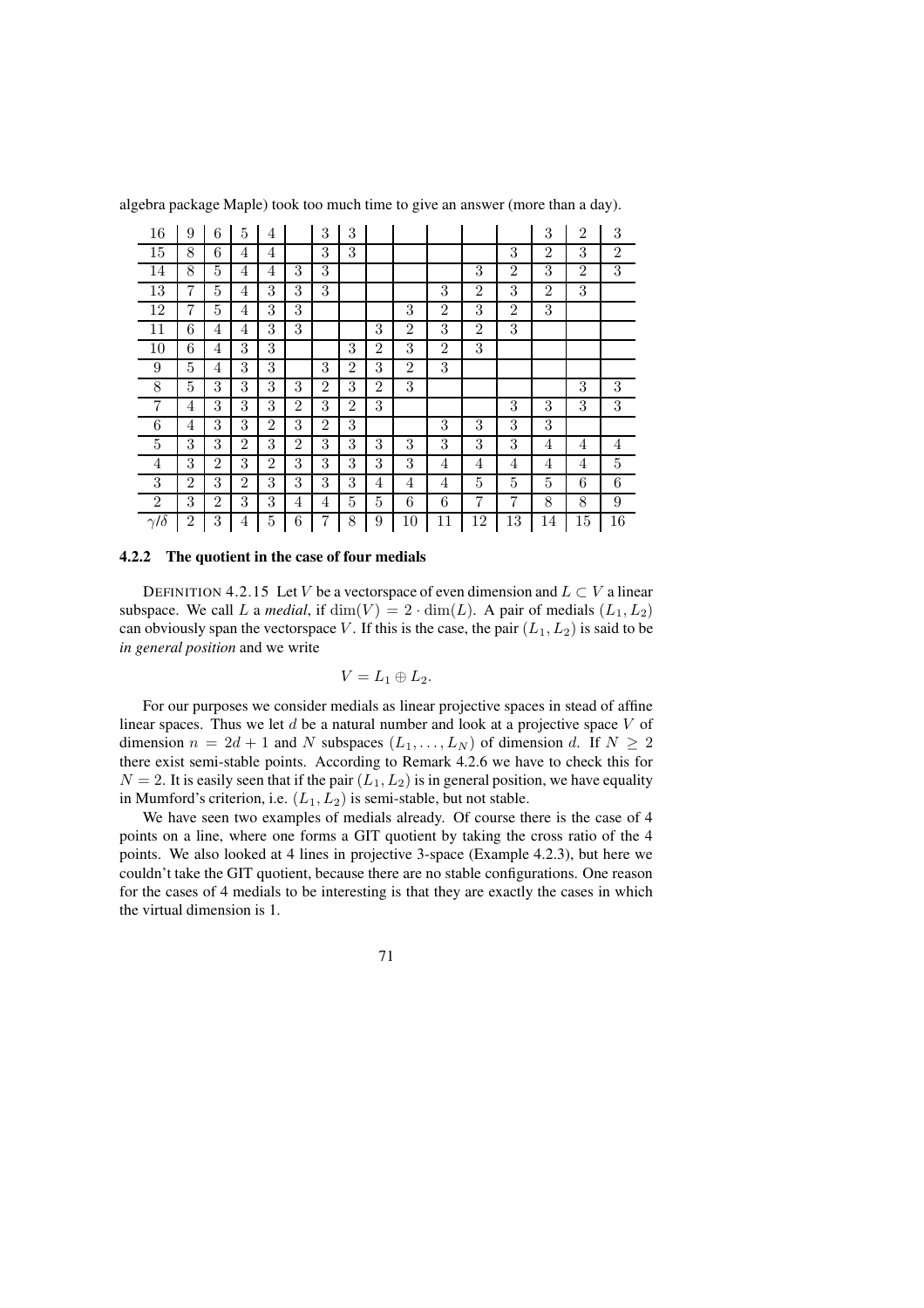PROPOSITION 4.2.16 If N, d and n be positive integers with  $d < n$  and  $\frac{d_N}{dx} =$  $(d, \ldots, d)$ ) *is a sequence of dimensions, then*

$$
\widetilde{\text{length}=N}
$$

$$
vdim(\mathcal{Q}(\underline{d}_N, n)) = 1 \iff N = 4, \text{ and } n = 2d + 1.
$$

PROOF Immediately from the definition of virtual dimension it follows that

$$
vdim(\mathcal{Q}(\underline{d}_N, n)) = 1 \iff N = \frac{(n+1)^2}{(n-d)(d+1)}.
$$

Now the substitutions  $d_1 := n - d$ , and  $d_2 := d + 1$  make things more obvious. We seek integer solutions  $(N, d_1, d_2)$  for the equality

$$
N = \frac{(d_1 + d_2)^2}{d_1 d_2},
$$

or in other words we seek integers  $(d_1, d_2)$  such that

$$
d_1 d_2 \mid d_1^2 + d_2^2.
$$

Note that all solutions are multiples of  $(d_1, d_2)$  satisfying  $gcd(d_1, d_2) = 1$ . Assuming  $(d_1, d_2)$  is such a minimal solution we see for all primes p

$$
p|d_1 \iff p|d_1^2 \text{ and } p|d_1^2 + d_2^2 \iff p|d_2^2 \text{ and } p|d_1^2 + d_2^2 \iff p|d_2,
$$

so  $d_1 = d_2 = 1$ . This means that the only possibility is  $d_1 = d_2$ , i.e.  $n = 2d + 1$  and  $N = \frac{(2d+2)^2}{(d+1)^2} = 4.$ 

The example of configurations of 4 lines in projective 3-space turns out to be a crucial example for the general case of 4 medials. Recall that the obstruction for stability in the case of 4 lines is the existence of a line (in general exactly 2 lines) intersecting these 4 lines. The following (well known) proposition generalizes this.

PROPOSITION 4.2.17 *Let*  $d \in \mathbb{N}$ . *The number of lines intersecting 4 linear subspaces in general position of dimension* d *of a projective space of dimension* 2d + 1 *is*  $d + 1.$ 

PROOF This is a calculation in  $Gr(2, 2d + 2)$ . See §4.1.1 for Schubert calculus. Let  $V_{d+1}$  be a subspace of (affine) dimension  $d+1$ . We have to consider the special Schubert class

$$
[\sigma_d] = \text{the class of } \{ L \in \text{Gr}(2, 2d + 2) \mid \dim(L \cap V_{d+1}) \ge 1 \}.
$$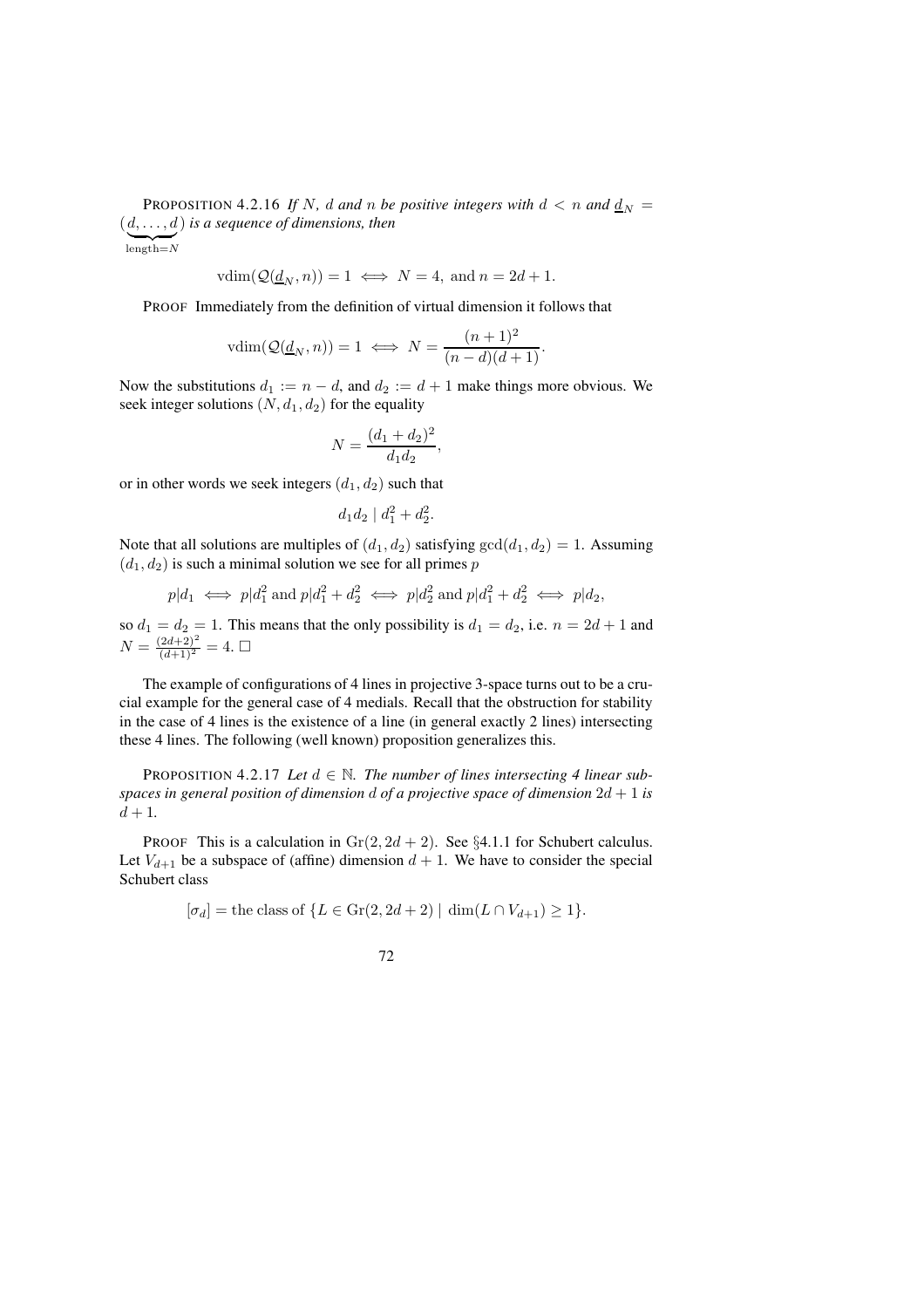The number of lines intersecting 4 subspaces in general position is

$$
[\sigma_d]^4 = ([\sigma_d]^2)^2 = (\sum_{i=0}^d \sigma_{(2d-i,i)})^2 = d+1.
$$

(Use Pieri's rule and the duality theorem.)  $\Box$ 

COROLLARY 4.2.18 *Let*  $d \in \mathbb{N}$  *satisfy*  $d \geq 1$ *, let*  $\underline{d}$  *be the sequence of dimensions*  $d := (d, d, d, d)$ *. Then:* 

$$
\mathcal{C}(\underline{d}, 2d+1)^s = \emptyset.
$$

PROOF If  $(V_1, \ldots, V_4) \in C(d, 2d + 1)$  and L is a line intersecting  $V_1, \ldots V_4$ , then we have

$$
\frac{\sum_{i=1}^{4} \dim(V_i \cap L) + 1}{\sum_{i=1}^{4} (d+1)} = \frac{4}{4(d+1)} = \frac{2}{2d+2} = \frac{\dim(L) + 1}{2d+2},
$$

i.e. an equality in the criterion of Mumford.  $\Box$ 

A more instructive way to see the instability in  $C(\underline{d}, 2d+1)$  is to recall the definition of stability (Definition 1.2.2). A configuration can only be stable if it's stabilizer in the special linear group is finite. The existence of the lines prevents this.

PROPOSITION 4.2.19 *Let*  $d \in \mathbb{N}$  *and let*  $\delta$  *be the sequence of dimensions*  $\underline{d} :=$  $(d, d, d, d)$ . A general element of  $C(d, 2d+1)$  has stabiliser inside  $SL(2d+2)$  isomor*phic to*  $(\mathbb{C}^*)^d$ .

PROOF Let  $(V_1, \ldots, V_4) \in C(d, 2d + 1)$  be a general element. Let  $l_1, \ldots, l_{d+1}$  be the lines intersecting  $V_1, \ldots, V_4$ . Because of the assumed general position  $l_1, \ldots, l_{d+1}$ span  $\mathbb{P}^{2d+1}$ . So we can choose a basis  $e_1, e_2, \ldots, e_{2d+2}$  of the underlying affine space  $\mathbb{C}^{2d+2}$  of  $\mathbb{P}^{2d+1}$  such that the lines are given by  $l_i := \langle e_{2i-1}, e_{2i} \rangle$ . The configuration  $(V_1, \ldots, V_4)$  is stabilised if and only if  $l_1, \ldots, l_{d+1}$  are stabilised, so

$$
\text{Stab}(V_1, \dots, V_4) = \{ \text{diag}(\lambda_1, \lambda_1, \lambda_2, \lambda_2, \dots, \lambda_{d+1}, \lambda_{d+1}) \mid \lambda_1 \cdot \lambda_2 \cdots \lambda_{d+1} = 1 \},
$$

which is isomorphic to  $(\mathbb{C}^*)^d$ .  $\Box$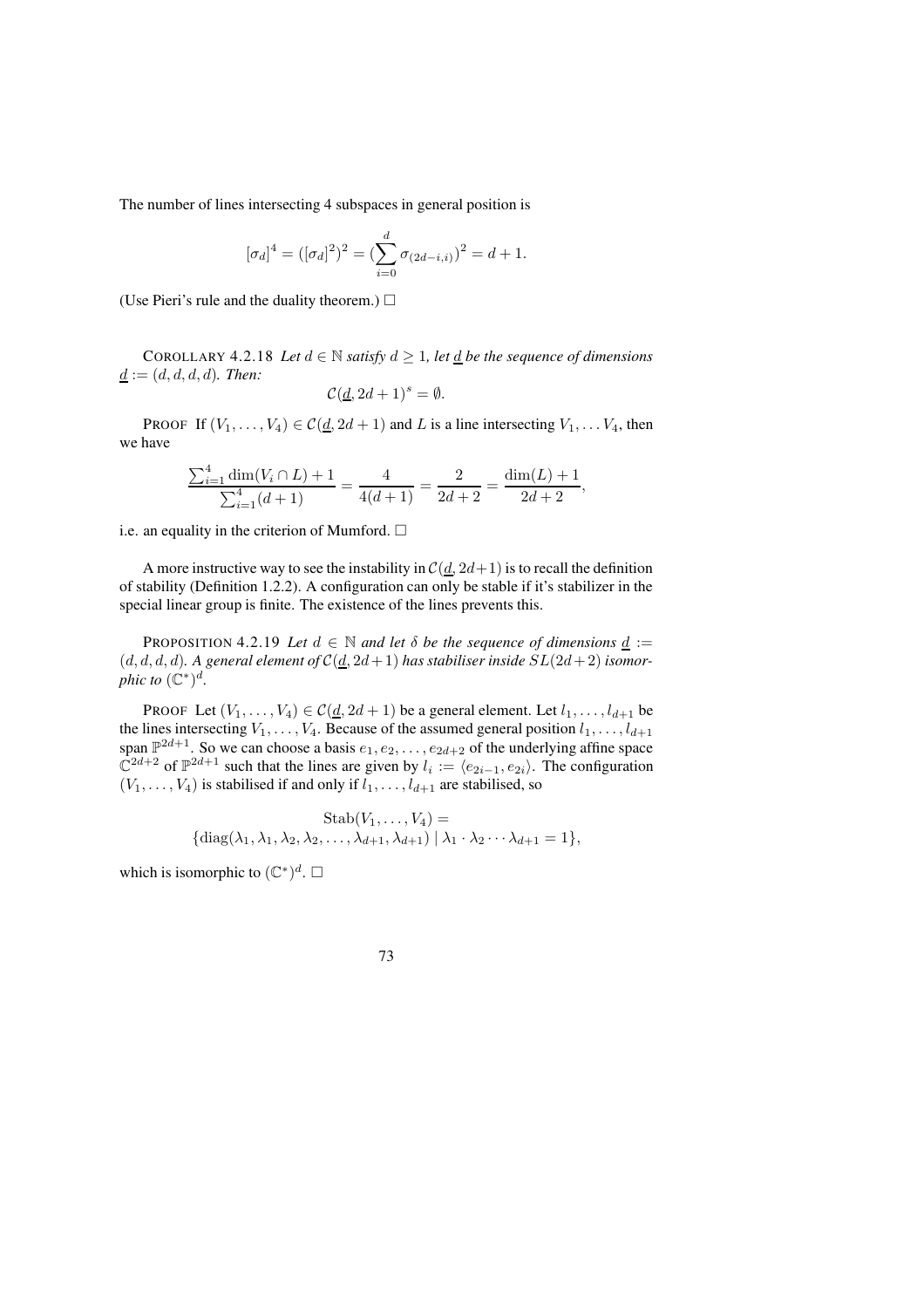In spite of the existence of the isotropy subgroupsthe GIT quotient is an orbit space on an open subset of all configurations, because on an open subset of all configurations the dimensions of the stabiliser is constant. See Remark 1.2.6.

Taking the quotient has a nice geometric interpretation here. The key to this is the existence of the  $d + 1$  lines. The basis construction is as follows. Given 4 medials  $(V_1, \ldots, V_4) \in C(d, 2d + 1)$  in general position, take the  $d + 1$  lines through  $(V_1, \ldots, V_4)$ . On each line we have the 4 intersection points with  $(V_1, \ldots, V_4)$ . If on each line no 3 of these 4 points coincide, we get  $d + 1$  cross ratios. This gives an equivariant map from an open part  $U \subset \mathcal{C}(\underline{d}, 2\overline{d}+1)$  to  $(\mathbb{P}^1)^{d+1}/S_{d+1} \cong \mathbb{P}^{\overline{d}+1}$ , and this turns out to be the quotient.

REMARK 4.2.20

 $\mathcal{C}((d,d,d,d,d), 2d+1)^s \neq \emptyset,$ 

so  $N_0(d, 2d+1) = 5$ . Because semi-stable configurations exist the only thing we have to do is to find a configuration with trivial stabiliser (because  $x \mapsto \text{Stab}_x(SL(n+1))$  is uppersemi-continuous). See the proof of Proposition 4.2.19. Without loss of generality we can assume that exactly the diagonal matrices of the form

$$
\{ \text{diag}(\lambda_1, \lambda_1, \lambda_2, \lambda_2, \dots, \lambda_{d+1}, \lambda_{d+1}) \mid \lambda_1 \cdot \lambda_2 \cdots \lambda_{d+1} = 1 \}
$$

stabilize the first four-tuple  $(V_1, \ldots, V_4)$  of  $\mathbb{P}^d$ 's. We choose the fifth subspace  $V_5$  such that the free coefficients  $\lambda_1, \ldots, \lambda_{d+1}$  are killed, for example take  $V_5$  to be the subspace spanned by the vectors  $e_{2i-1} + e_{2i+2}$  for  $i \in \{1, ..., d\}$  and an arbitrary other vector. One sees that an element of  $SL(n + 1)$  stabilizing  $(V_1, \ldots, V_5)$  must be the identity.

REMARK 4.2.21 A complete description of the homogeneousinvariant ring of the configuration space of 4 subspaces of a projective space is given in [HH96].

# **4.3 Stable resolutions of configuration spaces**

In the whole thesis we were focussed on the existence of semi-stable points or the even better stable points. Until now we have only tried to solve this problem by adding subspaces to our configuration spaces. We have seen that by adding enough subspaces we always can obtain that stable points exist in the configuration space (Theorem 4.2.4) and we have given some indication of the meaning of "enough".

What we don't solve in this way is the possible existence of strictly semi-stable points. Recall that a strictly semi-stable point is a point that is neither unstable nor stable. These are exactly the points that prevent the GIT-quotient from being an orbit space. In this paragraph we discuss a method to get rid of these strictly semi-stable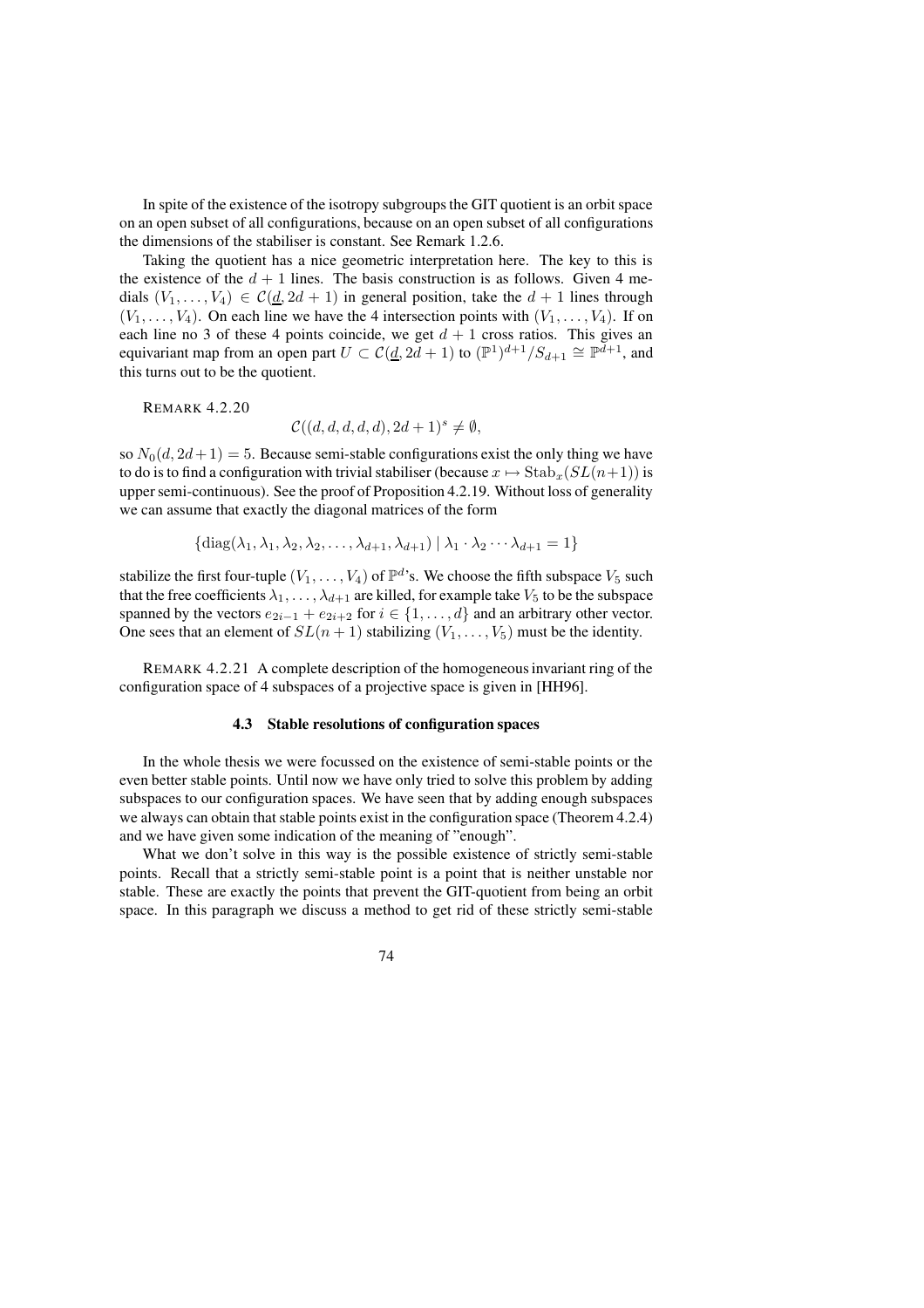points by changing slightly the configuration space. The relevant concept is called a stable resolution.

DEFINITION 4.3.1 Let X be a quasi-projective variety, acted upon by  $G$ , a reductive algebraic group. Let this action be linearized with reference to  $\mathcal{L}$ , a line bundle on X. Suppose  $X^s \neq \emptyset$ . A *stable resolution* of the G-action on X is an equivariant map  $\pi: Y \to X$ , together with a linearization of the G-action on Y with reference to an ample line bundle  $\mathcal M$  on  $Y$ , such that

- 1.  $Y^{ss} = Y^s$ , i.e. Y doesn't contain any strictly semi-stable points,
- 2.  $\pi^{-1}(X^s) \subset Y^s$ , and
- 3.  $\pi$  is an isomorphism over  $X^s$ .

REMARK 4.3.2 Of course the notions of stability and semi-stability in the definition above are with reference to the line bundles  $\mathcal L$  and  $\mathcal M$ . As always we abuse notation.

In [Kir71] Kirwan gave a canonical procedure for obtaining stable resolutions, in the case that the ground field  $k = \mathbb{C}$ . Though this construction is a sequence of blowing ups, it is somewhat abstract.

**4.3.1 Results of Reichstein** More useful for us than Kirwan's construction is the article [Rei89]. Zinovy Reichstein gives here some results concerning the question: what happens to stable (resp. semi-stable) points under equivariant maps and especially equivariant blowing ups? His work is valid over any algebraicly closed field (not just the complex numbers). We state here those results that we'll use later on to construct stable resoultions of our configuration spaces. Thereto we fix some terminology. From now on

- $G$  is a reductive algebraic group,
- $X$  and  $Y$  are projective varieties.  $G$  acts on these varieties,
- the action on X is linearized by an ample line bundle  $\mathcal{L}$ , the action of Y is linearized by an ample line bundle  $M$ , and
- $\pi: Y \to X$  is a G-equivariant morphism.

A first question could be which line bundle on  $Y$  we should take.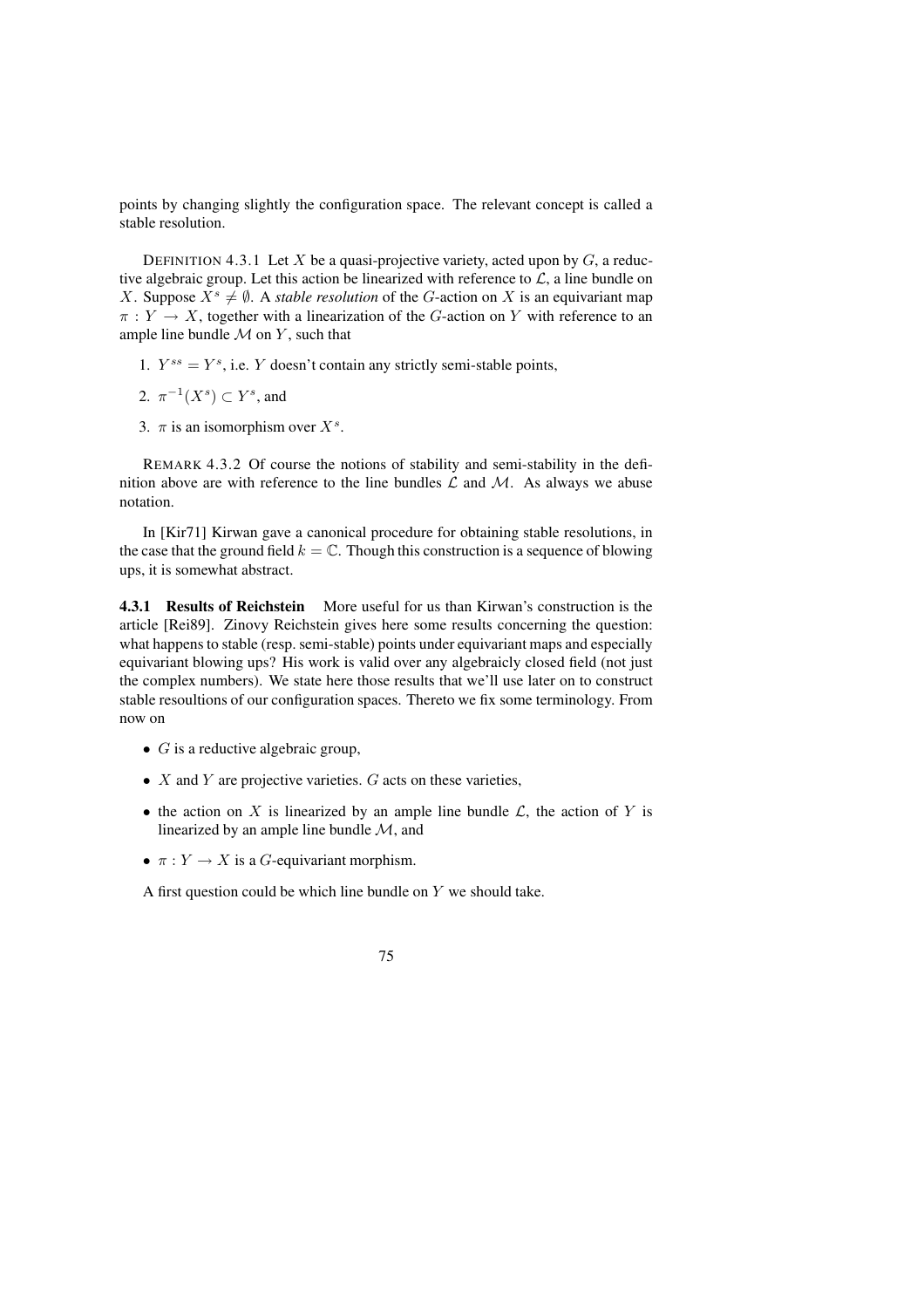PROPOSITION 4.3.3 *For* e *large the linebundle*

$$
K_e:=\pi^*{\mathcal{L}}^e\otimes {\mathcal{M}}
$$

is ample on Y and has a G-linearization. Furthermore  $Y^{us}$ ,  $Y^{ss}$  and  $Y^{ps}$  are inde*pendent of* e *for large* e*.*

THEOREM 4.3.4 *The notions of stability in* X *(with respect to*  $\mathcal{L}$ *) and* Y *(with reference to* K<sup>e</sup> *for large* e*) are related in the following way.*

- *1. If*  $p = \pi(q)$  *is unstable in* X, *then q is unstable in* Y.
- *2. If*  $p = \pi(q)$  *is stable in* X, *then* q *is stable in* Y.

PROOF This is Theorem 2.1 of [Rei89].  $\Box$ 

The theorem above shows that stable points (resp. unstable points) remain stable (resp. unstable) under equivariant maps. From this theorem it is not clear what happens to the strictly semi-stable points. In the case that  $\pi: Y \to X$  is a blowing-up Reichstein has some additional results.

DEFINITION 4.3.5 If we denote by

 $\alpha: X^{ss} \to X//G$ 

the quotient map, then for a subset  $C \subset X^{ss}$  we define

$$
\tilde{C} := \alpha^{-1} \alpha(C).
$$

For an arbitrary subset  $C \subset X$  we define  $\tilde{C}$  to be the closure in X of  $\alpha^{-1}\alpha(C \cap X^{ss})$ .

Note that if C is closed  $\tilde{C}$  is a closed invariant subset of  $X^{ss}$ .

From now on the map  $\pi : Y \to X$  denotes an equivariant blowing up. To be more precise: let *T* be a *G*-invariant sheaf of ideals and let  $\pi : Y \to X$  the blowing up of  $I$ . We denote by  $D$  the center of this blowing up and by  $E$  the exceptional divisor  $\pi^{-1}(E)$ . Because  $\mathcal L$  is an ample linebundle on X there's r such that  $\mathcal L^r$  is very ample.

PROPOSITION 4.3.6 *For large* t *the line bundle*

$$
\mathcal{M}:=\mathcal{O}(-E)\otimes \pi^*\mathcal{L}^{rt}
$$

*is very ample on* Y *and the action of* G *on* Y *can be linearized with reference to* M*.*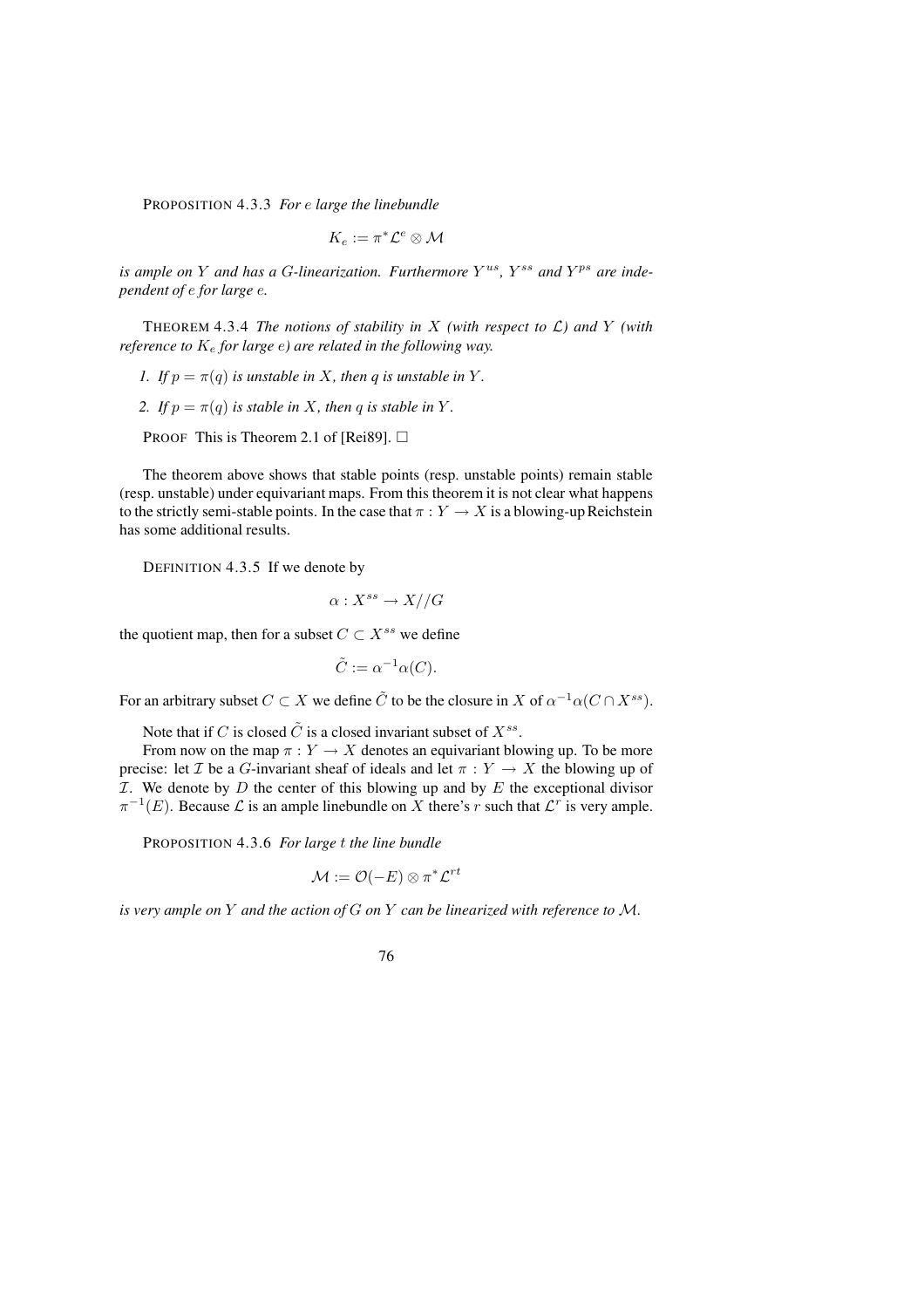Still following [Rei89] we linearize now the action on the blowing up  $Y$  with reference to the sheaf  $K_e$  as above and compare stability in X and Y.

**THEOREM 4.3.7** *Suppose*  $D \subset X^{ss}$ *. Consider*  $q \in Y$ *, such that*  $p = \pi(q)$  *is semi-stable, and*  $p \notin D$ *. Then we have the following.* 

*1. q is unstable if and only if*  $p \in \tilde{D}$ *.* 

2. *q is not stable if and only if*  $p \in X^{sss}$ .

**Proof:** This is Theorem 2.3 of [Rei89].  $\Box$ 

REMARK 4.3.8 Note that the statements here seem to differ somewhat form the statements in [Rei89]. One difference is that Reichstein uses the terminology of "properly stable" (see Remark 1.2.3). The other difference is that Reichstein is unprecise in his definition of  $\tilde{C}$ : he defines it for an arbitrary set  $C \subset X$  as  $\alpha^{-1}\alpha(C)$ .

To be able to say what happens to the points of  $X$  of the blow up locus, one needs to impose some smoothness conditions on X and D. For a closed subset  $Z \subset X$  we denote the strict transform by Z', i.e. Z' is by definition the closure of  $\pi^{-1}(Z \setminus D)$  in  $Y$ .

**THEOREM 4.3.9** *Consider*  $q \in Y$ *, such that*  $p = \pi(q)$  *is semi-stable. Assume that* X and D are smooth at every point of  $\alpha^{-1}(\alpha(p))$ . Then we have the following.

*1.* q is unstable if and only if q lies in the strict transform  $\tilde{D}'$  of  $\tilde{D}$ .

2.  $q$  *is* not stable if and only if  $q$  lies in the strict transform  $(X^{sss})'$  of  $X^{sss}$ .

Inspired by these theorems Reichstein gives a statement about obtaining a stable resolution by a sequence of blowing ups (and a resolution of singularities of  $X^{sss}$ ). In the next section we will start to investigate our own blowing up processes in order to obtain a stable resolution of configuration spaces.

**4.3.2 Compactifications of configuration spaces as stable resolutions** The Theorems 4.3.7 and 4.3.9 of Reichstein give rise to the following idea. If we could blow up a locus D, such that  $\tilde{D} = X^{sss}$ , then according to these theorems we would have that every point in the blowing up that is not stable, is in fact unstable. In other words: we would have obtained a stable resolution. The problem is that some smoothness conditions on the locus D have to be fulfilled.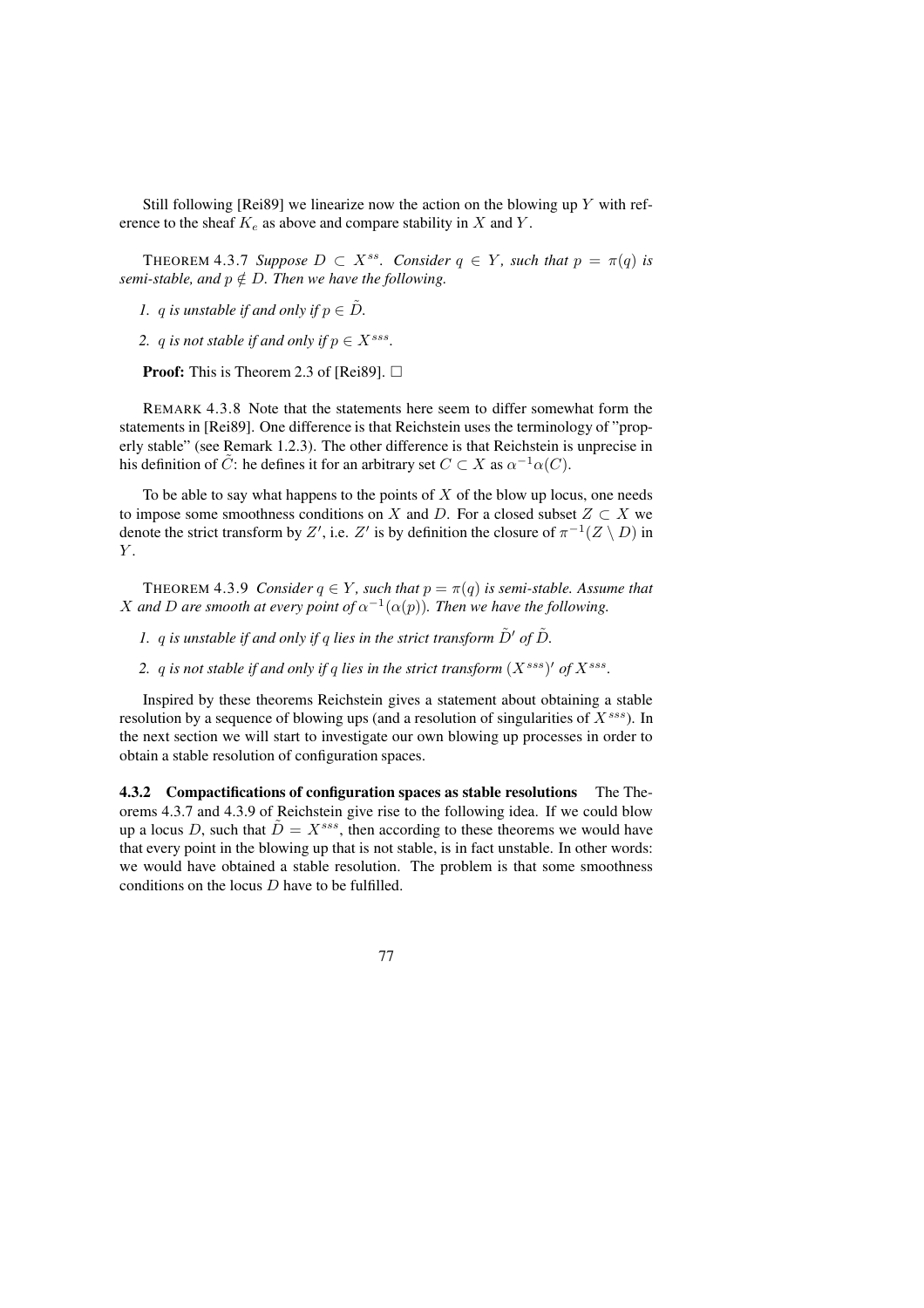**The situation of points on a line** We first restrict ourselves to the case of configuration spaces of N points on a line. By the Mumford Criterion

|  | $x \in (\mathbb{P}^1)^N$ is stable        | no $\frac{1}{2}N$ points coincide             |
|--|-------------------------------------------|-----------------------------------------------|
|  | $x \in (\mathbb{P}^1)^N$ is semi – stable | $\iff$ at most $\frac{1}{2}N$ points coincide |

If N is an odd number, we have that  $((\mathbb{P}^1)^N)^{ss} = ((\mathbb{P}^1)^N)^s$ . If N is an even number there do exist strictly semi-stable points. These are exactly the configurations where  $\frac{1}{2}N$  points come together. In the moduli space several of these strictly semi-stable orbits are mapped to the same point. If  $S \subset \{1, ..., N\}$ , we denote by  $\Delta_S \subset (\mathbb{P}^1)^N$ the corresponding diagonal. To each partition  $\{1, \ldots, N\} = S_1 \cup S_2$  into two sets of the same size  $\frac{1}{2}N$  corresponds one point in the moduli space. Configurations where all points with a label from one of the two sets of the partition come together, i.e. all points of  $\Delta_{S_1} \cup \Delta_{S_2}$ , are mapped to this single point. The minimal orbit corresponding to such a point is the orbit  $\Delta_{S_1} \cap \Delta_{S_2}$ .

**Fulton-MacPherson compactification** A well known compactification of configuration spaces was described by Fulton and MacPherson in [FM94]. If X is a nonsingular variety, the configuration space of  $N$  distinct (labeled) points is defined as

$$
F(X,N) := X^N \setminus \Delta.
$$

The *Fulton-MacPherson compactification*  $FM(X, N)$  is a compactication of  $F(X, N)$ with the property that it can be obtained by a sequence of blowing ups:

$$
X_s \to X_{s-1} \to \ldots \to X_1 \to X_0
$$

starting with  $X_0 = X^N$  and resulting in  $X_s = FM(X, N)$ . The number of blowing ups  $s = 2^N - N - 1$ . In each step a locus corresponding to some diagonal is blown up, in the following order:  $\Delta_{\{1,2\}}, \Delta_{\{1,2,3\}}, \Delta_{\{2,3\}}, \Delta_{\{1,3\}}, \Delta_{\{1,2,3,4\}}, \Delta_{\{2,3,4\}}, \Delta_{\{1,3,4\}},$  $\Delta_{\{1,2,4\}}, \Delta_{\{1,2,3,4,5\}}$ , etcetera. In this way one gets a compactification with many nice properties. For details: see the article.

For our purposes this construction is interesting because in the case of points on a line some strictly semi-stable loci are blown up. However,  $FM(\mathbb{P}^1, 4)$ , the first case one considers, is not a stable resolution of  $(\mathbb{P}^{1})^{4}$ . Let's analyze what happens. The first blowing up in the process corresponds to the diagonal  $\Delta_{\{1,2\}}$ . Because this is a variety of codimension 1, nothing is blown up. The next step is blowing up the diagonal  $\Delta_{\{1,2,3\}}$ . Because  $\Delta_{\{1,2,3\}} \cap X^{ss} = \emptyset$ , we have  $\Delta_{\{1,2,3\}} = \emptyset$ , which yields that strictly semi-stable points remain unstable. Also in the other steps of the process only unstable loci are blown up, which doesn't help us at all. This example has shown us that surely we have to blow up a locus of strictly semi-stable points.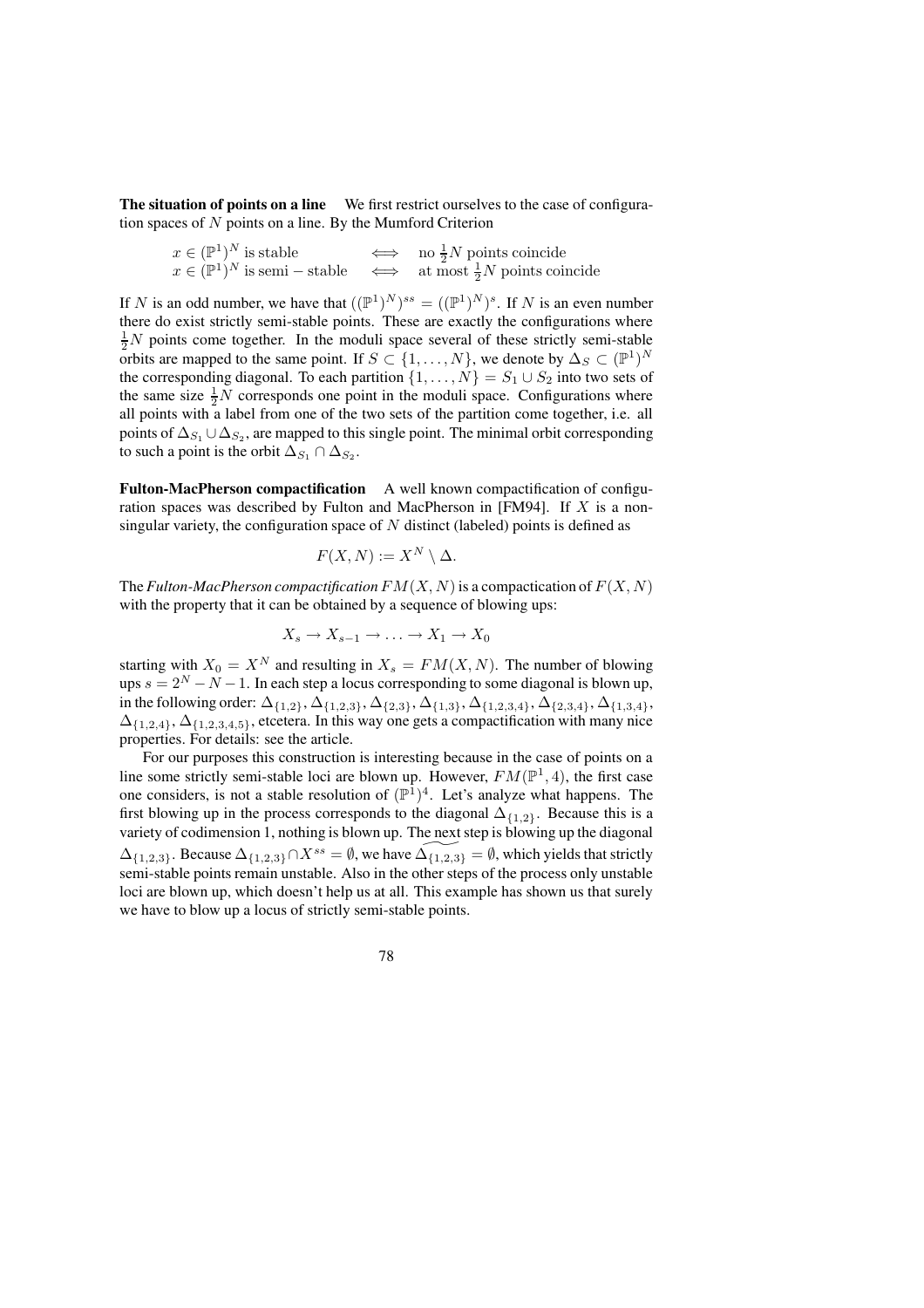**Ulyanov's compactification of configuration spaces** Another compactification of configuration spaces was described by Ulyanov in [Uly02]. We will quickly see that this compactification is a stable resolution in the case of point sets on a line. First we describe shortly Ulyanov's construction. Again: for details: see the article. He uses *polydiagonals*. A polydiagonal is nothing else than an intersection of diagonals. Suppose we are going to construct the *Ulyanov compactification* of  $F(X, N)$ . Give it the name:  $U(X, N)$ . The polydiagonals of  $X^N$  correspond bijectively to the partitions of  $\{1, \ldots, N\}$ . For example:  $\{1, \ldots, N-2\} \cup \{N-1, N\}$  corresponds to the polydiagonal  $\Delta_{\{1,\ldots,N-2\}} \cap \Delta_{\{N-1,N\}}$ . Ulyanov's compactification is also obtained by a sequence of blowing ups

$$
X_{N-1} \to X_{N-2} \to \ldots \to X_1 \to X_0,
$$

again starting with  $X_0 = X^N$  and resulting in  $X_N = U(X, N)$ . This time the number of steps in the process is exactly  $N - 1$ . Each step is a blowing up of (a proper transform) of a union of polydiagonals. To be precise the map  $X_i \to X_{i-1}$  is the blowing up of the union of all polydiagonals corresponding to partitions of  $\{1, \ldots, N\}$  into exactly *i* subsets. An important property of this construction is that each  $X_i$  is smooth (if  $X_0$  is smooth). The loci that are blown up in each step have become disjoint by a previous step in the process.

PROPOSITION 4.3.10

$$
U(\mathbb{P}^1, N) \to (\mathbb{P}^1)^N
$$

*is* a stable resolution of the action of  $SL(2)$  on  $(\mathbb{P}^1)^N$ .

**PROOF** If  $N$  is odd, the statement is trivially true, because there are no strictly semi-stable points. If  $N$  is even, recall that the strictly semi-stable locus is

$$
\bigcup \Delta_A,
$$

where the union is taken over all partitions  $\{1, \ldots, N\} = A$  such that  $\#A = \frac{1}{2}N$ . Let's now analyze what happens in the blowing up process. The first step is the blowing up of the small diagonal  $\Delta_{\{1,\ldots,N\}}$ . Because  $\Delta_{\{1,\ldots,N\}} \subset X^{us}$  this doesn't have any influence on the strictly semi-stable points. However, the loci that will be blown up in the second step, have become disjoint. In the second step all proper transforms of polydiagonals corresponding to partitions into two subsets are blown up. Most of these again consist of unstable points, i.e. the polydiagonals  $\Delta_A \cap \Delta_B$  with  $\#A, \#B \neq$  $\frac{1}{2}N$ . However, the moment the polydiagonals  $\Delta_A \cap \Delta_B$  with  $\#A = \#B = \frac{1}{2}N$  are blown up, something does happen. This union of polydiagonals is part of  $((\mathbb{P}^1)^N)^{sss}$ .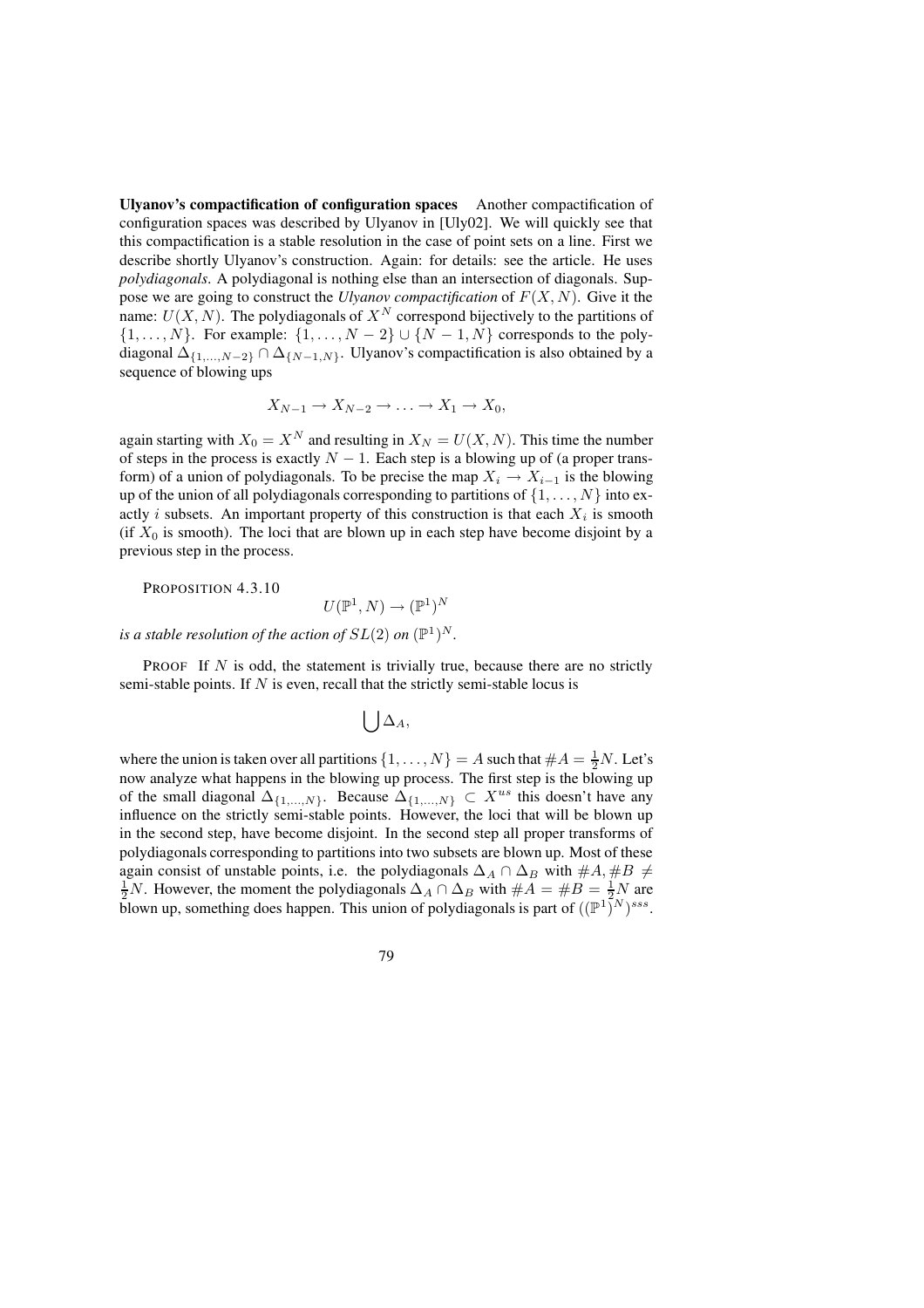Moreover, it consists exactly of the strictly semi-stable points with biggest stabilizer, i.e. it is the smallest set  $D \subset (\mathbb{P}^1)^N$  with  $\tilde{D} = ((\mathbb{P}^1)^N)^{sss}$ . Now all conditions in Theorem 4.3.9 are satisfied:  $D$  is smooth (because of the blowing up in step 1) and the variety that is blown up in step 2 is smooth (because all steps in Ulyanov's process are smooth). It is clear that Theorem 4.3.9 then says: a point is not stable if and only if it is unstable. In the other blowing ups of Ulyanov's construction nothing changes (with respect to the variety being a stable resolution).  $\Box$ 

REMARK 4.3.11 From the previous proposition it is clear that we have blown up too much, as we had blown up not enough in the case of the Fulton-MacPherson compactification. What we have to blow up minimally here is also clear:

- 1. first the small diagonal, in order to make the polydiagonals we are going to blow up in step 2 disjoint, and
- 2. then the polydiagonals which are the strictly semi-stable points with minimal orbit.

**4.3.3 A compactification of a general configuration space** In general we want to construct a stable resolution of

$$
\mathcal{C} := \mathcal{C}(\underline{d}, n) := \prod_{i=1}^N \mathbb{G}(d_i, n).
$$

We will show here a construction which is an analog of Ulyanov's compactification. Recall Mumford's Criterion (Theorem 2.1.9). It gives precise conditions for configurations  $(L_1, \ldots, L_N) \in \mathcal{C}$  in terms of the intersection with another linear subspace, determining their stability. Inspired by the Mumford Criterion we define some subvarieties of C.

DEFINITION 4.3.12 If  $\sigma := (s_1, \ldots, s_N) \in \mathbb{Z}^N$  with  $-1 \leq s_i \leq d_i$  for all i, and  $l \in \{0, \ldots, n-1\}$ , we define:

$$
W_{\sigma,l} := \{ (L_1, \dots, L_N) \in \mathcal{C} \mid \text{there exists } V \text{ with } \dim(V) = l \text{ and } \dim(V \cap L_i) \ge s_i \text{ for all } i \}.
$$

Let  $D := \dim(\mathcal{C}) - 2$ . Consider a sequence of blowing-ups:

 $Y_D \xrightarrow{\pi_D} Y_{D-1} \longrightarrow \ldots \longrightarrow Y_1 \xrightarrow{\pi_1} Y_0 \xrightarrow{\pi_0} \mathcal{C},$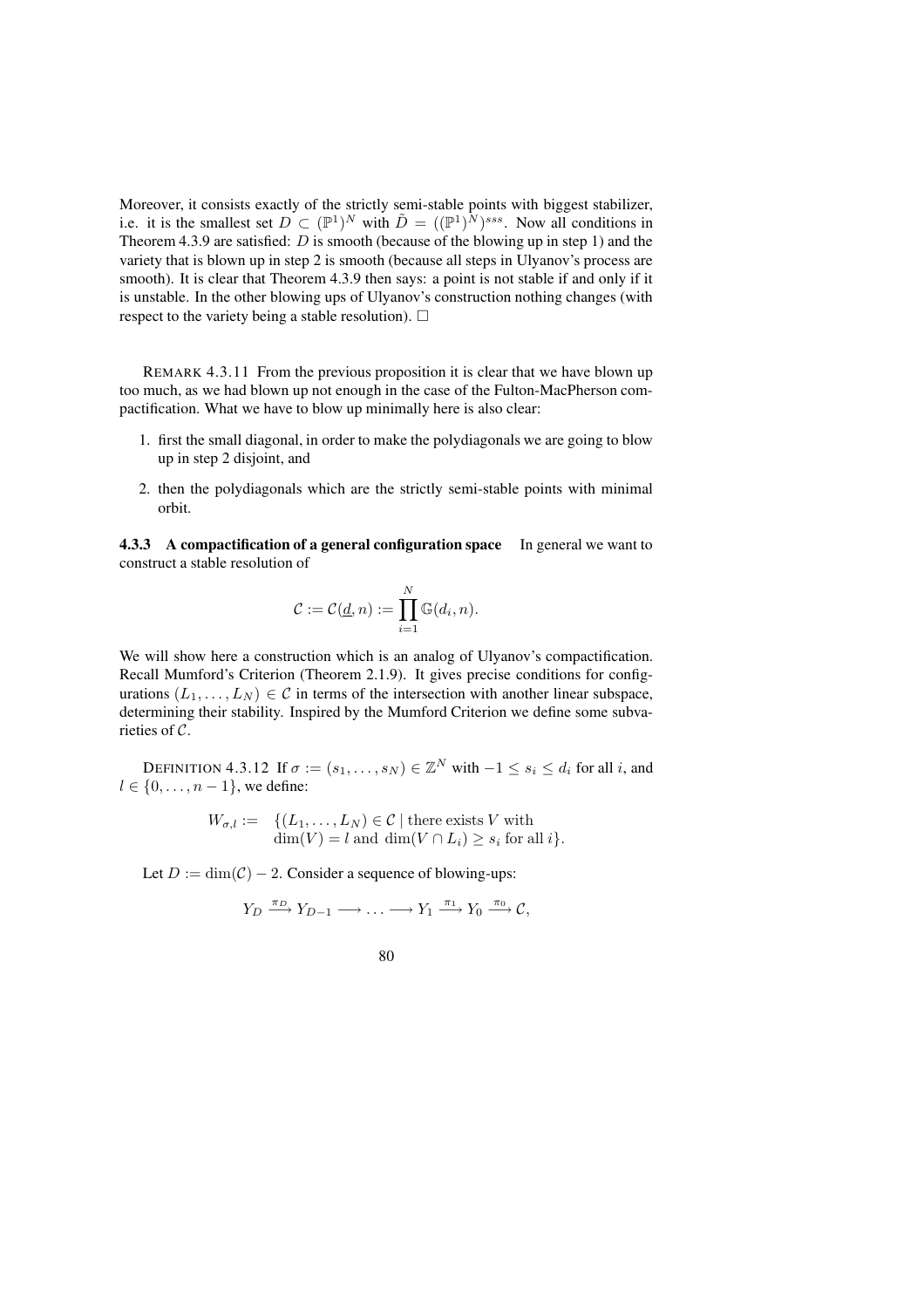such that  $\pi_i$  is the blow-up (of a proper transform of) the union of those  $W_{\sigma, l}$  satisfying  $\dim(W_{\sigma,l})=i.$ 

We repeat here a definition and a lemma from [Uly02].

DEFINITION 4.3.13 Two smooth subvarieties of a smooth algebraic variety  $W$  are said to intersect cleanly if not  $U \subset V$  or  $V \subset U$ , their scheme-theoretic intersection is smooth and the tangent bundles satisfy  $T(U \cap V) = TU \cap TV$ .

LEMMA 4.3.14 *Let* W *be a smooth algebraic variety and let* U*,* V *be smooth subvarieties of* W *intersecting cleanly. Then:*

- *1. the proper transforms of*  $U$  *and*  $V$  *in*  $\text{Bl}_{U \cap V} W$  *are disjoint, and*
- *2. if*  $Z$  *is a smooth subvariety of*  $U \cap V$ *, then the proper transforms of*  $U$  *and*  $V$  *in* BlZW *intersect cleanly.*

Now here's a strategy to obtain a stable resolution of C.

- 1. In the Definition 4.3.12 in very step of the blowing up process a disjoint union of  $W_{\sigma,l}$  is blown up. These unions are disjoint, because possible intersections of  $W_{\sigma,l}$  are themselves  $W_{\sigma,l}$  of smaller dimension. Because on the lemma on clean intersections above, the  $W_{\sigma,l}$  become disjoint in this way, if
- 2. the varieties  $W_{\sigma,l}$  intersect cleanly. Such an intersection is itself of the form  $W_{\sigma,l}$ . The problem is that these varieties aren't smooth in general.
- 3. The solution to obtain a stable resolution is as follows. First resolve the singularities of the varieties  $W_{\sigma,l}$  and then apply the blowing up process of Definition 4.3.12.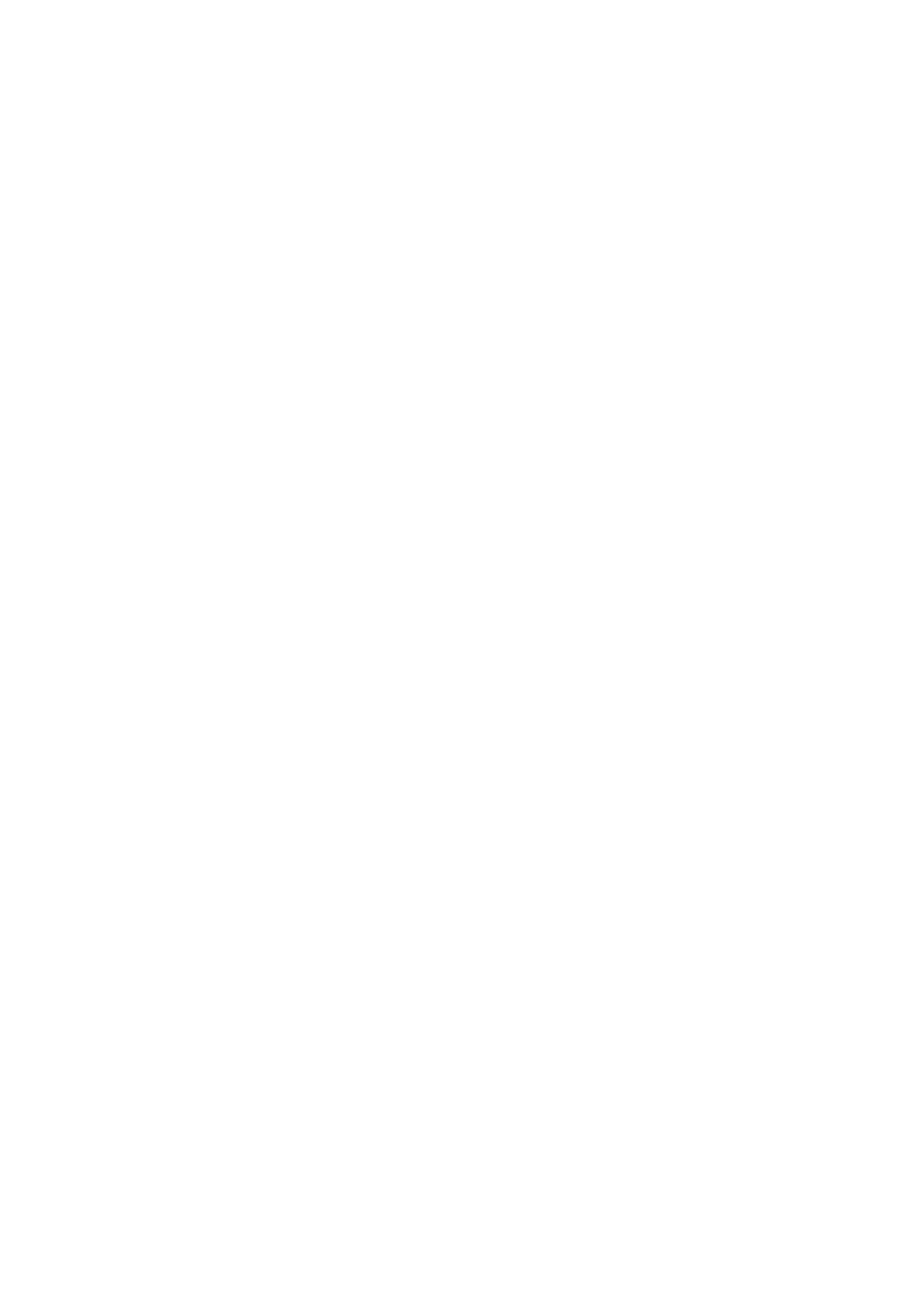# **Bibliography**

- [Bri04] M. Brion. *Lectures on the geometry of flag varieties.* Available at: arXiv:math.AG/0410240, 2004.
- [Cas89] G. Castelnuovo. *Su certi gruppi associati di punti.* Ren. di Circ. Matem. Palermo 3, 179-192, 1889.
- [DP76] C. de Concini, C. Procesi. *A characteristic free approach to invariant theory.* Advances in Math. 21, no. 3, 330-354, 1976.
- [Der01] H. Derksen. *Quiver representations.* Notes from his lectures. Available at: http://www.math.lsa.umich.edu/hderksen, 2001
- [DW00] H. Derksen, J. Weyman. *Semi-invariants of quivers and saturation for Littlewood-Richardson coefficients.* J. Amer. Math. Soc. 13, no. 3, 467-479 (electronic), 2000.
- [DC71] J.A. Dieudonne,´ J.B. Carrell. *Invariant Theory, Old and New.* Academic Press, 1971.
- [DH98] I.V. Dolgachev, Y. Hu. *Variation of geometric invariant theory quotients.* Inst. Hautes Études Sci. Publ. Math. 87, 5-56, 1998.
- [DO88] I.V. Dolgachev, D. Ortland. *Point sets in projective spaces and Theta functions.* (Volume 165 of Astérisque.) Société Mathématique de France, 1988.
- [Dol03] I.V. Dolgachev. *Lectures on Invariant Theory.* (Volume 296 of London Mathematical Lecture note series.) Cambridge University Press, 2003.
- [DZ01] M. Domokos, A.N. Zubkov. *Semi-invariants of quivers as determinants.* Transform. Groups 6, no. 1, 9-24, 2001.
- [EP00] D. Eisenbud, S. Popescu. *The Projective Geometry of the Gale Transform.* Journal of algebra 230 (1), 127-173, 2000.
- [FM94] W. Fulton, R.M. MacPherson. *A compactification of configuration spaces.* Ann. Math. 139, 183-225, 1994.
- [Fu97] W. Fulton. *Young tableaux.* (Volume 35 of London Mathematical Society student texts.) Cambridge University Press, 1997.
- [GM82] I.M. Gelfand, R.M. MacPherson. *Geometry in Grassmannians and a generalization of the dilogarithm.* Adv. in Math. 44, 279-312, 1982.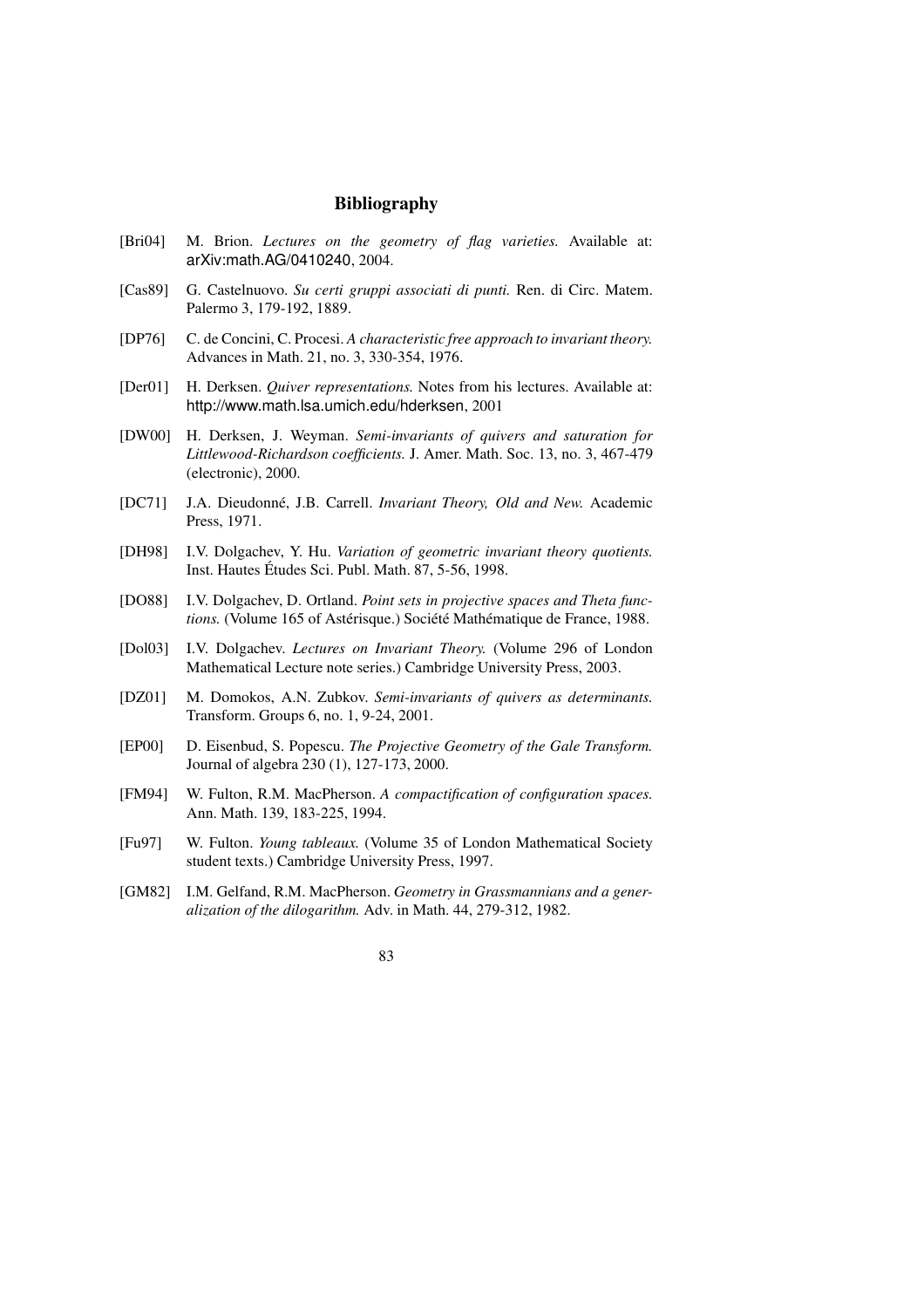- [GH78] P. Griffiths, J. Harris. *Principles of Algebraic Geometry.* Wiley-Interscience, 1978.
- [Hab75] W.J. Haboush. *Reductive groups are geometrically reductive.* Ann. of Math. 102, 67-83, 1975.
- [Har77] R. Hartshorne. *Algebraic Geometry.* (Volume 52 of Graduate Texts in Mathematics.) Springer-Verlag, 1977.
- [HH96] R. Howe, R. Huang. *Projective invariants of four subspaces.* Adv. in Math. 118, 295-336, 1996.
- [Hil90] D. Hilbert. *Uber ¨ die Theorie der algebraischen Formen.* Math. Ann. 36, 473-534, 1890.
- [Hu05] Y. Hu. *Stable Configurations of Linear Subspaces and Quotient Coherent Sheaves.* Quarterly Journal of Pure and Applied Mathematics, Volume 1, Number 1, 2005.
- [Kap92] M.M. Kapranov. *Chow quotients of Grassmanninas I.*, In: I.M. Gelfand Seminar, Adv. in Soviet Math. 16, 29-111, 1993.
- [Kir71] F.C. Kirwan. *Partial desingularisations of quotients of non-singular varieties and their Betti numbers.* Ann. Math. 122, 41-85, 1971.
- [MFK94] D. Mumford, J. Fogarty, and F. Kirwan. *Geometric Invariant Theory.* (Volume 34 of Ergebnisse der Mathematik und ihrer Grenzgebiete.) 3rd enlarged edition, Springer-Verlag, 1994.
- [Nag58] M. Nagata. *On the fourteenth problem of Hilbert.* Proc. International Congress of Math., 459-462, Edinburg, 1958.
- [Nag64] M. Nagata. *Invariants of a group in an affine ring.* J. Math. Kyoto Univ. 3 369-377, 1963/1964.
- [NM64] M. Nagata, and T. Miyata. *Note on semi-reductive groups.* J. Math. Kyoto Univ. 3 379-382, 1963/1964.
- [New78] P.E. Newstead. *Introduction to Moduli Problems and Orbit Spaces.* (Volume 51 of Tata Institute Lecture Notes on Mathematics.) Springer-Verlag, 1978.
- [Rei89] Z. Reichstein. *Stability and equivariant maps.* Invent. Math. 96, 349-383, 1989.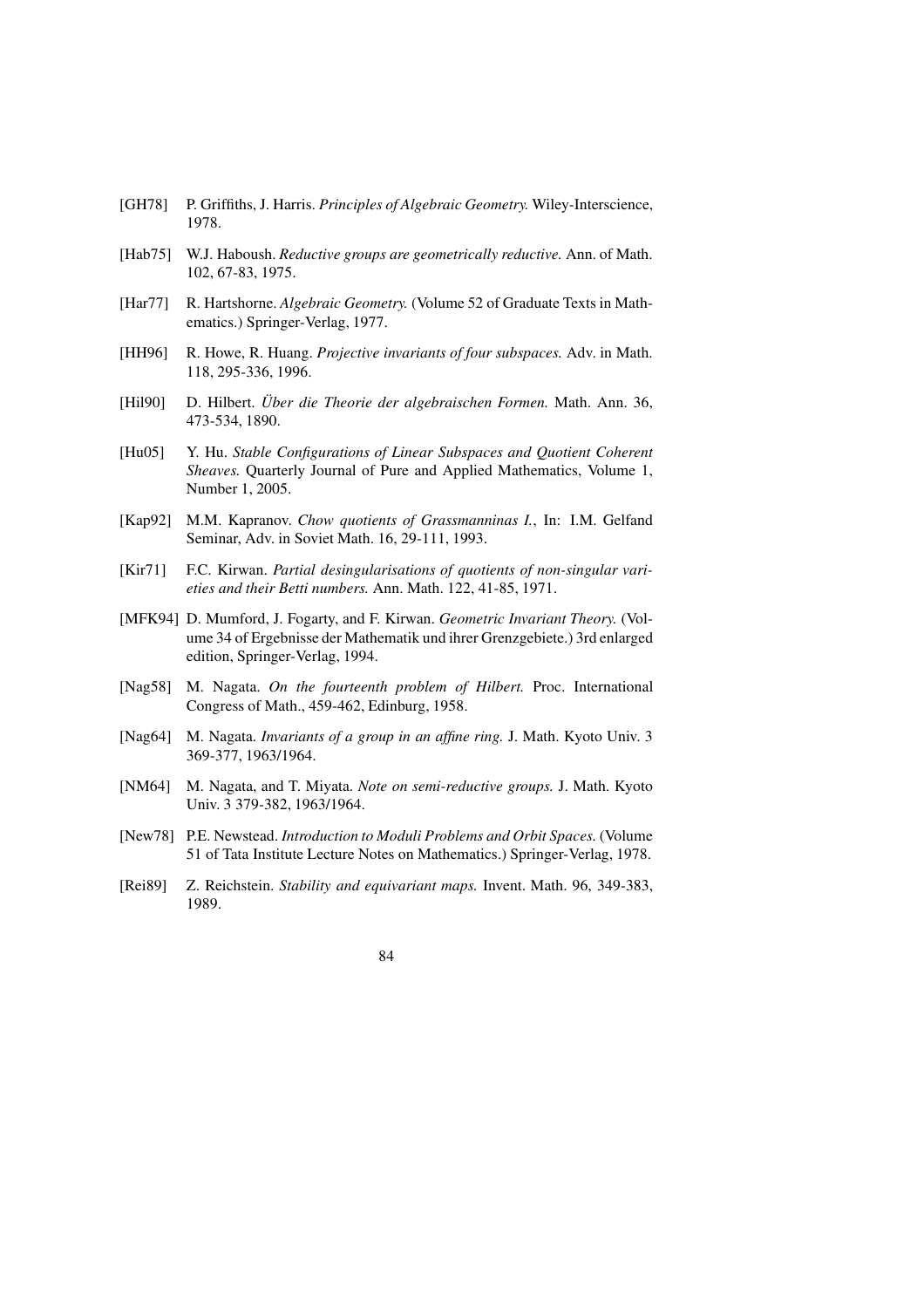- [Uly02] A.P. Ulyanov. *Polydiagonal compactification of configuration spaces.* J. Algebraic Geom. 11, 129-159, 2002.
- [Vaz99] D. Vazzana. *Projections and invariants of lines in projective space.* Univ. Michigan Ph. D. thesis, 1999.
- [Wey46] C.H.H. Weyl. *The classical groups: their invariants and representations.* Princeton Univ. Press, 1946.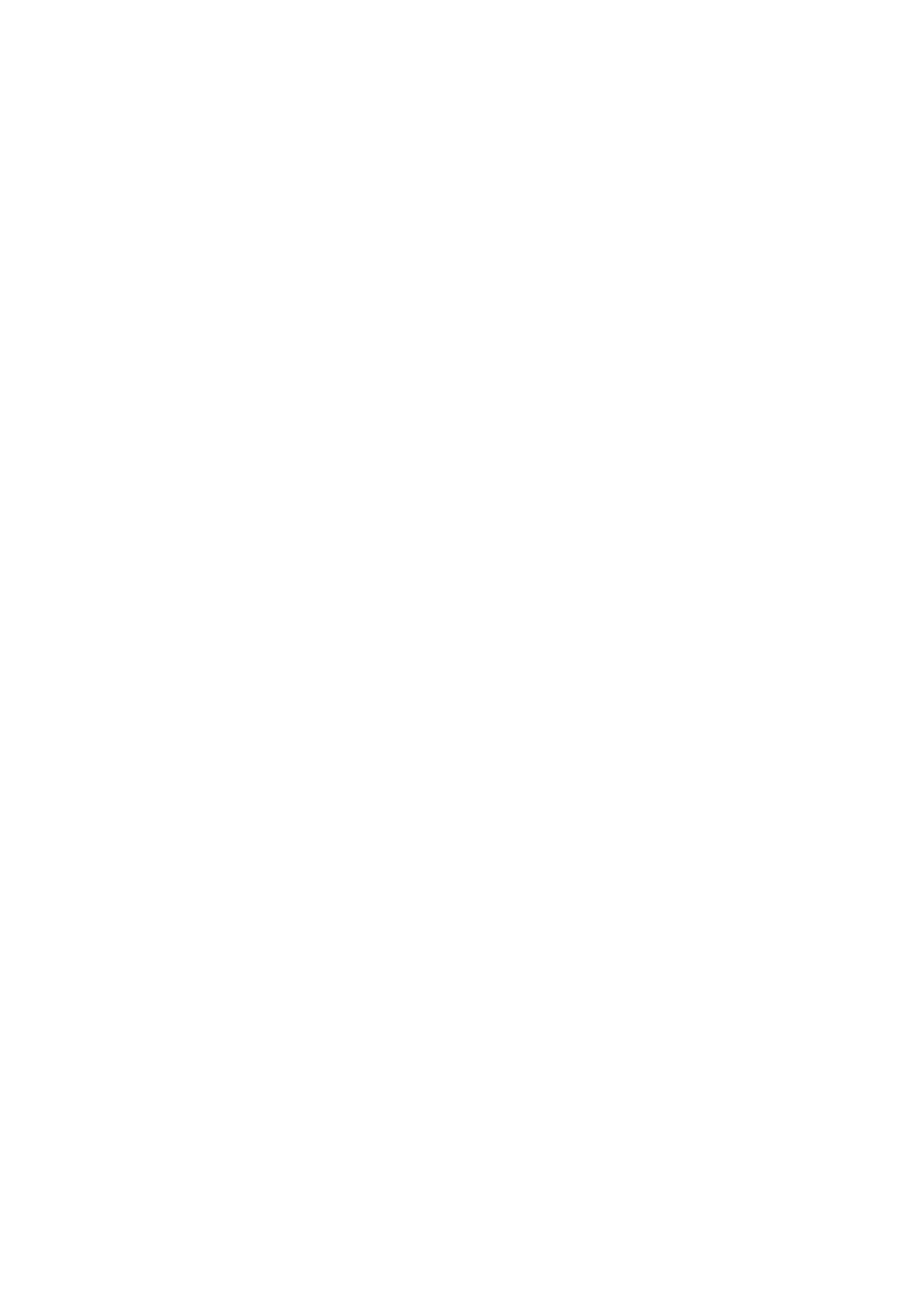#### **Introductie tot het onderwerp**

Dit proefschrift gaat over moduli van rijtjes lineaire deelruimten van projectieve ruimten. Zo'n rijtje lineaire deelruimten noemen we een *configuratie*. Het eenvoudigste voorbeeld van een lineaire deelruimte van een projectieve ruimte is een punt in de projectieve ruimte. Zo is het eenvoudigste voorbeeld van een configuratie een rijtje punten in de projectieve ruimte, zeg een element van  $(\mathbb{P}^n)^N$ . De speciale lineaire groep  $SL(n + 1)$  werkt op op de configuratieruimte  $(\mathbb{P}^n)^N$  en wij zijn geïnteresseerd in de banen van deze actie.

Natuurlijk kunnen we de slechts de verzameling van deze banen beschouwen, maar liever zouden we het volgende hebben:

- 1. een algebraïsche variëteit  $X$ ,
- 2. een morfisme van algebraïsche variëteiten  $\phi : (\mathbb{P}^n)^N \to X$ , zodat
- 3.  $\phi$  surjectief is, en
- 4. voor elke  $x \in X$  de vezel  $\phi^{-1}(x)$  een baan is voor de actie van  $SL(n + 1)$ .

Dit is het idee van een *moduliruimte*. Bovenstaande variëteit X zou alle mogelijke configuraties van N punten in  $\mathbb{P}^n$  parametrizeren tot op lineaire equivalentie.

Moduliruimten zijn variëteiten of schema's die een zekere klasse van objecten parametrizeren tot op een zekere equivalentierelatie. Ze zijn erg belangrijk in de algebra¨ısche meetkunde. In het algemeen, en ook in ons geval, is het niet mogelijk om moduliruimten te construeren die *alle* equivalentieklassen van de objecten parametrizeren. Laten we dit duidelijk maken met een voorbeeld. Vier punten op een projectieve lijn hebben een dubbelverhouding. Als  $[x_1, y_1], \ldots, [x_4, y_4] \in \mathbb{P}^1$  de punten zijn, dan is de dubbelverhouding het volgende punt van  $\mathbb{P}^1$ :

$$
\left[\det\left(\begin{array}{cc} x_1 & y_1 \\ x_3 & y_3 \end{array}\right) \cdot \det\left(\begin{array}{cc} x_2 & y_2 \\ x_4 & y_4 \end{array}\right), \det\left(\begin{array}{cc} x_1 & y_1 \\ x_4 & y_4 \end{array}\right) \cdot \det\left(\begin{array}{cc} x_2 & y_2 \\ x_3 & y_3 \end{array}\right)\right].
$$

Voor elementen uit de de deelverzameling  $U \subset (\mathbb{P}^1)^4$  waar de vier punten verschillend zijn hebben we:  $P, Q \in U$  zitten in dezelfde baan dan en slechts dan als ze dezelfde dubbelverhouding hebben. Als echter drie van de vier punten samenvallen, is de rationale afbeelding  $\phi : (\mathbb{P}^1)^4 \dashrightarrow \mathbb{P}^1$  niet gedefinieerd.

David Mumford heeft een methode uitgevonden om quotiënten te bepalen voor de actie van een reductieve groep  $G$  op een algebraïsche variëteit  $X$ . Deze staat beschreven in zijn beroemde boek *Geometric Invariant Theory*<sup>2</sup> , [MFK94], vaak *GIT*

<sup>2</sup>Tegenwoordig zijn wellicht de zogenaamde *moduli stacks* populairder, maar in dit proefschrift houden we het bij de nog springlevende GIT.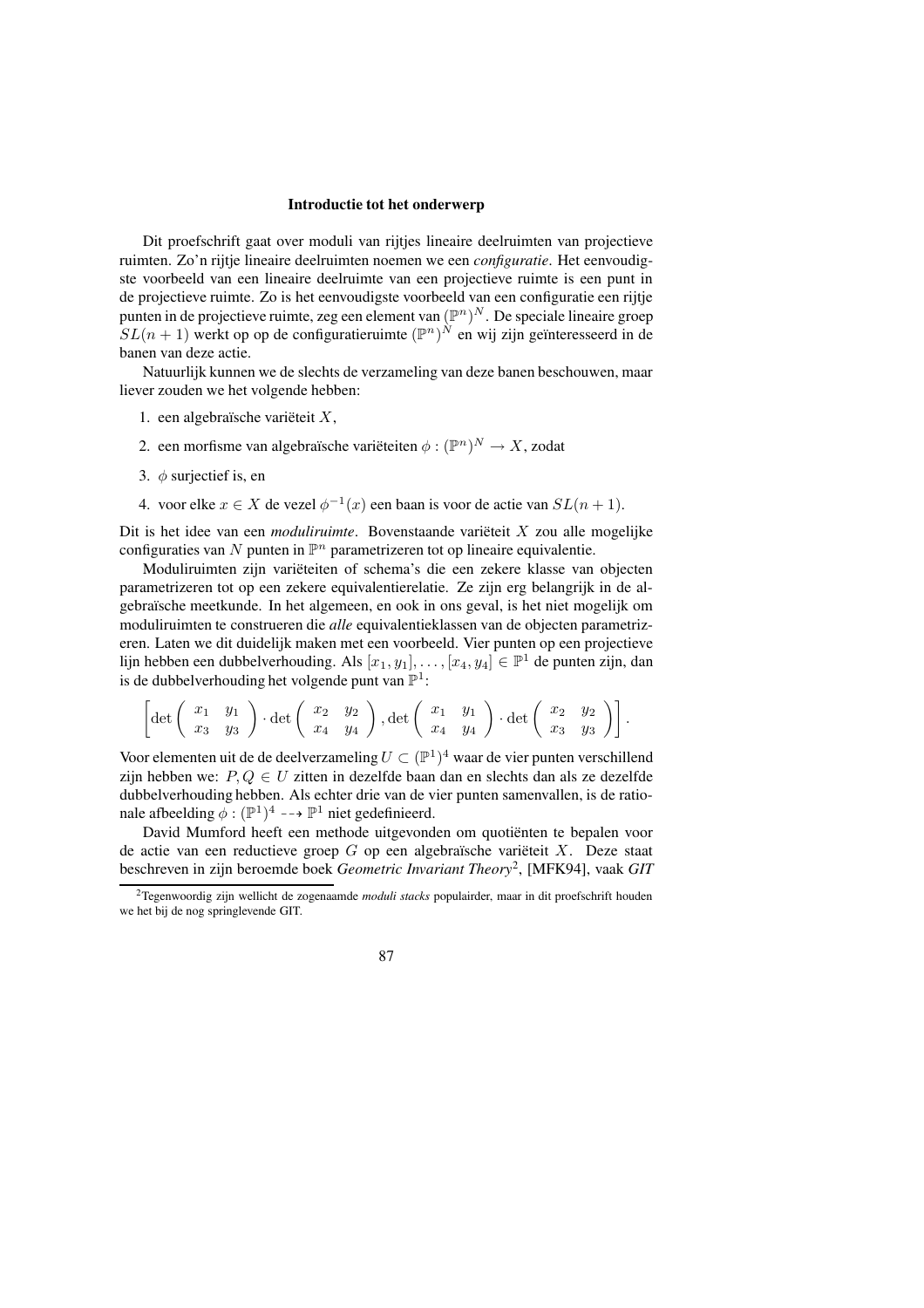genoemd. In zijn methode spelen *invarianten* een erg belangrijke rol. Als we een lijnenbundel  $\mathcal L$  op X kiezen zodat de actie van G kan uitgebreid worden tot  $\mathcal L$ , dan zeggen we dat  $f \in \Gamma(X, \mathcal{L}^{\otimes k})$  een invariant van graad k is als  $f(g \cdot x) = f(x)$  voor alle  $x \in X$ en  $g \in G$ . De quotientafbeelding  $\phi : X \dashrightarrow X//G$  wordt gegeven door invarianten en is dus niet gedefinieerd in punten waar alle invarianten nul zijn. Deze punten heten *onstabiel*. Punten die niet onstabiel zijn heten *semi-stabiel*. In het voorbeeld van de dubbelverhouding zijn de configuraties van (tenminste) drie samenvallende punten onstabiel en de andere configuraties zijn semi-stabiel.

Hoewel er een quotientafbeelding  $\phi : X \dashrightarrow X//G$  op de semi-stabiele locus gedefinieerd is, is het quotient  $X//G$  niet overal een banenruimte. Beschouw in ons voorbeeld de verzameling van alle configuraties  $(P_1, \ldots, P_4) \in (\mathbb{P}^1)^4$ , zo dat  $P_1 \neq$  $P_2 = P_3 \neq P_4$ . Het is duidelijk dat deze verzameling uit twee banen bestaat: de baan waar  $P_1 = P_4$  en de baan waar  $P_1 \neq P_4$ , maar beide banen worden door  $\phi$  op het punt [1,0] ∈  $\mathbb{P}^1$  afgebeeld. In de theorie van Mumford is er een deelverzameling U van de semi-stabiele punten zo dat  $\phi|_U : U \to X//G$  verschillende banen op verschillende punten afbeeldt. De punten in deze deelverzamelingU heten *stabiel*. Zo zijn de stabiele configuraties van  $(\mathbb{P}^{1})^{4}$  de configuraties waar de vier punten verschillend zijn.

Er bestaan geen concepten in de Geometrische Invarianten Theorie (of in dit proefschrift) die belangrijker zijn dan stabiliteit en semi-stabiliteit. In plaats van puntconfiguraties doen we GIT voor de actie van  $SL(n + 1)$  op rijtjes lineaire deelruimten van  $\mathbb{P}^n$ , m.a.w. de variëteit waarop de speciale lineaire groep werkt is:

$$
\mathcal{C} := \prod_{i=1}^N \operatorname{Gr}(d_i + 1, n + 1).
$$

Hier bedoelen we met  $Gr(d_i + 1, n + 1)$  de Grassmannse variëteit, waarvan de elementen de  $d_i + 1$ -dimensionale lineaire deelruimten van een  $n + 1$ -dimensionale vectorruimte parametrizeren. Een element van  $C$  is een configuratie. Zoals is uitgelegd, moet men om quotiënten met goede eigenschappen te krijgen de onstabiele configuraties uitsluiten. Men zou kunnen zeggen dat de onstabiele configuraties in zekere zin "te gedegenereerd" zijn. Mumford heeft in GIT al een handig criterium gegeven dat, in een vaste configuratieruimte  $\mathcal{C}$ , nagaat of een element van  $\mathcal{C}$  onstabiel is of semi-stabiel, of zelfs stabiel. Wat men ook kan doen, is de configuratieruimten varieren. Men kan het aantal deelruimten N variëren, de dimensies  $d_i$  van de deelruimten en de dimensie  $n$  van de projectieve ruimte. Het is niet van tevoren duidelijk of zo'n configuratieruimte C een stabiel element bevat. Zo werd een natuurlijk doel in ons onderzoek om criteria op de configuratieruimten te geven voor het bestaan van stabiele (resp. semi-stabiele) punten. In deze richting hebben we enkele resultaten gehaald.

Het andere belangrijk thema in ons onderzoek is een involutie op rijtjes punten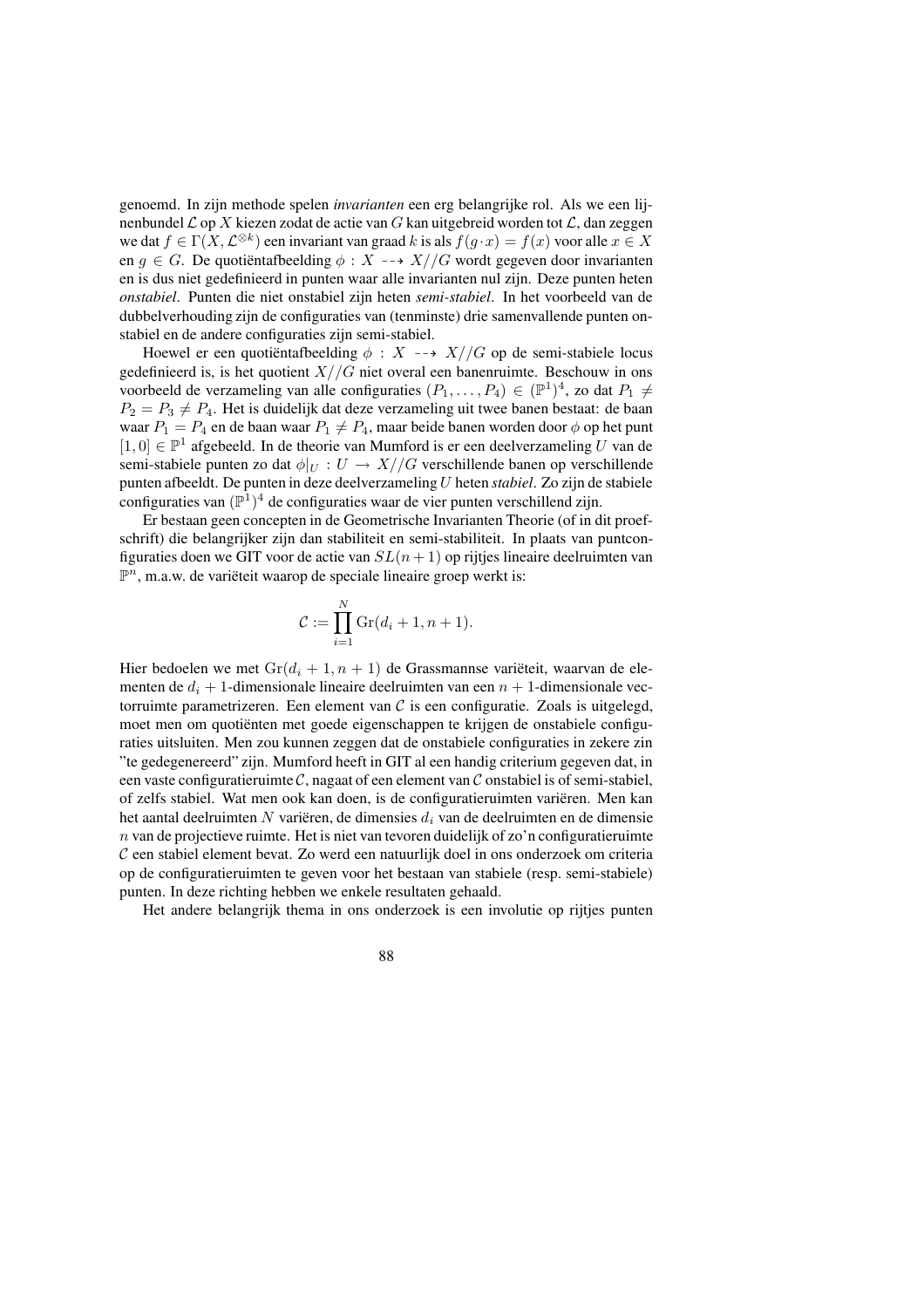in projectieve ruimten genaamd *Gale dualiteit*. Gegeven een rijtje van N punten in  $\mathbb{P}^n$  in voldoende algemene positie kan men homogene coördinaten kiezen zodat het gerepresenteerd wordt door de rijen van de matrix

$$
\left(\begin{array}{c} I_{n+1} \\ A \end{array}\right).
$$

De Gale duale van dit rijtje is dan gedefinieerd als het rijtje punten dat wordt gerepresenteerd door het de rijen van

$$
\left(\begin{array}{c} A^T \\ I_{N-n-1} \end{array}\right).
$$

Het was al bekend dat deze associatie bijzondere meetkundige eigenschappen heeft. Daarover schrijven Eisenbud en Popescu in het artikel *The projective geometry of the Gale transform*, [EP00]. Deze associatie van rijtjes punten kan asl volgt worden gegeneralizeerd tot een associatie van rijtjes lineaire deelruimten. Kies op ieder van de deelruimten lineair onafhankelijke punten die hem opspannen en beschouw het rijtje van al deze punten. Neem daarvan de Gale duale en maak dan een nieuw rijtje lineaire deelruimten door de opspansels te nemen van de geschikte deelverzamelingen van de Gale duale puntverzameling. Men kan nagaan dat deze constructie niet afhangt van de keuze van de punten die de deelruimten opspannen. Zo krijgt men dus een associatie tussen elementen van deze twee configuratieruimten:

$$
\prod_{i=1}^{N} \text{Gr}(d_i + 1, n + 1) \text{ and } \prod_{i=1}^{N} \text{Gr}(d_i + 1, \tilde{n} + 1),
$$

met

$$
\tilde{n} = \sum_{i=1}^{N} (d_i + 1) - n - 2.
$$

Eisenbud en Popescu, en wij, vroegen ons af of deze generalizatie de een of andere meetkundige betekenis heeft. In dit proefschrift onderzoeken we deze vraag en we konden een eenvoudige meetkundige constructie geven van de de gegeneralizeerde Gale duale.

De Gale duale is gedefinieerd tot op lineaire transformaties. Daarom is het een natuurlijke vraag of er een isomorfisme bestaat tussen de moduliruimtes

$$
\prod_{i=1}^{N} \text{Gr}(d_i + 1, n+1) // SL(n+1) \cong \prod_{i=1}^{N} \text{Gr}(d_i + 1, \tilde{n} + 1) // SL(\tilde{n} + 1).
$$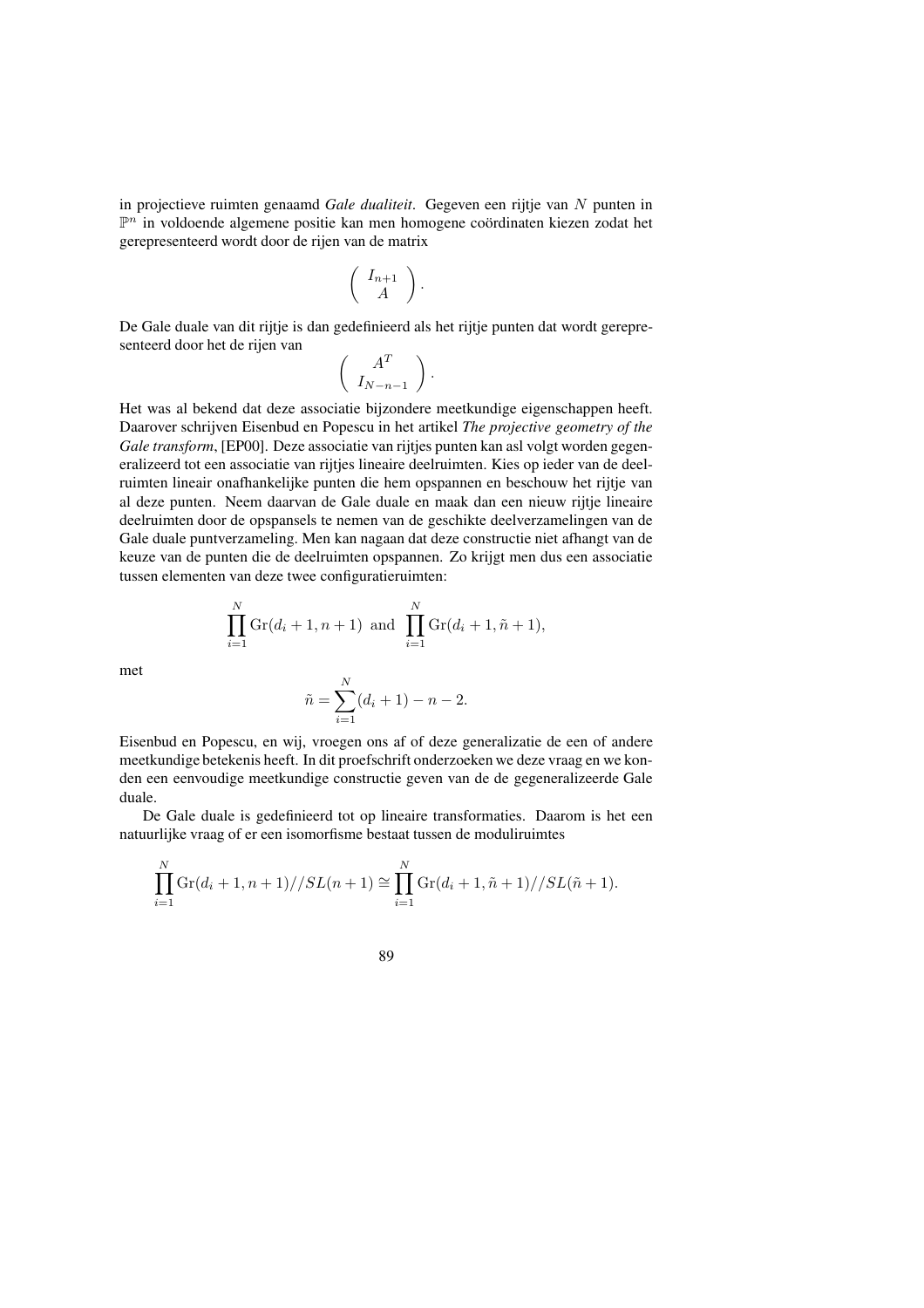(Let op: we zijn hier onzorgvuldig met onze notatie, omdat het quotient alleen maar genomen kan worden van de deelverzameling van de semi-stabiele punten van de configuratieruimtes.) In het geval van rijtjes van punten was deze vraag al bevestigend beantwoord. Wij hebben laten zien dat zo'n isomorfisme ook in het algemeen bestaat.

## **Samenvatting van dit proefschrift**

Nu geven we in meer detail een samenvatting van de inhoud van elk van de vier hoofdstukken van dit proefschrift. Hoofdstuk 1 is een beknopte introductie van GIT bedoeld voor beginners. Het is een opsomming van bekende definities en stellingen zonder bewijzen. We leggen uit wat er bedoeld wordt met een goed quotiënt en dat GIT een manier is om goede quotïenten te maken voor acties van reductieve groepen op algebraïsche variëteiten. We leggen uit hoe je deze quotiënten construeert door invariantenringen te bekijken. Aan het eind van het hoofdstuk besteden we een beetje aandacht aan *linearizaties* van de groepsacties. Losjes gezegd is een linearizatie een keuze van de inbedding in de projectieve ruimte van de variëteit waarop de groep werkt.

In hoofdstuk 2 voeren we de configuratieruimtes van lineaire deelruimtes in. We herhalen (het al bekende) criterium van Mumford om (semi-)stabiliteit te testen. In zekere zin meet dit criterium de mate van gedegenereerdheid van een configuratie. Het zegt dat een rijtje van lineaire deelruimten onstabiel is als de doorsnijding met willekeurige andere lineaire deelruimten "te groot" is. Zo is bijvoorbeeld een rijtje van vijf lijnen in P <sup>4</sup> onstabiel als er een lijn bestaat die deze vijf lijnen doorsnijdt. Met behulp van het criterium van Mumford kan men heel goed stabiliteit nagaan, zelfs in ingewikkelde configuratieruimten, terwijl het berekenen van de corresponderende moduli ruimte in het algemeen bijna onmogelijk is (behalve in enkele kleine gevallen). Dolgachev en Ortland hebben een uitgebreide studie gemaakt van het geval van puntconfiguraties in *Point sets in projective spaces and Theta functions*, [DO88]. De rest van het hoofdstuk hebben wij besteed aan enkele berekenbare voorbeelden van moduli ruimten can configuraties van punten en hypervlakken. De moduli ruimte van configuraties van drie punten en drie lijnen in het vlak is erg mooi. Het is de torische variëteit in P <sup>5</sup> die wordt gegeven door de vergelijking

$$
XYZ = UVW.
$$

We bekijken de natuurlijke birationale afbeelding naar de moduli ruimte van zes punten in het vlak, de dubbele overdekking van P <sup>4</sup> vertakt langs de (bekende) *Igusa quartic*.

Hoofdstuk 3 gaat over Gale dualiteit. We geven een aantal equivalente definities van de gegeneralizeerde Gale transformatie. Een nodige voorwaarde voor de bewering dat Gale dualiteit een isomorfisme induceert tussen de corresponderende moduli ruimten is de bewering dat een configuratie stabiel (resp. semi-stabiel) is dan en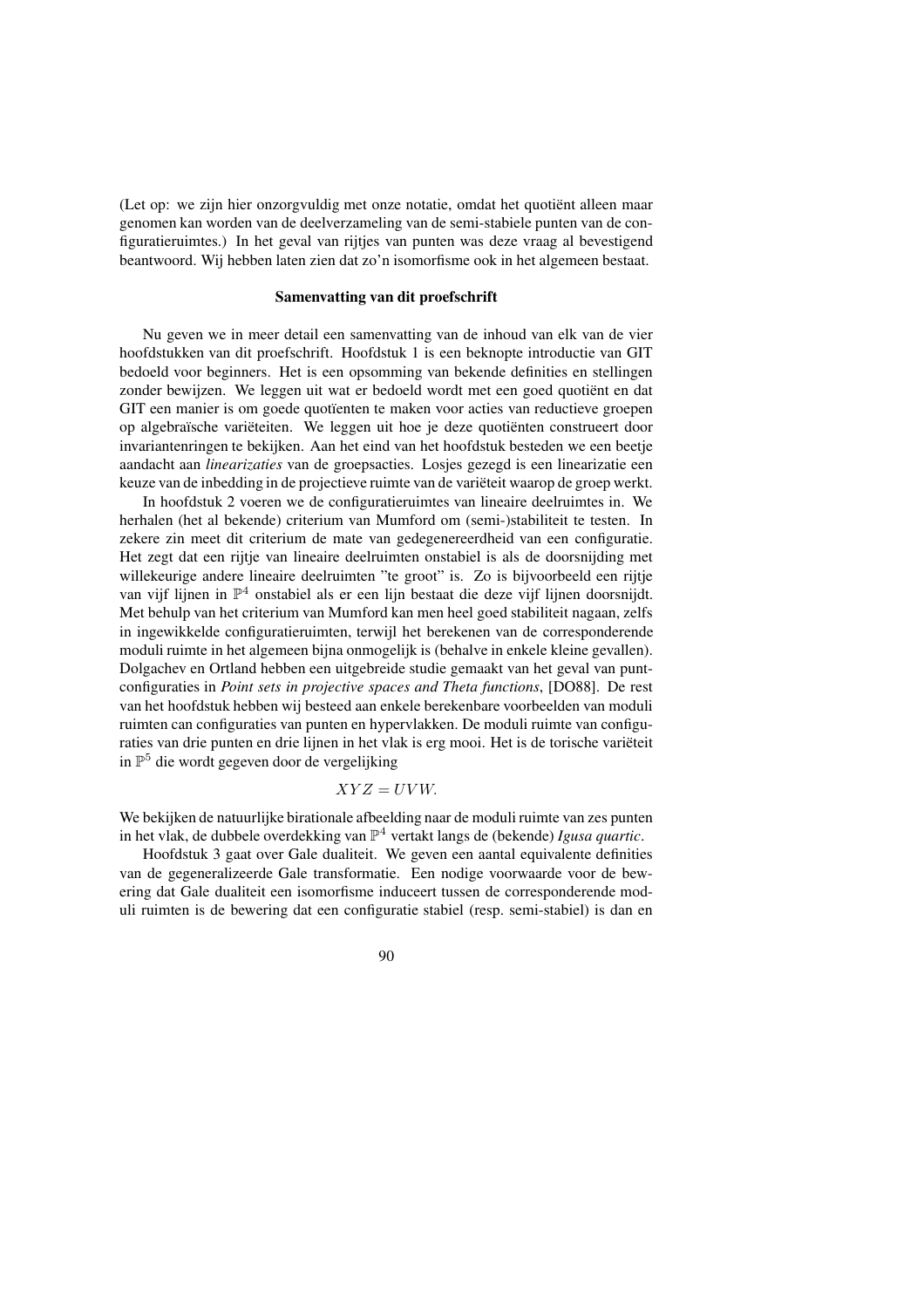slechts dan als zijn Gale duale stabiel (resp. semi-stabiel) is. We konden deze bewering bewijzen voor de standaard linearizatie, voordat we het gewenste isomorfisme van moduli ruimten konden bewijzen. De sleutel tot het bewijzen van het isomorfisme is de *Gelfand-MacPherson correspondentie*, die een verband legt tussen zekere lineaire deelruimten tot op de actie van een torus en rijtjes punten tot op lineaire actie. Dit kan gegeneralizeerd worden, waarbij de torus actie wordt vervangen door een actie van bepaalde blokmatrices en de rijtjes punten door rijtjes lineaire deelruimten. Door deze correspondentie te combineren met de gewone dualiteit in projective ruimten krijgen we het gegeneralizeerde Gale dualiteit isomorfisme. Dit werd onafhankelijk van ons ook ontdekt en bewezen door Yi Hu, [Hu05]. Een ander belangrijk resultaat in dit hoofdstuk is een meetkundige constructie voor de gegeneralizeerde Gale dualiteit, waar niks anders bij komt kijken dan het nemen van opspansels, doorsnijdingen en projecties in vectorruimten. Aan het eind van het hoofdstuk gaan we in op *quivers*. We sturen aan op het formuleren van de stelling van *Domokos-Zubkov*, die alle semi-invarianten van quivers geeft. Een speciaal geval van deze stelling geeft wel alle invarianten van configuratieruimten, maar bepaalt niet de structuur van hun invariantenringen.

Hoofdstuk 4 gaat vooral over de vraag welke configuratieruimten stabiele (resp. semi-stabiele) elementen hebben. Het eerste dat we ons realizeerden was dat er voor een vaste configuratieruimte  $\mathcal C$  een algoritme bestaat om te controleren of hij stabiele (resp. semi-stabiele) elementen bevat. We beschrijven dit algoritme, dat gebruik maakt van Schubert calculus. Daarna bekeken we vooral het speciale geval van configuraties waarvan alle deelruimten dezelfde dimensie hebben, i.e. ruimten van de vorm

$$
Gr(d+1, n+1)^N.
$$

We konden bewijzen dat er voor iedere  $d, n \in \mathbb{N}$  er een  $N_0 \in \mathbb{N}$  (resp. een  $N_1 \in \mathbb{N}$ ) bestaat zodat  $\text{Gr}(d + 1, n + 1)^N$  stabiele (resp. semi-stabiele) punten bevat dan en slechts dan als  $N \ge N_0$  (resp  $N \ge N_1$ ). Daarna was het doel van onze onderzoekingen het bepalen van de waarden van de functie  $N_0$ . Door de vele isomorfismes tussen onze moduli ruimten (Gale dualiteit en de gebruikelijke dualiteit in projectieve ruimten), is het mogelijk om de waarden van  $N_0$  tamelijk goed te schatten.

Ook schenken we enige aandacht aan quotiënten van vier medialen. Dat is het geval dat  $N = 4$  en  $n = 2d + 1$ . Deze ruimten hebben de speciale eigenschap dat er geen stabiele punten in bestaan, terwijl ze wel een goed quotiënt hebben.

Aan het einde van het hoofdstuk, en van het proefschrift, bekijken we *stabiele resoluties*. Een stabiele resolutie van een variëteit  $X$  met daarop een werking van een reductieve groep G is, losjes gezegd, een surjectief equivariant morfisme  $Y \to X$  dat de zuiver semi-stabiele locus opheft. Zuiver semi-stabiele elementen zijn semi-stabiele elementen die niet stabiel zijn. Dit zijn precies de elementen van X die verhinderen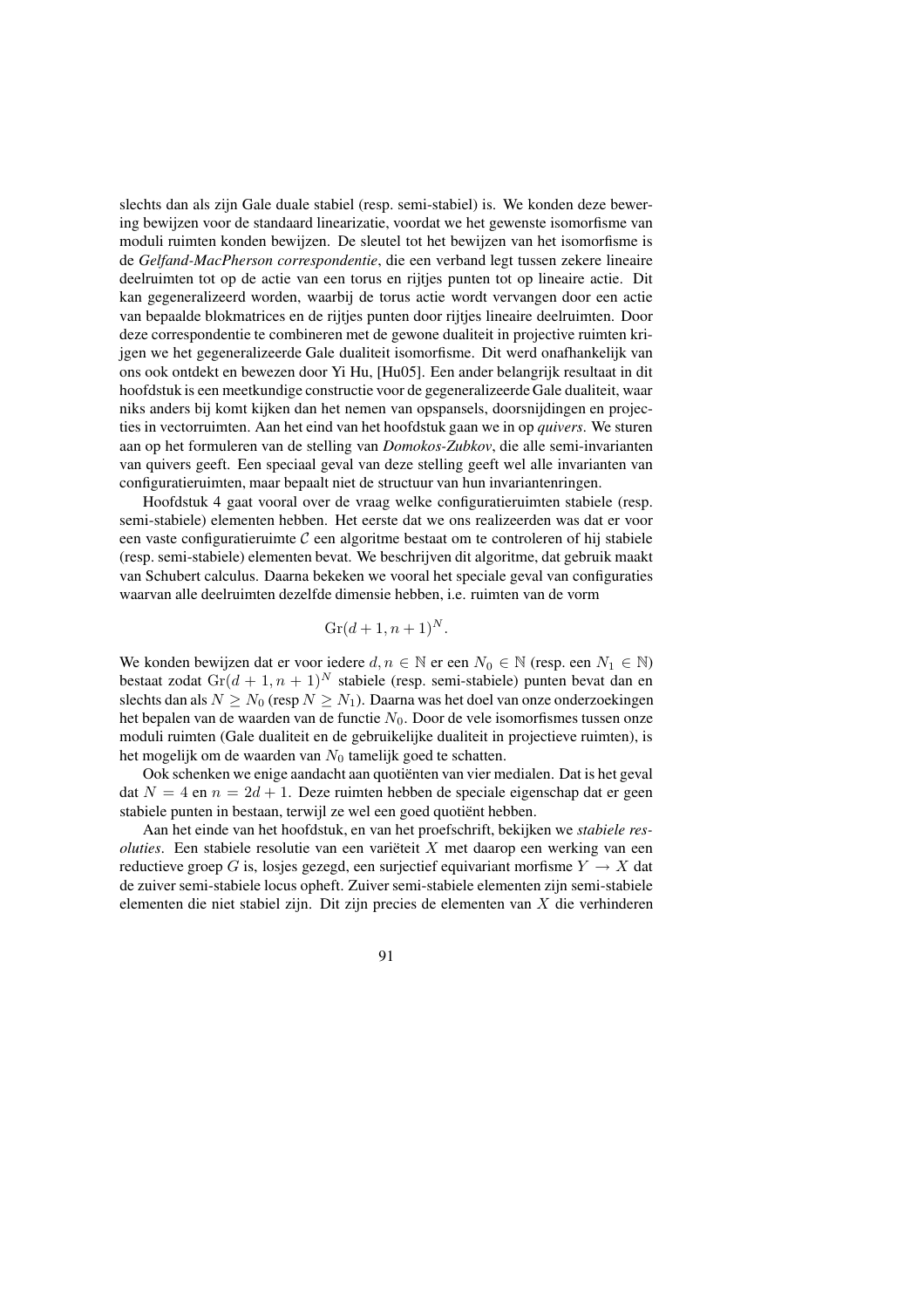dat  $X//G$  een banenruimte is. We schetsen hoe je de strict semi-stabiele elementen van configuratieruimten zou moeten opheffen. Voor het geval van verzamelingen van punten is de stabiele resolutie een generalizatie van een Fulton-MacPherson compactificatie.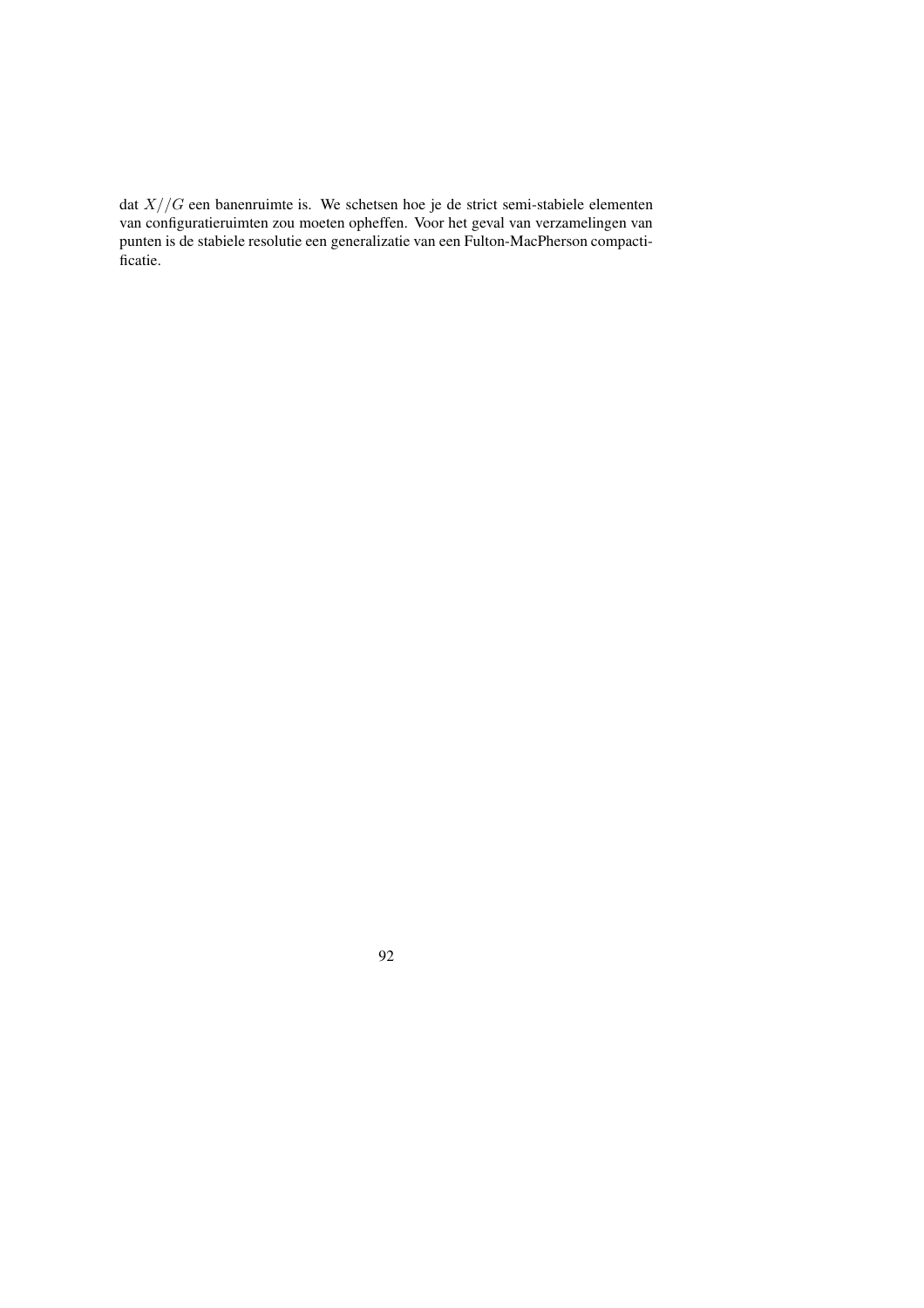**Index**

 $(ij)$ , 24  $FM(X,N), 78$  $GL(\alpha)$ , 51  $Gr(d+1, n+1)$ , 19  $H_1$ , 42  $I(Q,\alpha)$ , 52  $N_0$ , 68  $PS(G)$ , 15  $SL(\alpha)$ , 52 T , 12  $T^n, 8$  $U(X,N),$  79  $X^*$ , 6  $X^s(\mathcal{L}), 13$  $X^{reg}$ , 14  $X^{sss}(\mathcal{L}),$  13  $X^{ss}(\mathcal{L}), 13$  $X^{ss}_{\beta}(\mathcal{L})//G, 17$  $X^{us}(\mathcal{L}), 13$  $[i_1 i_2 \ldots i_{n+1}], 24$  $\mathcal{C},$  19  $\mathcal{C}(\underline{d},n)$ , 19  $\Delta_S$ , 78  $\mathcal{L}_x,$  6  $\mathcal{L}_k$ , 21  $\mathcal{Q}(\underline{d}, n)$ , 63  $\mathbb{A}^1$ , 6  $\chi(G),$  17  $\chi_{\underline{k}},$  43  $\underline{d}$ , 19  $\frac{d}{\mathbb{G}(d,n)},$  19  $\overline{\mathbb{G}_m},8$  $k$ , 21  $\lambda_k$ , 42 D , 31  $N$ , 15

 $T$ , 32  $Pic^G(X)$ , 12  $\operatorname{Rep}(Q,\alpha)$ , 51  $\mu^{\mathcal{L}}(x,\lambda)$ , 16  $\mu_{\underline{k}},$  43  $\sigma_{\lambda}$ , 56  $c_{\lambda,\mu}^{\nu}$ , 56  $k, 6$ abstract variety , 6 action linear, 8 of algebraic group, 7 rational, 8 affine cone, 6 algebraic group, 7 geometrically reducti ve, 9 linearly reductive, 9 reducti ve, 10 algorithm to check (semi-)stability , 55 association, 38 BGP reflection functor , 54 bracket function, 24 categorical quotient, 8 compactification Fulton-MacPherson, 78 Ulyanov, 79 complete flag, 55 configuration, 19 configuration space, 19 criterion Mumford criterion, 22 numerical criterion, 15 cross ratio, 26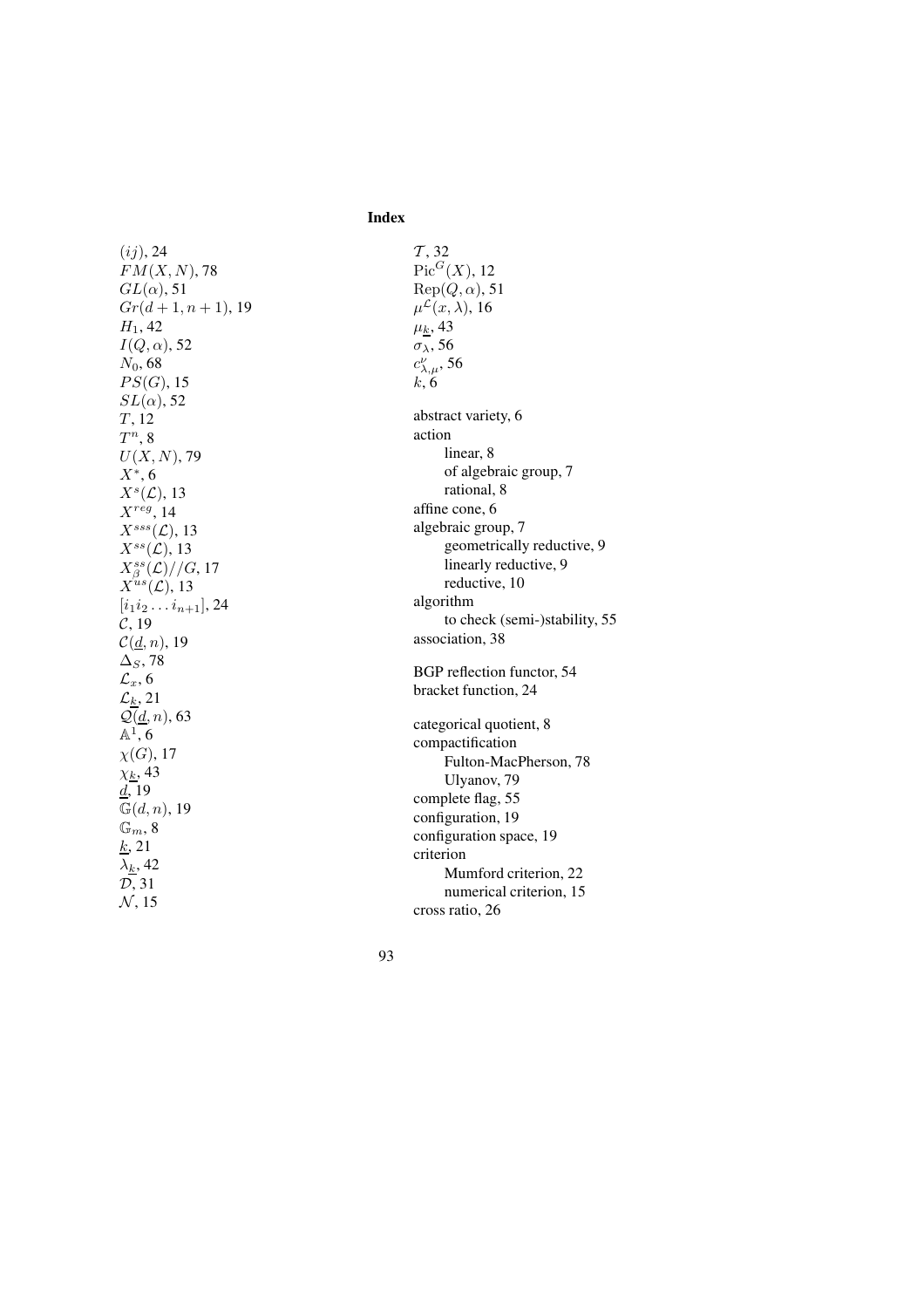diagonal, 78 dimension vector of a quiver, 51 Domokos-Zubkov, 52 duality theorem of Schubert calculus, 57 filling, 60 First Fundamental Theorem of Invariant Theory, 24 Fulton-MacPherson compactification, 78 G-linearized line bundle, 12 Gale dual, 35, 37 Gale transform, 37 Gelfand-MacPherson correspondence, 42 Geometric Invariant Theory, 10 geometric quotient, 11 geometrically reductive, 9 Giambelli's rule, 56 GIT, 10 good quotient, 10 Grassmannian, 19 Haboush, 10 Hilbert, 9, 10 fourteenth problem, 9 Hu, 44 Igusa quartic, 31 linear algebraic group, 8 linearization, 12 standard, 21 linearly reductive, 9 Littlewood-Richardson number, 56 medial, 71

monomial, 25

standard, 25 Mumford, 10 criterion, 22 Nagata counter-example, 9 theorem, 10 nullcone, 15 nullform, 15 numerical criterion, 15 one-parameter criterion, 15 one-parameter subgroup, 15 orbit space, 11 path of a quiver, 52 Pieri's rule, 56 polydiagonal, 79 properly stable, 13 quiver, 51 quotient categorical, 8 geometric, 11 good, 10 radical, 10 rational character, 17 rational representation, 8 reductive, 10 geometrically, 9 linearly, 9 representation of a quiver, 51 representation space of a quiver, 51 resolution stable, 75 reverse numbering, 60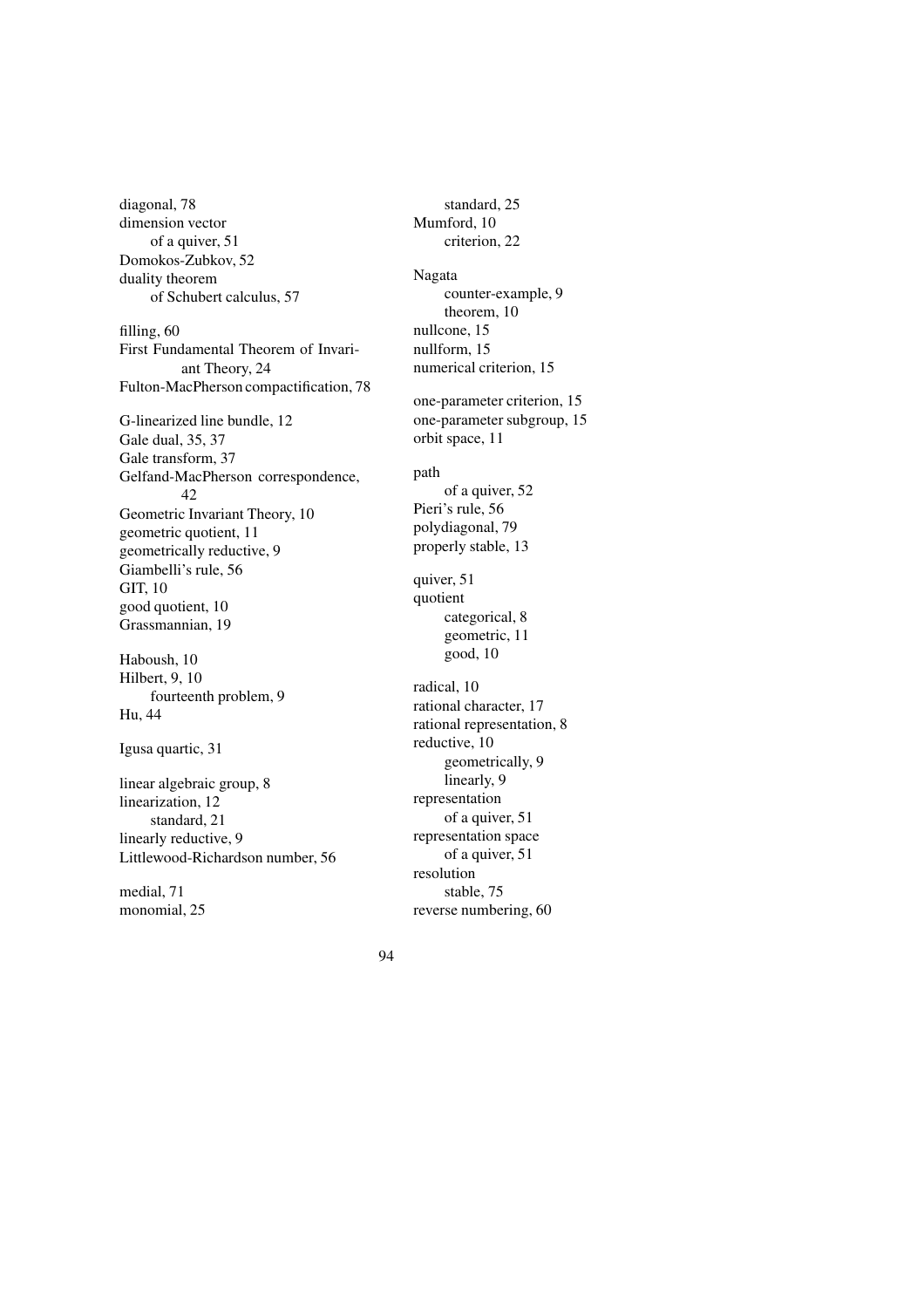weights, 21

Young diagram, 55 Young tableau, 25

ring of invariants of a quiver, 52 ring of semi-invariants of a quiver, 52 Schubert calculus, 55 Schubert variety, 56 Segre cubic, 26 semi-invariant of a quiver, 52 semi-stable, 13 sequence of dimensions, 19 of positive weights, 21 shape, 25 special Schubert class, 56 stable, 13 stable resolution, 75 standard linearization, 21 standard monomial, 25 standard tableau, 25 straightening algorithm, 26 strictly semi-stable, 13 tableau, 25 standard, 25 theorem of Domokos-Zubkov, 52 of Haboush, 10 of Nagata, 10 torus group, 8 Ulyanov compactification, 79 unstable, 13 variety, 6 violation, 57 potential, 57 virtual dimension, 64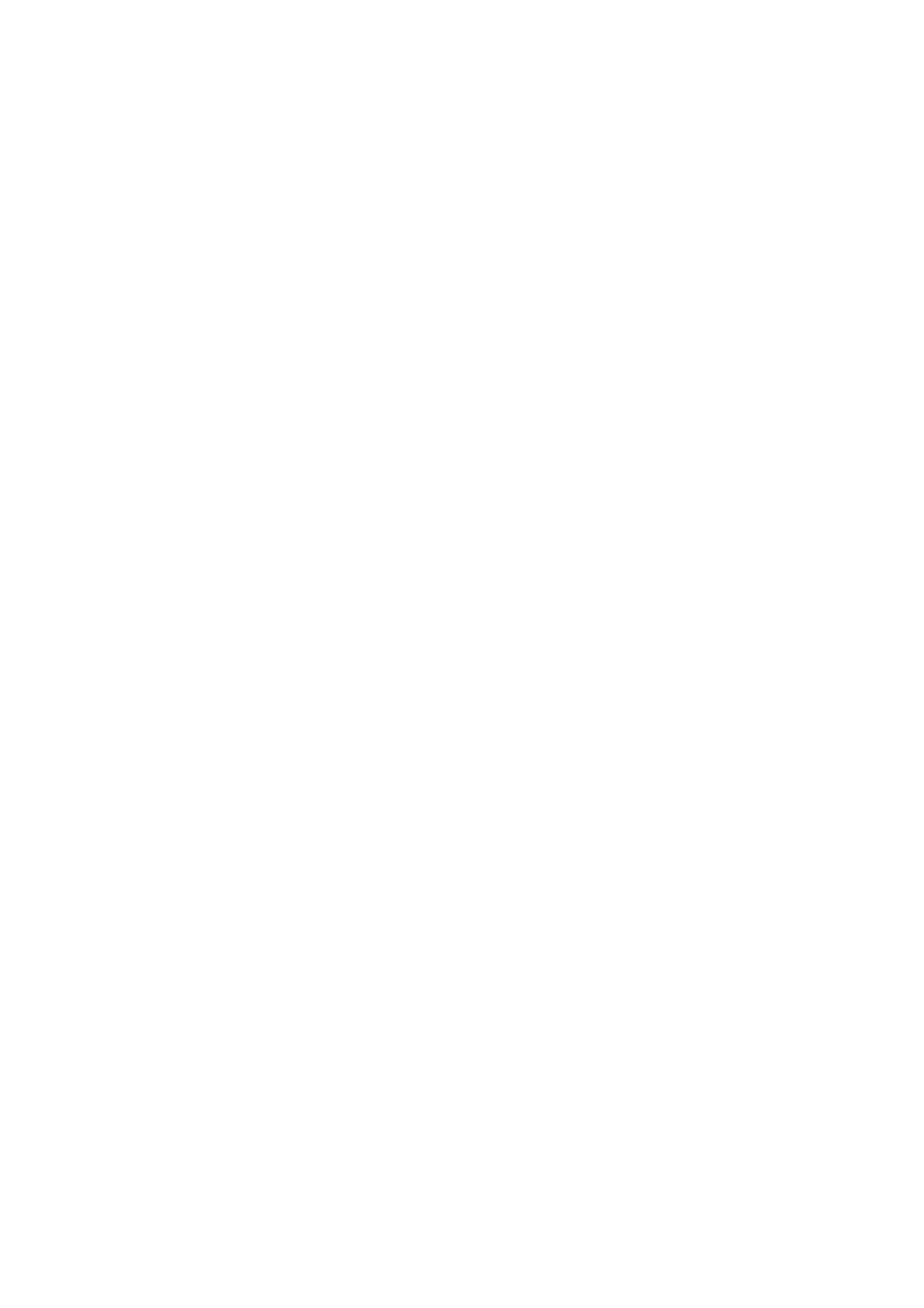# **Curriculum Vitae**

Op 25 juli 1976 werd ik, Erik Reuvers, geboren in Eindhoven als eerste kind van Henny Reuvers en Marian Hendriks. Ik doorliep de lagere school tot in de vijfde klas in Eindhoven. In 1987 verhuisde ik met mijn familie naar Maastricht, waar ik het laatste gedeelte van de lagere school doorliep. Op mijn middelbare school, het St.- Maartencollege te Maastricht, vond ik elk vak interessant en wiskunde leek me het leukst. Daarom verhuisde ik in 1994 naar Nijmegen om wiskunde te studeren. Ook tijdens mijn studie vond ik elk vak interessant en de afstudeerrichting meetkunde trok mijn aandacht het meest. Ik volgde bij prof. dr. Jozef Steenbrink enkele meetkunde vakken en schreef bij hem mijn afstudeerscriptie "Een compactificatie van configuratieruimten". In 2000 studeerde ik cum laude af en aansluitend begon ik mijn promotieonderzoek met als begeleider wederom Jozef Steenbrink. Het resultaat van dit onderzoek is vastgelegd in het proefschrift dat u in uw hand heeft.